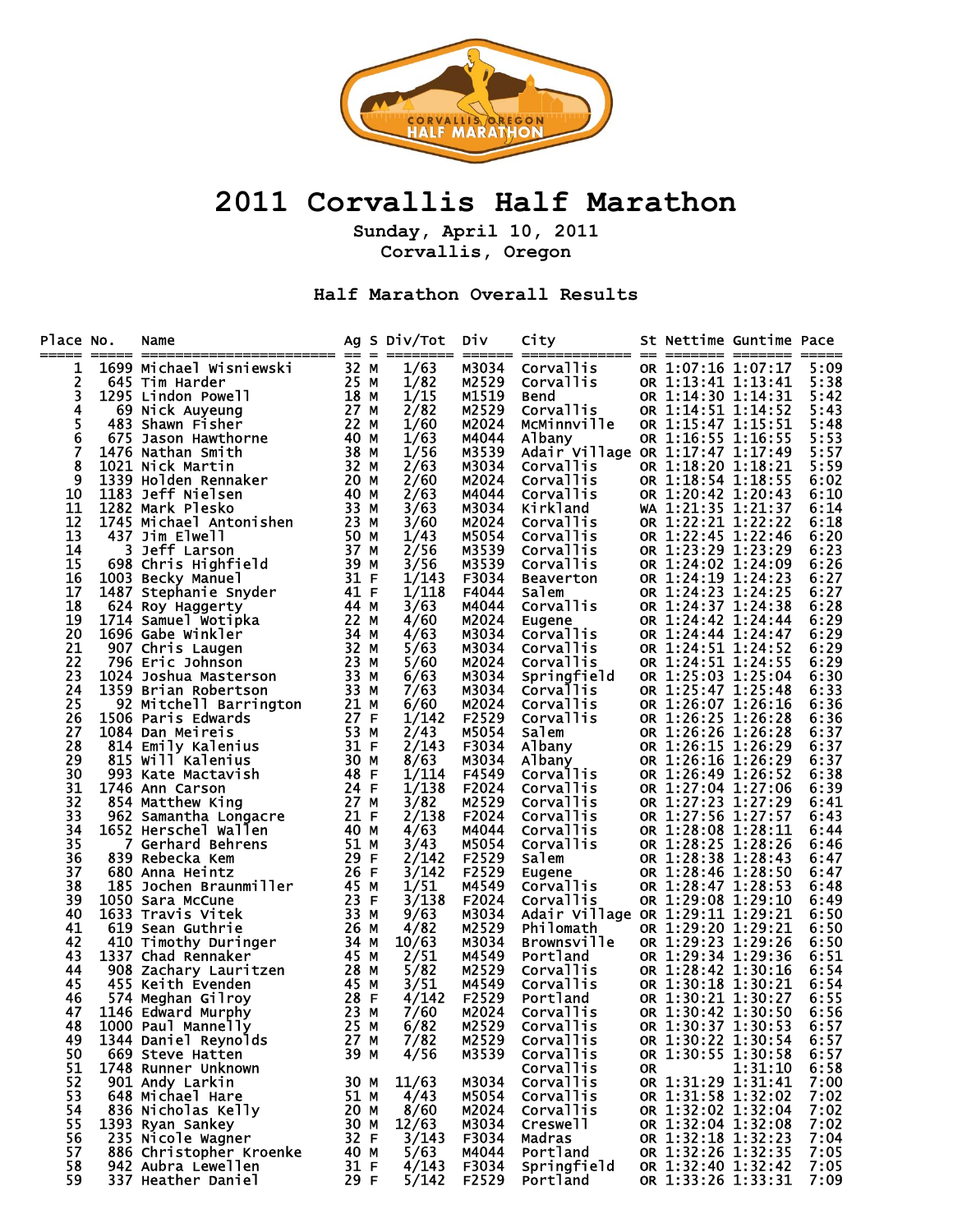| 60         |     | 169 Shannon Botten                            | 27 F         | 6/142          | F2529          | MCMinnville                          | OR 1:33:35 1:33:40                       | 7:09         |
|------------|-----|-----------------------------------------------|--------------|----------------|----------------|--------------------------------------|------------------------------------------|--------------|
| 61         |     | 690 Scott Heppell                             | 42 M         | 6/63           | M4044          | <b>Corvallis</b>                     | OR 1:33:47 1:33:55                       | 7:11         |
| 62         |     | 802 Stafford Johnson                          | 39 M         | 5/56           | M3539          | <b>Corvallis</b>                     | OR 1:33:45 1:33:55                       | 7:11         |
| 63<br>64   |     | 1479 Susan Smith<br>1381 Emily Ruck           | 18 F<br>20 F | 1/34<br>4/138  | F1519<br>F2024 | <b>Corvallis</b><br>Corvallis        | OR 1:34:13 1:34:16<br>OR 1:34:21 1:34:23 | 7:12<br>7:13 |
| 65         |     | 892 Reed Lacy                                 | 52 M         | 5/43           | M5054          | Corvallis                            | OR 1:34:13 1:34:32                       | 7:13         |
| 66         |     | 1390 Linda Samet                              | 45 F         | 2/114          | F4549          | <b>Corvallis</b>                     | OR 1:34:44 1:34:48                       | 7:15         |
| 67         |     | 988 Jim MacDonald                             | 41 M         | 7/63           | M4044          | <b>Corvallis</b>                     | OR 1:34:49 1:34:50                       | 7:15         |
| 68         |     | 1388 Jeff Salvati                             | 22 M         | 9/60           | M2024          | Corvallis                            | OR 1:34:58 1:35:10                       | 7:16         |
| 69         |     | 634 Mark Hall                                 | 22 M         | 10/60          | M2024          | Corvallis                            | OR 1:34:14 1:35:25                       | 7:17         |
| 70         |     | 1623 Victor Ventura                           | 14 M         | 1/2            | M0114          | Albany                               | OR 1:35:13 1:35:27                       | 7:18         |
| 71         |     | 764 Craig Iseli                               | 28 M         | 8/82           | M2529          | <b>Corvallis</b>                     | OR 1:35:21 1:35:29                       | 7:18         |
| 72<br>73   |     | 179 Ellie Bradley<br>1574 Jenna Tilt          | 21 F<br>34 F | 5/138<br>5/143 | F2024<br>F3034 | Corvallis<br>Corvallis               | OR 1:35:18 1:35:31<br>OR 1:35:33 1:35:36 | 7:18<br>7:18 |
| 74         |     | 216 J.T. Bushnell                             | 30 M         | 13/63          | M3034          | Corvallis                            | OR 1:35:29 1:35:41                       | 7:19         |
| 75         |     | 1705 Kyle Wood                                | 26 M         | 9/82           | M2529          | Albany                               | OR 1:35:46 1:35:53                       | 7:20         |
| 76         |     | 1362 Mike Rochelle                            | 43 M         | 8/63           | M4044          | Albany                               | OR 1:36:04 1:36:21                       | 7:22         |
| 77         |     | 1154 Andrew Myrtue                            | 33 M         | 14/63          | M3034          | Corvallis                            | OR 1:36:15 1:36:21                       | 7:22         |
| 78         |     | 1740 Shawna Zimmerman                         | 26 F         | 7/142          | F2529          | Philomath                            | OR 1:36:17 1:36:24                       | 7:22         |
| 79         |     | 934 Scott Leonard                             | 42 M         | 9/63           | M4044          | Corvallis                            | OR 1:36:24 1:36:43                       | 7:23         |
| 80         |     | 1651 Nathan Wallace                           | 33 M         | 15/63          | M3034          | Corvallis                            | OR 1:36:43 1:36:53                       | 7:24         |
| 81         |     | 113 Rachel Beers                              | 46 F         | 3/114          | F4549          | Albany                               | OR 1:36:56 1:37:04                       | 7:25         |
| 82<br>83   |     | 1589 David Toth<br>434 Jessie Elmore          | 30 M<br>29 F | 16/63<br>8/142 | M3034<br>F2529 | Portland<br>Corvallis                | OR 1:36:59 1:37:05<br>OR 1:36:58 1:37:12 | 7:25<br>7:26 |
| 84         |     | 1212 Darsy Olafson                            | 34 M         | 17/63          | M3034          | Keizer                               | OR 1:37:00 1:37:17                       | 7:26         |
| 85         |     | 1240 Albert Papp                              | 35 M         | 6/56           | M3539          | Gresham                              | OR 1:36:17 1:37:24                       | 7:27         |
| 86         |     | 400 Scott Duncombe                            | 25 M         | 10/82          | M2529          | Portland                             | OR 1:37:14 1:37:26                       | 7:27         |
| 87         |     | 1311 Dustin Quandt                            | 28 M         | 11/82          | M2529          | Corvallis                            | OR 1:37:09 1:37:29                       | 7:27         |
| 88         |     | 1729 Charles Young                            | 64 M         | 1/22           | M6064          | Roseburg                             | OR 1:37:35 1:37:39                       | 7:28         |
| 89         |     | 1263 Brody Percell                            | 35 M         | 7/56           | M3539          | West Linn                            | OR 1:37:42 1:37:48                       | 7:28         |
| 90         |     | 593 Herky Gottfried                           | 42 M         | 10/63          | M4044          | Corvallis                            | OR 1:37:24 1:37:52                       | 7:29         |
| 91<br>92   |     | 305 Denise Coomes                             | 40 F<br>28 M | 2/118          | F4044<br>M2529 | Monmouth                             | OR 1:37:49 1:37:55                       | 7:29<br>7:29 |
| 93         |     | 838 Omer Kem<br>1241 Eric Park                | 38 M         | 12/82<br>8/56  | M3539          | Salem<br>Albany                      | OR 1:37:38 1:37:56<br>OR 1:37:28 1:38:22 | 7:31         |
| 94         |     | 240 Darin Carlson                             | 38 M         | 9/56           | M3539          | Tigard                               | OR 1:38:16 1:38:25                       | 7:31         |
| 95         |     | 516 Larissa Frei                              | 21 F         | 6/138          | F2024          | <b>Corvallis</b>                     | OR 1:38:25 1:38:37                       | 7:32         |
| 96         |     | 205 Amy Bucher                                | 35 F         | 1/120          | F3539          | West Linn                            | OR 1:38:37 1:38:44                       | 7:33         |
| 97         |     | 1262 Breanna Percell                          | 34 F         | 6/143          | F3034          | West Linn                            | OR 1:38:37 1:38:44                       | 7:33         |
| 98         |     | 90 Gary Barnes                                | 52 M         | 6/43           | M5054          | Corvallis                            | OR 1:38:38 1:38:46                       | 7:33         |
| 99         |     | 906 Kyle Latimer                              | 26 M         | 13/82          | M2529          | Tangent                              | OR 1:38:40 1:38:49                       | 7:33         |
| 100        |     | 1214 James Oliphant                           | 48 M         | 4/51           | M4549          | <b>Corvallis</b>                     | OR 1:39:01 1:39:07                       | 7:34         |
| 101<br>102 |     | 542 Matthew Galvin<br>426 Kelsi Eisele        | 18 M<br>29 F | 2/15<br>9/142  | M1519<br>F2529 | Eugene                               | OR 1:38:22 1:39:19<br>OR 1:39:35 1:39:41 | 7:35<br>7:37 |
| 103        |     | 58 Elias Arredondo                            | 43 M         | 11/63          | M4044          | Independence<br>Corvallis            | OR 1:39:34 1:39:42                       | 7:37         |
| 104        |     | 1736 Michael Zanona                           | 43 M         | 12/63          | M4044          | Sweet Home                           | OR 1:39:42 1:39:51                       | 7:38         |
| 105        |     | 504 Susan Fox                                 | 44 F         | 3/118          | F4044          | Corvallis                            | OR 1:39:29 1:39:57                       | 7:38         |
| 106        |     | 1272 David Pettigrew                          | 41 M         | 13/63          | M4044          | Corvallis                            | OR 1:39:49 1:40:00                       | 7:38         |
| 107        |     | 63 Patrick Arthurs                            | 32 M         | 18/63          | M3034          | Philomath                            | OR 1:39:58 1:40:05                       | 7:39         |
| 108        |     | 248 Deron Carter                              | 37 M         | 10/56          | M3539          | Corvallis                            | OR 1:39:36 1:40:08                       | 7:39         |
| 109        | 292 | Daniel Coffman                                | 35 M         | 11/56          | M3539          | Corvallis                            | OR 1:39:50 1:40:12                       | 7:39         |
| 110<br>111 |     | 890 Mehmet Kupeli<br>640 Jeff Hamlin          | 52 M<br>45 M | 7/43<br>5/51   | M5054<br>M4549 | Corvallis<br>Corvallis               | OR 1:40:21 1:40:23<br>OR 1:39:55 1:40:26 | 7:40<br>7:40 |
| 112        |     | 256 Jonathan Champney                         | 28 M         | 14/82          | M2529          | <b>Corvallis</b>                     | OR 1:40:05 1:40:27                       | 7:41         |
| 113        |     | 551 Jeff Garmire                              | 20 M         | 11/60          | M2024          | Vancouver                            | WA 1:40:32 1:40:44                       | 7:42         |
| 114        |     | 130 Autumn Benton                             | 26 F         | 10/142         | F2529          | Corvallis                            | OR 1:40:50 1:40:57                       | 7:43         |
| 115        |     | 667 Tat Hatase                                | 29 M         | 15/82          | M2529          | <b>Corvallis</b>                     | OR 1:41:04 1:41:19                       | 7:45         |
| 116        |     | 374 Roan Dickey                               | 19 M         | 3/15           | M1519          | Corvallis                            | OR 1:41:12 1:41:27                       | 7:45         |
| 117        |     | 1 Balz Frei                                   | 52 M         | 8/43           | M5054          | <b>Corvallis</b>                     | OR 1:41:16 1:41:27                       | 7:45         |
| 118<br>119 |     | 1324 Mark Rasmussen<br>1419 Tamara Scoville   | 23 M<br>44 F | 12/60<br>4/118 | M2024<br>F4044 | Corvallis<br><b>Corvallis</b>        | OR 1:41:28 1:41:39<br>OR 1:40:50 1:41:40 | 7:46<br>7:46 |
| 120        |     | 1634 Jared Voice                              | 32 M         | 19/63          | M3034          | Corvallis                            | OR 1:41:26 1:41:41                       | 7:46         |
| 121        |     | 697 Amy Hiebert                               | 33 F         | 7/143          | F3034          | Corvallis                            | OR 1:41:30 1:41:41                       | 7:46         |
| 122        |     | 1608 Callan Vaccaro                           | 23 M         | 13/60          | M2024          | Corvallis                            | OR 1:41:37 1:41:48                       | 7:47         |
| 123        |     | 656 Rock Harrold                              | 52 M         | 9/43           | M5054          | Albany                               | OR 1:41:21 1:41:50                       | 7:47         |
| 124        |     | 1380 Lynn Roylance                            | 29 F         | 11/142         | F2529          | Corvallis                            | OR 1:41:33 1:41:58                       | 7:47         |
| 125        |     | 1119 Patrick Monigle                          | 26 M         | 16/82          | M2529          | <b>Corvallis</b>                     | OR 1:41:46 1:41:58                       | 7:47         |
| 126        |     | 1372 Sean Ross                                | 41 M         | 14/63          | M4044          | Corvallis                            | OR 1:41:42 1:41:59                       | 7:48         |
| 127        |     | 859 Markus Kleber                             | 52 M         | 10/43          | M5054          | <b>Corvallis</b><br>Corvallis        | OR 1:41:46 1:42:01                       | 7:48         |
| 128<br>129 |     | 1522 Ryan Stewart<br>779 Dana Janssen         | 31 M<br>37 F | 20/63<br>2/120 | M3034<br>F3539 | Corvallis                            | OR 1:41:58 1:42:09<br>OR 1:41:33 1:42:13 | 7:48<br>7:49 |
| 130        |     | 835 Brandon Kelly                             | 38 M         | 12/56          | M3539          | Albany                               | OR 1:41:43 1:42:20                       | 7:49         |
| 131        |     | 1403 Patrick Schiess                          | 21 M         | 14/60          | M2024          | Corvallis                            | OR 1:41:28 1:42:23                       | 7:49         |
| 132        |     | 865 Tali Klip                                 | 23 F         | 7/138          | F2024          | <b>Corvallis</b>                     | OR 1:42:06 1:42:27                       | 7:50         |
| 133        |     | 782 Eric Jensen                               | 44 M         | 15/63          | M4044          | Corvallis                            | OR 1:42:22 1:42:31                       | 7:50         |
| 134        |     | 59 J.J. Arthur                                | 32 M         | 21/63          | M3034          | Corvallis                            | OR 1:42:09 1:42:32                       | 7:50         |
| 135        |     | 1258 Adam Peindl                              | 28 M         | 17/82          | M2529          | Chicago                              | IL 1:41:47 1:42:37                       | 7:50         |
| 136        |     | 468 Paul Fejta                                | 22 M<br>42 F | 15/60          | M2024          | <b>Corvallis</b><br><b>Corvallis</b> | OR 1:41:28 1:42:42                       | 7:51         |
| 137<br>138 |     | 707 Laura Hoffman<br>1595 Lisa Trimble-Scheir | 33 F         | 5/118<br>8/143 | F4044<br>F3034 | Monmouth                             | OR 1:42:45 1:42:57<br>OR 1:42:55 1:43:01 | 7:52<br>7:52 |
| 139        |     | 1089 David Merrick                            | 22 M         | 16/60          | M2024          | <b>Corvallis</b>                     | OR 1:42:52 1:43:03                       | 7:52         |
| 140        |     | 232 Pete Campbell                             | 37 M         | 13/56          | M3539          | Sherwood                             | OR 1:42:55 1:43:09                       | 7:53         |
| 141        |     | 1100 Jennifer Miller                          | 31 F         | 9/143          | F3034          | <b>Corvallis</b>                     | OR 1:42:58 1:43:13                       | 7:53         |
| 142        |     | 1513 Shawn Steiner                            | 37 F         | 3/120          | F3539          | <b>Corvallis</b>                     | OR 1:43:02 1:43:17                       | 7:53         |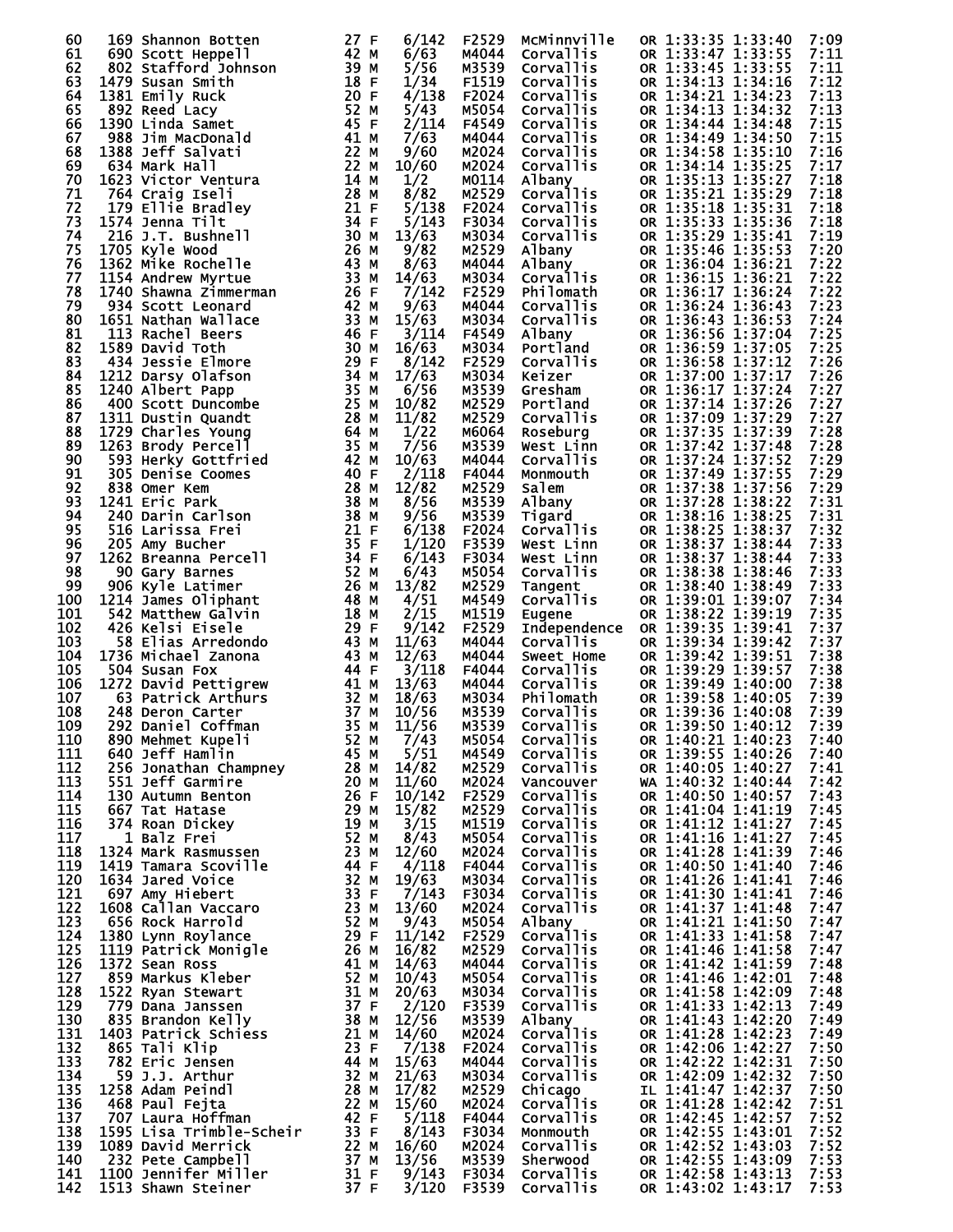| 143        | 810 Allison Joyner                                                                                                                                                                                                                                                          | 20 F              | 8/138            | F2024          | Corvallis                           | OR 1:43:22 1:43:34<br>7:55                               |  |
|------------|-----------------------------------------------------------------------------------------------------------------------------------------------------------------------------------------------------------------------------------------------------------------------------|-------------------|------------------|----------------|-------------------------------------|----------------------------------------------------------|--|
| 144        | 810 ATTISON JOYNET<br>1520 Darby Stewart<br>657 Damon Hart<br>1397 Jaxon Saunders                                                                                                                                                                                           | 38 M              | 14/56            | M3539          | Redmond                             | WA 1:42:51 1:43:36<br>7:55                               |  |
| 145        |                                                                                                                                                                                                                                                                             | 28 M              | 18/82            | M2529          | Corvallis                           | OR 1:43:32 1:43:38<br>7:55                               |  |
| 146        |                                                                                                                                                                                                                                                                             | 22 M              | 17/60            | M2024          | Independence                        | OR 1:42:58 1:43:38<br>7:55                               |  |
| 147<br>148 | 1341 Armand Resto<br>1397 Jaxon Saunders<br>1341 Armand Resto<br>1040 beb McCarty<br>1655 Philip Walter<br>899 Marin Langer<br>900 Nathan Langer<br>770 Natalie Gilchrist<br>883 Collin Krieg<br>428 Cory Eklund<br>1075 Ben Meade<br>848 Bri Kier<br>1356 Craig Risien<br> | 20 M              | 18/60            | M2024<br>M5559 | <b>Corvallis</b>                    | OR 1:43:02 1:43:40<br>7:55<br>OR 1:43:56 1:44:01<br>7:57 |  |
| 149        |                                                                                                                                                                                                                                                                             |                   | 1/31<br>1/100    | F5054          | Corvallis<br>Corvallis              | OR 1:43:59 1:44:09<br>7:57                               |  |
| 150        |                                                                                                                                                                                                                                                                             |                   | 19/82            | M2529          | Corvallis                           | OR 1:42:52 1:44:15<br>7:58                               |  |
| 151        |                                                                                                                                                                                                                                                                             |                   | 10/143           | F3034          | Corvallis                           | 7:58<br>OR 1:44:05 1:44:17                               |  |
| 152        |                                                                                                                                                                                                                                                                             |                   | 22/63            | M3034          | Corvallis                           | 7:58<br>OR 1:44:05 1:44:17                               |  |
| 153        |                                                                                                                                                                                                                                                                             |                   | 2/34             | F1519          | Durham                              | 7:59<br>OR 1:44:17 1:44:26                               |  |
| 154        |                                                                                                                                                                                                                                                                             |                   | 19/60            | M2024          | Durham                              | 7:59<br>OR 1:44:18 1:44:27                               |  |
| 155        |                                                                                                                                                                                                                                                                             |                   | 20/82            | M2529          | MCMinnville                         | OR 1:44:07 1:44:37<br>8:00                               |  |
| 156        |                                                                                                                                                                                                                                                                             |                   | 21/82            | M2529          | Corvallis                           | OR 1:44:35 1:44:55<br>8:01                               |  |
| 157<br>158 |                                                                                                                                                                                                                                                                             |                   | 16/63<br>23/63   | M4044<br>M3034 | Albany<br>Corvallis                 | OR 1:44:25 1:44:58<br>8:01<br>OR 1:44:28 1:45:00<br>8:01 |  |
| 159        |                                                                                                                                                                                                                                                                             |                   | 12/142           | F2529          | Eugene                              | OR 1:44:40 1:45:01<br>8:01                               |  |
| 160        |                                                                                                                                                                                                                                                                             |                   | 15/56            | M3539          | Sheridan                            | OR 1:44:34 1:45:01<br>8:01                               |  |
| 161        |                                                                                                                                                                                                                                                                             |                   | 6/118            | F4044          | Corvallis                           | OR 1:44:40 1:45:06<br>8:02                               |  |
| 162        |                                                                                                                                                                                                                                                                             |                   | 4/114            | F4549          | <b>Corvallis</b>                    | OR 1:44:58 1:45:10<br>8:02                               |  |
| 163        |                                                                                                                                                                                                                                                                             |                   | 22/82            | M2529          | Independence                        | OR 1:43:50 1:45:12<br>8:02                               |  |
| 164        |                                                                                                                                                                                                                                                                             |                   | 4/15             | M1519          | <b>Corvallis</b>                    | OR 1:44:45 1:45:19<br>8:03                               |  |
| 165        |                                                                                                                                                                                                                                                                             |                   | 3/34             | F1519          | Corvallis                           | OR 1:44:45 1:45:22<br>8:03                               |  |
| 166<br>167 |                                                                                                                                                                                                                                                                             |                   | 20/60<br>23/82   | M2024<br>M2529 | Corvallis<br>Corvallis              | OR 1:45:20 1:45:31<br>8:04<br>OR 1:45:36 1:45:44<br>8:05 |  |
| 168        |                                                                                                                                                                                                                                                                             |                   | 9/138            | F2024          | <b>Corvallis</b>                    | OR 1:45:38 1:45:46<br>8:05                               |  |
| 169        |                                                                                                                                                                                                                                                                             |                   | 17/63            | M4044          | Albany                              | OR 1:45:45 1:45:52<br>8:05                               |  |
| 170        |                                                                                                                                                                                                                                                                             |                   | 10/138           | F2024          | Corvallis                           | OR 1:45:36 1:45:55<br>8:06                               |  |
| 171        |                                                                                                                                                                                                                                                                             |                   | 1/7              | F0114          | Harrisburg                          | OR 1:43:02 1:45:55<br>8:06                               |  |
| 172        |                                                                                                                                                                                                                                                                             |                   | 11/143           | F3034          |                                     | OR 1:45:22 1:46:04<br>8:06                               |  |
| 173        |                                                                                                                                                                                                                                                                             |                   | 2/31             | M5559          | sany<br>Hillsboro<br>Chico          | OR 1:45:58 1:46:07<br>8:06                               |  |
| 174        |                                                                                                                                                                                                                                                                             |                   | 4/34             | F1519          | ان<br>Corvallis<br>منابع            | CA 1:45:31 1:46:07<br>8:06                               |  |
| 175<br>176 |                                                                                                                                                                                                                                                                             |                   | 18/63            | M4044          | Albany                              | OR 1:46:20 1:46:25<br>8:08                               |  |
| 177        |                                                                                                                                                                                                                                                                             |                   | 24/82<br>16/56   | M2529<br>M3539 | <b>Tyrone</b>                       | OR 1:46:13 1:46:28<br>8:08<br>GA 1:46:13 1:46:33<br>8:09 |  |
| 178        |                                                                                                                                                                                                                                                                             |                   | 2/100            | F5054          | <b>Corvallis</b>                    | OR 1:46:02 1:46:36<br>8:09                               |  |
| 179        |                                                                                                                                                                                                                                                                             |                   | 19/63            | M4044          | Corvallis                           | OR 1:46:15 1:46:37<br>8:09                               |  |
| 180        |                                                                                                                                                                                                                                                                             |                   | 25/82            | M2529          | Corvallis                           | OR 1:46:15 1:46:45<br>8:09                               |  |
| 181        | 373 Simone Frei<br>49 Simone Frei<br>49 Spinone Frei<br>49 Brittany Ford<br>498 Brittany Ford<br>1145 Josh Muravez<br>825 Mike Kauffman<br>1225 Mike Kauffman<br>1228 Mari Stoner<br>994 Charles Madriaga<br>1303 Sara Price<br>1206 Jessica Woodall                        |                   | 11/138           | F2024          | Corvallis                           | OR 1:46:38 1:46:45<br>8:09                               |  |
| 182        |                                                                                                                                                                                                                                                                             |                   | 12/138           | F2024          | Corvallis                           | OR 1:46:03 1:46:46<br>8:10                               |  |
| 183        |                                                                                                                                                                                                                                                                             |                   | 12/143           | F3034          | Salem                               | OR 1:45:46 1:46:47<br>8:10                               |  |
| 184        |                                                                                                                                                                                                                                                                             |                   | 5/15             | M1519          | Livermore                           | CA 1:46:06 1:46:47<br>8:10                               |  |
| 185<br>186 |                                                                                                                                                                                                                                                                             |                   | 4/120<br>5/114   | F3539<br>F4549 | Salem<br>Salem                      | OR 1:46:33 1:46:48<br>8:10<br>OR 1:46:46 1:46:55<br>8:10 |  |
| 187        |                                                                                                                                                                                                                                                                             |                   | 17/56            | M3539          | Albany                              | OR 1:45:55 1:46:55<br>8:10                               |  |
| 188        | 1624 Jorge Ventura-Garcia 36 M<br>612 Jeannie Gross 34 F<br>612 Jeannie Gross 34 F<br>363 Judith Dempsey 32 F<br>1018 Chris Martin 54 M<br>1157 Jim Naylor 60 M<br>199 Sean Brosig. 21 M<br>728 Tanuary 1157.                                                               |                   | 13/143           | F3034          |                                     | OR 1:46:25 1:46:57<br>8:10                               |  |
| 189        |                                                                                                                                                                                                                                                                             |                   | 14/143           | F3034          | Philomath<br>Corvallis<br>Corvallis | OR 1:46:35 1:47:00<br>8:11                               |  |
| 190        |                                                                                                                                                                                                                                                                             |                   | 11/43            | M5054          | Kent                                | WA 1:46:49 1:47:02<br>8:11                               |  |
| 191        |                                                                                                                                                                                                                                                                             |                   | 2/22             | M6064          | Corvallis                           | OR 1:46:47 1:47:04<br>8:11                               |  |
| 192        |                                                                                                                                                                                                                                                                             |                   | 21/60            | M2024          | Gaston                              | OR 1:46:37 1:47:07<br>8:11                               |  |
| 193<br>194 | 728 Trevor Hoskinson<br>281 Kevin Clemens                                                                                                                                                                                                                                   | 39 M<br>36 M      | 18/56<br>19/56   | M3539<br>M3539 | McMinnville<br>Portland             | OR 1:47:06 1:47:10<br>8:11<br>OR 1:47:00 1:47:13<br>8:12 |  |
| 195        | 1551 Carol Swope                                                                                                                                                                                                                                                            | 33 F              | 15/143           | F3034          | MCMinnville                         | OR 1:46:42 1:47:14<br>8:12                               |  |
| 196        | 120 Molly Bell                                                                                                                                                                                                                                                              | 35 F              | 5/120            | F3539          | Philomath                           | OR 1:47:13 1:47:22<br>8:12                               |  |
| 197        | 121 Steven Bell                                                                                                                                                                                                                                                             | 37 M              | 20/56            | M3539          | Philomath                           | OR 1:47:13 1:47:22<br>8:12                               |  |
| 198        | 501 Sarah Foster                                                                                                                                                                                                                                                            | 31 F              | 16/143           | F3034          | Seattle                             | WA 1:46:14 1:47:23<br>8:12                               |  |
| 199        | 1612 Jeffrey Van Orsow                                                                                                                                                                                                                                                      | 26 M              | 26/82            | M2529          |                                     | Pleasant Hill IA 1:47:19 1:47:35<br>8:13                 |  |
| 200        | 1028 Karen Matson                                                                                                                                                                                                                                                           | 48 F              | 6/114            | F4549          | Coos Bay                            | OR 1:47:16 1:47:37<br>8:13                               |  |
| 201<br>202 | 1194 Michelle Nycz<br>1095 Suzanne Middleton                                                                                                                                                                                                                                | 30 F<br>41 F      | 17/143<br>7/118  | F3034<br>F4044 | Albany<br>Corvallis                 | OR 1:47:10 1:47:40<br>8:14<br>OR 1:47:10 1:47:43<br>8:14 |  |
| 203        | 1353 Anna Rikli                                                                                                                                                                                                                                                             | 25 F              | 13/142           | F2529          | Keizer                              | OR 1:47:17 1:47:47<br>8:14                               |  |
| 204        | 1603 Sheila Turnidge                                                                                                                                                                                                                                                        | 49 F              | 7/114            | F4549          | Willamina                           | OR 1:47:35 1:47:48<br>8:14                               |  |
| 205        | 1026 Judy Mathison                                                                                                                                                                                                                                                          | 38 F              | 6/120            | F3539          | Salem                               | OR 1:47:42 1:47:57<br>8:15                               |  |
| 206        | 1587 Cristina Torregrosa                                                                                                                                                                                                                                                    | 39 F              | 7/120            | F3539          | Corvallis                           | OR 1:47:46 1:48:02<br>8:15                               |  |
| 207        | 1177 Jeff Nichols                                                                                                                                                                                                                                                           | 32 M              | 24/63            | M3034          | <b>Beaverton</b>                    | OR 1:47:45 1:48:04<br>8:15                               |  |
| 208        | 1281 Dwaine Plaza                                                                                                                                                                                                                                                           | 47 M              | 6/51             | M4549          | Corvallis                           | 1:48:10<br>8:16<br>0R                                    |  |
| 209        | 598 Angie Gray                                                                                                                                                                                                                                                              | 39 F              | 8/120            | F3539          | Corvallis                           | OR 1:47:23 1:48:11<br>8:16                               |  |
| 210<br>211 | 1247 Chris Patton                                                                                                                                                                                                                                                           | 28 M<br>31 F      | 27/82            | M2529          | Corvallis                           | OR 1:47:49 1:48:15<br>8:16                               |  |
| 212        | 703 Heidi Hill<br>650 Elizabeth Harper                                                                                                                                                                                                                                      | 25 F              | 18/143<br>14/142 | F3034<br>F2529 | Albany<br>Lake Oswego               | OR 1:47:53 1:48:16<br>8:16<br>OR 1:48:01 1:48:20<br>8:17 |  |
| 213        | 635 Mike Hall                                                                                                                                                                                                                                                               | 23 M              | 22/60            | M2024          | <b>Corvallis</b>                    | OR 1:47:41 1:48:24<br>8:17                               |  |
| 214        | 671 Joanna Haugen                                                                                                                                                                                                                                                           |                   | 9/120            | F3539          | Albany                              | OR 1:48:01 1:48:25<br>8:17                               |  |
| 215        | 32 Andrea Allan                                                                                                                                                                                                                                                             | $\frac{39}{27}$ F | 15/142           | F2529          | Philomath                           | OR 1:47:47 1:48:30<br>8:17                               |  |
| 216        | 743 Jordan Huffman                                                                                                                                                                                                                                                          | 19 F              | 5/34             | F1519          | Monmouth                            | OR 1:47:57 1:48:30<br>8:17                               |  |
| 217        |                                                                                                                                                                                                                                                                             |                   |                  | F2024          | Tigard                              | OR 1:48:02 1:48:31<br>8:17                               |  |
|            | 352 Kimi Dazzo                                                                                                                                                                                                                                                              | 20 F              | 13/138           |                |                                     |                                                          |  |
| 218        | 72 Simon Babcock                                                                                                                                                                                                                                                            | 33 M              | 25/63            | M3034          | Philomath                           | OR 1:47:52 1:48:35<br>8:18                               |  |
| 219        | 963 Dale Looney                                                                                                                                                                                                                                                             | 50 F              | 3/100            | F5054          | Philomath                           | OR 1:48:21 1:48:49<br>8:19                               |  |
| 220        | 1517 Joe Stevenson                                                                                                                                                                                                                                                          | 59 M              | 3/31             | M5559          | Corvallis                           | OR 1:48:28 1:48:49<br>8:19                               |  |
| 221        | 364 Matt Deneff                                                                                                                                                                                                                                                             | 15 M              | 6/15             | M1519          | Warwick<br>Albany                   | RI 1:48:09 1:48:50<br>8:19<br>8:19                       |  |
| 222<br>223 | 893 Maurice Lafountain<br>475 Connie Filipek                                                                                                                                                                                                                                | 40 M<br>41 F      | 20/63<br>8/118   | M4044<br>F4044 | Grants Pass                         | OR 1:47:41 1:48:52<br>OR 1:48:31 1:48:54<br>8:19         |  |
| 224<br>225 | 456 Michael Eves<br>417 Ashley Eachon                                                                                                                                                                                                                                       | 41 M<br>19 F      | 21/63<br>6/34    | M4044<br>F1519 | Corvallis<br>Corvallis              | OR 1:48:24 1:48:55<br>8:19<br>8:19<br>OR 1:48:08 1:48:55 |  |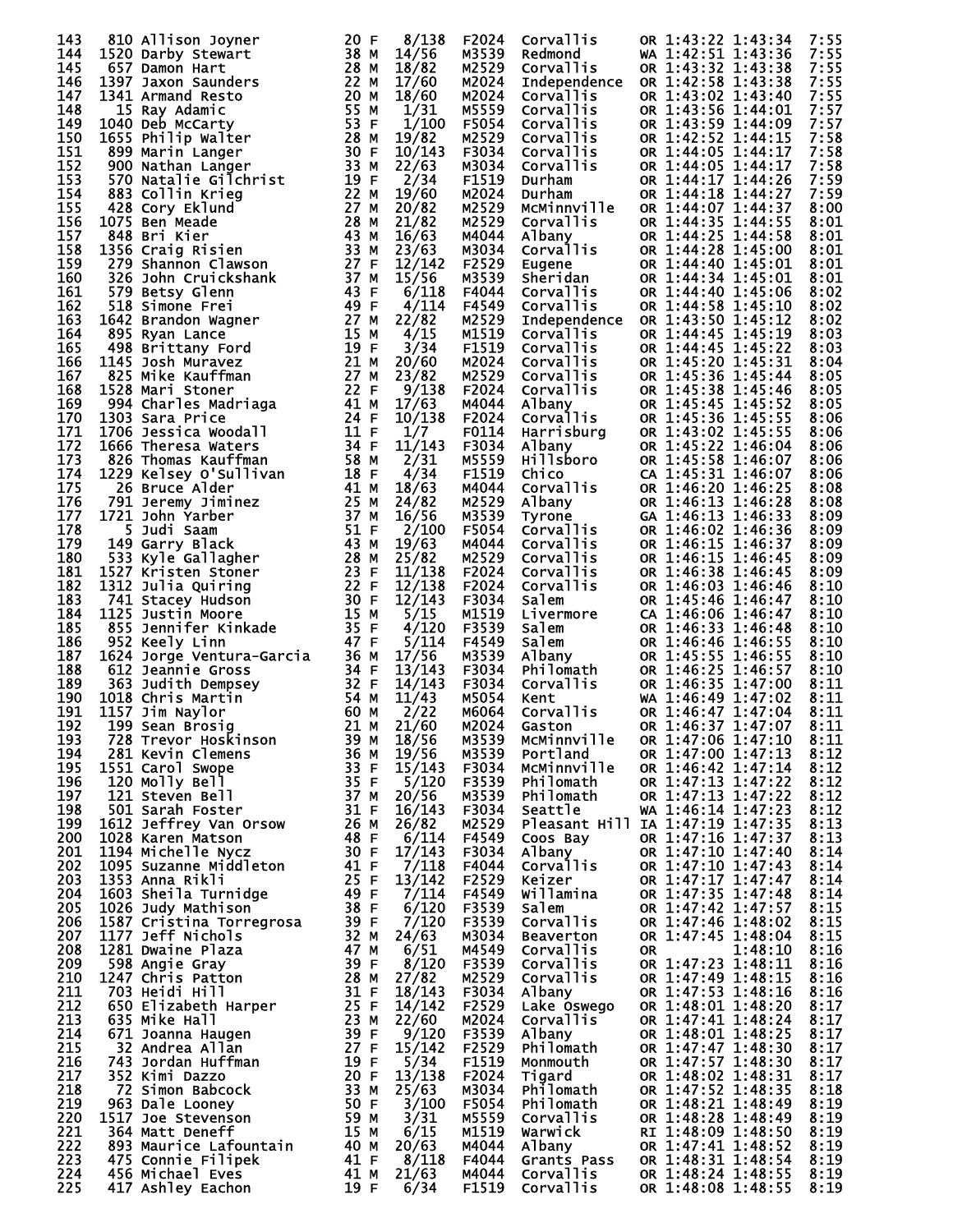| 226        | 380 Emily Dimick                                                                                                                                                                                                                                                | 24 F | 14/138           | F2024          | Dallas                 | OR 1:48:31 1:48:56                                               | 8:19         |
|------------|-----------------------------------------------------------------------------------------------------------------------------------------------------------------------------------------------------------------------------------------------------------------|------|------------------|----------------|------------------------|------------------------------------------------------------------|--------------|
| 227        | 1615 Michael Vandeberghe                                                                                                                                                                                                                                        | 30 M | 26/63            | M3034          | Albany                 | OR 1:48:40 1:48:57                                               | 8:20         |
| 228        | 1314 Marcel Radominski                                                                                                                                                                                                                                          | 26 M | 28/82            | M2529          | Corvallis              | OR 1:48:06 1:48:58                                               | 8:20         |
|            |                                                                                                                                                                                                                                                                 |      |                  |                |                        |                                                                  |              |
| 229        | 158 Nathan Boderman                                                                                                                                                                                                                                             | 30 M | 27/63            | M3034          | Salem                  | OR 1:48:26 1:49:01                                               | 8:20         |
| 230        | 327 Marissa Cuellar                                                                                                                                                                                                                                             | 20 F | 15/138           | F2024          | Salem                  | OR 1:48:24 1:49:02                                               | 8:20         |
| 231        | 1268 Erin Peterson                                                                                                                                                                                                                                              | 19 F | 7/34             | F1519          | Corvallis              | OR 1:48:54 1:49:03                                               | 8:20         |
| 232        | 923 Kalin Lee                                                                                                                                                                                                                                                   | 29 M | 29/82            | M2529          | Corvallis              | OR 1:49:05 1:49:12                                               | 8:21         |
| 233        | <b>923 Kalin Lee<br/>283 Tiffany Cleveland<br/>1235 Heidi Oviatt<br/>112 Jim Beers<br/>1640 Lila Wade<br/>1667 Scott Watford</b>                                                                                                                                | 37 F | 10/120           | F3539          | Corvallis              | OR 1:48:45 1:49:23                                               | 8:21         |
| 234        | 1235 Heidi Oviatt                                                                                                                                                                                                                                               | 33 F | 19/143           | F3034          | Albany                 | OR 1:48:45 1:49:23                                               | 8:21         |
| 235        |                                                                                                                                                                                                                                                                 | 48 M | 7/51             | M4549          | Albany                 | OR 1:49:24 1:49:34                                               | 8:22         |
| 236        | 1640 Lila Wade                                                                                                                                                                                                                                                  | 23 F | 16/138           | F2024          | Corvallis              | OR 1:48:39 1:49:35                                               | 8:22         |
| 237        | 1667 Scott Watford                                                                                                                                                                                                                                              | 18 M | 7/15             | M1519          |                        | ID 1:48:50 1:49:36                                               |              |
|            | 166/ SCOTT WALTURE<br>584 Angelo Gomez<br>1407 Joseph Schnabel<br>1600 Dakota Trufant<br>471 Anthony Fetter<br>651 Kate Harrahill<br>827 Bob Keefer<br>1206 Elizabeth O'Donnell<br>1206 Elizabeth O'Donnell                                                     |      |                  |                | Hayden                 |                                                                  | 8:22         |
| 238        |                                                                                                                                                                                                                                                                 | 60 M | 3/22             | M6064          | Corvallis              | OR 1:49:31 1:49:37                                               | 8:22         |
| 239        |                                                                                                                                                                                                                                                                 | 52 M | 12/43            | M5054          | Salem                  | OR 1:49:23 1:49:37                                               | 8:23         |
| 240        |                                                                                                                                                                                                                                                                 | 26 M | 30/82            | M2529          | Corvallis<br>Corvallis | OR 1:48:51 1:49:38                                               | 8:23         |
| 241        |                                                                                                                                                                                                                                                                 | 28 M | 31/82            | M2529          | Corvallis              | OR 1:48:23 1:49:40                                               | 8:23         |
| 242        |                                                                                                                                                                                                                                                                 | 22 F | 17/138           | F2024          | Salem                  | OR 1:49:37 1:49:51                                               | 8:24         |
| 243        |                                                                                                                                                                                                                                                                 | 54 M | 13/43            | M5054          | Springfield            | OR 1:49:18 1:49:53                                               | 8:24         |
| 244        |                                                                                                                                                                                                                                                                 | 46 F | 8/114            | F4549          | <b>Corvallis</b>       | OR 1:49:06 1:49:55                                               | 8:24         |
| 245        | 150 Rachel Blair<br>1625 Andrew Verheyden<br>1336 Kyle Renalds<br>1566 Helen Tennican<br>1004 Brittany Manzek<br>1467 Carter Smith<br>1460 Robert Singleton<br>1704 Brian Wood<br>207 Leslie Ogawa<br>154 J Daren Bledsoe<br>506 Aaron Franklin<br>159 Lynn war | 33 M | 28/63            | M3034          | Philomath              | OR 1:49:10 1:49:57                                               | 8:24         |
|            |                                                                                                                                                                                                                                                                 | 27 F |                  |                |                        |                                                                  |              |
| 246        |                                                                                                                                                                                                                                                                 |      | 16/142           | F2529          | Corvallis              | OR 1:49:52 1:49:58                                               | 8:24         |
| 247        |                                                                                                                                                                                                                                                                 | 22 M | 23/60            | M2024          | Corvallis              | 1:50:02<br><b>OR</b>                                             | 8:24         |
| 248        |                                                                                                                                                                                                                                                                 | 29 M | 32/82            | M2529          | Beaverton              | OR 1:49:58 1:50:04                                               | 8:25         |
| 249        |                                                                                                                                                                                                                                                                 | 37 F | 11/120           | F3539          | Corvallis              | OR 1:49:24 1:50:04                                               | 8:25         |
| 250        |                                                                                                                                                                                                                                                                 | 24 F | 18/138           | F2024          | Corvallis              | OR 1:49:23 1:50:14                                               | 8:25         |
| 251        |                                                                                                                                                                                                                                                                 | 44 M | 22/63            | M4044          | <b>Beaverton</b>       | OR 1:50:15 1:50:36                                               | 8:27         |
| 252        |                                                                                                                                                                                                                                                                 | 44 M | 23/63            | M4044          | Corvallis              | OR 1:50:15 1:50:37                                               | 8:27         |
|            |                                                                                                                                                                                                                                                                 |      |                  |                |                        |                                                                  |              |
| 253        |                                                                                                                                                                                                                                                                 | 44 M | 24/63            | M4044          | Corvallis              | OR 1:50:38 1:50:42                                               | 8:27         |
| 254        |                                                                                                                                                                                                                                                                 | 34 F | 20/143           | F3034          | Corvallis              | OR 1:49:57 1:50:45                                               | 8:28         |
| 255        |                                                                                                                                                                                                                                                                 | 50 M | 14/43            | M5054          | Corvallis              | OR 1:50:11 1:50:52                                               | 8:28         |
| 256        |                                                                                                                                                                                                                                                                 | 24 M | 24/60            | M2024          | Elmira                 | OR 1:50:34 1:50:59                                               | 8:29         |
| 257        |                                                                                                                                                                                                                                                                 | 49 F | 9/114            | F4549          | Corvallis              | OR 1:50:21 1:51:00                                               | 8:29         |
| 258        |                                                                                                                                                                                                                                                                 | 50 M | 15/43            | M5054          | Salem                  | OR 1:50:08 1:51:06                                               | 8:29         |
|            |                                                                                                                                                                                                                                                                 |      |                  |                |                        |                                                                  |              |
| 259        |                                                                                                                                                                                                                                                                 | 38 F | 12/120           | F3539          | Eugene                 | OR 1:50:39 1:51:07                                               | 8:29         |
| 260        | 967 Harvey Lopez                                                                                                                                                                                                                                                | 49 M | 8/51             | M4549          | Roseburg               | OR 1:50:48 1:51:09                                               | 8:30         |
| 261        | 1568 Megan Teune                                                                                                                                                                                                                                                | 26 F | 17/142           | F2529          |                        | Independence OR 1:51:02 1:51:11                                  | 8:30         |
| 262        | 1570 Donald Thomas                                                                                                                                                                                                                                              | 49 M | 9/51             | M4549          | Silverton              | OR 1:50:59 1:51:12                                               | 8:30         |
| 263        | 1249 Megan Patton-Lopez                                                                                                                                                                                                                                         | 35 F | 13/120           | F3539          | <b>Corvallis</b>       | OR 1:51:04 1:51:13                                               | 8:30         |
| 264        | 1413 Julianne Schutfort                                                                                                                                                                                                                                         | 45 F | 10/114           | F4549          | <b>Corvallis</b>       | OR 1:50:52 1:51:16                                               | 8:30         |
|            |                                                                                                                                                                                                                                                                 |      |                  |                |                        | OR 1:50:39 1:51:17                                               |              |
| 265        | 637 Becca Halleck                                                                                                                                                                                                                                               | 20 F | 19/138           | F2024          | Corvallis              |                                                                  | 8:30         |
| 266        | 1542 Garrett Sullivan                                                                                                                                                                                                                                           | 21 M | 25/60            | M2024          | Corvallis              | OR 1:50:58 1:51:19                                               | 8:30         |
| 267        | 639 Darcie Hamel                                                                                                                                                                                                                                                | 41 F | 9/118            | F4044          | Corvallis              | OR 1:50:16 1:51:27                                               | 8:31         |
| 268        | 1017 Cami Martin                                                                                                                                                                                                                                                | 27 F | 18/142           | F2529          | Portland               | OR 1:50:46 1:51:34                                               | 8:31         |
| 269        |                                                                                                                                                                                                                                                                 | 48 F | 11/114           | F4549          | Eugene                 | OR 1:51:17 1:51:38                                               | 8:32         |
| 270        |                                                                                                                                                                                                                                                                 | 19 M | 8/15             | M1519          | Bothell                | WA 1:50:57 1:51:39                                               | 8:32         |
| 271        | 387 Melissa Doherty<br>425 Ed Eichelsdoerfer<br>580 Sophie Tomczyk<br>466 Russell Faux<br>77 Gage Baker<br>405 Maria Dunn<br>519 Michael Frerichs<br>761 Travis Hyder<br>1580 Sophie Tomczyk                                                                    | 19 F | 8/34             | F1519          | Keizer                 | OR 1:51:02 1:51:43                                               |              |
|            |                                                                                                                                                                                                                                                                 |      |                  |                |                        |                                                                  | 8:32         |
| 272        |                                                                                                                                                                                                                                                                 | 45 M | 10/51            | M4549          | Corvallis<br>Portland  | OR 1:51:02 1:51:48                                               | 8:33         |
| 273        |                                                                                                                                                                                                                                                                 | 31 M | 29/63            | M3034          | Portland               | OR 1:50:09 1:51:54                                               | 8:33         |
| 274        |                                                                                                                                                                                                                                                                 | 37 F | 14/120           | F3539          | Corvallis              | OR 1:51:20 1:51:57                                               | 8:33         |
| 275        | 519 Michael Frerichs 19 M<br>761 Travis Hyder 125 M                                                                                                                                                                                                             |      | 9/15             | M1519          |                        | Independence OR 1:51:23 $1:51:58$                                | 8:33         |
| 276        |                                                                                                                                                                                                                                                                 |      | 33/82            | M2529          | Corvallis              | OR 1:51:06 1:52:00                                               | 8:33         |
| 277        |                                                                                                                                                                                                                                                                 |      | 4/31             | M5559          | Corvallis              | OR 1:50:53 1:52:06                                               | 8:34         |
| 278        |                                                                                                                                                                                                                                                                 |      | 11/51            | M4549          | Corvallis              | OR 1:51:38 1:52:07                                               | 8:34         |
|            |                                                                                                                                                                                                                                                                 |      |                  |                |                        |                                                                  |              |
| 279        |                                                                                                                                                                                                                                                                 |      | 20/138           | F2024          | Corvallis              | OR 1:51:54 1:52:07                                               | 8:34         |
| 280        |                                                                                                                                                                                                                                                                 |      | 12/51            | M4549          | Corvallis              | OR 1:51:20 1:52:07<br>OR 1:51:50 1:52:10                         | 8:34         |
| 281        |                                                                                                                                                                                                                                                                 |      | 21/56            | M3539          | Albany                 |                                                                  | 8:34         |
| 282        |                                                                                                                                                                                                                                                                 |      | 12/114           | F4549          | Eugene                 | OR 1:51:31 1:52:13                                               | 8:34         |
| 283        | 761 Travis Hyder<br>1737 Andrew Zaremba<br>1737 Andrew Zaremba<br>1020 Lara Martin<br>1020 Lara Martin<br>999 John Malosh<br>565 Travis Giboney<br>546 Autumn Gardner<br>462 Constance Fandel<br>534 Lance Gallagher<br>534 Lance Gallagher<br>1791             |      | 15/120           | F3539          |                        | Myrtle Point OR 1:52:04 1:52:20                                  | 8:35         |
| 284        |                                                                                                                                                                                                                                                                 |      | 30/63            | M3034          | Lebanon                | OR 1:52:07 1:52:26                                               | 8:35         |
| 285        | 981 Melinda Luksch Cotner                                                                                                                                                                                                                                       | 26 F | 19/142           | F2529          | Corvallis              | OR 1:52:00 1:52:29                                               | 8:36         |
|            |                                                                                                                                                                                                                                                                 |      |                  |                |                        | OR 1:51:36 1:52:30                                               |              |
| 286        | 319 Brian Craner                                                                                                                                                                                                                                                | 29 M | 34/82            | M2529          | Eugene                 |                                                                  | 8:36         |
| 287        | 1319 Tina Ramirez                                                                                                                                                                                                                                               | 44 F | 10/118           | F4044          | Albany                 | OR 1:52:14 1:52:35                                               | 8:36         |
| 288        | 1500 Tami Squires                                                                                                                                                                                                                                               | 32 F | 21/143           | F3034          | Lebanon                | OR 1:52:16 1:52:37                                               | 8:36         |
| 289        | 188 Jodi Breshears                                                                                                                                                                                                                                              | 40 F | 11/118           | F4044          | Wilsonville            | OR 1:52:07 1:52:39                                               | 8:36         |
| 290        |                                                                                                                                                                                                                                                                 |      | 25/63            | M4044          | <b>Corvallis</b>       | OR 1:52:05 1:52:39                                               | 8:36         |
| 291        |                                                                                                                                                                                                                                                                 |      | 35/82            | M2529          | Portland               | OR 1:51:35 1:52:44                                               | 8:37         |
| 292        |                                                                                                                                                                                                                                                                 |      | 5/31             | M5559          |                        | OR 1:52:05 1:52:50                                               | 8:37         |
|            |                                                                                                                                                                                                                                                                 |      |                  |                | Albany                 |                                                                  |              |
| 293        |                                                                                                                                                                                                                                                                 |      | 26/60            | M2024          | Corvallis              | OR 1:52:08 1:52:51                                               | 8:37         |
| 294        |                                                                                                                                                                                                                                                                 |      | 22/143           | F3034          | Corvallis              | OR 1:49:41 1:52:51                                               | 8:37         |
| 295        |                                                                                                                                                                                                                                                                 |      | 13/114           | F4549          | Corvallis              | OR 1:51:34 1:52:51                                               | 8:37         |
| 296        |                                                                                                                                                                                                                                                                 |      | 36/82            | M2529          | Monmouth               | OR 1:52:12 1:52:52                                               | 8:37         |
| 297        |                                                                                                                                                                                                                                                                 |      | 37/82            | M2529          | Philomath              | OR 1:52:22 1:52:55                                               | 8:38         |
| 298        |                                                                                                                                                                                                                                                                 |      | 31/63            | M3034          | Corvallis              | OR 1:52:23 1:53:00                                               | 8:38         |
|            |                                                                                                                                                                                                                                                                 |      |                  |                |                        |                                                                  |              |
| 299        |                                                                                                                                                                                                                                                                 |      | 20/142           | F2529          | Berkeley               | CA 1:52:25 1:53:03                                               | 8:38         |
| 300        |                                                                                                                                                                                                                                                                 |      | 22/56            | M3539          | Corvallis              | OR 1:52:14 1:53:04                                               | 8:38         |
| 301        |                                                                                                                                                                                                                                                                 |      | 32/63            | M3034          | Corvallis              | OR 1:52:40 1:53:05                                               | 8:38         |
| 302        |                                                                                                                                                                                                                                                                 |      | 16/120           | F3539          |                        |                                                                  | 8:38         |
| 303        |                                                                                                                                                                                                                                                                 |      | 21/138           | F2024          |                        | Adair Village OR 1:52:41 1:53:06<br>Corvallis OR 1:52:11 1:53:06 | 8:38         |
| 304        |                                                                                                                                                                                                                                                                 |      | 22/138           | F2024          | Corvallis              | OR 1:52:14 1:53:09                                               | 8:39         |
|            |                                                                                                                                                                                                                                                                 |      |                  |                |                        |                                                                  |              |
|            |                                                                                                                                                                                                                                                                 |      |                  |                |                        |                                                                  |              |
| 305        |                                                                                                                                                                                                                                                                 |      | 12/118           | F4044          | Corvallis              | OR 1:52:40 1:53:11                                               | 8:39         |
| 306        | 188 Jodi Breshears 40 F<br>1412 Shawn Schumacher 40 M<br>769 Bryan Iseli 25 M<br>163 Floyd Bond 56 M<br>1067 Matt McKinney 23 M<br>524 Brandi Fuhrmann 32 M F<br>524 Brandi Fuhrmann 32 M F<br>515 Julianne Freeman 46 F<br>608 Fabian Greiss                   |      | 26/63            | M4044          | Corvallis              | OR 1:52:30 1:53:13                                               | 8:39         |
| 307<br>308 | 482 Kyla Fisici<br>1216 Jenny Olsen (1994)<br>1519 Brandon Stewart (1994)<br>1995 Amy Card (1995)<br>549 Faylene Gardner                                                                                                                                        | 47 F | 17/120<br>14/114 | F3539<br>F4549 | Corvallis<br>Albany    | OR 1:52:45 1:53:16<br>OR 1:52:21 1:53:21                         | 8:39<br>8:40 |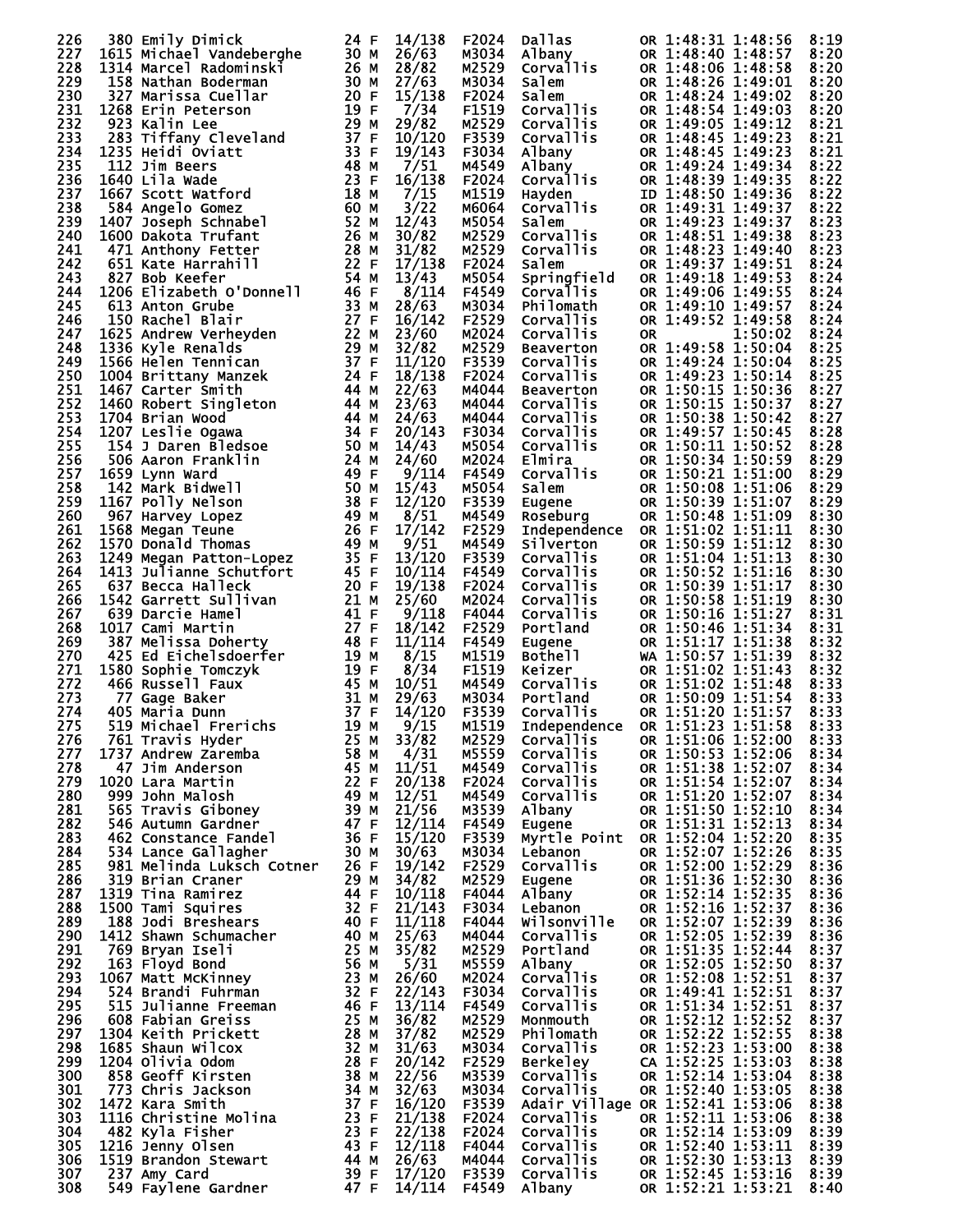| 309        | 964 Erin Looney                                                                                                                                                                | 20 F         | 23/138           | F2024          | Corvallis                    | OR 1:52:36 1:53:27                       | 8:40         |
|------------|--------------------------------------------------------------------------------------------------------------------------------------------------------------------------------|--------------|------------------|----------------|------------------------------|------------------------------------------|--------------|
| 310        | 1712 Stephanie Woods                                                                                                                                                           | 48 F         | 15/114           | F4549          | Corvallis                    | OR 1:52:47 1:53:28                       | 8:40         |
| 311        | 388 Brian Donne                                                                                                                                                                | 32 M         | 33/63            | M3034          | Corvallis                    | OR 1:53:12 1:53:34                       | 8:41         |
| 312        | 909 Randall Law                                                                                                                                                                | 56 M         | 6/31             | M5559          | <b>Corvallis</b>             | OR 1:53:04 1:53:36                       | 8:41         |
| 313        | 928 Kristy Lees                                                                                                                                                                | 41 F         | 13/118           | F4044          | <b>Corvallis</b>             | OR 1:53:04 1:53:36                       | 8:41         |
| 314        | 1321 Chuck Rasmusan                                                                                                                                                            | 39 M         | 23/56            | M3539          | Oregon City                  | OR 1:50:01 1:53:42                       | 8:41         |
| 315        | 1735 Becca Zanon                                                                                                                                                               | 20 F         | 24/138           | F2024          | <b>Corvallis</b>             | OR 1:53:00 1:53:45                       | 8:41         |
| 316        | 234 Bethany Canfield                                                                                                                                                           | 31 F         | 23/143           | F3034          | Corvallis                    | OR 1:53:26 1:53:48                       | 8:42         |
| 317        | 1122 Ashley Moody                                                                                                                                                              | 27 F         | 21/142           | F2529          | Salem                        | OR 1:53:17 1:53:52                       | 8:42         |
| 318        | 722 Thomas Holschuh                                                                                                                                                            | 20 M         | 27/60            | M2024          | Corvallis                    | OR 1:53:17 1:53:54                       | 8:42         |
| 319        | 995 Ashley Maginnis                                                                                                                                                            | 29 F<br>23 F | 22/142<br>25/138 | F2529          | Portland<br><b>Corvallis</b> | OR 1:53:12 1:53:55                       | 8:42         |
| 320<br>321 | 1675 Claire Werthan<br>630 Cori Hall                                                                                                                                           | 31 F         | 24/143           | F2024<br>F3034 | Corvallis                    | OR 1:53:06 1:53:56<br>OR 1:53:27 1:54:02 | 8:42<br>8:43 |
| 322        | 1621 Rebecca Veltri                                                                                                                                                            | 28 F         | 23/142           | F2529          | Corvallis                    | OR 1:53:20 1:54:03                       | 8:43         |
| 323        | 1620 Anthony Veltri                                                                                                                                                            | 32 M         | 34/63            | M3034          | Corvallis                    | OR 1:53:20 1:54:03                       | 8:43         |
| 324        | 1523 Gene Stiles                                                                                                                                                               | 40 M         | 27/63            | M4044          | Lebanon                      | OR 1:53:31 1:54:16                       | 8:44         |
| 325        | 837 Sarah Kelly                                                                                                                                                                | 40 F         | 14/118           | F4044          | Albany                       | OR 1:53:20 1:54:16                       | 8:44         |
| 326        | 917 Arild Leavenworth                                                                                                                                                          | 36 M         | 24/56            | M3539          | Corvallis                    | OR 1:54:16 1:54:20                       | 8:44         |
| 327        | 221 Peter Byrne                                                                                                                                                                | 25 M         | 38/82            | M2529          | <b>Corvallis</b>             | OR 1:53:49 1:54:22                       | 8:44         |
| 328        | 236 Mary Canton                                                                                                                                                                | 29 F         | 24/142           | F2529          | Corvallis                    | OR 1:53:46 1:54:23                       | 8:44         |
| 329        | 930 Robert Lefebvre                                                                                                                                                            | 27 M         | 39/82            | M2529          | <b>Corvallis</b>             | OR 1:53:51 1:54:23                       | 8:44         |
| 330        | 1071 Joseph McQuillin                                                                                                                                                          | 28 M         | 40/82            | M2529          | Philomath                    | OR 1:54:04 1:54:24                       | 8:44         |
| 331        | 1072 Kerry McQuillin                                                                                                                                                           | 28 F         | 25/142           | F2529          | Philomath                    | OR 1:54:04 1:54:24                       | 8:44         |
| 332        | 450 Charles Estill                                                                                                                                                             | 60 M         | 4/22             | M6064          | Corvallis                    | OR 1:53:56 1:54:26                       | 8:45         |
| 333        | 795 Desiree Johnson                                                                                                                                                            | 22 F         | 26/138           | F2024          | Corvallis                    | OR 1:53:47 1:54:26                       | 8:45         |
| 334        | 1246 Ken Pastega                                                                                                                                                               | 64 M         | 5/22             | M6064          | Corvallis                    | OR 1:54:05 1:54:27                       | 8:45         |
| 335        | 682 Megan Heintz                                                                                                                                                               | 21 F         | 27/138           | F2024          | Portland                     | OR 1:54:13 1:54:32                       | 8:45         |
| 336        | 399 Rich Duncombe                                                                                                                                                              | 54 M         | 16/43            | M5054          | Corvallis                    | OR 1:54:11 1:54:47                       | 8:46         |
| 337        | 1505 Jessica Stallings                                                                                                                                                         | 24 F         | 28/138           | F2024          | Corvallis                    | OR 1:53:23 1:54:50                       | 8:46         |
| 338        | 24 Scott Akins                                                                                                                                                                 | 39 M         | 25/56            | M3539          | Corvallis                    | OR 1:54:20 1:54:52                       | 8:47         |
| 339        | 1657 Kelli Walters                                                                                                                                                             | 22 F         | 29/138           | F2024          | <b>Corvallis</b>             | OR 1:54:30 1:54:54                       | 8:47         |
| 340<br>341 | 1431 Jeff Serrill                                                                                                                                                              | 26 M<br>53 M | 41/82<br>17/43   | M2529<br>M5054 | Corvallis<br>Corvallis       | OR 1:52:55 1:54:59<br>OR 1:54:30 1:55:00 | 8:47<br>8:47 |
| 342        | 820 Andy Karplus<br>491 Nicole Fleming                                                                                                                                         | 24 F         | 30/138           | F2024          | Corvallis                    | OR 1:54:24 1:55:03                       | 8:47         |
| 343        | 983 James Lupinski                                                                                                                                                             | 19 M         | 10/15            | M1519          | Klamath Falls OR             | 1:55:04                                  | 8:47         |
| 344        | 126 Paul Benning                                                                                                                                                               | 44 M         | 28/63            | M4044          | Corvallis                    | OR 1:54:39 1:55:06                       | 8:48         |
| 345        | 797 Kelly Johnson                                                                                                                                                              | 45 F         | 16/114           | F4549          | <b>Hillsboro</b>             | OR 1:54:28 1:55:11                       | 8:48         |
| 346        | 943 Bo Leyden                                                                                                                                                                  | 67 M         | 1/6              | M6569          | Corvallis                    | OR 1:54:45 1:55:13                       | 8:48         |
| 347        | 312 Steve Coughran                                                                                                                                                             | 30 M         | 35/63            | M3034          | <b>Bend</b>                  | OR 1:54:28 1:55:15                       | 8:48         |
| 348        | 479 Ashley Fisher                                                                                                                                                              | 32 F         | 25/143           | F3034          | Philomath                    | OR 1:55:10 1:55:18                       | 8:49         |
| 349        | 318 Parker Craig                                                                                                                                                               | 26 M         | 42/82            | M2529          | <b>Corvallis</b>             | OR 1:54:52 1:55:18                       | 8:49         |
| 350        | 435 Savina Elmore                                                                                                                                                              | 26 F         | 26/142           | F2529          | Corvallis                    | OR 1:55:05 1:55:22                       | 8:49         |
| 351        | 407 Gina Durando                                                                                                                                                               | 19 F         | 9/34             | F1519          | Corvallis                    | OR 1:54:48 1:55:27                       | 8:49         |
| 352        | 411 Kristen Duus                                                                                                                                                               | 47 F         | 17/114           | F4549          | Salem                        | OR 1:55:21 1:55:36                       | 8:50         |
| 353        | 1091 Renee Metzker                                                                                                                                                             | 31 F         | 26/143           | F3034          | Corvallis                    | OR 1:55:23 1:55:38                       | 8:50         |
| 354<br>355 | 1064 Michael McInally<br>O64 Michael McInally        53 M<br>377 Michelle Dieringer      22 F<br>375 Jennifer Rouse              30 F<br>065 Neal McIntosh                30 F | 53 M         | 18/43<br>31/138  | M5054<br>F2024 | Corvallis<br>Corvallis       | OR 1:54:44 1:55:40<br>OR 1:55:19 1:55:43 | 8:50<br>8:50 |
| 356        | 1375 Jennifer Rouse                                                                                                                                                            |              | 27/143           | F3034          | Albany                       | OR 1:55:18 1:55:44                       | 8:50         |
| 357        | 1065 Neal McIntosh                                                                                                                                                             | 30 F         | 28/143           | F3034          | Corvallis                    | OR 1:55:25 1:55:47                       | 8:51         |
| 358        | 23 F<br>1602 Kaleena Tuffo                                                                                                                                                     |              | 32/138           | F2024          | Corvallis                    | OR 1:55:30 1:55:53                       | 8:51         |
| 359        | 884 Kelsey Kristosik                                                                                                                                                           | 23 F         | 33/138           | F2024          | Corvallis                    | OR 1:55:10 1:55:57                       | 8:52         |
| 360        | 53 Aida Arik                                                                                                                                                                   | 24 F         | 34/138           | F2024          | Corvallis                    | OR 1:55:33 1:56:16                       | 8:53         |
| 361        | 1013 Lacey Marshall                                                                                                                                                            | 29 F         | 27/142           | F2529          | Corvallis                    | OR 1:56:01 1:56:19                       | 8:53         |
| 362        | 191 Sarah Brinson                                                                                                                                                              | 31 F         | 29/143           | F3034          | Lebanon                      | OR 1:55:28 1:56:20                       | 8:53         |
| 363        | 190 Danny Brinson                                                                                                                                                              | 31 M         | 36/63            | M3034          | Lebanon                      | OR 1:55:29 1:56:20                       | 8:53         |
| 364        | 869 Kristin Knutson                                                                                                                                                            | 41 F         | 15/118           | F4044          | Philomath                    | OR 1:55:40 1:56:24                       | 8:54         |
| 365        | 633 Leah Hall                                                                                                                                                                  | 22 F         | 35/138           | F2024          | Eugene                       | OR 1:55:40 1:56:25                       | 8:54         |
| 366        | 699 Jamie Higle                                                                                                                                                                | 19 F         | 10/34            | F1519          | Corvallis                    | OR 1:55:02 1:56:26                       | 8:54         |
| 367        | 502 John Fox                                                                                                                                                                   | 59 M         | 7/31             | M5559          | Albany                       | OR 1:55:32 1:56:29                       | 8:54         |
| 368        | 1189 Jessica Norris                                                                                                                                                            | 35 F         | 18/120           | F3539          | <b>Corvallis</b>             | OR 1:56:04 1:56:39                       | 8:55         |
| 369        | 384 Kevin Doane                                                                                                                                                                | 22 M         | 28/60            | M2024          | Portland                     | OR 1:55:34 1:56:41                       | 8:55         |
| 370        | 1469 Dan Smith<br>961 Scott Lommers                                                                                                                                            | 46 M<br>44 M | 13/51            | M4549          | Corvallis                    | OR 1:56:13 1:56:43                       | 8:55<br>8:56 |
| 371<br>372 | 1309 Philip Proteau                                                                                                                                                            | 47 M         | 29/63<br>14/51   | M4044<br>M4549 | Corvallis<br>Albany          | OR 1:56:05 1:56:50<br>OR 1:56:20 1:56:53 | 8:56         |
| 373        | 6 Jeff Tobin                                                                                                                                                                   | 50 M         | 19/43            | M5054          | Corvallis                    | OR 1:56:23 1:56:57                       | 8:56         |
| 374        | 849 Ruby Kiker                                                                                                                                                                 | 26 F         | 28/142           | F2529          | Corvallis                    | OR 1:55:19 1:57:01                       | 8:56         |
| 375        | 1056 Chris McGilliard                                                                                                                                                          | 28 M         | 43/82            | M2529          | Seattle                      | WA 1:54:22 1:57:05                       | 8:57         |
| 376        | 716 Michael Hollen                                                                                                                                                             | 63 M         | 6/22             | M6064          | Tigard                       | OR 1:55:57 1:57:06                       | 8:57         |
| 377        | 217 Jen Busick                                                                                                                                                                 | 31 F         | 30/143           | F3034          | Corvallis                    | OR 1:56:26 1:57:08                       | 8:57         |
| 378        | 1470 Emily Smith                                                                                                                                                               | 28 F         | 29/142           | F2529          | Philomath                    | OR 1:56:32 1:57:10                       | 8:57         |
| 379        | 143 Jr Bier                                                                                                                                                                    | 42 M         | 30/63            | M4044          | Corvallis                    | OR 1:56:18 1:57:12                       | 8:57         |
| 380        | 1610 Rita Van Doren                                                                                                                                                            | 45 F         | 18/114           | F4549          | Albany                       | OR 1:56:40 1:57:16                       | 8:58         |
| 381        | 1521 Kc Stewart                                                                                                                                                                | 42 F         | 16/118           | F4044          | Corvallis                    | OR 1:56:33 1:57:16                       | 8:58         |
| 382        | 706 Phil Histand                                                                                                                                                               | 61 M         | 7/22             | M6064          | Corvallis                    | OR 1:56:38 1:57:17                       | 8:58         |
| 383        | 1192 Lou Novak                                                                                                                                                                 | 40 M         | 31/63            | M4044          | Creswell                     | OR 1:56:27 1:57:20                       | 8:58         |
| 384<br>385 | 409 Jennifer Duringer<br>653 Heidi Harris                                                                                                                                      | 34 F<br>34 F | 31/143<br>32/143 | F3034<br>F3034 | <b>Brownsville</b><br>Albany | OR 1:56:37 1:57:22<br>OR 1:56:49 1:57:24 | 8:58<br>8:58 |
| 386        | 655 Lane Harris                                                                                                                                                                | 41 M         | 32/63            | M4044          | Albany                       | OR 1:56:50 1:57:25                       | 8:58         |
| 387        | 1053 Shannon McDonough                                                                                                                                                         | 27 F         | 30/142           | F2529          | Corvallis                    | OR 1:56:05 1:57:30                       | 8:59         |
| 388        | 606 Cindy Greig                                                                                                                                                                | 37 F         | 19/120           | F3539          | Albany                       | OR 1:56:02 1:57:32                       | 8:59         |
| 389        | 1057 Melissa McGilliard                                                                                                                                                        | 29 F         | 31/142           | F2529          | Seattle                      | WA 1:54:53 1:57:35                       | 8:59         |
| 390        | 1294 Josh Powell                                                                                                                                                               | 32 M         | 37/63            | M3034          | Corvallis                    | OR 1:56:30 1:57:40                       | 8:59         |
| 391        | 1330 Joel Rea                                                                                                                                                                  | 46 M         | 15/51            | M4549          | Corvallis                    | OR 1:56:57 1:57:46                       | 9:00         |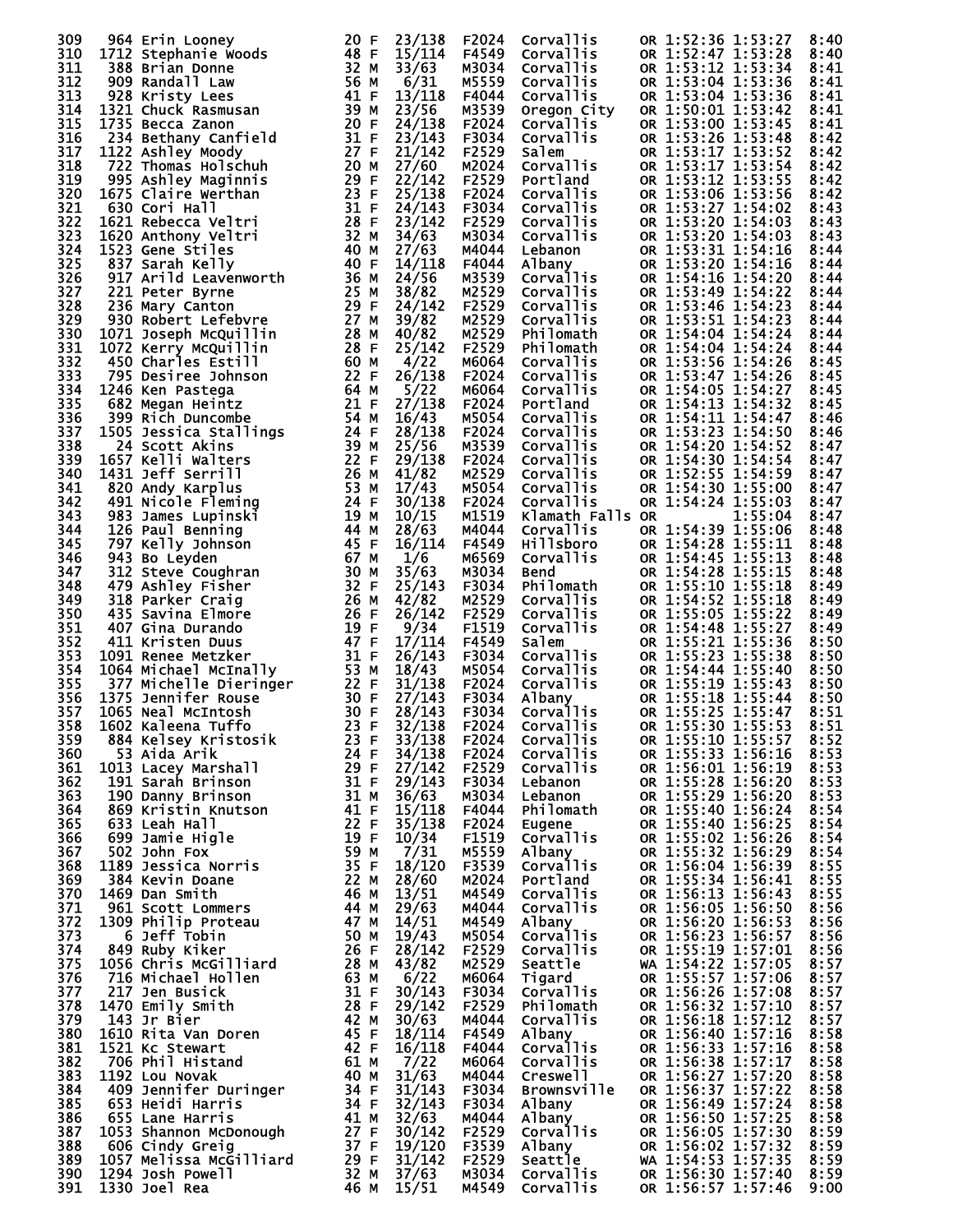| 392        | 972 Rory Loveland                                                                                                                         | 23 M         | 29/60            | M2024          | Corvallis                        | OR 1:56:19 1:57:50                       |         | 9:00         |
|------------|-------------------------------------------------------------------------------------------------------------------------------------------|--------------|------------------|----------------|----------------------------------|------------------------------------------|---------|--------------|
| 393        | 160 Jerri Bohard                                                                                                                          | 50 F         | 4/100            | F5054          | Wilsonville                      | OR 1:56:37 1:57:50                       |         | 9:00         |
| 394        | 1289 Grace Poole                                                                                                                          | 30 F         | 33/143           | F3034          | Corvallis                        | OR 1:57:29 1:57:51                       |         | 9:00         |
| 395<br>396 | 427 Megan Eisele<br>1441 Katherine Sherman                                                                                                | 30 F<br>26 F | 34/143<br>32/142 | F3034<br>F2529 | Corvallis<br>Corvallis           | OR 1:57:16 1:57:53<br>OR 1:56:45 1:57:54 |         | 9:00<br>9:00 |
| 397        | 1437 Nancy Shanks                                                                                                                         | 39 F         | 20/120           | F3539          | Albany                           | OR 1:57:32 1:57:54                       |         | 9:00         |
| 398        | 927 Paige Lee                                                                                                                             | 25 F         | 33/142           | F2529          | Portland                         | OR 1:57:26 1:57:56                       |         | 9:01         |
| 399        | 573 Sara Gilmour                                                                                                                          | 34 F         | 35/143           | F3034          | Corvallis                        | OR 1:56:30 1:58:01                       |         | 9:01         |
| 400        | 346 Curtis Davis                                                                                                                          | 32 M         | 38/63            | M3034          | Corvallis                        | OR 1:56:33 1:58:04                       |         | 9:01         |
| 401        | 102 Meggie Batenhorst                                                                                                                     | 19 F         | 11/34            | F1519          | Corvallis                        | OR 1:57:19 1:58:04                       |         | 9:01         |
| 402        | 600 Danuta Greblowska                                                                                                                     | 29 F         | 34/142           | F2529          | Eugene                           | OR 1:57:32 1:58:11                       |         | 9:02         |
| 403        | 701 Amber Hilgert                                                                                                                         | 30 F<br>31 F | 36/143           | F3034<br>F3034 | Corvallis                        | OR 1:56:41 1:58:12                       |         | 9:02         |
| 404<br>405 | 438 Nova Elwood<br>101 Emma Batenhorst                                                                                                    | 22 F         | 37/143<br>36/138 | F2024          | Corvallis<br>Portland            | OR 1:56:41 1:58:12<br>OR 1:57:29 1:58:13 |         | 9:02<br>9:02 |
| 406        | 683 Bradley Hellesto                                                                                                                      | 47 M         | 16/51            | M4549          | Philomath                        | OR 1:56:26 1:58:15                       |         | 9:02         |
| 407        | 22 Kevin Ahern                                                                                                                            | 57 M         | 8/31             | M5559          | <b>Corvallis</b>                 | OR 1:57:06 1:58:17                       |         | 9:02         |
| 408        | 1550 Amy Swinhoe                                                                                                                          | 28 F         | 35/142           | F2529          | Tigard                           | OR 1:57:38 1:58:18                       |         | 9:02         |
| 409        | 1302 Natalie Price                                                                                                                        | 22 F         | 37/138           | F2024          | Corvallis                        | OR 1:57:51 1:58:19                       |         | 9:02         |
| 410        | 718 Sarah Holloway                                                                                                                        | 23 F         | 38/138           | F2024          | Roseburg                         | OR 1:57:06 1:58:21                       |         | 9:03         |
| 411        | 806 Kayla Johnston                                                                                                                        | 20 F         | 39/138           | F2024          | <b>Corvallis</b>                 | OR 1:58:15 1:58:23                       |         | 9:03         |
| 412        | 1421 Keith Seckel                                                                                                                         | 45 M         | 17/51            | M4549          | Salem                            | OR 1:57:34 1:58:27                       |         | 9:03         |
| 413<br>414 | 770 Dennis Iverson                                                                                                                        | 47 M<br>47 F | 18/51<br>19/114  | M4549<br>F4549 | Corvallis                        | OR 1:57:57 1:58:28<br>OR 1:57:57 1:58:28 |         | 9:03         |
| 415        | 771 Susie Iverson<br><b>Seraing<br/> 1316 Michael Rainbolt<br/> 1316 Jesse Stevens<br/> 847 Todd Kettermar<br/> 775 Campion Continues</b> | 37 F         | 21/120           | F3539          | Corvallis<br>Philomath           | OR 1:57:50 1:58:34                       |         | 9:03<br>9:04 |
| 416        |                                                                                                                                           | 39 F         | 22/120           | F3539          | Philomath                        | OR 1:57:50 1:58:34                       |         | 9:04         |
| 417        |                                                                                                                                           | 67 M         | 2/6              | M6569          | <b>Corvallis</b>                 | OR 1:57:48 1:58:36                       |         | 9:04         |
| 418        |                                                                                                                                           | 29 F         | 36/142           | F2529          | Albany                           | OR 1:58:12 1:58:39                       |         | 9:04         |
| 419        |                                                                                                                                           | 39 M         | 26/56            | M3539          | Corvallis                        | OR 1:57:56 1:58:43                       |         | 9:04         |
| 420        | 775 Camille Jacobson-Ingra 21 F                                                                                                           |              | 40/138           | F2024          | Corvallis                        | OR 1:57:55 1:58:44                       |         | 9:04         |
| 421        | 1308 Chad Privratsky<br>$3\overline{5}$ M<br>$34$ F<br>$25$ F                                                                             |              | 27/56            | M3539          | Albany                           | OR 1:58:06 1:58:55                       |         | 9:05         |
| 422        | 1307 Andrea Privratsky                                                                                                                    |              | 38/143           | F3034          | Albany                           | OR 1:58:07 1:58:55                       |         | 9:05         |
| 423<br>424 | 1430 Katherine Serafin<br>259 Diana Chen                                                                                                  | 19 F         | 37/142           | F2529<br>F1519 | Corvallis                        | OR 1:57:47 1:58:55<br>OR 1:58:42 1:58:56 |         | 9:05         |
| 425        | 449 Jacque Esterhuizen                                                                                                                    | 15 M         | 12/34<br>11/15   | M1519          | Corvallis<br>Corvallis           | <b>OR</b>                                | 1:58:58 | 9:05<br>9:05 |
| 426        | 224 Katie Calvin                                                                                                                          | 20 F         | 41/138           | F2024          | Independence                     | OR 1:58:26 1:58:59                       |         | 9:05         |
| 427        | 231 Matthew Campbell                                                                                                                      | 27 M         | 44/82            | M2529          | Corvallis                        | OR 1:58:11 1:59:00                       |         | 9:06         |
| 428        | 1097 Beth Miller                                                                                                                          | 32 F         | 39/143           | F3034          | Albany                           | OR 1:58:34 1:59:12                       |         | 9:06         |
| 429        | 1066 Marla McKee                                                                                                                          | 57 F         | 1/71             | F5559          | Albany                           | OR 1:58:58 1:59:18                       |         | 9:07         |
| 430        | 987 Ryan Macauley                                                                                                                         | 21 M         | 30/60            | M2024          | Corvallis                        | OR 1:57:48 1:59:19                       |         | 9:07         |
| 431        | 64 Nick Arzner                                                                                                                            | 32 M         | 39/63            | M3034          | <b>Corvallis</b>                 | OR 1:56:49 1:59:22                       |         | 9:07         |
| 432        | 132 Rhett Berg                                                                                                                            | 26 M<br>38 F | 45/82            | M2529          | Albany                           | OR 1:59:11 1:59:31                       |         | 9:08         |
| 433<br>434 | 296 Tina Collins<br>933 Wendy Leibelt                                                                                                     | 34 F         | 23/120<br>40/143 | F3539<br>F3034 | Corvallis<br>Corvallis           | OR 1:58:51 1:59:39<br>OR 1:58:52 1:59:40 |         | 9:08<br>9:09 |
| 435        | 940 Jay Levesque                                                                                                                          | 22 M         | 31/60            | M2024          | Corvallis                        | OR 1:58:52 1:59:41                       |         | 9:09         |
| 436        |                                                                                                                                           | 31 F         | 41/143           | F3034          | Beaverton                        | OR 1:58:30 1:59:41                       |         | 9:09         |
| 437        | 1178 Jennifer Nichols<br>1374 Shad Roundy                                                                                                 | 36 M         | 28/56            | M3539          | Corvallis                        | OR 1:59:05 1:59:42                       |         | 9:09         |
| 438        | 592 Steve Goss                                                                                                                            | 49 M         | 19/51            | M4549          | Corvallis                        | OR 1:56:35 1:59:44                       |         | 9:09         |
| 439        | 27 Allyson Alexander                                                                                                                      | 36 F         | 24/120           | F3539          | Albany                           | OR 1:59:03 1:59:46                       |         | 9:09         |
| 440        | 752 Mandy Hunter                                                                                                                          | 32 F         | 42/143           | F3034          | Corvallis                        | OR 1:59:02 1:59:47                       |         | 9:09         |
| 441<br>442 | 117 Sarah Beldin<br>1138 Jonathan Mueller                                                                                                 | 33 F<br>27 M | 43/143<br>46/82  | F3034<br>M2529 | Corvallis<br>Corvallis           | OR 1:59:02 1:59:47<br>OR 1:59:22 1:59:47 |         | 9:09<br>9:09 |
| 443        | 499 Andrew Formiller                                                                                                                      | 39 M         | 29/56            | M3539          | Albany                           | OR 1:58:55 1:59:49                       |         | 9:09         |
| 444        | 294 Clint Coleman                                                                                                                         | 40 M         | 33/63            | M4044          | Corvallis                        | OR 1:58:30 1:59:51                       |         | 9:09         |
| 445        | 1305 Alison Priewe                                                                                                                        | 20 F         | 42/138           | F2024          | Philomath                        | OR 1:59:25 1:59:55                       |         | 9:10         |
| 446        | 1338 Dana Rennaker                                                                                                                        | 45 F         | 20/114           | F4549          | Portland                         | OR 1:59:16 1:59:59                       |         | 9:10         |
| 447        | 1494 Julie Spencer                                                                                                                        | 34 F         | 44/143           | F3034          | Albany                           | OR 1:59:29 2:00:02                       |         | 9:10         |
| 448        | 1099 Darcy Miller                                                                                                                         | 48 F         | 21/114           | F4549          | Corvallis                        | OR 1:59:21 2:00:05                       |         | 9:10         |
| 449<br>450 | 52 Doris Aponte<br>215 Chris Burr                                                                                                         | 56 F         | 2/71<br>20/51    | F5559          | Lebanon                          | OR 1:59:37 2:00:08                       |         | 9:11         |
| 451        | 1711 Shawn Woods                                                                                                                          | 45 M<br>29 M | 47/82            | M4549<br>M2529 | <b>Corvallis</b><br>Monmouth     | <b>OR</b><br>OR 1:59:39 2:00:19          | 2:00:17 | 9:11<br>9:11 |
| 452        | 1660 Rebekah Warner                                                                                                                       | 20 F         | 43/138           | F2024          | <b>Independence</b>              | OR 2:00:20 2:00:37                       |         | 9:13         |
| 453        | 599 G. Michael Gray                                                                                                                       | 38 M         | 30/56            | M3539          | Corvallis                        | OR 1:59:50 2:00:40                       |         | 9:13         |
| 454        | 2 Shirley Shaw                                                                                                                            | 60 F         | 1/22             | F6064          | Corvallis                        | OR 2:00:25 2:00:53                       |         | 9:14         |
| 455        | 1088 Vicki Menard                                                                                                                         | 47 F         | 22/114           | F4549          | Glide                            | OR 2:00:42 2:00:57                       |         | 9:14         |
| 456        | 898 Julia Laney                                                                                                                           | 26 F         | 38/142           | F2529          | <b>Independence</b>              | OR 2:00:35 2:01:00                       |         | 9:15         |
| 457        | 520 Jeff Frisk                                                                                                                            | 46 M         | 21/51            | M4549          | Albany                           | OR 1:59:39 2:01:01                       |         | 9:15         |
| 458        | 493 Paul Fode                                                                                                                             | 24 M         | 32/60            | M2024          | Grants Pass                      | OR 1:59:32 2:01:07                       |         | 9:15         |
| 459<br>460 | 912 Katie Lawless<br>227 Heidi Campbell                                                                                                   | 22 F<br>27 F | 44/138<br>39/142 | F2024<br>F2529 | Dallas<br>Corvallis              | OR 1:59:35 2:01:09<br>OR 2:00:20 2:01:09 |         | 9:15<br>9:15 |
| 461        | 1128 Tammi Moore                                                                                                                          | 40 F         | 17/118           | F4044          | Livermore                        | CA 1:59:43 2:01:11                       |         | 9:15         |
| 462        | 1159 Carlene Neal                                                                                                                         | 52 F         | 5/100            | F5054          | Monmouth                         | OR 2:00:36 2:01:11                       |         | 9:15         |
| 463        | 1552 Jason Tacchini                                                                                                                       | 25 M         | 48/82            | M2529          | Albany                           | OR 2:00:58 2:01:27                       |         | 9:17         |
| 464        | 1218 Michael Olson                                                                                                                        | 26 M         | 49/82            | M2529          | Corvallis                        | OR 2:00:58 2:01:27                       |         | 9:17         |
| 465        | 1271 Trevor Peterson                                                                                                                      | 49 M         | 22/51            | M4549          | Normandy Park WA 2:00:51 2:01:27 |                                          |         | 9:17         |
| 466        | 1462 Mary Skillings                                                                                                                       | 34 F         | 45/143           | F3034          | <b>Corvallis</b>                 | OR 2:00:51 2:01:33                       |         | 9:17         |
| 467        | 1205 Chona Odonnell                                                                                                                       | 30 F         | 46/143           | F3034          | Monmouth                         | OR 2:00:58 2:01:33                       |         | 9:17         |
| 468<br>469 | 842 Kimberly Kennison<br>1109 Karen Misfeldt                                                                                              | 42 F<br>43 F | 18/118<br>19/118 | F4044<br>F4044 | Newberg<br>Corvallis             | OR 2:00:35 2:01:35<br>OR 2:00:47 2:01:38 |         | 9:17<br>9:18 |
| 470        | 398 Ashley Duffitt                                                                                                                        | 22 F         | 45/138           | F2024          | <b>Corvallis</b>                 | OR 2:00:48 2:01:38                       |         | 9:18         |
| 471        | 168 Tricia Borgen                                                                                                                         | 39 F         | 25/120           | F3539          | Wilsonville                      | OR 2:01:09 2:01:40                       |         | 9:18         |
| 472        | 378 Tatiana Dierwechter                                                                                                                   | 46 F         | 23/114           | F4549          | <b>Corvallis</b>                 | OR 1:59:55 2:01:44                       |         | 9:18         |
| 473        | 503 Pe8ter Fox                                                                                                                            | 34 M         | 40/63            | M3034          | Monmouth                         | OR 2:00:19 2:01:47                       |         | 9:18         |
| 474        | 349 Jessica Davis                                                                                                                         | 33 F         | 47/143           | F3034          | <b>Corvallis</b>                 | OR 2:00:17 2:01:48                       |         | 9:18         |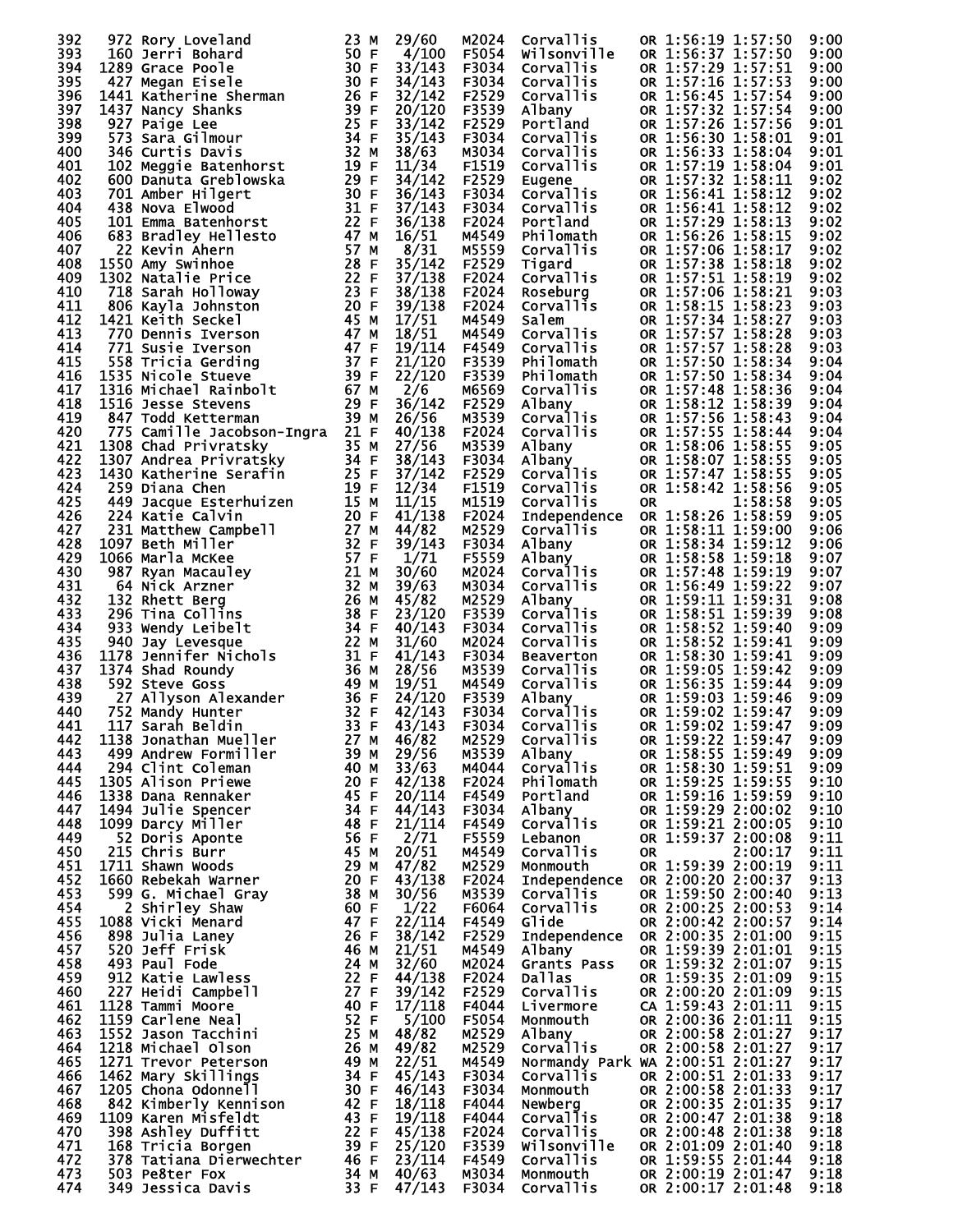| 475 | 1164 Helen Nelson                                                                                                                                                                                                                                                                                                                                                                                                                                                                                     | 44 F                                                                                              | 20/118        | F4044        | Corvallis                                  |     | OR 2:01:11 2:02:01 |         | 9:19 |
|-----|-------------------------------------------------------------------------------------------------------------------------------------------------------------------------------------------------------------------------------------------------------------------------------------------------------------------------------------------------------------------------------------------------------------------------------------------------------------------------------------------------------|---------------------------------------------------------------------------------------------------|---------------|--------------|--------------------------------------------|-----|--------------------|---------|------|
| 476 |                                                                                                                                                                                                                                                                                                                                                                                                                                                                                                       |                                                                                                   | 50/82         | M2529        | Albany                                     |     | OR 2:01:27 2:02:04 |         | 9:20 |
| 477 |                                                                                                                                                                                                                                                                                                                                                                                                                                                                                                       |                                                                                                   | 40/142        | F2529        | Albany                                     |     | OR 2:01:28 2:02:05 |         | 9:20 |
| 478 |                                                                                                                                                                                                                                                                                                                                                                                                                                                                                                       |                                                                                                   | 26/120        | F3539        | Wilsonville                                |     | OR 2:01:40 2:02:08 |         | 9:20 |
| 479 |                                                                                                                                                                                                                                                                                                                                                                                                                                                                                                       |                                                                                                   | 27/120        | F3539        | Redwood Meado AB 2:01:10 2:02:16           |     |                    |         | 9:20 |
|     |                                                                                                                                                                                                                                                                                                                                                                                                                                                                                                       |                                                                                                   |               |              |                                            |     |                    |         |      |
| 480 |                                                                                                                                                                                                                                                                                                                                                                                                                                                                                                       |                                                                                                   | 23/51         | M4549        | Corvallis                                  |     | OR 2:01:11 2:02:17 |         | 9:20 |
| 481 |                                                                                                                                                                                                                                                                                                                                                                                                                                                                                                       |                                                                                                   | 24/51         | M4549        | Corvallis                                  |     | OR 2:00:54 2:02:24 |         | 9:21 |
| 482 |                                                                                                                                                                                                                                                                                                                                                                                                                                                                                                       |                                                                                                   | 46/138        | F2024        | Portland                                   |     | OR 2:01:44 2:02:35 |         | 9:22 |
| 483 |                                                                                                                                                                                                                                                                                                                                                                                                                                                                                                       |                                                                                                   | 21/118        | F4044        | Albany                                     |     | OR 2:01:40 2:02:40 |         | 9:22 |
|     |                                                                                                                                                                                                                                                                                                                                                                                                                                                                                                       |                                                                                                   |               |              |                                            |     |                    |         |      |
| 484 |                                                                                                                                                                                                                                                                                                                                                                                                                                                                                                       |                                                                                                   | 41/142        | F2529        | Corvallis                                  |     | OR 2:02:28 2:02:47 |         | 9:23 |
| 485 |                                                                                                                                                                                                                                                                                                                                                                                                                                                                                                       |                                                                                                   | 47/138        | F2024        | Corvallis                                  |     | OR 2:01:27 2:02:49 |         | 9:23 |
| 486 |                                                                                                                                                                                                                                                                                                                                                                                                                                                                                                       |                                                                                                   | 28/120        | F3539        | <b>Corvallis</b>                           |     | OR 2:02:15 2:02:50 |         | 9:23 |
| 487 |                                                                                                                                                                                                                                                                                                                                                                                                                                                                                                       |                                                                                                   | 22/118        | F4044        | Sammamish                                  |     | WA 2:01:44 2:02:51 |         | 9:23 |
|     |                                                                                                                                                                                                                                                                                                                                                                                                                                                                                                       |                                                                                                   |               |              |                                            |     |                    |         |      |
| 488 |                                                                                                                                                                                                                                                                                                                                                                                                                                                                                                       |                                                                                                   | 9/31          | M5559        | Salem                                      |     | OR 2:01:53 2:02:52 |         | 9:23 |
| 489 |                                                                                                                                                                                                                                                                                                                                                                                                                                                                                                       |                                                                                                   | 3/71          | F5559        | Corvallis                                  |     | OR 2:02:17 2:03:00 |         | 9:24 |
| 490 |                                                                                                                                                                                                                                                                                                                                                                                                                                                                                                       |                                                                                                   | 25/51         | M4549        | Dallas                                     |     | OR 2:02:34 2:03:02 |         | 9:24 |
| 491 |                                                                                                                                                                                                                                                                                                                                                                                                                                                                                                       |                                                                                                   | 51/82         | M2529        | <b>∈wport</b><br>Albany<br>мсм÷            |     | OR 2:00:31 2:03:03 |         | 9:24 |
|     |                                                                                                                                                                                                                                                                                                                                                                                                                                                                                                       |                                                                                                   |               |              |                                            |     |                    |         |      |
| 492 |                                                                                                                                                                                                                                                                                                                                                                                                                                                                                                       |                                                                                                   | 48/143        | F3034        |                                            |     | OR 2:01:36 2:03:04 |         | 9:24 |
| 493 |                                                                                                                                                                                                                                                                                                                                                                                                                                                                                                       |                                                                                                   | 33/60         | M2024        | <b>MCMinnville</b>                         |     | OR 2:02:36 2:03:04 |         | 9:24 |
| 494 |                                                                                                                                                                                                                                                                                                                                                                                                                                                                                                       |                                                                                                   | 48/138        | F2024        | Corvallis                                  |     | OR 2:01:42 2:03:10 |         | 9:25 |
| 495 |                                                                                                                                                                                                                                                                                                                                                                                                                                                                                                       |                                                                                                   | 6/100         | F5054        | Philomath                                  |     | OR 2:01:43 2:03:10 |         | 9:25 |
|     |                                                                                                                                                                                                                                                                                                                                                                                                                                                                                                       |                                                                                                   |               |              |                                            |     |                    |         |      |
| 496 |                                                                                                                                                                                                                                                                                                                                                                                                                                                                                                       |                                                                                                   | 41/63         | M3034        | Sweet Home                                 |     | OR 2:02:09 2:03:11 |         | 9:25 |
| 497 |                                                                                                                                                                                                                                                                                                                                                                                                                                                                                                       |                                                                                                   | 49/143        | F3034        | Corvallis                                  |     | OR 2:03:08 2:03:21 |         | 9:25 |
| 498 |                                                                                                                                                                                                                                                                                                                                                                                                                                                                                                       |                                                                                                   | 50/143        | F3034        | Monmouth                                   |     | OR 2:01:51 2:03:23 |         | 9:26 |
| 499 |                                                                                                                                                                                                                                                                                                                                                                                                                                                                                                       |                                                                                                   | 31/56         | M3539        | <b>Corvallis</b>                           |     | OR 2:02:24 2:03:24 |         | 9:26 |
|     | 1164 Helen Nelson<br>763 Paul Hynes<br>27 Melen Nelson<br>1363 Christine Reynolds<br>529 Tara Funk<br>537 Kevin Ewanchyna<br>165 Michael Boock<br>1251 Katy Paul<br>1043 Kimberly McCord<br>681 Keely Heintz<br>476 Dempsi Filipek<br>40 681 Keely H<br>1431 Amy Simmons<br>561 Alyssa Gersdorf 31 F<br>87 Morgan Bannister 37 M<br>144 Rosanna Bigford 27 F<br>144 Rosanna Bigford 27 F<br>1261 Cole Peralto 20 M<br>1561 Kathryn Taylor 489 F<br>1561 Kathryn Taylor 29 F<br>1561 Kathryn Taylor 29 |                                                                                                   |               |              |                                            |     |                    |         |      |
| 500 |                                                                                                                                                                                                                                                                                                                                                                                                                                                                                                       |                                                                                                   | 42/142        | F2529        | Corvallis                                  |     | OR 2:02:54 2:03:29 |         | 9:26 |
| 501 |                                                                                                                                                                                                                                                                                                                                                                                                                                                                                                       |                                                                                                   | 34/60         | M2024        | Corvallis                                  |     | OR 2:03:09 2:03:37 |         | 9:27 |
| 502 |                                                                                                                                                                                                                                                                                                                                                                                                                                                                                                       |                                                                                                   | 24/114        | F4549        | Albany                                     |     | OR 2:02:15 2:03:39 |         | 9:27 |
| 503 |                                                                                                                                                                                                                                                                                                                                                                                                                                                                                                       |                                                                                                   | 43/142        | F2529        | Albany<br>Albany                           |     | OR 2:01:57 2:03:41 |         | 9:27 |
|     |                                                                                                                                                                                                                                                                                                                                                                                                                                                                                                       |                                                                                                   |               |              |                                            |     |                    |         |      |
| 504 |                                                                                                                                                                                                                                                                                                                                                                                                                                                                                                       |                                                                                                   | 51/143        | F3034        |                                            |     | OR 2:01:57 2:03:41 |         | 9:27 |
| 505 |                                                                                                                                                                                                                                                                                                                                                                                                                                                                                                       |                                                                                                   | 23/118        | F4044        | Albaný<br>Corvallis                        |     | OR 2:01:57 2:03:41 |         | 9:27 |
| 506 |                                                                                                                                                                                                                                                                                                                                                                                                                                                                                                       |                                                                                                   | 26/51         | M4549        |                                            |     | OR 2:03:04 2:03:46 |         | 9:27 |
| 507 |                                                                                                                                                                                                                                                                                                                                                                                                                                                                                                       |                                                                                                   |               | M3539        | <b>Corvallis</b>                           |     | OR 2:02:25 2:03:54 |         | 9:28 |
|     |                                                                                                                                                                                                                                                                                                                                                                                                                                                                                                       |                                                                                                   | 32/56         |              |                                            |     |                    |         |      |
| 508 |                                                                                                                                                                                                                                                                                                                                                                                                                                                                                                       |                                                                                                   | 29/120        | F3539        | Corvallis                                  |     | OR 2:02:15 2:03:55 |         | 9:28 |
| 509 |                                                                                                                                                                                                                                                                                                                                                                                                                                                                                                       |                                                                                                   | 49/138        | F2024        | Corvallis                                  |     | OR 2:02:58 2:03:59 |         | 9:28 |
| 510 |                                                                                                                                                                                                                                                                                                                                                                                                                                                                                                       |                                                                                                   | 30/120        | F3539        | Corvallis                                  |     | OR 2:03:29 2:03:59 |         | 9:28 |
| 511 |                                                                                                                                                                                                                                                                                                                                                                                                                                                                                                       |                                                                                                   | 34/63         | M4044        | <b>Corvallis</b>                           |     | OR 2:02:20 2:04:00 |         | 9:28 |
|     |                                                                                                                                                                                                                                                                                                                                                                                                                                                                                                       |                                                                                                   |               |              |                                            |     |                    |         |      |
| 512 |                                                                                                                                                                                                                                                                                                                                                                                                                                                                                                       |                                                                                                   | 31/120        | F3539        | Corvallis                                  |     | OR 2:03:03 2:04:06 |         | 9:29 |
| 513 |                                                                                                                                                                                                                                                                                                                                                                                                                                                                                                       |                                                                                                   | 52/82         | M2529        | Corvallis                                  |     | OR 2:02:56 2:04:08 |         | 9:29 |
| 514 |                                                                                                                                                                                                                                                                                                                                                                                                                                                                                                       |                                                                                                   | 32/120        | F3539        | Woodburn                                   |     | OR 2:03:56 2:04:12 |         | 9:29 |
| 515 |                                                                                                                                                                                                                                                                                                                                                                                                                                                                                                       |                                                                                                   | 42/63         | M3034        | <b>Corvallis</b>                           |     | OR 2:01:48 2:04:12 |         | 9:29 |
|     |                                                                                                                                                                                                                                                                                                                                                                                                                                                                                                       |                                                                                                   |               |              |                                            |     |                    |         |      |
| 516 |                                                                                                                                                                                                                                                                                                                                                                                                                                                                                                       |                                                                                                   | 7/100         | <b>F5054</b> | Corvallis                                  |     | OR 2:02:00 2:04:15 |         | 9:30 |
| 517 |                                                                                                                                                                                                                                                                                                                                                                                                                                                                                                       |                                                                                                   | 35/63         | M4044        | Monmouth                                   |     | OR 2:03:42 2:04:17 |         | 9:30 |
| 518 |                                                                                                                                                                                                                                                                                                                                                                                                                                                                                                       |                                                                                                   | 25/114        | F4549        | Silverton                                  |     | OR 2:03:05 2:04:19 |         | 9:30 |
| 519 |                                                                                                                                                                                                                                                                                                                                                                                                                                                                                                       |                                                                                                   |               | M6064        | Salem<br>Albany<br>Corvallis<br>Esternalis |     | OR 2:03:25 2:04:20 |         | 9:30 |
|     |                                                                                                                                                                                                                                                                                                                                                                                                                                                                                                       |                                                                                                   | 8/22          |              |                                            |     |                    |         |      |
| 520 |                                                                                                                                                                                                                                                                                                                                                                                                                                                                                                       |                                                                                                   | 24/118        | F4044        |                                            |     | OR 2:03:03 2:04:21 |         | 9:30 |
| 521 |                                                                                                                                                                                                                                                                                                                                                                                                                                                                                                       |                                                                                                   | 8/100         | F5054        |                                            |     | OH 2:03:32 2:04:23 |         | 9:30 |
| 522 |                                                                                                                                                                                                                                                                                                                                                                                                                                                                                                       |                                                                                                   | 33/120        | F3539        |                                            |     | OR 2:03:34 2:04:25 |         | 9:30 |
| 523 |                                                                                                                                                                                                                                                                                                                                                                                                                                                                                                       |                                                                                                   | 20/43         | M5054        | <b>Corvallis</b>                           |     | OR 2:03:35 2:04:25 |         | 9:30 |
|     |                                                                                                                                                                                                                                                                                                                                                                                                                                                                                                       |                                                                                                   |               |              |                                            |     |                    |         |      |
| 524 | 1173 Christine Nguyen 21 F                                                                                                                                                                                                                                                                                                                                                                                                                                                                            |                                                                                                   | 50/138        | F2024        | Corvallis                                  |     | OR 2:04:13 2:04:28 |         | 9:31 |
| 525 | 1598 Shawna Troncale                                                                                                                                                                                                                                                                                                                                                                                                                                                                                  | 34 F<br>34 F<br>57 M<br>39 F<br>56 F                                                              | 52/143        | F3034        | Corvallis                                  |     | OR 2:03:27 2:04:28 |         | 9:31 |
| 526 | 173 Michael Boyce                                                                                                                                                                                                                                                                                                                                                                                                                                                                                     | 57 M                                                                                              | 10/31         | M5559        | salem                                      |     | OR 2:04:10 2:04:33 |         | 9:31 |
| 527 | 1486 Amy Snow                                                                                                                                                                                                                                                                                                                                                                                                                                                                                         |                                                                                                   | 34/120        | F3539        | Gresham                                    |     | OR 2:04:15 2:04:35 |         | 9:31 |
|     |                                                                                                                                                                                                                                                                                                                                                                                                                                                                                                       |                                                                                                   |               |              |                                            |     |                    |         |      |
| 528 | 505 Sharon Frank                                                                                                                                                                                                                                                                                                                                                                                                                                                                                      |                                                                                                   | 4/71          | F5559        | Salem                                      |     | OR 2:03:09 2:04:35 |         | 9:31 |
| 529 | 984 Melanie Lute                                                                                                                                                                                                                                                                                                                                                                                                                                                                                      |                                                                                                   | 53/143        | F3034        | Portland                                   |     | OR 2:03:09 2:04:36 |         | 9:31 |
| 530 | 136 Becky Bernosky                                                                                                                                                                                                                                                                                                                                                                                                                                                                                    | $\frac{1}{2}$ $\frac{1}{2}$ $\frac{1}{2}$ $\frac{1}{2}$ $\frac{1}{2}$ $\frac{1}{2}$ $\frac{1}{2}$ | 25/118        | F4044        | Corvallis                                  |     | OR 2:03:06 2:04:37 |         | 9:31 |
| 531 | 1444 Carolyn Sidles                                                                                                                                                                                                                                                                                                                                                                                                                                                                                   |                                                                                                   | 44/142        | F2529        | Portland                                   | OR. |                    | 2:04:40 | 9:31 |
| 532 | 1485 Holland Snider                                                                                                                                                                                                                                                                                                                                                                                                                                                                                   | 26 F<br>24 F                                                                                      | 51/138        | F2024        | <b>Corvallis</b>                           |     | OR 2:03:59 2:04:45 |         | 9:32 |
|     |                                                                                                                                                                                                                                                                                                                                                                                                                                                                                                       |                                                                                                   |               |              |                                            |     |                    |         |      |
| 533 | 745 Amy Hulan                                                                                                                                                                                                                                                                                                                                                                                                                                                                                         | 41 F                                                                                              | 26/118        | F4044        | Corvallis                                  |     | OR 2:04:22 2:04:49 |         | 9:32 |
| 534 | 353 Michael De Garmo                                                                                                                                                                                                                                                                                                                                                                                                                                                                                  | 24 M                                                                                              | 35/60         | M2024        | Corvallis                                  |     | OR 2:03:42 2:05:05 |         | 9:33 |
| 535 | 1733 Robert Zaback                                                                                                                                                                                                                                                                                                                                                                                                                                                                                    | 40 M                                                                                              | 36/63         | M4044        | Corvallis                                  |     | OR 2:04:04 2:05:07 |         | 9:33 |
| 536 | 1150 Harish Museboyina                                                                                                                                                                                                                                                                                                                                                                                                                                                                                | 26 M                                                                                              | 53/82         | M2529        | Corvallis                                  |     | OR 2:03:40 2:05:09 |         | 9:34 |
|     |                                                                                                                                                                                                                                                                                                                                                                                                                                                                                                       |                                                                                                   |               |              |                                            |     |                    |         |      |
| 537 | 850 Lisa Killgore                                                                                                                                                                                                                                                                                                                                                                                                                                                                                     | 50 F                                                                                              | 9/100         | F5054        | McMinnville                                |     | OR 2:04:47 2:05:16 |         | 9:34 |
| 538 | 1342 Judith Rex                                                                                                                                                                                                                                                                                                                                                                                                                                                                                       | 48 F                                                                                              | 26/114        | F4549        | MCMinnville                                |     | OR 2:04:46 2:05:16 |         | 9:34 |
| 539 | 1510 Ewan Stark                                                                                                                                                                                                                                                                                                                                                                                                                                                                                       | 42 F                                                                                              | 36/60         | M2024        | <b>Corvallis</b>                           |     | OR 2:03:25 2:05:17 |         | 9:34 |
| 540 | 1350 Sue Richards                                                                                                                                                                                                                                                                                                                                                                                                                                                                                     |                                                                                                   | 27/118        | F4044        | Corvallis                                  |     | OR 2:05:00 2:05:19 |         | 9:34 |
|     |                                                                                                                                                                                                                                                                                                                                                                                                                                                                                                       |                                                                                                   |               |              |                                            |     |                    |         |      |
| 541 | 588 Kathryn Goracke                                                                                                                                                                                                                                                                                                                                                                                                                                                                                   | $\frac{31}{20}$ F                                                                                 | 54/143        | F3034        | Junction City OR 2:04:21 2:05:26           |     |                    |         | 9:35 |
| 542 | 1475 Micah Smith                                                                                                                                                                                                                                                                                                                                                                                                                                                                                      | 29 M                                                                                              | 54/82         | M2529        | Albany                                     |     | OR 2:04:51 2:05:29 |         | 9:35 |
| 543 | 1274 Jamie Petts                                                                                                                                                                                                                                                                                                                                                                                                                                                                                      | 25 F                                                                                              | 45/142        | F2529        | Corvallis                                  |     | OR 2:03:29 2:05:32 |         | 9:35 |
| 544 | 330 Leanne Cusack                                                                                                                                                                                                                                                                                                                                                                                                                                                                                     | $\frac{2}{3}$ F                                                                                   | 55/143        | F3034        | Corvallis                                  |     | OR 2:03:29 2:05:33 |         | 9:35 |
|     |                                                                                                                                                                                                                                                                                                                                                                                                                                                                                                       |                                                                                                   |               |              |                                            |     |                    |         |      |
| 545 | 1171 Marv Newcombe                                                                                                                                                                                                                                                                                                                                                                                                                                                                                    | 57 M<br>55 F                                                                                      | 11/31         | M5559        | Philomath                                  |     | OR 2:05:12 2:05:37 |         | 9:36 |
| 546 | 467 Carol Federiuk                                                                                                                                                                                                                                                                                                                                                                                                                                                                                    |                                                                                                   | 5/71          | F5559        | Eugene                                     |     | OR 2:05:19 2:05:40 |         | 9:36 |
| 547 | 766 Ron Iggulden                                                                                                                                                                                                                                                                                                                                                                                                                                                                                      | 53 M<br>35 M                                                                                      | 21/43         | M5054        | Milwaukie                                  |     | OR 2:04:58 2:05:44 |         | 9:36 |
| 548 | 693 Jorge Hernandez                                                                                                                                                                                                                                                                                                                                                                                                                                                                                   |                                                                                                   | 33/56         | M3539        | Corvallis                                  |     | OR 2:05:38 2:05:47 |         | 9:37 |
|     |                                                                                                                                                                                                                                                                                                                                                                                                                                                                                                       |                                                                                                   |               |              |                                            |     |                    |         |      |
| 549 | 750 Melinda Hundley                                                                                                                                                                                                                                                                                                                                                                                                                                                                                   | 23 F<br>36 M                                                                                      | 52/138        | F2024        | Corvallis                                  |     | OR 2:05:08 2:05:50 |         | 9:37 |
| 550 | 595 Evan Gottlieb                                                                                                                                                                                                                                                                                                                                                                                                                                                                                     |                                                                                                   | 34/56         | M3539        | Corvallis                                  |     | OR 2:04:28 2:05:57 |         | 9:37 |
| 551 | 672 Olivia Hawkinson                                                                                                                                                                                                                                                                                                                                                                                                                                                                                  |                                                                                                   | 13/34         | F1519        | Corvallis                                  |     | OR 2:04:16 2:06:02 |         | 9:38 |
| 552 | 1509 Mike Stanaway                                                                                                                                                                                                                                                                                                                                                                                                                                                                                    | 17 F<br>45 M                                                                                      | 27/51         | M4549        | Salem                                      |     | OR 2:05:01 2:06:08 |         | 9:38 |
|     |                                                                                                                                                                                                                                                                                                                                                                                                                                                                                                       |                                                                                                   |               |              |                                            |     |                    |         |      |
| 553 | 1508 Kevin Stanaway                                                                                                                                                                                                                                                                                                                                                                                                                                                                                   |                                                                                                   |               | M4044        | Albany                                     |     | OR 2:05:01 2:06:08 |         | 9:38 |
| 554 | 790 Lauren Jespersen                                                                                                                                                                                                                                                                                                                                                                                                                                                                                  |                                                                                                   |               | M2529        | Corvallis                                  |     | OR 2:05:04 2:06:10 |         | 9:38 |
| 555 | 543 Kelsey Garbutt                                                                                                                                                                                                                                                                                                                                                                                                                                                                                    |                                                                                                   | 46/142        | F2529        | Bend                                       |     | OR 2:04:43 2:06:14 |         | 9:39 |
| 556 | 41 M 37/63<br>26 M 55/82<br>29 F 46/142<br>32 M 43/63<br>1105 Mike Miller                                                                                                                                                                                                                                                                                                                                                                                                                             |                                                                                                   |               | M3034        | Albany                                     |     | OR 2:05:37 2:06:15 |         | 9:39 |
| 557 | 50 F<br>982 Michelle Lundahl                                                                                                                                                                                                                                                                                                                                                                                                                                                                          |                                                                                                   | <b>10/100</b> | F5054        | Corvallis                                  |     | OR 2:05:27 2:06:17 |         | 9:39 |
|     |                                                                                                                                                                                                                                                                                                                                                                                                                                                                                                       |                                                                                                   |               |              |                                            |     |                    |         |      |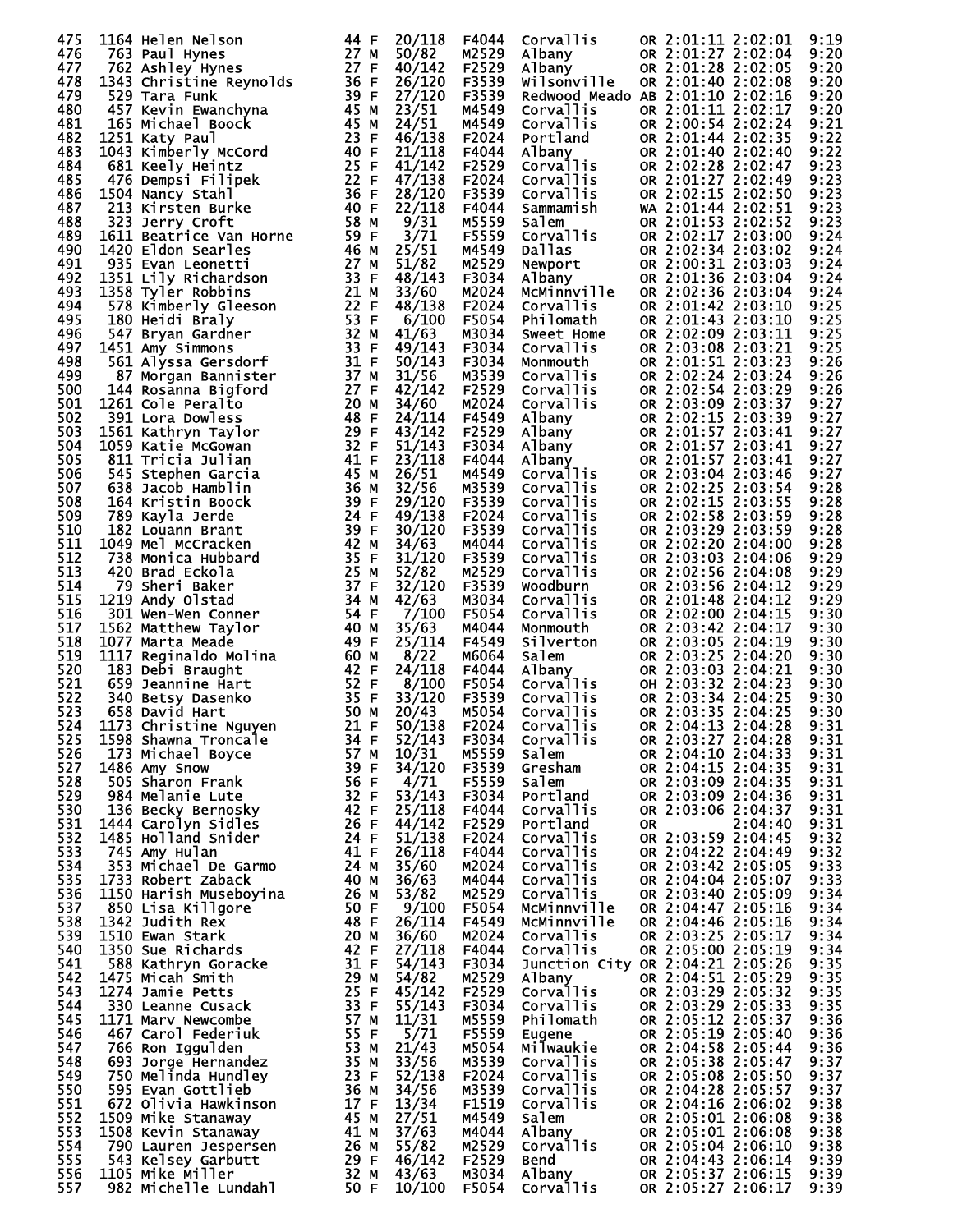| 558        | 809 Michelle Jordan                                                                                                                                                                                                                                                   | 25 F              | 47/142           | F2529          | Corvallis                                                                             | OR 2:04:51 2:06:17                       | 9:39         |
|------------|-----------------------------------------------------------------------------------------------------------------------------------------------------------------------------------------------------------------------------------------------------------------------|-------------------|------------------|----------------|---------------------------------------------------------------------------------------|------------------------------------------|--------------|
| 559        | 29 Julie Alexander                                                                                                                                                                                                                                                    |                   | 56/143           | F3034          | Corvallis                                                                             | OR 2:04:51 2:06:18                       | 9:39         |
| 560        | 366 Vonda Derksen                                                                                                                                                                                                                                                     |                   | 35/120           | F3539          | Corvallis                                                                             | OR 2:06:09 2:06:18                       | 9:39         |
| 561<br>562 | 82 Amy Baley<br>1386 Jana Sadler                                                                                                                                                                                                                                      |                   | 36/120           | F3539<br>F1519 | Albany                                                                                | OR 2:05:16 2:06:27                       | 9:40         |
| 563        | 915 William Layton                                                                                                                                                                                                                                                    |                   | 14/34<br>35/56   | M3539          | Coos Bay<br>Albany <sup>1</sup>                                                       | OR 2:06:06 2:06:28<br>OR 2:05:57 2:06:35 | 9:40<br>9:40 |
| 564        | 740 Lisa Huddleston                                                                                                                                                                                                                                                   |                   | 27/114           | F4549          | Warrenton                                                                             | OR 2:04:34 2:06:41                       | 9:41         |
| 565        | 1346 Brian Rhodes                                                                                                                                                                                                                                                     |                   | 28/51            | M4549          | Corvallis                                                                             | OR 2:05:24 2:06:42                       | 9:41         |
| 566        | 1346 Brian Rhodes<br>1529 Janna Storm<br>525 Ross Fuhrman<br>685 Alex Hendrickson<br>947 Kaley Lincoln<br>996 Scott Maland<br>921 Chelsea Lee<br>922 Jordan Lee<br>717 Michael Holley<br>245 Margaret Carr<br>628 Jan Dean<br>628 Tia Hale<br>1174 Kathy Nguyen<br>19 | 43 F              | 28/118           | F4044          | Corvallis                                                                             | OR 2:06:22 2:06:46                       | 9:41         |
| 567        |                                                                                                                                                                                                                                                                       | 33 M              | 44/63            | M3034          | Corvallis                                                                             | OR 2:03:41 2:06:51                       | 9:41         |
| 568        |                                                                                                                                                                                                                                                                       | 21 M              | 37/60            | M2024          | Corvallis                                                                             | OR 2:05:54 2:06:52                       | 9:42         |
| 569        |                                                                                                                                                                                                                                                                       | 20 F              | 53/138           | F2024          | Corvallis                                                                             | OR 2:05:55 2:06:53                       | 9:42         |
| 570<br>571 |                                                                                                                                                                                                                                                                       | 35 M<br>28 F      | 36/56<br>48/142  | M3539<br>F2529 | Corvallis<br>Corvallis<br>Calem<br>Salem<br>Albany<br>Corvallis<br>Salem<br>Corvallis | OR 2:05:53 2:06:54<br>OR 2:06:01 2:06:54 | 9:42<br>9:42 |
| 572        |                                                                                                                                                                                                                                                                       | 29 M              | 56/82            | M2529          |                                                                                       | OR 2:06:01 2:06:54                       | 9:42         |
| 573        |                                                                                                                                                                                                                                                                       | 22 M              | 38/60            | M2024          |                                                                                       | OR 2:05:58 2:06:55                       | 9:42         |
| 574        |                                                                                                                                                                                                                                                                       | 47 F              | 28/114           | F4549          |                                                                                       | OR 2:04:52 2:06:55                       | 9:42         |
| 575        |                                                                                                                                                                                                                                                                       | 58 F              | 6/71             | F5559          |                                                                                       | OR 2:05:47 2:06:58                       | 9:42         |
| 576        |                                                                                                                                                                                                                                                                       | 28 F              | 49/142           | F2529          |                                                                                       | OR 2:06:21 2:07:02                       | 9:42         |
| 577        |                                                                                                                                                                                                                                                                       | 23 F              | 54/138           | F2024          | Corvallis                                                                             | OR 2:06:48 2:07:02                       | 9:42         |
| 578        |                                                                                                                                                                                                                                                                       | 25 F              | 50/142           | F2529          | Corvallis<br>Portland                                                                 | OR 2:04:49 2:07:12                       | 9:43         |
| 579<br>580 |                                                                                                                                                                                                                                                                       | 18 F<br>24 F      | 15/34<br>55/138  | F1519<br>F2024 |                                                                                       | OR 2:06:09 2:07:14<br>OR 2:07:04 2:07:18 | 9:43<br>9:43 |
| 581        | 413 Alex Dyer                                                                                                                                                                                                                                                         | 37 M              | 37/56            | M3539          | ے۔<br>Corvallis<br>Chico                                                              | OR 2:05:34 2:07:20                       | 9:44         |
| 582        | 1230 Logan O'Sullivan                                                                                                                                                                                                                                                 | 15 M              | 12/15            | M1519          |                                                                                       | CA 2:06:21 2:07:21                       | 9:44         |
| 583        | 822 Keith Katko                                                                                                                                                                                                                                                       | 42 M              | 38/63            | M4044          | wilsonville                                                                           | OR 2:06:07 2:07:22                       | 9:44         |
| 584        | 84 Cheryl Banks                                                                                                                                                                                                                                                       | 42 F              | 29/118           | F4044          | Portland                                                                              | OR 2:06:43 2:07:25                       | 9:44         |
| 585        | 602 Shari Green                                                                                                                                                                                                                                                       | 46 F              | 29/114           | F4549          |                                                                                       | OR 2:06:43 2:07:25                       | 9:44         |
| 586        |                                                                                                                                                                                                                                                                       | 42 M              | 39/63            | M4044          | <b>Portland<br/>Corvallis<br/>Corvallis<br/>Corvallis</b>                             | OR 2:06:33 2:07:28                       | 9:44         |
| 587<br>588 | 1203 Caroline Odom                                                                                                                                                                                                                                                    | 23 F<br>28 M      | 56/138<br>57/82  | F2024<br>M2529 | Corvallis                                                                             | OR 2:05:47 2:07:32                       | 9:45         |
| 589        | <b>95 Darren Bartholomew<br/>1203 Caroline Odom<br/>1597 Jordan Trimmer<br/>490 Juliandra Fleener</b><br>1597 Jordan Trimmer                                                                                                                                          | 43 F              | 30/118           | F4044          | Corvallis<br>Falls City                                                               | OR 2:07:12 2:07:36<br>OR 2:06:45 2:07:40 | 9:45<br>9:45 |
| 590        |                                                                                                                                                                                                                                                                       | 22 M              | 39/60            | M2024          | Monmouth                                                                              | OR 2:05:40 2:07:42                       | 9:45         |
| 591        |                                                                                                                                                                                                                                                                       | 60 M              | 9/22             | M6064          | Corvallis                                                                             | OR 2:06:22 2:07:43                       | 9:45         |
| 592        |                                                                                                                                                                                                                                                                       | 36 F              | 37/120           | F3539          | Corvallis                                                                             | OR 2:05:26 2:07:45                       | 9:46         |
| 593        |                                                                                                                                                                                                                                                                       | 22 M              | 40/60            | M2024          | Pasco                                                                                 | WA 2:06:40 2:07:46                       | 9:46         |
| 594        |                                                                                                                                                                                                                                                                       | 53 M              | 22/43            | M5054          | Tillamook                                                                             | OR 2:06:37 2:07:49                       | 9:46         |
| 595<br>596 |                                                                                                                                                                                                                                                                       |                   | 45/63<br>30/114  | M3034<br>F4549 | Corvallis<br>Corvallis                                                                | OR 2:06:28 2:07:55<br>OR 2:06:02 2:07:56 | 9:46<br>9:46 |
| 597        | The Contractor of the Case of the Case of the Case of the Case of the Case of the Case of the Case of the Case of the Case of the Case of the Case of the Case of the Case of the Case of the Case of the Case of the Case of<br>1507 Valerie Stamps                  |                   | 31/118           | F4044          | <b>Dallas</b>                                                                         | OR 2:06:47 2:07:57                       | 9:47         |
| 598        | 122 Arron Bellini                                                                                                                                                                                                                                                     | 19 M              | 13/15            | M1519          | Corvallis                                                                             | OR 2:07:06 2:08:01                       | 9:47         |
| 599        |                                                                                                                                                                                                                                                                       | 28 F              | 51/142           | F2529          | Springfield                                                                           | OR 2:06:49 2:08:02                       | 9:47         |
| 600        |                                                                                                                                                                                                                                                                       | 32 F              | 57/143           | F3034          | <b>Corvallis</b>                                                                      | OR 2:06:47 2:08:04                       | 9:47         |
| 601        |                                                                                                                                                                                                                                                                       | 30 F              | 58/143           | F3034          | Tigard                                                                                | OR 2:07:03 2:08:04                       | 9:47         |
| 602        | 122 Arron Bellini<br>724 Tanja Homrichhausen<br>1292 Kristin Pote<br>1536 Lori Stuhldryer<br>1744 Mekali Hammond<br>711 Patrick Hogan<br>710 Joan Hogan<br>1070 Adrienne McNamara<br>145 Hannah Bittner<br>147 Scotty Bittner                                         | 22 F<br>59 M      | 57/138<br>12/31  | F2024<br>M5559 | Colton<br>Gig Harbor                                                                  | OR 2:06:52 2:08:04<br>WA 2:07:28 2:08:08 | 9:47<br>9:47 |
| 603<br>604 |                                                                                                                                                                                                                                                                       | 56 F              | 7/71             | F5559          | Gig Harbor                                                                            | WA 2:07:27 2:08:08                       | 9:47         |
| 605        |                                                                                                                                                                                                                                                                       | 31 F              | 59/143           | F3034          | Adair Village OR 2:07:28 2:08:09                                                      |                                          | 9:47         |
| 606        |                                                                                                                                                                                                                                                                       | 18 F              | 16/34            | F1519          | <b>Corvallis</b>                                                                      | OR 2:07:44 2:08:13                       | 9:48         |
| 607        | 24 M<br>147 Scotty Bittner                                                                                                                                                                                                                                            |                   | 41/60            | M2024          | Corvallis                                                                             | OR 2:07:45 2:08:14                       | 9:48         |
| 608        | $\frac{1}{2}$<br>616 Josh Gum                                                                                                                                                                                                                                         | 31 M              | 46/63            | M3034          | Lebanon                                                                               | OR 2:07:05 2:08:24                       | 9:49         |
| 609        | 800 Sarah Johnson<br>125 Karen Bennett                                                                                                                                                                                                                                | 35 F<br>53 F      | 38/120<br>11/100 | F3539<br>F5054 | Corvallis<br>Philomath                                                                | OR 2:06:27 2:08:29<br>OR 2:07:35 2:08:31 | 9:49         |
| 610<br>611 | 1340 Andres Resto                                                                                                                                                                                                                                                     | 58 M              | 13/31            | M5559          | Henderson                                                                             | NV 2:07:56 2:08:33                       | 9:49<br>9:49 |
| 612        | 610 Sheri Griffin                                                                                                                                                                                                                                                     | 34 F              | 60/143           | F3034          | Monmouth                                                                              | OR 2:07:12 2:08:36                       | 9:49         |
| 613        | 1193 Vince Nowell                                                                                                                                                                                                                                                     | 47 M              | 29/51            | M4549          | Albany                                                                                | OR 2:07:20 2:08:37                       | 9:50         |
| 614        | 979 Karli Luksch                                                                                                                                                                                                                                                      | 30 F              | 61/143           | F3034          | <b>Corvallis</b>                                                                      | OR 2:07:12 2:08:38                       | 9:50         |
| 615        | 34 Jeannie Allen                                                                                                                                                                                                                                                      | 22 F              | 58/138           | F2024          | Corvallis                                                                             | OR 2:06:59 2:08:39                       | 9:50         |
| 616        | 704 Dawn Deford                                                                                                                                                                                                                                                       | 38 F              | 39/120           | F3539          | <b>Corvallis</b>                                                                      | OR 2:07:41 2:08:40                       | 9:50         |
| 617<br>618 | 1594 Lisa Tribbet<br>1148 Meara Murphy                                                                                                                                                                                                                                | 30 F<br>22 F      | 62/143           | F3034          | Philomath<br>Portland                                                                 | OR 2:08:05 2:08:41                       | 9:50         |
| 619        | 1688 Erin Williams                                                                                                                                                                                                                                                    | $\overline{22}$ F | 59/138<br>60/138 | F2024<br>F2024 | Corvallis                                                                             | OR 2:07:24 2:08:43<br>OR 2:07:25 2:08:43 | 9:50<br>9:50 |
| 620        | 1161 David Neighbor                                                                                                                                                                                                                                                   | 48 M              | 30/51            | M4549          | <b>Corvallis</b>                                                                      | OR 2:07:46 2:08:50                       | 9:51         |
| 621        | 1047 Gabrielle McCoy                                                                                                                                                                                                                                                  | 26 F              | 52/142           | F2529          | Bothe <sub>11</sub>                                                                   | WA 2:07:42 2:08:51                       | 9:51         |
| 622        | 1471 Justin Smith                                                                                                                                                                                                                                                     | 29 M              | 58/82            | M2529          | Corvallis                                                                             | OR 2:07:09 2:08:53                       | 9:51         |
| 623        | 644 Steve Harder                                                                                                                                                                                                                                                      | 45 M              | 31/51            | M4549          | Corvallis                                                                             | OR 2:07:02 2:08:55                       | 9:51         |
| 624        | 523 Sandy Fuerst                                                                                                                                                                                                                                                      | 31 F              | 63/143           | F3034          | Yamhill                                                                               | OR 2:06:37 2:08:58                       | 9:51         |
| 625        | 1179 Lisa Nichols                                                                                                                                                                                                                                                     | 40 F              | 32/118           | F4044          | Keizer                                                                                | OR 2:07:57 2:09:06                       | 9:52         |
| 626<br>627 | 1213 Eva Olafson<br>1048 Marta McCracken                                                                                                                                                                                                                              | 33 F<br>42 F      | 64/143<br>33/118 | F3034<br>F4044 | Keizer<br>Corvallis                                                                   | OR 2:07:57 2:09:06<br>OR 2:07:27 2:09:07 | 9:52<br>9:52 |
| 628        | 157 Sarah Boam                                                                                                                                                                                                                                                        | 23 F              | 61/138           | F2024          | Corvallis                                                                             | OR 2:07:54 2:09:10                       | 9:52         |
| 629        | 1215 Hannah Oliver                                                                                                                                                                                                                                                    | 24 F              | 62/138           | F2024          | Eugene                                                                                | OR 2:08:23 2:09:15                       | 9:52         |
| 630        | 807 Cortney Jones                                                                                                                                                                                                                                                     | 19 F              | 17/34            | F1519          | Sherwood                                                                              | OR 2:08:13 2:09:21                       | 9:53         |
| 631        | 1170 Christina Nese                                                                                                                                                                                                                                                   | 26 F              | 53/142           | F2529          | Corvallis                                                                             | OR 2:09:04 2:09:24                       | 9:53         |
| 632        | 1042 Alyssa McClean                                                                                                                                                                                                                                                   |                   | 22 F $63/138$    | F2024          | Springfield                                                                           | OR 2:08:08 2:09:27                       | 9:53         |
| 633        | 357 Megan Dearden                                                                                                                                                                                                                                                     | 21 F              | 64/138           | F2024          | Corvallis                                                                             | OR 2:08:35 2:09:31                       | 9:54         |
| 634<br>635 | 1228 Debbie O'Sullivan<br>571 Katherine Giles                                                                                                                                                                                                                         | 51 F<br>20 F      | 12/100<br>65/138 | F5054<br>F2024 | Chico                                                                                 | CA 2:08:39 2:09:39<br>OR 2:08:01 2:09:39 | 9:54<br>9:54 |
| 636        | 1531 Gordon Stratton                                                                                                                                                                                                                                                  | 26 M              | 59/82            | M2529          | Newport<br>Corvallis                                                                  | OR 2:09:02 2:09:40                       | 9:54         |
| 637        | 818 John Kammerzelt                                                                                                                                                                                                                                                   | 20 M              | 42/60            | M2024          | Eugene                                                                                | OR 2:08:07 2:09:40                       | 9:54         |
| 638        | 238 Wayne Card                                                                                                                                                                                                                                                        | 49 M              | 32/51            | M4549          | <b>Corvallis</b>                                                                      | OR 2:07:42 2:09:47                       | 9:55         |
| 639        | 11 Joel Abrams                                                                                                                                                                                                                                                        | 56 M              | 14/31            | M5559          | Corvallis                                                                             | OR 2:08:56 2:09:49                       | 9:55         |
| 640        | 1025 Joel Mathers                                                                                                                                                                                                                                                     | 44 M              | 40/63            | M4044          | Harrisburg                                                                            | OR 2:08:46 2:09:52                       | 9:55         |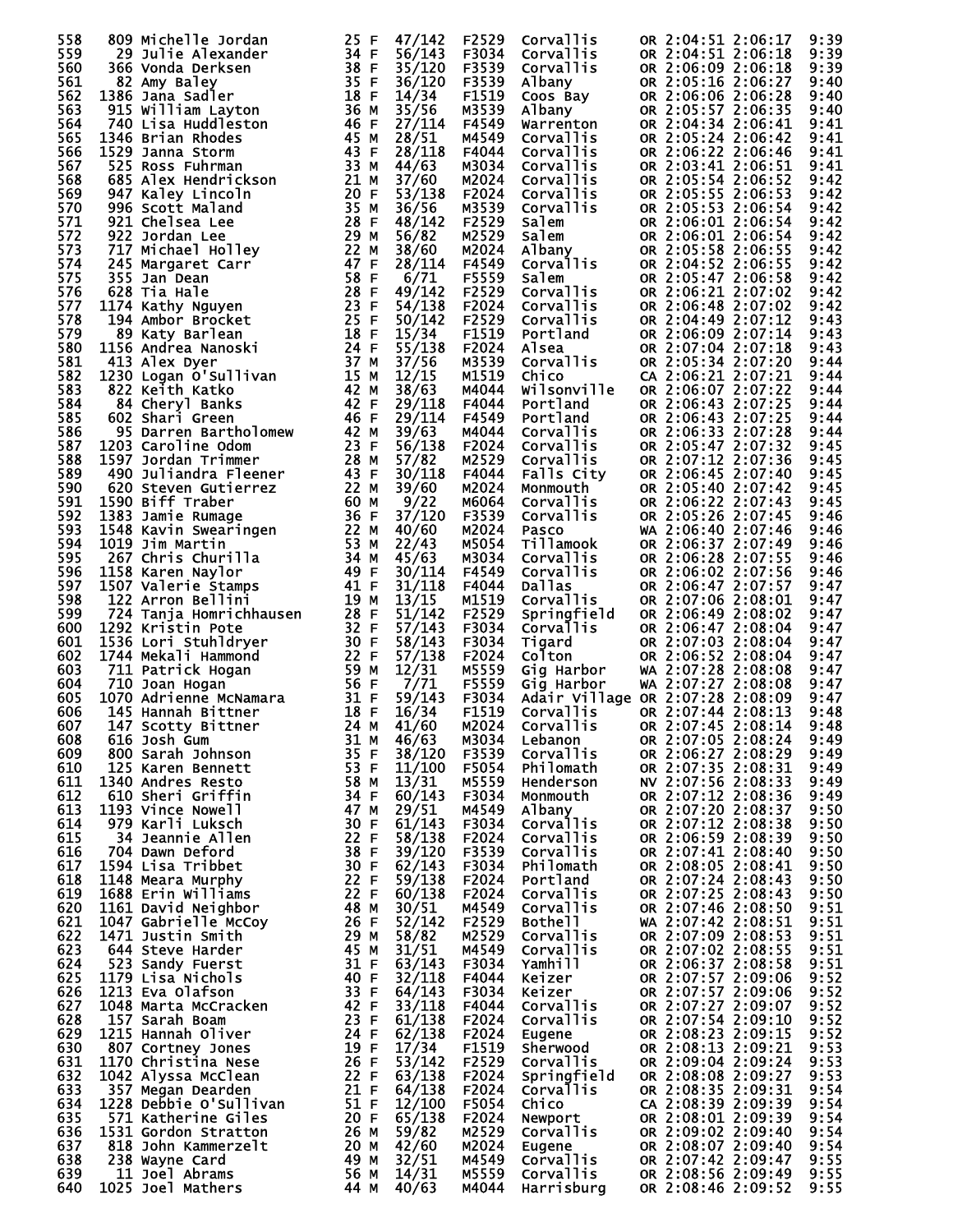| 641        | 302 Jane Cook                                   | 32 F         | 65/143           | F3034          | Pleasant Hill OR 2:08:46 2:09:52       |           |                                                      |               | 9:55         |
|------------|-------------------------------------------------|--------------|------------------|----------------|----------------------------------------|-----------|------------------------------------------------------|---------------|--------------|
| 642<br>643 | 1182 Cindy Nicol                                | 57 F         | 8/71             | F5559<br>M4044 | <b>Corvallis</b>                       |           | OR 2:09:20 2:09:54                                   |               | 9:55         |
| 644        | 843 Gordon Kenyon<br>1665 Allen Waters          | 40 M<br>22 M | 41/63<br>43/60   | M2024          | Salem<br>Corvallis                     |           | OR 2:09:07 2:09:59<br>OR 2:08:56 2:10:04             |               | 9:56<br>9:56 |
| 645        | 1596 Hannah Trimmer                             | 31 F         | 66/143           | F3034          | Corvallis                              |           | OR 2:09:40 2:10:04                                   |               | 9:56         |
| 646        | 1201 Brendan O'Callaghan                        | 23 M         | 44/60            | M2024          | Corvallis                              |           | OR 2:08:47 2:10:06                                   |               | 9:56         |
| 647<br>648 | 1606 Julie Unfried                              | 23 F<br>58 F | 66/138<br>9/71   | F2024<br>F5559 | Corvallis<br>Corvallis                 |           | OR 2:08:35 2:10:07<br>OR 2:08:34 2:10:07             |               | 9:56<br>9:56 |
| 649        | 1497 Debbie Spresser<br>1727 Melissa Yockelson  | 21 F         | 67/138           | F2024          | Eugene                                 |           | OR 2:09:24 2:10:08                                   |               | 9:57         |
| 650        | 219 Mitch Butzner                               | 14 M         | 2/2              | M0114          | Albany                                 |           | OR 2:09:13 2:10:10                                   |               | 9:57         |
| 651        | 552 Karen Garmire                               | 50 F         | 13/100           | F5054          | Vancouver                              |           | WA 2:09:56 2:10:11                                   |               | 9:57         |
| 652        | 1669 Julie Weber<br>1242 David Parker           | 46 F<br>58 M | 31/114           | F4549<br>M5559 | Corvallis                              |           | OR 2:09:40 2:10:11<br>OR 2:09:15 2:10:15             |               | 9:57         |
| 653<br>654 | 1165 Jessica Nelson                             | 22 F         | 15/31<br>68/138  | F2024          | Keizer<br>Corvallis                    |           | OR 2:08:15 2:10:18                                   |               | 9:57<br>9:57 |
| 655        | 1694 Susan Wilson                               | 56 F         | 10/71            | F5559          | Albany                                 |           | OR 2:08:56 2:10:22                                   |               | 9:58         |
| 656        | 1027 John Matonic                               | 41 M         | 42/63            | M4044          | Corvallis                              |           | OR 2:09:11 2:10:22                                   |               | 9:58         |
| 657<br>658 | 443 Morgan Erhardt<br>1155 Chris Nakajima       | 27 M<br>21 M | 60/82<br>45/60   | M2529<br>M2024 | Gaston<br><b>Forest Grove</b>          |           | OR 2:07:46 2:10:24<br>OR 2:08:35 2:10:25             |               | 9:58         |
| 659        | 1670 Jesse Wegner                               | 34 M         | 47/63            | M3034          | Corvallis                              |           | OR 2:08:56 2:10:26                                   |               | 9:58<br>9:58 |
| 660        | 1405 Steph Schmidt                              | 31 F         | 67/143           | F3034          | Corvallis                              |           | OR 2:09:01 2:10:29                                   |               | 9:58         |
| 661        | 86 Leonne Bannister                             | 31 F         | 68/143           | F3034          | Corvallis                              |           | OR 2:09:30 2:10:31                                   |               | 9:58         |
| 662<br>663 | 1118 Shanna Molitor<br>1483 Paul Shih           | 44 F<br>38 M | 34/118<br>38/56  | F4044<br>M3539 | Corvallis<br>Corvallis                 |           | OR 2:08:03 2:10:32<br>OR 2:09:09 2:10:33             |               | 9:58<br>9:58 |
| 664        | 1450 Whittney Silva                             | 24 F         | 69/138           | F2024          | Corvallis                              |           | OR 2:09:17 2:10:36                                   |               | 9:59         |
| 665        | 1030 Dawn Matsuoka                              | 24 F         | 70/138           | F2024          | Eugene                                 |           | OR 2:09:14 2:10:37                                   |               | 9:59         |
| 666        | 28 Alyssa Alexander                             | 30 F         | 69/143           | F3034          | <b>Corvallis</b>                       |           | OR 2:09:54 2:10:37                                   |               | 9:59         |
| 667        | 1163 Courtney Nelson<br>1377 Lisa Rowe          | 20 F<br>41 F | 71/138           | F2024          | Corvallis                              |           | OR 2:09:07 2:10:38                                   |               | 9:59         |
| 668<br>669 | 447 Aaron Escobar                               | 36 M         | 35/118<br>39/56  | F4044<br>M3539 | Albany<br>Corvallis                    |           | OR 2:10:19 2:10:38<br>OR 2:09:32 2:10:46             |               | 9:59<br>9:59 |
| 670        | 461 Robbie Faith                                | 29 M         | 61/82            | M2529          | Corvallis                              |           | OR 2:08:37 2:10:48 10:00                             |               |              |
| 671        | 359 Mauna Delgado                               | 45 F         | 32/114           | F4549          | Albany                                 |           | OR 2:10:16 2:10:49 10:00                             |               |              |
| 672        | 1445 Tina Siegner                               | 39 F         | 40/120           | F3539          | Albany                                 |           | OR 2:10:15 2:10:49 10:00                             |               |              |
| 673<br>674 | 473 Andrea Fifhause<br>474 Jacob Fifhause       | 27 F<br>28 M | 54/142<br>62/82  | F2529<br>M2529 | Corvallis<br>Corvallis                 |           | OR 2:09:35 2:10:52 10:00<br>OR 2:09:35 2:10:52 10:00 |               |              |
| 675        | 556 Keith Gelbrich                              | 64 M         | 10/22            | M6064          | Corvallis                              |           | OR 2:09:24 2:10:52 10:00                             |               |              |
| 676        | 218 Don Butzner                                 | 40 M         | 43/63            | M4044          | Albany                                 |           | OR 2:09:59 2:10:57 10:00                             |               |              |
| 677        | 1005 Erica Manzo                                | 28 F         | 55/142           | F2529          | Independence                           |           | OR 2:10:48 2:10:58 10:00                             |               |              |
| 678<br>679 | 401 Carson Dunlap<br>54 Courtney Armentrout     | 24 M<br>40 F | 46/60<br>36/118  | M2024<br>F4044 | Corvallis<br><b>Corvallis</b>          | <b>OR</b> | OR 2:09:43 2:11:10 10:01                             | 2:11:02 10:01 |              |
| 680        | 1539 Daniel Sudakin                             | 42 M         | 44/63            | M4044          | Corvallis                              |           | OR 2:10:44 2:11:11 10:01                             |               |              |
| 681        | 424 Denise Ehlert                               | 47 F         | 33/114           | F4549          | Tigard                                 |           | OR 2:09:57 2:11:11 10:01                             |               |              |
| 682        | 540 Jennifer Galvin                             | 41 F         | 37/118           | F4044          | <b>Corvallis</b>                       |           | OR 2:10:17 2:11:16 10:02                             |               |              |
| 683<br>684 | 445 David Erwin<br>271 Christine Clark          | 59 M<br>42 F | 16/31<br>38/118  | M5559<br>F4044 | Corvallis<br><b>Corvallis</b>          |           | OR 2:10:17 2:11:17 10:02<br>OR 2:10:07 2:11:20 10:02 |               |              |
| 685        | 1387 Scott Safford                              | 39 M         | 40/56            | M3539          | Corvallis                              |           | OR 2:09:41 2:11:27 10:03                             |               |              |
| 686        | 1365 Luis Rodriguez                             | 31 M         | 48/63            | M3034          | Philomath                              |           | OR 2:10:21 2:11:28 10:03                             |               |              |
| 687        | 1244 Lillee Parker                              | 28 F         | 56/142           | F2529          | Philomath                              |           | OR 2:10:22 2:11:28 10:03                             |               |              |
| 688<br>689 | 313 Sarah Courtney<br>1211 David O'Kain         | 27 F<br>53 M | 57/142<br>23/43  | F2529<br>M5054 | Corvallis<br>Corvallis                 |           | OR 2:10:43 2:11:46 10:04<br>OR 2:11:19 2:11:46 10:04 |               |              |
| 690        | 1166 Nicholas Nelson                            | 25 M         | 63/82            | M2529          | <b>Corvallis</b>                       |           | OR 2:10:37 2:11:54 10:05                             |               |              |
| 691        | 627 Garrett Haldeman                            | 24 M         | 47/60            | M2024          | Corvallis                              |           | OR 2:10:44 2:11:54 10:05                             |               |              |
| 692        | 1614 Matt Vande Voorde                          | 44 M         | 45/63            | M4044          | Martinez                               |           | CA 2:10:52 2:11:55 10:05                             |               |              |
| 693<br>694 | 1543 Sheila Sullivan<br>604 Kathleen Greenhalgh | 49 F<br>23 F | 34/114<br>72/138 | F4549<br>F2024 | Albany<br><b>Corvallis</b>             |           | OR 2:10:34 2:11:58 10:05<br>OR 2:09:54 2:11:59 10:05 |               |              |
| 695        | 1482 Whitney Smith                              | 24 F         | 73/138           | F2024          | Corvallis                              |           | OR 2:10:17 2:12:07 10:06                             |               |              |
| 696        | 1259 Cathy Peltier                              | 52 F         | 14/100           | F5054          | <b>Corvallis</b>                       | 0R        |                                                      | 2:12:12 10:06 |              |
| 697        | 991 David MacKenzie                             | 49 M         | 33/51            | M4549          | Corvallis                              |           | OR 2:11:49 2:12:14 10:06                             |               |              |
| 698<br>699 | 1217 Kristen Olsen<br>970 Chris Lorenzen        | 36 F<br>49 M | 41/120<br>34/51  | F3539<br>M4549 | Albany<br>Corvallis                    |           | OR 2:10:20 2:12:15 10:06<br>OR 2:11:06 2:12:19 10:07 |               |              |
| 700        | 508 Meagan Franks                               | 20 F         | 74/138           | F2024          | Dallas                                 |           | OR 2:11:19 2:12:22 10:07                             |               |              |
| 701        | 623 Amy Hackett                                 | 22 F         | 75/138           | F2024          | Corvallis                              |           | OR 2:11:52 2:12:24 10:07                             |               |              |
| 702        | 792 Deana Jochimsen                             | 41 F         | 39/118           | F4044          | Albany                                 |           | OR 2:10:36 2:12:30 10:07                             |               |              |
| 703<br>704 | 1168 Stella Nelson<br>1428 Meghan Sellers       | 29 F<br>27 F | 58/142<br>59/142 | F2529<br>F2529 | Portland<br><b>Corvallis</b>           |           | OR 2:11:29 2:12:30 10:07<br>OR 2:11:10 2:12:31 10:07 |               |              |
| 705        | 787 Donna Jepsen-Minyard                        | 52 F         | 15/100           | F5054          | <b>Corvallis</b>                       |           | OR 2:11:09 2:12:32 10:07                             |               |              |
| 706        | 43 Carolina Amador                              | 40 F         | 40/118           | F4044          | Corvallis                              |           | OR 2:10:51 2:12:33 10:08                             |               |              |
| 707        | 94 Erin Bartek                                  | 30 F         | 70/143           | F3034          | Corvallis                              |           | OR 2:10:58 2:12:35 10:08                             |               |              |
| 708<br>709 | 649 Lisa Harlan<br>1252 Steve Payne             | 32 F<br>47 M | 71/143<br>35/51  | F3034<br>M4549 | Albany<br><b>Corvallis</b>             |           | OR 2:10:57 2:12:40 10:08<br>OR 2:11:21 2:12:40 10:08 |               |              |
| 710        | 564 Kathy Gibbs                                 | 59 F         | 11/71            | F5559          | Eugene                                 |           | OR 2:11:17 2:12:41 10:08                             |               |              |
| 711        | 1406 Alison Schmuckal                           | 31 F         | 72/143           | F3034          | <b>Corvallis</b>                       |           | OR 2:12:24 2:12:42 10:08                             |               |              |
| 712        | 1525 Matthew Still                              | 40 M         | 46/63            | M4044          | Corvallis                              | OR        |                                                      | 2:12:43 10:08 |              |
| 713<br>714 | 626 Olivia Hakanson<br>887 Keith Kroncke        | 30 F<br>25 M | 73/143<br>64/82  | F3034<br>M2529 | Corvaliis<br>Corvallis                 |           | OR 2:11:23 2:12:45 10:08<br>OR 2:11:24 2:12:45 10:09 |               |              |
| 715        | 1197 Mark O'Brien                               | 43 M         | 47/63            | M4044          | <b>Corvallis</b>                       |           | OR 2:11:25 2:12:49 10:09                             |               |              |
| 716        | 74 Benjamin Baggett                             | 33 M         | 49/63            | M3034          | Corvallis                              |           | OR 2:10:55 2:12:56 10:09                             |               |              |
| 717        | 176 Melinda Boyd                                | 41 F         | 41/118           | F4044          | Philomath                              |           | OR 2:11:45 2:13:01 10:10                             |               |              |
| 718<br>719 | 1466 Aspen Smith<br>78 Meaghan Baker            | 10 F<br>31 F | 2/7<br>74/143    | F0114<br>F3034 | <b>Corvallis</b><br>Portland           |           | OR 2:12:20 2:13:03 10:10<br>OR 2:11:18 2:13:04 10:10 |               |              |
| 720        | 111 Kelly Bednar                                | 30 F         | 75/143           | F3034          | Klamath Falls OR 2:12:20 2:13:04 10:10 |           |                                                      |               |              |
| 721        | 41 Sarah Al-Sheikhly                            | 20 F         | 76/138           | F2024          | <b>Corvallis</b>                       |           | OR 2:12:11 2:13:08 10:10                             |               |              |
| 722        | 1477 Philip Smith                               | 45 M         | 36/51            | M4549          | Salem                                  |           | OR 2:11:26 2:13:13 10:11                             |               |              |
| 723        | 1429 Taryn Selvey                               | 49 F         | 35/114           | F4549          | Corvallis                              |           | OR 2:12:46 2:13:15 10:11                             |               |              |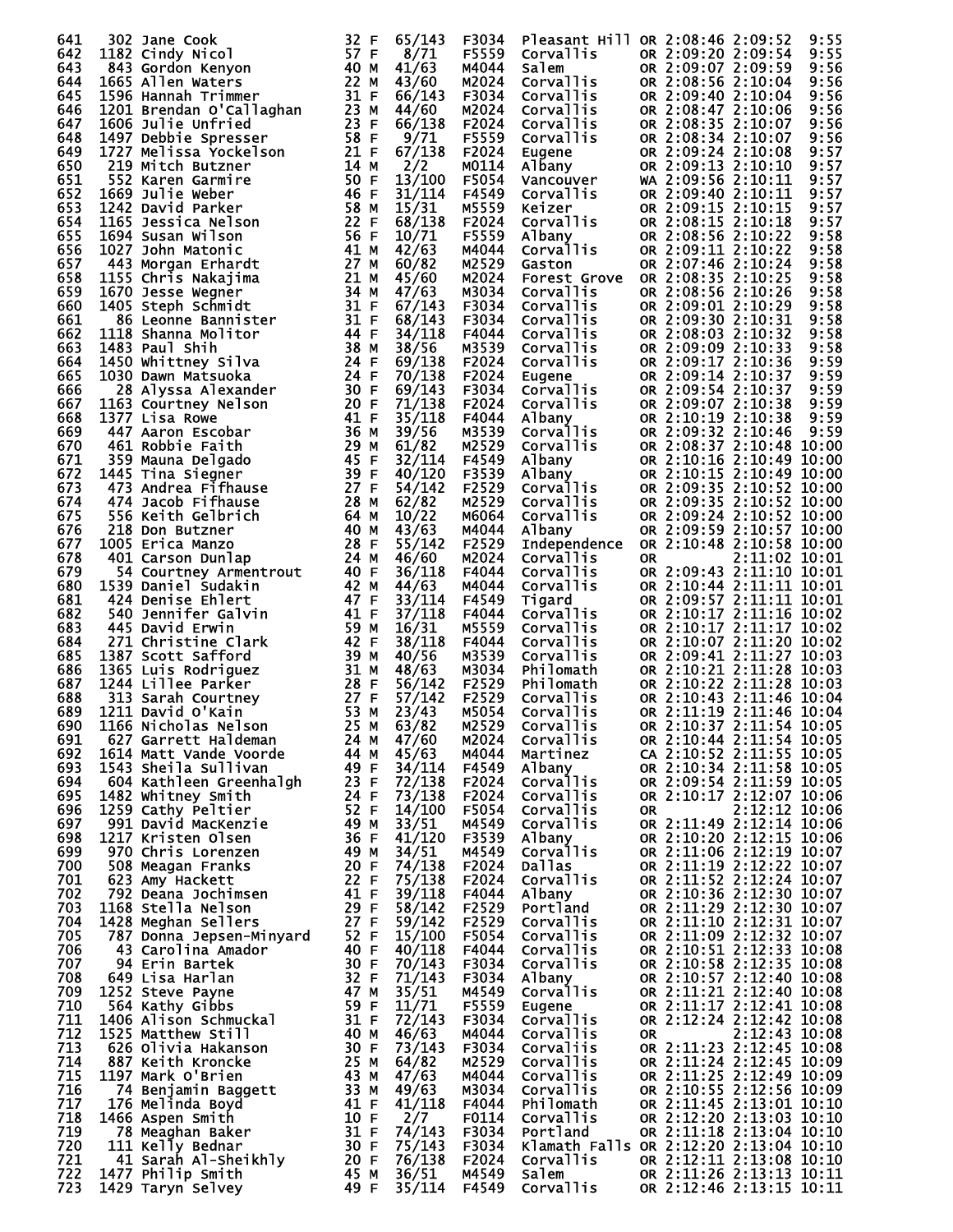| 724        | 1376 Vincent Roux                              | 48 M         | 37/51            | M4549          | Lake Oswego                   | OR 2:10:54 2:13:16 10:11                             |
|------------|------------------------------------------------|--------------|------------------|----------------|-------------------------------|------------------------------------------------------|
| 725        | 226 Emily Campbell                             | 36 F         | 42/120           | F3539          | Sherwood                      | OR 2:12:11 2:13:21 10:11                             |
| 726<br>727 | 1399 Angie Schaffner<br>114 Gabe Beged-Dov     | 40 F<br>53 M | 42/118<br>24/43  | F4044<br>M5054 | Albany<br>Corvallis           | OR 2:13:06 2:13:25 10:12<br>OR 2:09:46 2:13:30 10:12 |
| 728        | 365 Jessie Denning                             | 20 F         | 77/138           | F2024          | Corvallis                     | OR 2:13:03 2:13:36 10:12                             |
| 729        | 1398 Rachel Sauter                             | 21 F         | 78/138           | F2024          | Portland                      | OR 2:13:02 2:13:36 10:12                             |
| 730        | 159 Jessica Bogh                               | 32 F         | 76/143           | F3034          | McMinnville                   | OR 2:13:11 2:13:44 10:13                             |
| 731        | 1556 Jessica Tapley                            | 23 F         | 79/138           | F2024          | <b>Corvallis</b>              | OR 2:12:19 2:13:44 10:13                             |
| 732<br>733 | 692 Edith Hernandez<br>554 Becky Garrett       | 27 F<br>62 F | 60/142<br>2/22   | F2529<br>F6064 | Lebanon<br>Corvallis          | OR 2:12:19 2:13:47 10:13<br>OR 2:12:47 2:13:51 10:14 |
| 734        | 751 Paula Hunt                                 | 48 F         | 36/114           | F4549          | Corvallis                     | OR 2:11:55 2:13:53 10:14                             |
| 735        | 51 Andrea Selseth                              | 22 F         | 80/138           | F2024          | Corvallis                     | OR 2:13:08 2:13:53 10:14                             |
| 736        | 75 Gail Baggett                                | 32 F         | 77/143           | F3034          | Corvallis                     | OR 2:11:53 2:13:55 10:14                             |
| 737        | 230 Lorrie Campbell                            | 38 F         | 43/120           | F3539          | Port Angeles                  | WA 2:12:24 2:14:03 10:14                             |
| 738<br>739 | 110 Virginia Beckwith<br>778 Katie Jager       | 50 F<br>27 F | 16/100<br>61/142 | F5054<br>F2529 | Keizer                        | OR 2:13:10 2:14:04 10:15<br>OR 2:13:49 2:14:08 10:15 |
| 740        | 777 Colby Jager                                | 27 M         | 65/82            | M2529          | Corvallis<br>Corvallis        | OR 2:13:49 2:14:08 10:15                             |
| 741        | 816 Peggy Kalmar                               | 44 F         | 43/118           | F4044          | Corvallis                     | OR 2:13:40 2:14:11 10:15                             |
| 742        | 939 Jeremiah Leslie                            | 22 M         | 48/60            | M2024          | Corvallis                     | OR 2:11:59 2:14:11 10:15                             |
| 743<br>744 | 580 Haleigh Gokey                              | 22 F         | 81/138           | F2024          | Corvallis                     | OR 2:12:00 2:14:11 10:15                             |
| 745        | 1175 Timothy Nguyen<br>1641 Andrea Wagner      | 26 M<br>25 F | 66/82<br>62/142  | M2529<br>F2529 | Corvallis<br>Independence     | OR 2:12:50 2:14:15 10:15<br>OR 2:13:13 2:14:16 10:15 |
| 746        | 765 Kristina İggulden                          | 25 F         | 63/142           | F2529          | Portland                      | OR 2:13:37 2:14:22 10:16                             |
| 747        | 356 Tom Dean                                   | 61 M         | 11/22            | M6064          | Salem                         | OR 2:13:11 2:14:22 10:16                             |
| 748        | 415 Lainey Dyer                                | 39 F         | 44/120           | F3539          | saiem<br>Corvallis            | OR 2:12:44 2:14:30 10:16                             |
| 749        | 950 Claire Lindner                             | 22 F<br>30 F | 82/138           | F2024          | Albany<br>Alsea               | OR 2:13:46 2:14:31 10:17                             |
| 750<br>751 | 222 Nicole Calderon<br>1639 Brian Wachelka     | 40 M         | 78/143<br>48/63  | F3034<br>M4044 | Corvallis                     | OR 2:13:44 2:14:53 10:18<br>OR 2:13:45 2:14:53 10:18 |
| 752        | 70 Craig Ayers-Hale                            | 45 M         | 38/51            | M4549          | Corvallis                     | OR 2:12:23 2:15:00 10:19                             |
| 753        | 404 Lisa Dunn                                  | 43 F         | 44/118           | F4044          | Corvallis                     | OR 2:13:14 2:15:01 10:19                             |
| 754        | 629 Mark Hale-Brown                            | 43 M         | 49/63            | M4044          | Portland                      | OR 2:12:23 2:15:01 10:19                             |
| 755<br>756 | 986 Shari Maasdam                              | 42 F<br>44 F | 45/118<br>46/118 | F4044<br>F4044 | Corvallis<br>Halsey           | OR 2:13:15 2:15:01 10:19<br>2:15:09 10:19            |
| 757        | 488 Sherri Fitzgerald<br>1276 Brooke Phillips  | 29 F         | 64/142           | F2529          | Corvallis                     | <b>OR</b><br>OR 2:13:08 2:15:28 10:21                |
| 758        | 262 Jody Chilvers                              | 36 F         | 45/120           | F3539          | Corvallis                     | OR 2:13:10 2:15:29 10:21                             |
| 759        | 1673 Brian Weldon                              | 35 M         | 41/56            | M3539          | Corvallis                     | OR 2:15:00 2:15:31 10:21                             |
| 760        | 868 Ken Knutson                                | 65 M         | 3/6              | M6569          | Kennewick                     | WA 2:14:15 2:15:39 10:22                             |
| 761<br>762 | 322 Hersh Crawford<br>1134 William Morris      | 63 M<br>42 M | 12/22<br>50/63   | M6064<br>M4044 | <b>Corvallis</b><br>Corvallis | OR 2:14:36 2:15:43 10:22<br>OR 2:15:08 2:15:46 10:22 |
| 763        | 1185 Tina Nielsen                              | 43 F         | 47/118           | F4044          | Tigard                        | 2:15:54 10:23<br>0R                                  |
| 764        | 500 Angie Forrette                             | 36 F         | 46/120           | F3539          | sublimity                     | OR 2:14:10 2:15:58 10:23                             |
| 765        | 202 Storm Brown                                | 22 M         | 49/60            | M2024          | <b>Corvallis</b>              | OR 2:14:17 2:16:07 10:24                             |
| 766        | 392 Mariah Dowless                             | 19 F         | 18/34            | F1519          | Albany                        | 2:16:12 10:24<br><b>OR</b>                           |
| 767<br>768 | 55 Amanda Armington<br>700 Robin Higle         | 30 F<br>21 F | 79/143<br>83/138 | F3034<br>F2024 | Corvallis<br><b>Corvallis</b> | OR 2:14:03 2:16:14 10:24<br>OR 2:14:58 2:16:23 10:25 |
| 769        | 1734 Toni Zaback                               | 38 F         | 47/120           | F3539          | Corvallis                     | OR 2:14:58 2:16:25 10:25                             |
| 770        | 941 Deborah Levy                               | 38 F         | 48/120           | F3539          | Portland                      | OR 2:15:02 2:16:28 10:25                             |
| 771        | 521 Allyson Fry                                | 27 F         | 65/142           | F2529          | Corvallis                     | OR 2:14:48 2:16:32 10:26                             |
| 772<br>773 | 23 Dana Ainsworth<br>342 Maureen Davies        | 35 F<br>26 F | 49/120<br>66/142 | F3539<br>F2529 | Philomath<br><b>Corvallis</b> | OR 2:16:11 2:16:34 10:26<br>OR 2:14:29 2:16:35 10:26 |
| 774        | 107 Traci Beaver                               | 29 F         | 67/142           | F2529          | Albany                        | OR 2:16:14 2:16:35 10:26                             |
| 775        | 1371 Brian Ross                                | 27 M         | 67/82            | M2529          | Monmouth                      | OR 2:14:54 2:16:40 10:26                             |
| 776        | 1210 Sabine Ohling                             | 44 F         | 48/118           | F4044          | Corvallis                     | OR 2:14:59 2:16:46 10:27                             |
| 777        | 1208 Matthew Ogawa                             | 30 M         | 50/63            | M3034          | Corvallis                     | OR 2:16:02 2:16:50 10:27                             |
| 778<br>779 | 303 Katie Cook<br>286 Brock Cloutier           | 52 F<br>29 M | 17/100<br>68/82  | F5054<br>M2529 | Tucker<br>Corvallis           | GA 2:16:35 2:16:52 10:27<br>OR 2:15:01 2:17:00 10:28 |
| 780        | 288 Natasha Cloutier                           | 28 F         | 68/142           | F2529          | Corvallis                     | OR 2:14:58 2:17:01 10:28                             |
| 781        | 1345 Lynda Rhoads                              | 30 F         | 80/143           | F3034          | Corvallis                     | OR 2:15:06 2:17:01 10:28                             |
| 782        | 1052 Patrick McDonald                          | 38 M         | 42/56            | M3539          | Corvallis                     | OR 2:14:41 2:17:08 10:29                             |
| 783<br>784 | 451 Isaac Etter<br>1559 Kimberly Tasner        | 24 M<br>23 F | 50/60<br>84/138  | M2024<br>F2024 | Corvallis<br>Corvallis        | OR 2:16:43 2:17:13 10:29<br>2:17:13 10:29<br>0R      |
| 785        | 36 Michael Allen                               | 43 M         | 51/63            | M4044          | Albany                        | OR 2:16:04 2:17:15 10:29                             |
| 786        | 678 Kimberly Hector                            | 40 F         | 49/118           | F4044          | Salem                         | OR 2:15:45 2:17:18 10:29                             |
| 787        | 328 Heather Cummings                           | 25 F         | 69/142           | F2529          | Corvallis                     | OR 2:16:30 2:17:18 10:29                             |
| 788        | 289 Cellen Coakley                             | 25 F         | 70/142           | F2529          | Albany                        | OR 2:15:52 2:17:21 10:30                             |
| 789<br>790 | 1270 Michelle Peterson<br>1267 Don Peterson    | 46 F<br>51 M | 37/114<br>25/43  | F4549<br>M5054 | <b>Corvallis</b><br>Corvallis | OR 2:16:54 2:17:22 10:30<br>OR 2:16:53 2:17:22 10:30 |
| 791        | 270 Amy Cirincione                             | 31 F         | 81/143           | F3034          | Eureka                        | CA 2:14:28 2:17:22 10:30                             |
| 792        | 128 Bob Benson                                 | 59 M         | 17/31            | M5559          | Lebanon                       | OR 2:15:36 2:17:29 10:30                             |
| 793        | 129 Jean Benson                                | 44 F         | 50/118           | F4044          | Lebanon                       | OR 2:15:37 2:17:30 10:30                             |
| 794        | 1196 Vanessa Oberlin                           | 21 F         | 85/138           | F2024          | Corvallis<br>Portland         | OR 2:16:00 2:17:35 10:31                             |
| 795<br>796 | 1112 Brooke Mittermann<br>439 Stephanie Emery  | 26 F<br>46 F | 71/142<br>38/114 | F2529<br>F4549 | Corvallis                     | OR 2:16:28 2:17:40 10:31<br>OR 2:16:41 2:17:40 10:31 |
| 797        | 1090 Nichol Merrill                            | 33 F         | 82/143           | F3034          | Tangent                       | OR 2:16:27 2:17:40 10:31                             |
| 798        | 1001 Rosemary Mannix                           | 49 F         | 39/114           | F4549          | Corvallis                     | OR 2:16:18 2:17:44 10:31                             |
| 799        | 276 Maureen Clark                              | 37 F         | 50/120           | F3539          | Corvallis                     | OR 2:16:32 2:17:44 10:31                             |
| 800<br>801 | 1567 Erin Leigh Terwilliger<br>1225 Joshua Ort | 24 F<br>27 M | 86/138<br>69/82  | F2024<br>M2529 | Corvallis<br>Corvallis        | OR 2:17:22 2:17:49 10:32<br>OR 2:16:42 2:17:50 10:32 |
| 802        | 436 Abby Elvebak                               | 24 F         | 87/138           | F2024          | Corvallis                     | OR 2:17:36 2:17:54 10:32                             |
| 803        | 20 Shannon Adams                               | 34 F         | 83/143           | F3034          | Roseburg                      | OR 2:16:43 2:17:58 10:32                             |
| 804        | 1540 Carleen Sullivan                          | 46 F         | 40/114           | F4549          | <b>Corvallis</b>              | OR 2:16:28 2:17:59 10:32                             |
| 805        | 541 Mark Galvin<br>178 Kristin Bradford        | 43 M<br>40 F | 52/63<br>51/118  | M4044          | Corvallis                     | OR 2:17:02 2:17:59 10:32                             |
| 806        |                                                |              |                  | F4044          | <b>Corvallis</b>              | OR 2:16:24 2:18:01 10:33                             |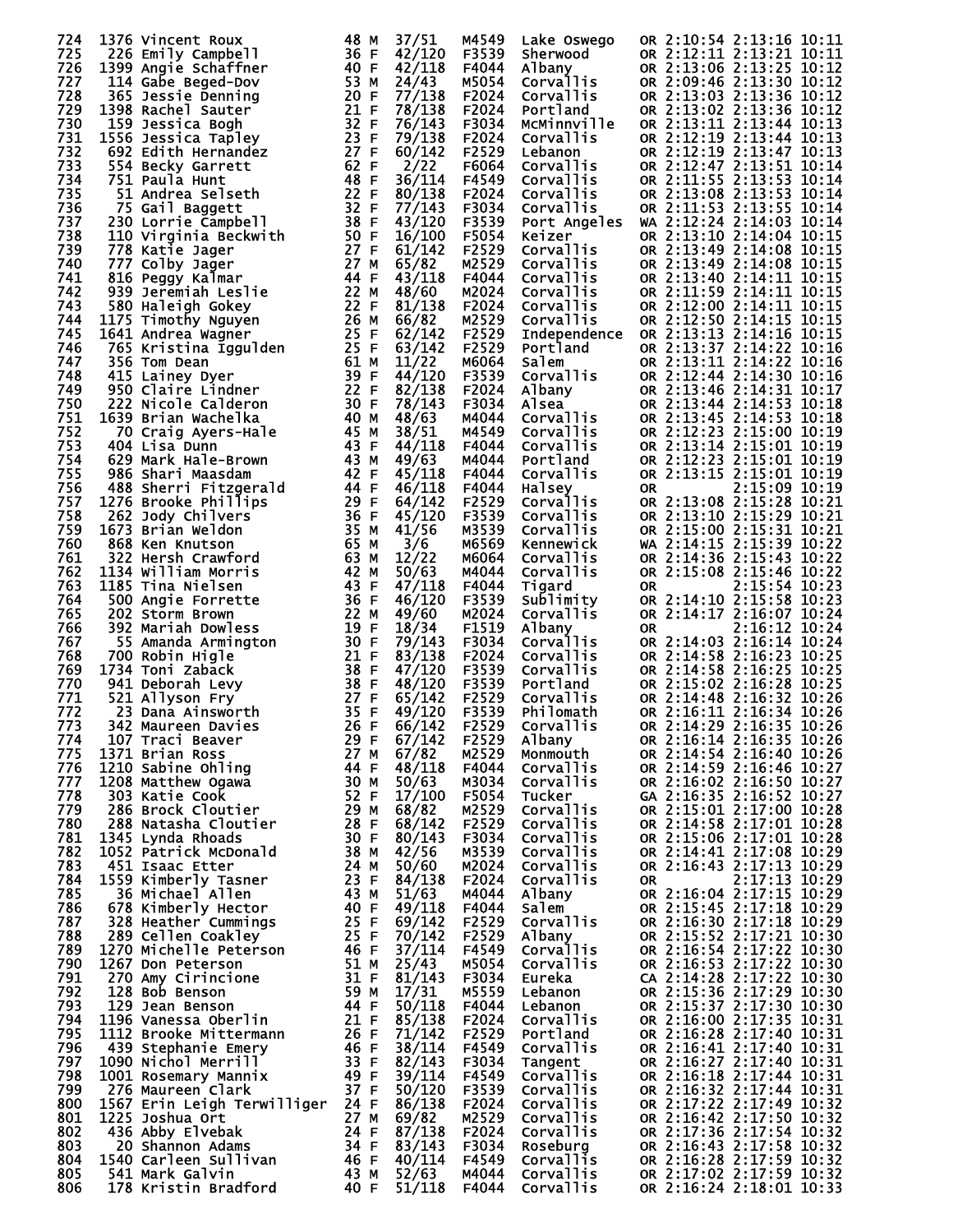| 807        | 576 Heather Gimino                                       | 42 F         | 52/118                    | F4044          | Corvallis                    | OR 2:15:28 2:18:04 10:33                                                         |
|------------|----------------------------------------------------------|--------------|---------------------------|----------------|------------------------------|----------------------------------------------------------------------------------|
| 808        | 1626 Julianne Vickstrom                                  | 44 F         | 53/118                    | F4044          | <b>Corvallis</b>             | OR 2:16:31 2:18:05 10:33                                                         |
| 809<br>810 | 1512 Jennifer Stauffer<br>311 Ralph Cornelius            | 35 F<br>51 M | 51/120<br>26/43           | F3539<br>M5054 | Everett<br>Corvallis         | WA 2:15:28 2:18:06 10:33<br>OR 2:16:10 2:18:07 10:33                             |
| 811        | 310 Lisa Cornelius                                       | 52 F         | 18/100                    | F5054          | Corvallis                    | OR 2:16:11 2:18:08 10:33                                                         |
| 812        | 290 Jim Coakley                                          | 62 M         | 13/22                     | M6064          | Corvallis                    | OR 2:16:39 2:18:08 10:33                                                         |
| 813        | 582 Wendy Golembiewski                                   | 35 F         | 52/120                    | F3539          | Philomath                    | OR 2:16:13 2:18:14 10:34                                                         |
| 814        | 372 Heather Diaz                                         | 40 F         | 54/118                    | F4044          | Silverton                    | OR 2:16:05 2:18:22 10:34                                                         |
| 815        | 1083 Jennifer Meier                                      | 37 F         | 53/120                    | F3539          | Albany                       | OR 2:17:16 2:18:28 10:35                                                         |
| 816        | 575 Tracy Giltner                                        | 41 F         | 55/118                    | F4044          | Corvallis                    | OR 2:16:35 2:18:32 10:35                                                         |
| 817        | 719 Adi Holmboe                                          | 34 M         | 51/63                     | M3034          | Albany                       | OR 2:15:25 2:18:35 10:35                                                         |
| 818        | 720 Scott Holmboe                                        | 35 M         | 43/56                     | M3539          | Albany                       | OR 2:15:25 2:18:35 10:35                                                         |
| 819        | 783 Kellie Jensen                                        | 33 F         | 84/143                    | F3034          | Corvallis                    | OR 2:17:32 2:18:37 10:35                                                         |
| 820        | 211 Erin Burke                                           | 41 F         | 56/118                    | F4044          | Bothe <sub>11</sub>          | WA 2:17:30 2:18:37 10:35                                                         |
| 821<br>822 | 736 Lisa Hubbard                                         | 43 F<br>51 F | 57/118                    | F4044          | Winchester                   | OR 2:16:40 2:18:40 10:36                                                         |
| 823        | 336 Cheri Damitio<br>1367 Natalie Rombach                | 24 F         | 19/100<br>88/138          | F5054<br>F2024 | <b>Blodgett</b><br>Corvallis | OR 2:16:40 2:18:44 10:36<br>OR 2:17:10 2:18:44 10:36                             |
| 824        | 992 Tracy MacKenzie                                      | 48 F         | 41/114                    | F4549          | Corvallis                    | OR 2:18:22 2:18:47 10:36                                                         |
| 825        | 1007 Courtney Marchesi                                   | 33 F         | 85/143                    | F3034          | Philomath                    | OR 2:16:59 2:18:47 10:36                                                         |
| 826        | 203 Jacqueline Bruns                                     | 27 F         | 72/142                    | F2529          | Corvallis                    | OR 2:17:01 2:18:48 10:36                                                         |
| 827        | 38 Sarah Allen                                           | 41 F         | 58/118                    | F4044          | Albany                       | OR 2:17:38 2:18:50 10:36                                                         |
| 828        | 133 Kyla Berger                                          | 21 F         | 89/138                    | F2024          | Monmouth                     | OR 2:17:48 2:18:52 10:36                                                         |
| 829        | 37 Robin Allen                                           | 38 F         | 54/120                    | F3539          | Damascus                     | OR 2:18:22 2:18:55 10:37                                                         |
| 830        | 708 Mark Hoffman                                         | 43 M         | 53/63                     | M4044          | Corvallis                    | OR 2:16:27 2:18:58 10:37                                                         |
| 831        | 204 Michael Bryson                                       | 45 M         | 39/51                     | M4549          | Salem                        | OR 2:18:19 2:18:59 10:37                                                         |
| 832        | 124 Megan Benedict                                       | 20 F         | 90/138                    | F2024          | Corvallis                    | OR 2:18:11 2:19:03 10:37                                                         |
| 833        | 186 Carolyn Breece                                       | 33 F         | 86/143                    | F3034          | Corvallis                    | OR 2:17:42 2:19:04 10:37                                                         |
| 834        | 1355 Allison Riscoe                                      | 21 F<br>33 F | 91/138<br>87/143          | F2024          | Corvallis                    | OR 2:17:35 2:19:05 10:37<br>OR 2:18:21 2:19:07 10:38                             |
| 835<br>836 | 1408 Sarah Schnitzius<br>116 Amy Belaire                 | 29 F         | 73/142                    | F3034<br>F2529 | Eugene<br>Chicago            | IL 2:17:47 2:19:17 10:38                                                         |
| 837        | 65 Elke- Mario Asleson                                   | 59 F         | 12/71                     | F5559          | Albany                       | OR 2:17:30 2:19:23 10:39                                                         |
| 838        | 1418 Vonda Scott                                         | 63 F         | 3/22                      | F6064          | Lebanon                      | OR 2:18:20 2:19:26 10:39                                                         |
| 839        | 834 Lindsey Kelley                                       | 26 F         | 74/142                    | F2529          | Albany                       | OR 2:18:13 2:19:27 10:39                                                         |
| 840        | 702 Becky Hill                                           | 26 F         | 75/142                    | F2529          | St Helens                    | OR 2:18:07 2:20:03 10:42                                                         |
| 841        | 1495 Emily Sperling                                      | 24 F         | 92/138                    | F2024          | Newberg                      | OR 2:19:45 2:20:03 10:42                                                         |
| 842        | 1709 Christine Woods                                     | 38 F         | 55/120                    | F3539          | Harrisburg                   | OR 2:19:05 2:20:11 10:42                                                         |
| 843        | 715 Lynda Hollen                                         | 56 F         | 13/71                     | F5559          | Eugene                       | OR 2:19:13 2:20:23 10:43                                                         |
| 844        | 1676 Kathy Westberg                                      | 51 F         | 20/100                    | F5054          | Albany                       | OR 2:20:16 2:20:40 10:45                                                         |
| 845        | 888 Susan Kropp                                          | 45 F         | 42/114                    | F4549          | Corvallis                    | OR 2:20:36 2:20:53 10:46                                                         |
| 846        | 862 Patty Klein                                          | 42 F         | 59/118                    | F4044          | Lake Oswego                  | OR 2:20:17 2:20:57 10:46                                                         |
| 847<br>848 | 677 Barbara D Hazlett<br>1275 Itsue Pfund                | 44 F<br>53 F | 60/118<br>21/100          | F4044<br>F5054 | Corvallis<br>Corvallis       | OR 2:19:06 2:21:01 10:46<br>OR 2:19:22 2:21:04 10:47                             |
| 849        | 513 Carlea Freeman                                       | 43 F         | 61/118                    | F4044          | Lebanon                      | OR 2:19:55 2:21:04 10:47                                                         |
| 850        | 998 Ann Malosh                                           | 49 F         | 43/114                    | F4549          | Corvallis                    | OR 2:19:35 2:21:05 10:47                                                         |
| 851        | 9 Keli Abbott                                            | 30 F         | 88/143                    | F3034          | Corvallis                    | OR 2:20:10 2:21:19 10:48                                                         |
| 852        | 557 Amber George                                         | 28 F         | 76/142                    | F2529          | Lebanon                      | OR 2:20:11 2:21:19 10:48                                                         |
| 853        | 250 Susan Cavaletto                                      | 30 F         | 89/143                    | F3034          | Corvallis                    | OR 2:20:04 2:21:22 10:48                                                         |
| 854        | 1364 Julio Rodriguez                                     | 23 M         | 51/60                     | M2024          | Philomath                    | OR 2:19:56 2:21:23 10:48                                                         |
| 855        | 968 Kasandra Lopez                                       | 28 F         | 77/142                    | F2529          | Corvallis                    | OR 2:19:33 2:21:27 10:48                                                         |
| 856        | 1361 Rachel Robertson                                    | 44 F         | 62/118                    | F4044          | Corvallis                    | OR 2:19:53 2:21:27 10:48                                                         |
| 857        | 1579 Steven Tom                                          | 42 M         | 54/63                     | M4044          | Monmouth                     | OR 2:19:42 2:21:27 10:48                                                         |
| 858        | 1664 Teresa Warren                                       | 34 F         | 90/143                    | F3034          | Albany                       | OR 2:20:25 2:21:28 10:48                                                         |
| 859<br>860 | 459 Melissa Ewton<br>273 Heather Clark                   | 35 F<br>27 F | 56/120<br>78/142          | F3539<br>F2529 | Albany<br>Albany             | OR 2:20:24 2:21:28 10:48<br>OR 2:20:26 2:21:28 10:48                             |
| 861        | 625 Misty Haima                                          | 34 F         | 91/143                    | F3034          | Corvallis                    | OR 2:20:25 2:21:34 10:49                                                         |
| 862        | 386 Heather Dodge Hasselsc                               | 30 F         | 92/143                    | F3034          | Otter Rock                   | OR 2:21:19 2:21:36 10:49                                                         |
| 863        | 1635 Michelle Voiland                                    | 37 F         | 57/120                    | F3539          | <b>Corvallis</b>             | OR 2:19:42 2:21:37 10:49                                                         |
| 864        | 444 Deidre Eriksen                                       | 42 F         | 63/118                    | F4044          | Jefferson                    | OR 2:20:30 2:21:48 10:50                                                         |
| 865        | 536 Susi Gallagher                                       | 33 F         | 93/143                    | F3034          | Corvalis                     | OR 2:20:29 2:21:49 10:50                                                         |
| 866        | 824 Eva Kauffman                                         | 24 F         | 93/138                    | F2024          | <b>Corvallis</b>             | OR 2:21:02 2:22:04 10:51                                                         |
| 867        | 1140 Juliette Mulholland                                 | 41 F         | 64/118                    | F4044          | Corvallis                    | OR 2:20:21 2:22:04 10:51                                                         |
| 868        | 1238 Bethany Palosaari                                   | 26 F         | 79/142                    | F2529          | <b>Corvallis</b>             | OR 2:20:13 2:22:12 10:52                                                         |
| 869<br>870 | 241 Jenny Carlson                                        | 39 F<br>22 F | 58/120<br>94/138          | F3539          | Tigard                       | OR 2:20:31 2:22:16 10:52<br>OR 2:21:40 2:22:17 10:52                             |
|            | 1532 Kayla Stratton                                      | 27 F         |                           | F2024          | Corvallis                    | OR 2:21:59 2:22:19 10:52                                                         |
| 871<br>872 | 665 Melissa Harwood-Muir<br>376 Lisa Diercksen           | 27 F         | 80/142<br>81/142          | F2529<br>F2529 | Philomath<br>Portland        | OR 2:19:21 2:22:28 10:53                                                         |
| 873        | 1703 Wendy Wong                                          | 26 F         | 82/142                    | F2529          | Albany                       | OR 2:19:21 2:22:29 10:53                                                         |
| 874        | 88 Stephanie Barham                                      | 32 F         | 94/143                    | F3034          | Albany                       | OR 2:21:20 2:22:39 10:54                                                         |
| 875        | 397 Nadege Dubuisson                                     | 24 F         | 95/138                    | F2024          | Corvallis                    | OR 2:20:35 2:22:46 10:54                                                         |
| 876        | 252 Carol Chagnon                                        | 49 F         | 44/114                    | F4549          | Albany                       | OR 2:21:29 2:23:01 10:56                                                         |
| 877        | 535 Ron Gallagher                                        | 59 M         | 18/31                     | M5559          | Corvalis                     | OR 2:21:42 2:23:02 10:56                                                         |
| 878        | 918 Brandon Leavitt                                      | 17 M         | 14/15                     | M1519          | Alsea                        | OR 2:22:28 2:23:08 10:56                                                         |
| 879        | 1439 Patricia Sheffield                                  | 36 F         | 59/120                    | F3539          | Monmouth                     | OR 2:21:34 2:23:08 10:56                                                         |
| 880        | 1662 Lee Warren                                          | 38 M         | 44/56                     | M3539          | Monmouth                     | OR 2:21:53 2:23:13 10:56                                                         |
|            |                                                          | 16 F         | 19/34                     | F1519          | <b>Corvallis</b>             | OR 2:22:35 2:23:15 10:57                                                         |
| 881        | 223 Sarah Calkin                                         |              |                           |                |                              |                                                                                  |
| 882        | 1681 Ryan Wick                                           | 29 M         | 70/82                     | M2529          | <b>Hillsboro</b>             | OR 2:22:25 2:23:18 10:57                                                         |
| 883        | 1490 Megan Sorah                                         | 16 F         | 20/34                     | F1519          | Philomath                    | OR 2:22:48 2:23:28 10:58                                                         |
| 884        | 153 Naomi Blatt                                          | 49 F         | 45/114                    | F4549          | Tualatin                     | OR 2:22:42 2:23:34 10:58                                                         |
| 885        | 673 Paige Hawkinson                                      | 44 F         | 65/118                    | F4044          | <b>Corvallis</b>             | OR 2:22:03 2:23:36 10:58                                                         |
| 886        | 1593 Sean Treglown                                       | 39 M         | 45/56                     | M3539          | Snohomish                    | WA 2:21:20 2:23:36 10:58                                                         |
| 887<br>888 | 257 Terra Champney<br>660 William Hart<br>860 Ally Klein | 24 F<br>36 M | 96/138<br>46/56<br>97/138 | F2024<br>M3539 | <b>Corvallis</b><br>Albany   | OR 2:22:17 2:23:36 10:58<br>OR 2:21:34 2:23:39 10:58<br>OR 2:23:01 2:23:40 10:58 |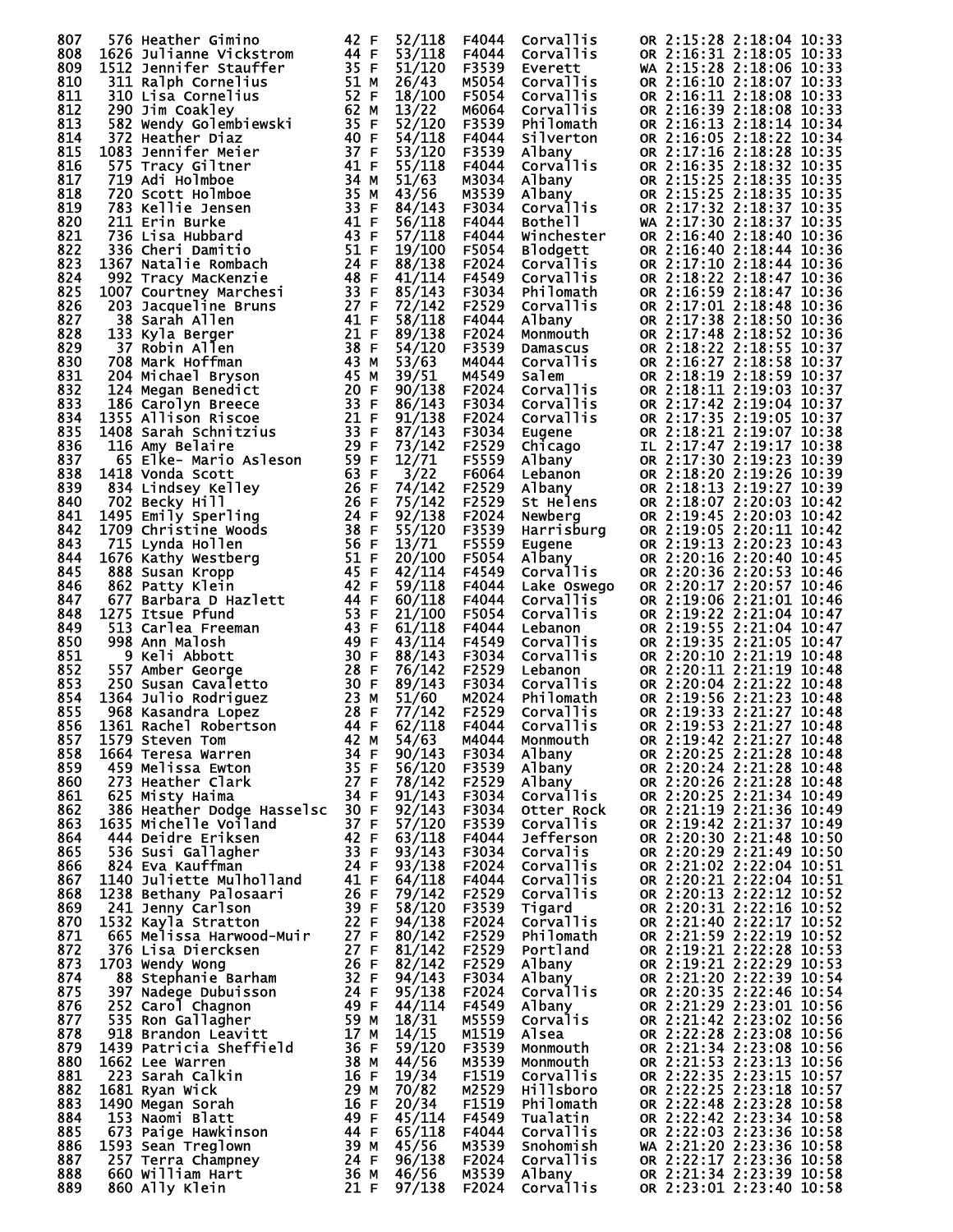| 890        | 1537 Jeanie Stuntzner                                                                                                                                                                                                                                        | 39 F         | 60/120                     | F3539          | Portland                                                 |    | OR 2:22:05 2:23:41 10:59                             |  |
|------------|--------------------------------------------------------------------------------------------------------------------------------------------------------------------------------------------------------------------------------------------------------------|--------------|----------------------------|----------------|----------------------------------------------------------|----|------------------------------------------------------|--|
| 891        | 646 Karin Hardin                                                                                                                                                                                                                                             | 53 F<br>32 F | 22/100                     | F5054          | Corvallis                                                |    | OR 2:22:49 2:24:10 11:01                             |  |
| 892<br>893 | 1638 Melissa Vore<br>732 Jenny Howard                                                                                                                                                                                                                        | 35 F         | 95/143<br>61/120           | F3034<br>F3539 | Coquille<br>Albany                                       |    | OR 2:23:57 2:24:15 11:01<br>OR 2:23:06 2:24:17 11:01 |  |
| 894        | 1599 Alaina Trope                                                                                                                                                                                                                                            | 27 F         | 83/142                     | F2529          | Corvallis                                                |    | OR 2:24:04 2:24:22 11:02                             |  |
| 895        | 1143 Jessica Mumme                                                                                                                                                                                                                                           |              | 84/142                     | F2529          | Eugene                                                   |    | OR 2:23:18 2:24:23 11:02                             |  |
| 896        | <b>SALE 29 F</b><br>1 29 F 29 F<br>11 21 F AM<br>11 24 M 29 F<br>27 F 28 M<br>27 F 28 M<br>51 M<br>737 Marian Hubbard                                                                                                                                        |              | 62/120                     | F3539          | Salt Lake Cit UT 2:22:38 2:24:26 11:02                   |    |                                                      |  |
| 897        | 853 Brandie Kimball                                                                                                                                                                                                                                          |              | 98/138                     | F2024          | <b>Corvallis</b>                                         |    | OR 2:22:28 2:24:26 11:02                             |  |
| 898        | 1231 Richard O'Sullivan                                                                                                                                                                                                                                      |              | 27/43                      | M5054          | Chico                                                    |    | CA 2:23:28 2:24:28 11:02                             |  |
| 899<br>900 | 831 Jenn Kelley<br>148 Bran Black                                                                                                                                                                                                                            |              | 85/142<br>86/142           | F2529<br>F2529 | Corvallis<br>Corvallis                                   |    | OR 2:22:52 2:24:35 11:03<br>OR 2:22:44 2:24:42 11:03 |  |
| 901        | 1273 David Petts                                                                                                                                                                                                                                             |              | 71/82                      | M2529          | Corvallis                                                |    | OR 2:22:42 2:24:45 11:03                             |  |
| 902        | 33 Andy Allen                                                                                                                                                                                                                                                | 51 M         | 28/43                      | M5054          | Corvallis                                                |    | OR 2:22:09 2:24:46 11:03                             |  |
| 903        | 1481 Travis Smith                                                                                                                                                                                                                                            | 39 M         | 47/56                      | M3539          | Adair Village OR 2:23:20 2:24:46 11:04                   |    |                                                      |  |
| 904        | 1465 Susan Slater                                                                                                                                                                                                                                            | 46 F         | 46/114                     | F4549          | Lake Oswego                                              |    | OR 2:22:39 2:24:48 11:04                             |  |
| 905        |                                                                                                                                                                                                                                                              |              | 48/56                      | M3539          | <b>Corvallis<br/>Corvallis<br/>Corvallis<br/>St Paul</b> |    | OR 2:21:38 2:24:50 11:04                             |  |
| 906<br>907 |                                                                                                                                                                                                                                                              |              | 23/100<br>99/138           | F5054<br>F2024 |                                                          |    | OR 2:24:28 2:24:54 11:04<br>OR 2:23:45 2:24:55 11:04 |  |
| 908        |                                                                                                                                                                                                                                                              |              | 63/120                     | F3539          |                                                          |    | OR 2:23:26 2:25:01 11:05                             |  |
| 909        |                                                                                                                                                                                                                                                              |              | 24/100                     | F5054          | Gresham                                                  |    | OR 2:22:35 2:25:07 11:05                             |  |
| 910        |                                                                                                                                                                                                                                                              |              | 100/138                    | F2024          | Corvallis                                                |    | OR 2:24:17 2:25:13 11:06                             |  |
| 911        |                                                                                                                                                                                                                                                              |              | 66/118                     | F4044          | Corvallis                                                |    | OR 2:23:22 2:25:15 11:06                             |  |
| 912<br>913 |                                                                                                                                                                                                                                                              |              | 87/142                     | F2529<br>F2529 | Salem<br>Salem                                           |    | OR 2:24:20 2:25:16 11:06                             |  |
| 914        |                                                                                                                                                                                                                                                              |              | 88/142<br>89/142           | F2529          | <b>Corvallis</b><br>Wallis                               |    | OR 2:24:20 2:25:16 11:06<br>OR 2:25:02 2:25:21 11:06 |  |
| 915        |                                                                                                                                                                                                                                                              |              | 67/118                     | F4044          | Walla Walla                                              |    | WA 2:23:06 2:25:26 11:07                             |  |
| 916        |                                                                                                                                                                                                                                                              |              | 96/143                     | F3034          | Corvallis                                                |    | OR 2:23:43 2:25:26 11:07                             |  |
| 917        |                                                                                                                                                                                                                                                              |              | 55/63                      | M4044          | Albany<br>Springfield                                    |    | OR 2:25:10 2:25:41 11:08                             |  |
| 918        |                                                                                                                                                                                                                                                              |              | 52/63                      | M3034          |                                                          |    | OR 2:24:16 2:26:01 11:09                             |  |
| 919        |                                                                                                                                                                                                                                                              |              | 90/142                     | F2529          | Albany<br>Albany<br>Philomath                            |    | OR 2:25:00 2:26:04 11:09                             |  |
| 920<br>921 |                                                                                                                                                                                                                                                              |              | 91/142<br>97/143           | F2529<br>F3034 |                                                          |    | OR 2:25:59 2:26:16 11:10<br>OR 2:25:59 2:26:16 11:10 |  |
| 922        |                                                                                                                                                                                                                                                              |              | 101/138                    | F2024          | Corvallis<br>Corvallis<br>Corvallis                      |    | OR 2:24:25 2:26:21 11:11                             |  |
| 923        |                                                                                                                                                                                                                                                              |              | 53/63                      | M3034          | Corvallis                                                |    | OR 2:25:26 2:26:23 11:11                             |  |
| 924        |                                                                                                                                                                                                                                                              |              | 29/43                      | M5054          | Corvallis                                                |    | OR 2:24:04 2:26:24 11:11                             |  |
| 925        |                                                                                                                                                                                                                                                              |              | 92/142                     | F2529          | <b>Boise</b>                                             |    | ID 2:24:50 2:26:30 11:11                             |  |
| 926        |                                                                                                                                                                                                                                                              |              | 93/142                     | F2529          | Corvallis                                                |    | OR 2:24:39 2:26:38 11:12                             |  |
| 927<br>928 |                                                                                                                                                                                                                                                              |              | 40/51<br>94/142            | M4549<br>F2529 | Albany<br>Corvallis                                      |    | OR 2:25:45 2:26:45 11:13<br>OR 2:25:16 2:26:49 11:13 |  |
| 929        |                                                                                                                                                                                                                                                              |              | 20 F 102/138               | F2024          | Jefferson                                                |    |                                                      |  |
| 930        | 1481 Travis Smith<br>1665 Susan Slater<br>1661 Phil Warnock<br>1160 Patricia Neet<br>1124 Kassandra Mooney<br>562 Robin Gerstenfeld<br>299 Maryann Congreves<br>1422 Michelle Seevers<br>1422 Michelle Seevers<br>1422 Michelle Seevers<br>1422 Michelle See |              | 103/138                    | F2024          | Corvallis                                                |    | OR 2:24:40 2:26:53 11:13<br>OR 2:25:19 2:26:53 11:13 |  |
| 931        |                                                                                                                                                                                                                                                              |              | 98/143                     | F3034          | Corvallis                                                |    | OR 2:25:39 2:26:55 11:13                             |  |
| 932        |                                                                                                                                                                                                                                                              |              | 95/142                     | F2529          | Corvallis                                                |    | OR 2:24:02 2:26:55 11:13                             |  |
| 933<br>934 |                                                                                                                                                                                                                                                              |              | 25/100<br>64/120           | F5054<br>F3539 | Corvallis<br>Albany                                      |    | OR 2:24:50 2:26:57 11:14<br>OR 2:24:52 2:26:57 11:14 |  |
| 935        |                                                                                                                                                                                                                                                              |              | 99/143                     | F3034          | Albany<br>Dallas<br>Albany<br>Corvallis<br>Salom         |    | OR 2:25:50 2:27:00 11:14                             |  |
| 936        |                                                                                                                                                                                                                                                              |              | 68/118                     | F4044          |                                                          |    | OR 2:25:14 2:27:02 11:14                             |  |
| 937        | 96 Tracy Bartholomew                                                                                                                                                                                                                                         | 41 F         | 69/118                     | F4044          |                                                          |    | OR 2:26:14 2:27:09 11:14                             |  |
| 938        | 161 Shelley Bokor                                                                                                                                                                                                                                            | 45 F         | 47/114                     | F4549          |                                                          |    | OR 2:25:21 2:27:09 11:14                             |  |
| 939        | 134 Ted Berger                                                                                                                                                                                                                                               | 43 M         | 56/63                      | M4044          | Philomath                                                |    | OR 2:24:13 2:27:11 11:15                             |  |
| 940<br>941 | 1584 Celsa Tonelli                                                                                                                                                                                                                                           | 23 F<br>54 F | 104/138<br>26/100          | F2024<br>F5054 | Portland<br>Tangent                                      |    | OR 2:25:17 2:27:24 11:16<br>OR 2:26:16 2:27:24 11:16 |  |
| 942        | 1195 Linda Nynus<br>1585 Edward Tornberg                                                                                                                                                                                                                     | 44 M         | 57/63                      | M4044          | Salem                                                    |    | OR 2:26:33 2:27:26 11:16                             |  |
| 943        | 1586 Rene Tornberg                                                                                                                                                                                                                                           | 42 F         | 70/118                     | F4044          | Salem                                                    |    | OR 2:26:34 2:27:26 11:16                             |  |
| 944        | 8 Karen Swanger                                                                                                                                                                                                                                              | 50 F         | 27/100                     | F5054          | Corvallis                                                |    | OR 2:24:36 2:27:38 11:17                             |  |
| 945        | 379 Elizabeth Dillon                                                                                                                                                                                                                                         |              | 20 F 105/138               | F2024          | Monmouth                                                 |    | OR 2:25:41 2:27:38 11:17                             |  |
| 946        | 1039 Erin McCarthy                                                                                                                                                                                                                                           | 22 F<br>40 F | 106/138                    | F2024          | Corvallis<br>Corvallis                                   |    | OR 2:26:10 2:27:40 11:17                             |  |
| 947<br>948 | 1198 Tracey O'Brien<br>1530 Erin Stout                                                                                                                                                                                                                       | 36 F         | 71/118<br>65/120           | F4044<br>F3539 | Corvallis                                                |    | OR 2:26:18 2:27:43 11:17<br>OR 2:27:05 2:27:49 11:18 |  |
| 949        | 486 Emma Fisk                                                                                                                                                                                                                                                | 18 F         | 21/34                      | F1519          | Corvallis                                                |    | OR 2:26:57 2:27:55 11:18                             |  |
| 950        | 1739 Daniela Zima                                                                                                                                                                                                                                            | 28 F         | 96/142                     | F2529          | Halsey                                                   |    | OR 2:28:01 2:28:08 11:19                             |  |
| 951        | 727 Cathy Horner                                                                                                                                                                                                                                             | 39 F         | 66/120                     | F3539          | Lebanon                                                  |    | OR 2:27:32 2:28:41 11:21                             |  |
| 952        | 1474 Margaret Smith                                                                                                                                                                                                                                          | 54 F         | 28/100                     | F5054          | Salem                                                    |    | OR 2:27:10 2:28:53 11:22                             |  |
| 953<br>954 | 1689 Garrick Williams                                                                                                                                                                                                                                        | 24 M<br>31 M | 52/60                      | M2024          | <b>Corvallis</b>                                         |    | OR 2:27:00 2:28:58 11:23<br>OR 2:27:04 2:29:00 11:23 |  |
| 955        | 42 Mohamed Alyajouri<br>324 Melinda Croft                                                                                                                                                                                                                    | 45 F         | 54/63<br>48/114            | M3034<br>F4549 | Corvallis<br>Corvallis                                   |    | OR 2:27:33 2:29:14 11:24                             |  |
| 956        | 1373 Tracie Ross                                                                                                                                                                                                                                             | 42 F         | 72/118                     | F4044          | Corvallis                                                |    | OR 2:27:34 2:29:14 11:24                             |  |
| 957        | 1731 Kimberly Young                                                                                                                                                                                                                                          | 36 F         | 67/120                     | F3539          | Albany                                                   |    | OR 2:26:37 2:29:36 11:26                             |  |
| 958        | 228 Kathy Campbell                                                                                                                                                                                                                                           | 36 F         | 68/120                     | F3539          | <b>Corvallis</b>                                         |    | OR 2:29:12 2:29:38 11:26                             |  |
| 959        | 668 Julie Hatch                                                                                                                                                                                                                                              | 49 F         | 49/114                     | F4549          | Tualatin                                                 |    | OR 2:28:48 2:29:40 11:26                             |  |
| 960<br>961 | 108 Lynne Beck                                                                                                                                                                                                                                               | 46 F<br>31 M | 50/114<br>55/63            | F4549<br>M3034 | Bend<br>Corvallis                                        |    | OR 2:27:18 2:29:43 11:26<br>2:29:44 11:26            |  |
| 962        | 278 Anton Clarkson<br>666 Hilary Hastings                                                                                                                                                                                                                    |              | 20 F 107/138               | F2024          | Mead                                                     | OR | WA 2:28:43 2:29:47 11:26                             |  |
| 963        | 1389 Alethea Samerotte                                                                                                                                                                                                                                       |              | 23 F 108/138               | F2024          | Dallas                                                   |    | OR 2:28:44 2:29:47 11:26                             |  |
| 964        | 695 Chris Heuchert                                                                                                                                                                                                                                           | 29 M         | 72/82                      | M2529          | Corvallis                                                |    | OR 2:29:03 2:29:49 11:27                             |  |
| 965        | 903 Amanda Larson                                                                                                                                                                                                                                            | 46 F         | 51/114                     | F4549          | Keizer                                                   |    | OR 2:28:33 2:29:49 11:27                             |  |
| 966        | 1443 Kristin Shreeve                                                                                                                                                                                                                                         | 44 F         | 73/118                     | F4044          | Corvallis                                                |    | OR 2:28:22 2:29:56 11:27                             |  |
| 967<br>968 | 1725 Sarah Yenchik<br>975 Randy Luckini                                                                                                                                                                                                                      |              | 30 F 100/143<br>48 M 41/51 | F3034<br>M4549 | Philomath<br>Albany                                      |    | OR 2:29:22 2:29:58 11:27<br>OR 2:28:24 2:30:04 11:28 |  |
| 969        | 1695 Jaimie Winklepleck                                                                                                                                                                                                                                      |              | 24 F 109/138               | F2024          | Corvallis                                                |    | OR 2:28:33 2:30:16 11:29                             |  |
| 970        | 832 Joe Kelley                                                                                                                                                                                                                                               | 26 M         | 73/82                      | M2529          | Albany                                                   |    | OR 2:29:03 2:30:16 11:29                             |  |
| 971        | 926 Michael Lee                                                                                                                                                                                                                                              | 25 M         | 74/82                      | M2529          | Corvallis                                                |    | OR 2:28:41 2:30:25 11:29                             |  |
| 972        | 734 Al Hoy                                                                                                                                                                                                                                                   | 52 M         | 30/43                      | M5054          | Portland                                                 |    | OR 2:28:06 2:30:31 11:30                             |  |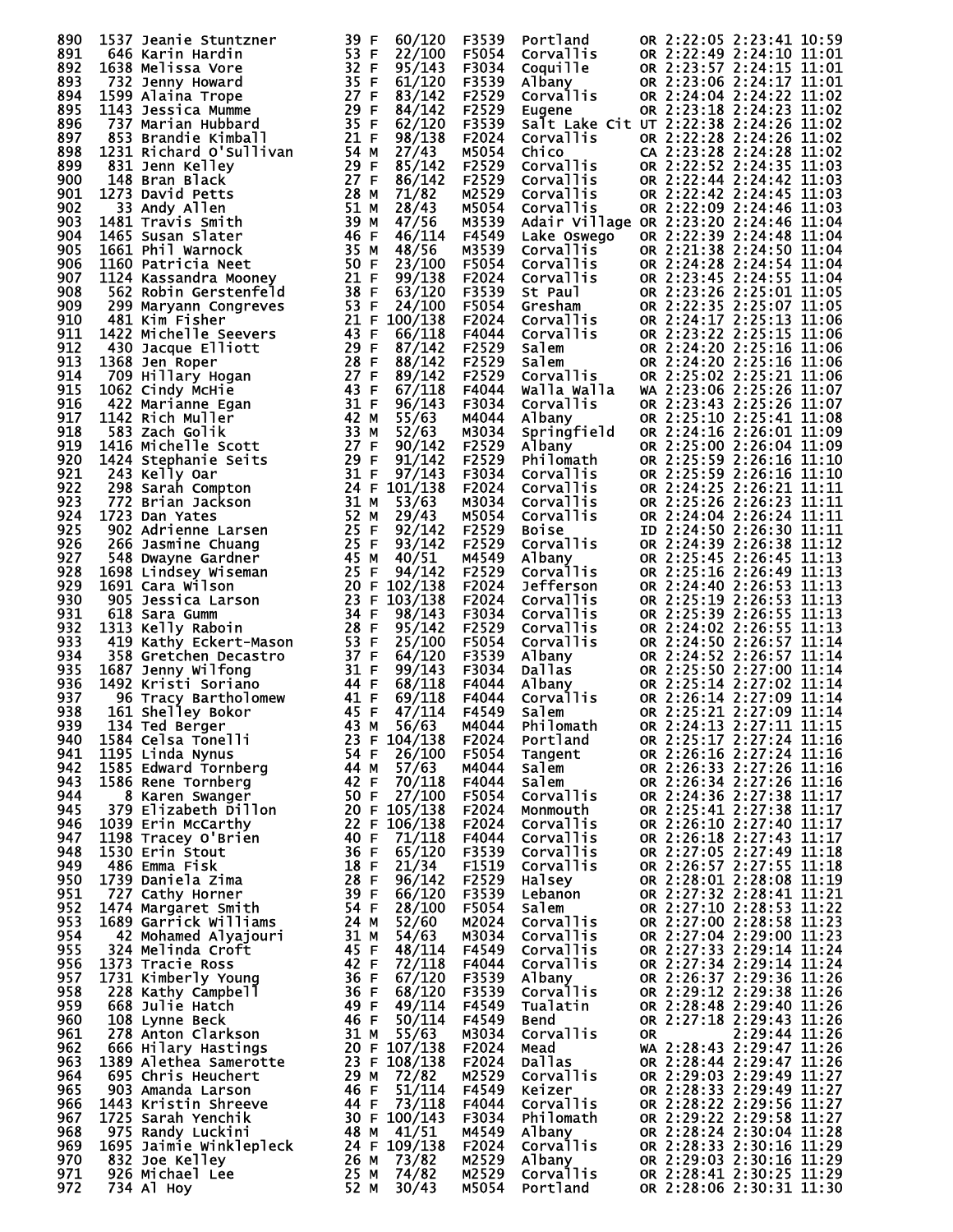| 973          | 1604 Milagra Tyler                                                                                                                                                                                                                                    | 40 F         | 74/118                       | F4044          | Springfield                            |           | OR 2:27:31 2:30:36 11:30                             |               |  |
|--------------|-------------------------------------------------------------------------------------------------------------------------------------------------------------------------------------------------------------------------------------------------------|--------------|------------------------------|----------------|----------------------------------------|-----------|------------------------------------------------------|---------------|--|
| 974<br>975   | 867 Janet Knudson<br>509 John Frazee                                                                                                                                                                                                                  | 48 F<br>23 M | 52/114<br>53/60              | F4549<br>M2024 | Philomath<br>Corvallis                 |           | OR 2:28:20 2:30:37 11:30<br>OR 2:29:09 2:30:44 11:31 |               |  |
| 976          | 1549 Kila Swearinger<br>1060 Mike McGowan                                                                                                                                                                                                             |              | 34 F 101/143                 | F3034          | Albany                                 |           | OR 2:28:29 2:30:52 11:31                             |               |  |
| 977          | 1060 Mike McGowan                                                                                                                                                                                                                                     | 34 M         | 56/63                        | M3034          | Albany                                 |           | OR 2:28:53 2:30:56 11:32                             |               |  |
| 978          | 1601 Janet Truselo                                                                                                                                                                                                                                    | 53 F         | 29/100                       | F5054          | <b>Bend</b>                            | <b>OR</b> |                                                      | 2:31:10 11:33 |  |
| 979<br>980   | 239 Carol Carlson<br>774 Steve Jacobs                                                                                                                                                                                                                 | 54 F<br>57 M | 30/100<br>19/31              | F5054<br>M5559 | Corvallis<br>Corvallis                 |           | OR 2:29:39 2:31:21 11:34<br>OR 2:29:39 2:31:21 11:34 |               |  |
| 981          | 138 Thomas Berrey                                                                                                                                                                                                                                     | 56 M         | 20/31                        | M5559          | Corvallis                              |           | OR 2:31:17 2:31:42 11:35                             |               |  |
| 982          | 1647 Gary Walker                                                                                                                                                                                                                                      | 59 M         | 21/31                        | M5559          | Olympia                                |           | WA 2:29:56 2:31:45 11:35                             |               |  |
| 983          | 1738 Diane Zentgraf                                                                                                                                                                                                                                   | 53 F         | 31/100                       | F5054          | Corvallis                              |           | OR 2:29:21 2:31:50 11:36                             |               |  |
| 984<br>985   | 945 Kent Limbocker                                                                                                                                                                                                                                    | 53 M         | 31/43                        | M5054<br>F2024 | Lake Oswego<br>Corvallis <sup>7</sup>  |           | OR 2:29:30 2:31:55 11:36<br>OR 2:30:49 2:32:19 11:38 |               |  |
| 986          |                                                                                                                                                                                                                                                       |              |                              | F2529          | Corvallis                              |           | OR 2:31:29 2:32:20 11:38                             |               |  |
| 987          |                                                                                                                                                                                                                                                       |              |                              | F5559          | Beaverton                              |           | OR 2:30:21 2:32:23 11:38                             |               |  |
| 988          | 301 Melissa<br>971 Katie Louk<br>821 Donna Karr<br>768 Barbara Iseli<br>1265 Stephanie Pershing<br>1464 Andrew Skreen<br>22 F 111/138<br>1464 Andrew Skreen<br>25 M 75/82<br>1409 Joni Scholz<br>89 F 16/71<br>89 F 16/71<br>89 F 16/71<br>89 F 16/71 |              |                              | F5559          | ∟ugene<br>West_Linn<br>Beri-           |           | OR 2:31:14 2:32:24 11:38                             |               |  |
| 989<br>990   |                                                                                                                                                                                                                                                       |              |                              | F2024<br>M2529 | Portland                               |           | OR 2:30:00 2:32:32 11:39<br>OR 2:30:00 2:32:32 11:39 |               |  |
| 991          |                                                                                                                                                                                                                                                       |              |                              | F5559          | Monmouth                               |           | OR 2:32:36 2:33:06 11:42                             |               |  |
| 992          |                                                                                                                                                                                                                                                       |              |                              | F2529          | Corvallis                              |           | OR 2:31:25 2:33:09 11:42                             |               |  |
| 993<br>994   | 936 Lindsey Leppard                                                                                                                                                                                                                                   | 25 F         | 99/142                       | F4044<br>F2529 | Corvallis<br>Corvallis                 |           | OR 2:31:04 2:33:10 11:42<br>OR 2:31:25 2:33:19 11:43 |               |  |
| 995          | 1391 Allison Sandall                                                                                                                                                                                                                                  |              | 34 F 102/143                 | F3034          | Sublimity                              |           | OR 2:31:37 2:33:22 11:43                             |               |  |
| 996          | 156 Sarah Blount                                                                                                                                                                                                                                      |              | 32 F 103/143                 | F3034          | <b>Corvallis</b>                       |           | OR 2:32:03 2:33:44 11:45                             |               |  |
| 997          | 382 Alice Ditter                                                                                                                                                                                                                                      |              | 24 F 112/138                 | F2024          | Beaverton                              |           | OR 2:32:11 2:33:58 11:46                             |               |  |
| 998<br>999   | 393 Cary Doyle<br>754 Joanne Huntley                                                                                                                                                                                                                  | 50 F<br>45 F | 32/100<br>53/114             | F5054<br>F4549 | <b>Corvallis</b><br>Corvallis          |           | OR 2:31:26 2:34:01 11:46<br>OR 2:32:52 2:34:08 11:46 |               |  |
| 1000         | 817 Dan Kammerzelt                                                                                                                                                                                                                                    | 28 M         | 76/82                        | M2529          | <b>Corvallis</b>                       |           | OR 2:33:09 2:34:42 11:49                             |               |  |
| 1001         | 195 Amy Broderick                                                                                                                                                                                                                                     |              | 29 F 100/142                 | F2529          | Salem                                  |           | OR 2:33:29 2:34:46 11:49                             |               |  |
| 1002         | 876 Sara Koroush                                                                                                                                                                                                                                      |              | 27 F 101/142                 | F2529          | Monroe<br>Corvallis                    |           | OR 2:32:53 2:34:53 11:50                             |               |  |
| 1003<br>1004 | 767 Christa Irwin<br>1106 Samantha Miller                                                                                                                                                                                                             |              | 25 F 102/142<br>23 F 113/138 | F2529<br>F2024 | Albany                                 |           | OR 2:32:53 2:34:53 11:50<br>OR 2:33:21 2:34:54 11:50 |               |  |
| 1005         | 1435 Mary Seymour                                                                                                                                                                                                                                     | 45 F         | 54/114                       | F4549          | Albany                                 |           | OR 2:33:16 2:35:03 11:51                             |               |  |
| 1006         |                                                                                                                                                                                                                                                       |              | 24 F 114/138                 | F2024          | Corvallis                              |           | OR 2:33:26 2:35:13 11:51                             |               |  |
| 1007         |                                                                                                                                                                                                                                                       | 54 F         | 33/100                       | F5054          | Beaverton                              |           | OR 2:33:55 2:35:15 11:52                             |               |  |
| 1008<br>1009 | <b>1716 Charlotte Wright<br/>1008 Lynne Marchione<br/>1700 Leslie Witt<br/>676 Jesica Haxel</b><br>676 Jesica Haxel                                                                                                                                   | 51 F<br>36 F | 34/100<br>69/120             | F5054<br>F3539 | Corvallis<br>Newport                   | <b>OR</b> | OR 2:33:56 2:35:37 11:53                             | 2:35:34 11:53 |  |
| 1010         | 577 Alix Gitelman                                                                                                                                                                                                                                     | 45 F         | 55/114                       | F4549          | <b>Corvallis</b>                       |           | OR 2:33:48 2:35:41 11:54                             |               |  |
| 1011         | 1384 Mirranda Saari                                                                                                                                                                                                                                   | 36 F         | 70/120                       | F3539          | Vancouver                              |           | WA 2:33:39 2:35:43 11:54                             |               |  |
| 1012         | 225 Aj Campbell                                                                                                                                                                                                                                       | 50 F         | 35/100<br>$31$ F $104/143$   | F5054          | Corvallis                              |           | OR 2:33:18 2:35:43 11:54                             |               |  |
| 1013<br>1014 | 295 Lisa Collier<br>85 Deann Banks                                                                                                                                                                                                                    | 45 F         | 56/114                       | F3034<br>F4549 | Chiloquin<br>Sherwood                  |           | OR 2:35:18 2:35:53 11:54<br>OR 2:34:30 2:36:05 11:55 |               |  |
| 1015         | 1455 Jill Simon                                                                                                                                                                                                                                       | 19 F         | 22/34                        | F1519          | Corvallis                              |           | OR 2:33:58 2:36:06 11:55                             |               |  |
| 1016         | 739 Abbie Huddleston                                                                                                                                                                                                                                  |              | 20 F 115/138                 | F2024          | Warrenton                              |           | OR 2:33:58 2:36:06 11:55                             |               |  |
| 1017<br>1018 | 166 Kelli Boom<br>1674 Laura Weldon                                                                                                                                                                                                                   | 35 F         | 22 F 116/138<br>71/120       | F2024<br>F3539 | Corvallis<br>Corvallis                 | <b>OR</b> | OR 2:35:59 2:36:29 11:57                             | 2:36:22 11:57 |  |
| 1019         | 1438 Cheryl Shannon                                                                                                                                                                                                                                   | 42 F         | 76/118                       | F4044          | Junction City OR 2:34:46 2:36:52 11:59 |           |                                                      |               |  |
| 1020         | 1569 Kris Thissell                                                                                                                                                                                                                                    | 35 F         | 72/120                       | F3539          | Corvallis                              |           | OR 2:36:10 2:37:01 12:00                             |               |  |
| 1021         | 453 Sheila Evans                                                                                                                                                                                                                                      | 48 F         | 57/114                       | F4549          | Corvallis                              |           | OR 2:35:27 2:37:16 12:01                             |               |  |
| 1022<br>1023 | 452 Barry Evans<br>636 Teresa Hall                                                                                                                                                                                                                    | 48 M<br>51 F | 42/51<br>36/100              | M4549<br>F5054 | Corvallis<br>Philomath                 |           | OR 2:35:27 2:37:16 12:01<br>OR 2:35:38 2:37:23 12:01 |               |  |
| 1024         | 1433 Michelle Setniker                                                                                                                                                                                                                                | 36 F         | 73/120                       | F3539          | <b>Dallas</b>                          |           | OR 2:35:17 2:37:25 12:01                             |               |  |
| 1025         | 402 Leslie Dunlap                                                                                                                                                                                                                                     | 43 F         | 77/118                       | F4044          | Salem                                  |           | OR 2:35:53 2:37:32 12:02                             |               |  |
| 1026<br>1027 | 200 Margie Brown<br>300 Julie Conner                                                                                                                                                                                                                  | 44 F<br>44 F | 78/118<br>79/118             | F4044<br>F4044 | Philomath<br>Philomath                 |           | OR 2:37:49 2:37:54 12:04<br>OR 2:37:50 2:37:55 12:04 |               |  |
| 1028         | 315 Jamie Cox                                                                                                                                                                                                                                         | 11 F         | 3/7                          | F0114          | Albany                                 |           | OR 2:36:27 2:38:06 12:05                             |               |  |
| 1029         | 951 Julie Linhares                                                                                                                                                                                                                                    | 39 F         | 74/120                       | F3539          | <b>Corvallis</b>                       |           | OR 2:36:29 2:38:10 12:05                             |               |  |
| 1030         | 1690 Judy Williams                                                                                                                                                                                                                                    |              | 30 F 105/143<br>77/82        | F3034          | Springfield<br>Portland                |           | OR 2:36:38 2:38:22 12:06                             |               |  |
| 1031<br>1032 | 162 Jason Bonadurer<br>828 Patty Kellar                                                                                                                                                                                                               | 26 M<br>42 F | 80/118                       | M2529<br>F4044 | Corvallis                              |           | OR 2:37:37 2:38:25 12:06<br>OR 2:35:49 2:38:29 12:06 |               |  |
| 1033         | 170 Marit Bovbjerg                                                                                                                                                                                                                                    |              | 33 F 106/143                 | F3034          | <b>Corvallis</b>                       |           | OR 2:36:56 2:38:34 12:07                             |               |  |
| 1034         | 607 Danae Greig                                                                                                                                                                                                                                       | 10 F         | 4/7                          | F0114          | Albany                                 |           | OR 2:37:11 2:38:41 12:07                             |               |  |
| 1035<br>1036 | 601 Alison Green<br>390 Jamie Douglas                                                                                                                                                                                                                 |              | 25 F 103/142<br>24 F 117/138 | F2529<br>F2024 | Corvallis<br>Albany                    |           | OR 2:37:16 2:38:46 12:08<br>OR 2:37:04 2:38:47 12:08 |               |  |
| 1037         | 1015 Beth Marszewski                                                                                                                                                                                                                                  | 38 F         | 75/120                       | F3539          | Corvallis                              |           | OR 2:36:33 2:38:47 12:08                             |               |  |
| 1038         | 611 Terri Grigsby                                                                                                                                                                                                                                     | 51 F         | 37/100                       | F5054          | Albany                                 |           | OR 2:36:23 2:38:54 12:08                             |               |  |
| 1039         | 1079 Joya Meeker                                                                                                                                                                                                                                      |              | 29 F 104/142                 | F2529          | Corvallis                              |           | OR 2:37:47 2:38:56 12:08                             |               |  |
| 1040<br>1041 | 1080 Michael Meeker<br>403 Christine Dunn                                                                                                                                                                                                             | 33 M<br>59 F | 57/63<br>17/71               | M3034<br>F5559 | Corvallis<br><b>Corvallis</b>          |           | OR 2:37:47 2:38:57 12:08<br>OR 2:37:18 2:39:05 12:09 |               |  |
| 1042         | 229 Leanne Campbell                                                                                                                                                                                                                                   | 36 F         | 76/120                       | F3539          | Dallas                                 |           | OR 2:37:45 2:39:07 12:09                             |               |  |
| 1043         | 333 Jane Dalgliesh                                                                                                                                                                                                                                    | 38 F         | 77/120                       | F3539          | Monmouth                               |           | OR 2:37:46 2:39:07 12:09                             |               |  |
| 1044         | 851 Andrew Kilsby                                                                                                                                                                                                                                     | 21 M         | 54/60                        | M2024          | Lake Oswego                            |           | OR 2:37:34 2:39:11 12:10                             |               |  |
| 1045<br>1046 | 852 Richard Kilsby<br>464 Trisha Farver                                                                                                                                                                                                               | 51 M         | 32/43<br>33 F 107/143        | M5054<br>F3034 | Lake Oswego<br>Albany                  |           | OR 2:37:34 2:39:11 12:10<br>OR 2:37:36 2:39:13 12:10 |               |  |
| 1047         | 247 Valerie Carson                                                                                                                                                                                                                                    |              | 24 F 118/138                 | F2024          | Corvallis                              |           | OR 2:37:47 2:39:15 12:10                             |               |  |
| 1048         | 470 Megan Ferris                                                                                                                                                                                                                                      |              | 23 F 119/138                 | F2024          | Corvallis                              |           | OR 2:37:53 2:39:19 12:10                             |               |  |
| 1049<br>1050 | 280 Julie Cleave<br>320 Rachel Craven                                                                                                                                                                                                                 |              | 30 F 108/143<br>31 F 109/143 | F3034<br>F3034 | Salem<br><b>Toledo</b>                 | 0R        | OR 2:37:24 2:39:32 12:11                             | 2:39:33 12:11 |  |
| 1051         | 1701 Amy Wojcicki                                                                                                                                                                                                                                     |              | 34 F 110/143                 | F3034          | Portland                               |           | OR 2:37:33 2:39:40 12:12                             |               |  |
| 1052         | 1560 Cindy Taylor                                                                                                                                                                                                                                     | 53 F         | 38/100                       | F5054          | Philomath                              |           | OR 2:38:13 2:39:50 12:13                             |               |  |
| 1053         | 1354 Alexandra Riley                                                                                                                                                                                                                                  |              | 24 F 120/138                 | F2024          | Salem                                  |           | OR 2:37:27 2:39:52 12:13                             |               |  |
| 1054<br>1055 | 753 Doug Huntley<br>1538 Ryan Stutzman                                                                                                                                                                                                                |              | 42 M 58/63<br>35 M 49/56     | M4044<br>M3539 | Corvallis<br>Albany                    |           | OR 2:38:37 2:39:53 12:13<br>OR 2:39:25 2:40:20 12:15 |               |  |
|              |                                                                                                                                                                                                                                                       |              |                              |                |                                        |           |                                                      |               |  |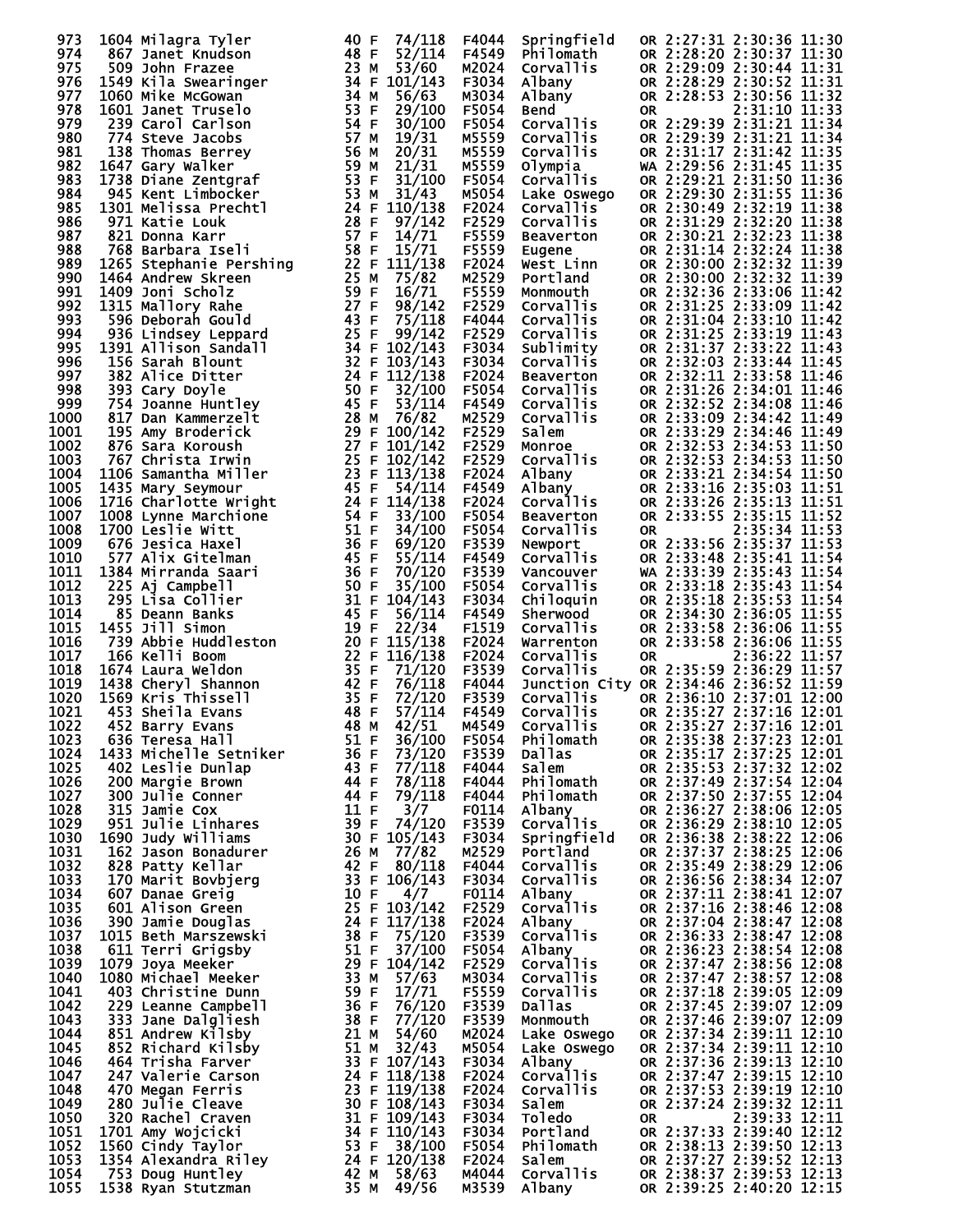| 1056         | 287 Cale Cloutier                                                                                                                                                                                          | 24 M 55/60                                             | M2024          | Corvallis                                | OR 2:38:27 2:40:26 12:15                             |
|--------------|------------------------------------------------------------------------------------------------------------------------------------------------------------------------------------------------------------|--------------------------------------------------------|----------------|------------------------------------------|------------------------------------------------------|
| 1057         | 959 Fahlene Lockwood                                                                                                                                                                                       | 30 F 111/143                                           | F3034          | Independence                             | OR 2:38:34 2:40:30 12:16                             |
| 1058<br>1059 | 260 Amy Childers<br>1707 Susan Woodall                                                                                                                                                                     | 30 F 112/143<br>40 F<br>81/118                         | F3034<br>F4044 | Corvallis<br>Harrisburg                  | OR 2:39:14 2:40:41 12:16<br>OR 2:38:36 2:40:45 12:17 |
| 1060         | 1578 Tonya Tittle                                                                                                                                                                                          | 38 F<br>78/120                                         | F3539          | Hillsboro                                | OR 2:37:52 2:40:55 12:17                             |
| 1061         | 632 James Hall                                                                                                                                                                                             | 25 M<br>78/82                                          | M2529          | Albany                                   | OR 2:40:12 2:41:10 12:19                             |
| 1062         | 1041 Rebecca McCaulley<br>1300 Linda Brechel                                                                                                                                                               | 29 F 105/142                                           | F2529          | Albany<br>Corvallis                      | OR 2:38:28 2:41:11 12:19                             |
| 1063         | 1300 Linda Prechel                                                                                                                                                                                         | 38 F<br>79/120                                         | F3539          |                                          | OR 2:40:20 2:41:18 12:19                             |
| 1064<br>1065 | 880 Troy Krajewski<br>823 Donna Kauffman                                                                                                                                                                   | 24 M<br>56/60<br>58 F 18/71                            | M2024<br>F5559 | Philomath<br><b>Hillsboro</b>            | OR 2:40:50 2:41:37 12:21<br>OR 2:40:57 2:41:58 12:22 |
| 1066         | 460 Jennifer Faith                                                                                                                                                                                         | 29 F 106/142                                           | F2529          | Corvallis                                | OR 2:39:55 2:42:07 12:23                             |
| 1067         | 167 Christine Boone                                                                                                                                                                                        | 28 F 107/142                                           | F2529          | Albany                                   | OR 2:41:05 2:42:09 12:23                             |
| 1068         | 1068 Mary McLeod                                                                                                                                                                                           | 50 F<br>39/100                                         | F5054          | Corvallis                                | OR 2:40:34 2:42:32 12:25                             |
| 1069         | 1583 Lisa Tompkins                                                                                                                                                                                         | 50 F<br>40/100                                         | F5054          | Corvallis                                | OR 2:41:16 2:42:34 12:25                             |
| 1070<br>1071 | 139 Emily Bertani<br>1278 Debbie Pierce                                                                                                                                                                    | 30 F 113/143<br>46 F<br>58/114                         | F3034<br>F4549 | Portland<br>Warrenton                    | OR 2:41:07 2:42:35 12:25<br>OR 2:40:46 2:42:36 12:25 |
| 1072         | 127 Tamara Benning                                                                                                                                                                                         | 45 F<br>59/114                                         | F4549          | Corvallis                                | OR 2:40:07 2:42:48 12:26                             |
| 1073         | 1190 Andy Nousen                                                                                                                                                                                           | 49 M $43/51$                                           | M4549          | <b>Corvallis</b>                         | OR 2:40:48 2:42:51 12:26                             |
| 1074         | 1014 Selina Marshall                                                                                                                                                                                       | 33 F 114/143                                           | F3034          | Jefferson                                | OR 2:41:12 2:42:59 12:27                             |
| 1075         | 1209 Lauren Ohlgren                                                                                                                                                                                        | 52 F<br>41/100                                         | F5054          | Corvallis                                | OR 2:41:08 2:43:06 12:27                             |
| 1076<br>1077 | 1678 Jolyn Westphal<br>93 Caryl Lynn Barry                                                                                                                                                                 | 39 F<br>80/120<br>46 F 60/114                          | F3539<br>F4549 | Corvallis<br>Corvallis                   | OR 2:41:12 2:43:08 12:28<br>OR 2:41:52 2:43:34 12:30 |
| 1078         | 80 Jessica Balesteri                                                                                                                                                                                       | 39 F<br>81/120                                         | F3539          | Springfield                              | OR 2:40:40 2:43:46 12:30                             |
| 1079         | 1111 Diane Mitchell                                                                                                                                                                                        | 51 F<br>42/100                                         | F5054          | Jefferson                                | OR 2:41:38 2:43:49 12:31                             |
| 1080         | 1181 Brian Nicol                                                                                                                                                                                           | 59 M<br>22/31                                          | M5559          | Corvallis                                | OR 2:41:29 2:44:04 12:32                             |
| 1081         | 1732 Mike Young                                                                                                                                                                                            | 52 M<br>33/43                                          | M5054          | Corvallis                                | OR 2:41:26 2:44:05 12:32                             |
| 1082<br>1083 | 1139 Kelly Mueller<br>492 Ronda Fluetsch                                                                                                                                                                   | 36 F<br>82/120<br>32 F 115/143                         | F3539<br>F3034 | Corvallis<br>Roseburg                    | OR 2:42:40 2:44:10 12:32<br>OR 2:43:29 2:44:16 12:33 |
| 1084         | 1291 Kasey Postlewait                                                                                                                                                                                      | $32$ F $116/143$                                       | F3034          | Seal Rock                                | OR 2:42:26 2:44:17 12:33                             |
| 1085         | 1526 Lauren Stoddard                                                                                                                                                                                       | 19 F $23/34$                                           | F1519          | Corvallis                                | OR 2:43:01 2:44:17 12:33                             |
| 1086         | 341 Travis Davenport                                                                                                                                                                                       | 23M<br>57/60                                           | M2024          | Corvallis                                | OR 2:43:39 2:45:14 12:37                             |
| 1087         | 196 Robert Brokaw                                                                                                                                                                                          | 69 M<br>4/6                                            | M6569          | Corvallis<br>Eugene<br>Eugene<br>Lebanon | OR 2:43:10 2:45:17 12:37                             |
| 1088<br>1089 | <b>1299 Justin Pratt<br/>808 Holly Jones<br/>1710 Jenepher Woods<br/>948 Mark Lincoln</b>                                                                                                                  | 20 M<br>58/60<br>26 F 108/142                          | M2024<br>F2529 |                                          | OR 2:44:43 2:45:35 12:39<br>OR 2:43:07 2:45:39 12:39 |
| 1090         |                                                                                                                                                                                                            | 43 F<br>82/118                                         | F4044          | Corvallis                                | OR 2:44:52 2:45:49 12:40                             |
| 1091         |                                                                                                                                                                                                            | 57 M<br>23/31                                          | M5559          | Corvallis                                | OR 2:44:55 2:45:56 12:40                             |
| 1092         | 1078 Susan Means                                                                                                                                                                                           | 78 F<br>1/2                                            | F7579          | McMinnville                              | OR 2:45:13 2:45:59 12:41                             |
| 1093         |                                                                                                                                                                                                            | 39 M<br>50/56                                          | M3539          | Port Angeles                             | WA 2:45:10 2:46:00 12:41                             |
| 1094<br>1095 | 1448 Joe Sikich                                                                                                                                                                                            | 27 F 109/142<br>55 M 24/31                             | F2529<br>M5559 | Albany<br>Corvallis                      | OR 2:43:52 2:46:06 12:41<br>OR 2:43:58 2:46:09 12:41 |
| 1096         |                                                                                                                                                                                                            | 22 F 121/138                                           | F2024          | Monmouth                                 | OR 2:43:52 2:46:14 12:42                             |
| 1097         | <b>1078 Susain Means<br/>50 Rich Anderson<br/>531 Jessica Furlo<br/>1448 Joe Sikich<br/>621 Tiffany Guyette<br/>1622 Marielle Vena<br/>594 Shikha Gottfried<br/>458 Marcus Ewton</b><br>1622 Marielle Vena | 29 F 110/142                                           | F2529          | Corvallis                                | OR 2:45:05 2:46:26 12:43                             |
| 1098         |                                                                                                                                                                                                            | 42 F<br>83/118                                         | F4044          | Corvallis                                | OR 2:44:04 2:46:33 12:43                             |
| 1099         | 458 Marcus Ewton                                                                                                                                                                                           | 39 M<br>51/56                                          | M3539          | Albany                                   | OR 2:45:43 2:46:45 12:44                             |
| 1100<br>1101 | 1169 Karin Nembach<br>472 Trina Field                                                                                                                                                                      | 42 F<br>84/118<br>48 F<br>61/114                       | F4044<br>F4549 | Corvallis<br>Corvallis                   | OR 2:45:06 2:46:52 12:45<br>OR 2:44:49 2:47:03 12:46 |
| 1102         | 925 Lisa Lee                                                                                                                                                                                               | 51 F<br>43/100                                         | F5054          | Corvallis                                | OR 2:44:55 2:47:07 12:46                             |
| 1103         | 31 F<br>49 F<br>40 F<br>40 F<br>1369 Karen Rosenberg                                                                                                                                                       | 62/114                                                 | F4549          | Corvallis                                | OR 2:44:56 2:47:08 12:46                             |
| 1104         | 1697 Jacquie Wirth                                                                                                                                                                                         | 85/118                                                 | F4044          | Corvallis                                | OR 2:44:51 2:47:20 12:47                             |
|              | 1105 1440 Malinda Shell                                                                                                                                                                                    | 40 F<br>86/118                                         | F4044          | Corvallis                                | OR 2:44:52 2:47:20 12:47<br>OR 2:46:22 2:47:24 12:47 |
| 1106<br>1107 | 1328 Whitnie Ray<br>1093 Rick Meyers                                                                                                                                                                       | 25 F 111/142<br>40 M 59/63                             | F2529<br>M4044 | <b>Beaverton</b><br>Salem                | OR 2:44:23 2:47:29 12:48                             |
| 1108         | 614 Nadine Grzeskowiak                                                                                                                                                                                     | 45 F<br>63/114                                         | F4549          | Corvallis                                | OR 2:46:02 2:47:34 12:48                             |
| 1109         | 1683 Jan Wicks                                                                                                                                                                                             | 58 F 19/71                                             | F5559          | Corvallis                                | OR 2:45:48 2:48:05 12:50                             |
| 1110         | 1682 Caitlyn Wicks                                                                                                                                                                                         | 27 F 112/142                                           | F2529          | Corvallis                                | OR 2:45:48 2:48:05 12:50                             |
| 1111<br>1112 | 1010 Wade Marcum<br>151 Audrey Blankenship                                                                                                                                                                 | 26 M $79/82$<br>30 F $117/143$                         | M2529<br>F3034 | Corvallis                                | OR 2:47:21 2:48:17 12:51<br>OR 2:46:59 2:48:25 12:52 |
| 1113         | 198 Chris Brophy                                                                                                                                                                                           | 51 F $44/100$                                          | F5054          | Eugene<br><b>Bend</b>                    | OR 2:45:57 2:48:31 12:52                             |
| 1114         | 1133 Marti Morris                                                                                                                                                                                          | $47$ F 64/114                                          | F4549          | Corvallis                                | OR 2:46:36 2:48:39 12:53                             |
| 1115         | 1239 Leslie Pannebaker                                                                                                                                                                                     | 26 F 113/142                                           | F2529          | Independence                             | OR 2:46:59 2:48:42 12:53                             |
| 1116         | 730 Dan Hough                                                                                                                                                                                              | 23 M $59/60$                                           | M2024          | <b>Corvallis</b>                         | OR 2:46:17 2:48:49 12:54<br>OR 2:47:02 2:48:50 12:54 |
| 1117<br>1118 | 56 Nona (wynon Armstrong<br>423 Deidra Ehlers                                                                                                                                                              | 21 F 122/138<br>35 F 83/120                            | F2024<br>F3539 | <b>Corvallis</b><br>Albany               | OR 2:47:07 2:48:50 12:54                             |
| 1119         |                                                                                                                                                                                                            |                                                        | F3034          | Corvallis                                | OR 2:47:26 2:49:12 12:55                             |
| 1120         | 423 Deixing<br>1392 Kate Sanders<br>1322 Doug Rasmussen<br>1335 Christina Reimer<br>1335 Christina Reimer<br>134 F 119/143<br>1357 129/138<br>14 F 4/22<br>129/138<br>129/143<br>129/143                   |                                                        | M6569          | <b>Corvallis</b>                         | OR 2:46:05 2:49:15 12:56                             |
| 1121         |                                                                                                                                                                                                            |                                                        | F3034          | Corvallis                                | OR 2:46:52 2:49:20 12:56                             |
| 1122         |                                                                                                                                                                                                            |                                                        | F2024          | salem                                    | OR 2:46:59 2:49:20 12:56                             |
| 1123<br>1124 |                                                                                                                                                                                                            |                                                        | F6064<br>F3034 | Corvallis<br>Vancouver                   | OR 2:47:11 2:49:21 12:56<br>WA 2:47:20 2:49:25 12:56 |
| 1125         | 61 Edna Arthurs                                                                                                                                                                                            | 64 F<br>5/22                                           | F6064          | <b>Bellingham</b>                        | WA 2:47:23 2:49:26 12:56                             |
| 1126         | 61 Eana Arthur.<br>495 Carianne Follett<br>מדרי chally Clark                                                                                                                                               | 20 F 124/138                                           | F2024          | Springfield                              | OR 2:48:00 2:49:28 12:57                             |
| 1127         |                                                                                                                                                                                                            | 33 F 121/143                                           | F3034          | <b>Corvallis</b>                         | OR 2:47:51 2:49:33 12:57                             |
| 1128         | 316 Julie Cox                                                                                                                                                                                              | 41 F $87/118$                                          | F4044          | Albany                                   | OR 2:47:54 2:49:33 12:57                             |
| 1129<br>1130 | 317 Megan Cox<br>916 Elizabeth Lazaroff                                                                                                                                                                    | 09 F<br>5/7<br>48 F<br>65/114                          | F0114<br>F4549 | Albany<br>Corvallis                      | OR 2:47:55 2:49:33 12:57<br>OR 2:47:05 2:49:52 12:58 |
| 1131         | 1034 Sarah Maxwell                                                                                                                                                                                         | 50 F $45/100$                                          | F5054          | Corvallis                                | OR 2:47:07 2:49:55 12:59                             |
| 1132         | 684 Liz Henderson                                                                                                                                                                                          |                                                        | F2529          | Monmouth                                 | OR 2:47:46 2:50:09 13:00                             |
| 1133         | 343 Paddi Davies                                                                                                                                                                                           |                                                        | F5054          | Monmouth                                 | OR 2:47:47 2:50:09 13:00                             |
| 1134         | 1086 Vicky Mello                                                                                                                                                                                           | 25 + 117/100<br>51 F 46/100<br>58 F 20/71<br>-- 47/100 | F5559          | Eugene                                   | OR 2:48:12 2:50:18 13:00                             |
| 1135<br>1136 | 1306 Suzanne Pritchard<br>1306 Suzanne Pritchard<br>1395 Kim Sargent<br>1720 Emily Yackley 21 F 125/138                                                                                                    |                                                        | F5054<br>F5054 | Eugene<br>Corvallis                      | 2:50:19 13:01<br>OR.<br>OR 2:47:32 2:50:20 13:01     |
| 1137         | 1720 Emily Yackley                                                                                                                                                                                         |                                                        | F2024          | Eugene                                   | OR 2:48:49 2:50:22 13:01                             |
| 1138         | 1446 Jeannie Sifneos 52 F $49/100$                                                                                                                                                                         |                                                        | F5054          | Corvallis                                | OR 2:47:56 2:50:28 13:01                             |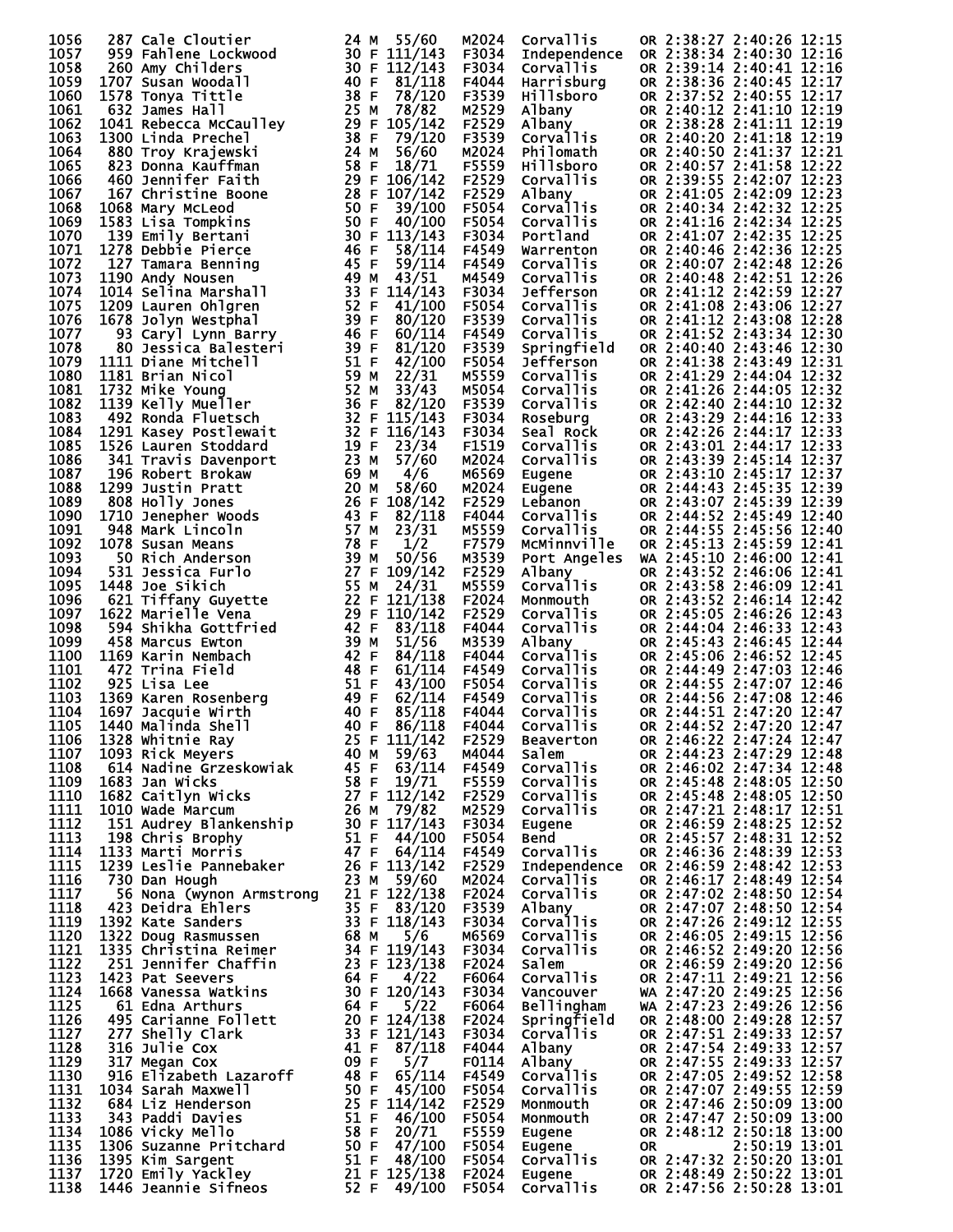| 1139                 | 66 Christine Atwood                                                                                                                                                                                                                               | 51 F         | 50/100           | F5054          | Corvallis                                                                                                                                                                                                                                                                                                    |           |                          | OR 2:48:13 2:50:43 13:02                             |  |
|----------------------|---------------------------------------------------------------------------------------------------------------------------------------------------------------------------------------------------------------------------------------------------|--------------|------------------|----------------|--------------------------------------------------------------------------------------------------------------------------------------------------------------------------------------------------------------------------------------------------------------------------------------------------------------|-----------|--------------------------|------------------------------------------------------|--|
| 1140                 |                                                                                                                                                                                                                                                   | 41 F         | 88/118           | F4044          | Corvallis                                                                                                                                                                                                                                                                                                    |           |                          | OR 2:48:52 2:50:43 13:02                             |  |
| 1141                 |                                                                                                                                                                                                                                                   | 66 M         | 6/6              | M6569          | Albany                                                                                                                                                                                                                                                                                                       |           |                          | OR 2:48:18 2:50:52 13:03                             |  |
| 1142                 |                                                                                                                                                                                                                                                   | 37 F         | 84/120           | F3539          | <b>Corvallis</b>                                                                                                                                                                                                                                                                                             |           |                          | OR 2:49:22 2:50:58 13:03                             |  |
| 1143                 |                                                                                                                                                                                                                                                   | 42 F         | 89/118           | F4044          | Philomath                                                                                                                                                                                                                                                                                                    |           |                          | OR 2:49:25 2:51:00 13:04                             |  |
| 1144<br>1145         |                                                                                                                                                                                                                                                   | 52 F<br>52 M | 51/100<br>34/43  | F5054          | Eugene                                                                                                                                                                                                                                                                                                       |           |                          | OR 2:48:16 2:51:24 13:05<br>OR 2:50:28 2:51:24 13:06 |  |
| 1146                 | 249 Karen Caul<br>442 Donald Epperson<br>1237 Tiara Packer<br>1463 Karen Skinkis<br>1051 Carolyn McDermed<br>175 Mark Boyd<br>448 Carrol Esterhuizen<br>1378 Anna Royce<br>1378 Anna Royce                                                        | 45 F         | 66/114           | M5054<br>F4549 | <b>Corvallis</b><br>Corvallis                                                                                                                                                                                                                                                                                |           |                          | OR 2:49:09 2:51:24 13:06                             |  |
| 1147                 |                                                                                                                                                                                                                                                   | 20 F         | 126/138          | F2024          | Roseburg                                                                                                                                                                                                                                                                                                     |           |                          | OR 2:49:16 2:51:32 13:06                             |  |
| 1148                 | 1379 Judy Royce                                                                                                                                                                                                                                   | 48 F         | 67/114           | F4549          | Roseburg                                                                                                                                                                                                                                                                                                     |           |                          | OR 2:49:16 2:51:32 13:06                             |  |
| 1149                 |                                                                                                                                                                                                                                                   | 38 M         | 52/56            | M3539          | Corvallis                                                                                                                                                                                                                                                                                                    |           |                          | OR 2:49:39 2:51:49 13:07                             |  |
| 1150                 | 1555 Julia Tamayo                                                                                                                                                                                                                                 | 49 F         | 68/114           | F4549          |                                                                                                                                                                                                                                                                                                              |           |                          | OR 2:51:49 2:52:11 13:09                             |  |
| 1151                 | uay Royce<br>269 Ian Ciechanowski<br>555 Julia Tamayo<br>603 Jessica C                                                                                                                                                                            |              | $27$ F $115/142$ | F2529          |                                                                                                                                                                                                                                                                                                              |           |                          | OR 2:50:15 2:52:13 13:09                             |  |
| 1152                 |                                                                                                                                                                                                                                                   |              | 6/22             | F6064          |                                                                                                                                                                                                                                                                                                              |           |                          | OR 2:50:00 2:52:20 13:10                             |  |
| 1153                 |                                                                                                                                                                                                                                                   |              | 23 F $127/138$   | F2024          |                                                                                                                                                                                                                                                                                                              |           |                          | OR 2:50:26 2:52:24 13:10                             |  |
| 1154<br>1155         |                                                                                                                                                                                                                                                   |              | 85/120<br>69/114 | F3539<br>F4549 |                                                                                                                                                                                                                                                                                                              |           |                          | OR 2:50:07 2:52:53 13:12<br>OR 2:50:16 2:53:02 13:13 |  |
| 1156                 |                                                                                                                                                                                                                                                   |              | 52/100           | F5054          |                                                                                                                                                                                                                                                                                                              |           |                          | OR 2:50:16 2:53:03 13:13                             |  |
| 1157                 | 269 Ian Clechanowski<br>1555 Julia Tamayo 497 F<br>603 Jesica Greenfield 27 F<br>1619 Debra Vassallo 63<br>1741 Alicia Zook 23<br>879 Barbara Kraft 37 F F F<br>49 Marian Anderson 499<br>1742 Ann Zweber 494<br>1742 Ann Zweber 494<br>1744 Kri  |              | 70/114           | F4549          | Corvallis<br>Corvallis<br>Salem<br>Corvallis<br>Salem<br>Corvallis<br>Albany<br>Corvallis<br>Keizer<br>Corvallis<br>Philomath<br>Corvallis<br>Albany<br>Corvallis<br>Albany<br>Corvallis<br>Albany<br>Corvallis<br>Salem<br>Corvallis<br>Salem<br>Corvallis<br>Salem<br>Corvallis<br>Salem<br>Corvallis<br>S |           |                          | OR 2:50:16 2:53:03 13:13                             |  |
| 1158                 |                                                                                                                                                                                                                                                   |              | 53/100           | F5054          |                                                                                                                                                                                                                                                                                                              |           |                          | OR 2:51:06 2:53:06 13:13                             |  |
| 1159                 |                                                                                                                                                                                                                                                   |              | 86/120           | F3539          |                                                                                                                                                                                                                                                                                                              |           |                          | OR 2:51:05 2:53:14 13:14                             |  |
| 1160                 |                                                                                                                                                                                                                                                   |              | 87/120           | F3539          |                                                                                                                                                                                                                                                                                                              |           |                          | OR 2:51:05 2:53:15 13:14                             |  |
| 1161                 |                                                                                                                                                                                                                                                   |              | 7/22             | F6064          |                                                                                                                                                                                                                                                                                                              |           |                          | OR 2:50:53 2:53:20 13:14                             |  |
| 1162                 |                                                                                                                                                                                                                                                   |              | 80/82            | M2529          |                                                                                                                                                                                                                                                                                                              |           |                          | OR 2:51:08 2:53:22 13:15                             |  |
| 1163                 |                                                                                                                                                                                                                                                   |              | 54/100           | F5054          |                                                                                                                                                                                                                                                                                                              |           |                          | OR 2:51:11 2:53:24 13:15                             |  |
| 1164<br>1165         |                                                                                                                                                                                                                                                   |              | 90/118<br>88/120 | F4044<br>F3539 |                                                                                                                                                                                                                                                                                                              |           |                          | OR 2:51:35 2:53:28 13:15<br>OR 2:50:54 2:53:45 13:16 |  |
| 1166                 |                                                                                                                                                                                                                                                   |              | 27 F 116/142     | F2529          | Corvallis                                                                                                                                                                                                                                                                                                    |           |                          | OR 2:52:27 2:53:52 13:17                             |  |
| 1167                 |                                                                                                                                                                                                                                                   |              | 27 F 117/142     | F2529          | Overland Park KS 2:52:28 2:53:53 13:17                                                                                                                                                                                                                                                                       |           |                          |                                                      |  |
| 1168                 | 1131 Anneliese Morgenstern 28 F 118/142                                                                                                                                                                                                           |              |                  | F2529          | Albany                                                                                                                                                                                                                                                                                                       |           |                          | OR 2:51:11 2:54:07 13:18                             |  |
| 1169                 |                                                                                                                                                                                                                                                   |              |                  | F5559          | Corvallis<br>Monmouth<br>Monmouth<br>Albany<br>Corvallis<br>Corvallis                                                                                                                                                                                                                                        |           |                          | OR 2:51:59 2:54:12 13:18                             |  |
| 1170                 |                                                                                                                                                                                                                                                   |              |                  | M4044          |                                                                                                                                                                                                                                                                                                              |           |                          | OR 2:52:06 2:54:53 13:21                             |  |
| 1171                 |                                                                                                                                                                                                                                                   |              |                  | F4549          |                                                                                                                                                                                                                                                                                                              |           |                          | OR 2:52:06 2:54:53 13:21                             |  |
| 1172                 |                                                                                                                                                                                                                                                   |              |                  | F4549          |                                                                                                                                                                                                                                                                                                              |           |                          | OR 2:52:58 2:54:55 13:22                             |  |
| 1173<br>1174         |                                                                                                                                                                                                                                                   |              |                  | F3539<br>F5559 |                                                                                                                                                                                                                                                                                                              |           |                          | OR 2:53:04 2:54:59 13:22<br>OR 2:52:50 2:55:08 13:23 |  |
| 1175                 |                                                                                                                                                                                                                                                   |              |                  | F3034          |                                                                                                                                                                                                                                                                                                              |           |                          | OR 2:53:18 2:55:13 13:23                             |  |
| 1176                 |                                                                                                                                                                                                                                                   |              |                  | M3034          | <b>Coronal</b><br>Lebanon<br>Corvallis<br>Corvallis<br>Corvallis<br>Corvallis                                                                                                                                                                                                                                |           |                          | OR 2:53:19 2:55:14 13:23                             |  |
| 1177                 |                                                                                                                                                                                                                                                   |              |                  | F3034          |                                                                                                                                                                                                                                                                                                              |           |                          | OR 2:55:10 2:55:28 13:24                             |  |
| 1178                 |                                                                                                                                                                                                                                                   |              |                  | F5559          |                                                                                                                                                                                                                                                                                                              |           |                          | OR 2:53:30 2:55:29 13:24                             |  |
| 1179                 |                                                                                                                                                                                                                                                   |              |                  | M4549          |                                                                                                                                                                                                                                                                                                              |           |                          | OR 2:53:21 2:55:31 13:24                             |  |
| 1180                 |                                                                                                                                                                                                                                                   |              |                  | F5054          |                                                                                                                                                                                                                                                                                                              |           |                          | OR 2:53:22 2:55:32 13:24                             |  |
| 1181                 |                                                                                                                                                                                                                                                   |              |                  | M1519          | Alsea                                                                                                                                                                                                                                                                                                        |           |                          | OR 2:54:58 2:55:37 13:25                             |  |
| 1182<br>1183         |                                                                                                                                                                                                                                                   |              |                  | F5559          | Corvallis                                                                                                                                                                                                                                                                                                    |           |                          | OR 2:53:57 2:55:44 13:25                             |  |
| 1184                 |                                                                                                                                                                                                                                                   |              |                  | F2529<br>F4549 | Corvallis<br>Highlands Ran CO 2:53:29 2:56:03 13:27                                                                                                                                                                                                                                                          |           |                          | OR 2:53:49 2:55:46 13:25                             |  |
| 1185                 |                                                                                                                                                                                                                                                   |              |                  | F6569          | Vancouver                                                                                                                                                                                                                                                                                                    |           |                          | WA 2:53:29 2:56:03 13:27                             |  |
| 1186                 |                                                                                                                                                                                                                                                   |              |                  | F3539          |                                                                                                                                                                                                                                                                                                              |           |                          |                                                      |  |
| 1187                 |                                                                                                                                                                                                                                                   |              |                  | M3539          |                                                                                                                                                                                                                                                                                                              |           |                          |                                                      |  |
| 1188                 |                                                                                                                                                                                                                                                   |              | 56/100           | F5054          | vancouver<br>Corvallis OR 2:54:04 2:56:04 13:27<br>Philomath OR 2:54:05 2:56:05 13:27<br>Corvallis OR 2:53:35 2:56:20 13:28                                                                                                                                                                                  |           |                          |                                                      |  |
| 1189                 |                                                                                                                                                                                                                                                   |              |                  | F5054          | Corvallis                                                                                                                                                                                                                                                                                                    |           |                          | OR 2:53:37 2:56:22 13:28                             |  |
| 1190                 |                                                                                                                                                                                                                                                   |              |                  | F1519<br>F1519 | Philomath                                                                                                                                                                                                                                                                                                    |           | OR 2:54:17 2:56:25 13:28 |                                                      |  |
| 1191<br>1192         |                                                                                                                                                                                                                                                   |              |                  |                |                                                                                                                                                                                                                                                                                                              |           |                          |                                                      |  |
| 1193                 |                                                                                                                                                                                                                                                   |              |                  |                | Philomath                                                                                                                                                                                                                                                                                                    |           |                          | OR 2:54:23 2:56:31 13:29                             |  |
| 1194                 |                                                                                                                                                                                                                                                   |              |                  | F6569          | Monmouth                                                                                                                                                                                                                                                                                                     |           |                          | OR 2:53:35 2:56:43 13:30                             |  |
| 1195                 |                                                                                                                                                                                                                                                   |              |                  | F5559          | Salem                                                                                                                                                                                                                                                                                                        |           |                          | OR 2:53:34 2:56:43 13:30                             |  |
|                      |                                                                                                                                                                                                                                                   |              |                  | F1519<br>F3034 | Corvallis<br>Albany                                                                                                                                                                                                                                                                                          |           |                          | OR 2:54:35 2:56:45 13:30                             |  |
| 1196                 |                                                                                                                                                                                                                                                   |              |                  | F3034          | Albany                                                                                                                                                                                                                                                                                                       | <b>OR</b> |                          | OR 2:55:05 2:56:55 13:31<br>2:56:55 13:31            |  |
| 1197                 |                                                                                                                                                                                                                                                   |              |                  | F5559          | Corvallis                                                                                                                                                                                                                                                                                                    |           |                          | OR 2:54:51 2:56:59 13:31                             |  |
| 1198                 |                                                                                                                                                                                                                                                   |              |                  | F1519          | Vancouver                                                                                                                                                                                                                                                                                                    |           |                          | WA 2:55:12 2:57:31 13:33                             |  |
| 1199                 |                                                                                                                                                                                                                                                   |              |                  | M3034          | Lake Oswego                                                                                                                                                                                                                                                                                                  |           |                          | OR 2:56:31 2:57:44 13:35                             |  |
| 1200                 |                                                                                                                                                                                                                                                   |              |                  | F6064          | <b>Corvallis</b>                                                                                                                                                                                                                                                                                             |           |                          | OR 2:57:21 2:57:49 13:35                             |  |
| 1201                 |                                                                                                                                                                                                                                                   |              |                  | F3539          | Philomath                                                                                                                                                                                                                                                                                                    |           |                          |                                                      |  |
| 1202                 |                                                                                                                                                                                                                                                   |              |                  | F3034          | Alsea                                                                                                                                                                                                                                                                                                        |           |                          | OR 2:54:52 2:57:53 13:35<br>OR 2:54:53 2:57:54 13:35 |  |
| 1203<br>1204         |                                                                                                                                                                                                                                                   |              |                  | F4549<br>M6064 | Corvallis<br>Albany                                                                                                                                                                                                                                                                                          |           |                          | OR 2:55:51 2:58:10 13:36<br>OR 2:56:20 2:58:24 13:38 |  |
| 1205                 |                                                                                                                                                                                                                                                   |              |                  | M4549          | Albany                                                                                                                                                                                                                                                                                                       |           |                          | OR 2:56:48 2:58:38 13:39                             |  |
| 1206                 |                                                                                                                                                                                                                                                   |              |                  | F4549          | Salem                                                                                                                                                                                                                                                                                                        |           |                          | OR 2:57:08 2:58:46 13:39                             |  |
| 1207                 |                                                                                                                                                                                                                                                   |              |                  | F2024          | Salem                                                                                                                                                                                                                                                                                                        |           |                          | OR 2:57:52 2:58:47 13:39                             |  |
| 1208                 |                                                                                                                                                                                                                                                   |              |                  | F2529          | Corvallis                                                                                                                                                                                                                                                                                                    |           |                          | OR 2:56:46 2:58:47 13:39                             |  |
| 1209                 |                                                                                                                                                                                                                                                   |              |                  | F4044          | Corvallis                                                                                                                                                                                                                                                                                                    |           |                          | OR 2:56:48 2:58:52 13:40                             |  |
| 1210                 |                                                                                                                                                                                                                                                   |              |                  | F3034          | Corvallis                                                                                                                                                                                                                                                                                                    |           |                          | OR 2:56:04 2:58:54 13:40                             |  |
| 1211<br>1212         |                                                                                                                                                                                                                                                   |              |                  | F4549<br>F2529 | Corvallis<br>Albany                                                                                                                                                                                                                                                                                          |           |                          | OR 2:57:46 2:59:24 13:42<br>OR 2:58:29 2:59:26 13:42 |  |
| 1213                 |                                                                                                                                                                                                                                                   |              |                  | F3539          | Corvallis                                                                                                                                                                                                                                                                                                    |           |                          | OR 2:58:03 2:59:56 13:45                             |  |
| 1214                 |                                                                                                                                                                                                                                                   |              |                  | F3034          | Corvallis                                                                                                                                                                                                                                                                                                    |           |                          | OR 2:58:03 3:00:13 13:46                             |  |
| 1215                 |                                                                                                                                                                                                                                                   |              |                  | F5054          | Corvallis                                                                                                                                                                                                                                                                                                    |           |                          | OR 2:59:19 3:00:19 13:46                             |  |
| 1216                 |                                                                                                                                                                                                                                                   |              |                  | F4044          | Corvallis                                                                                                                                                                                                                                                                                                    |           |                          | OR 2:57:49 3:00:24 13:47                             |  |
| 1217                 |                                                                                                                                                                                                                                                   |              |                  | F4044          | Corvallis                                                                                                                                                                                                                                                                                                    |           |                          | OR 2:58:55 3:00:46 13:48                             |  |
| 1218                 |                                                                                                                                                                                                                                                   |              |                  | F3539          | Corvallis                                                                                                                                                                                                                                                                                                    |           |                          | OR 2:58:24 3:00:50 13:49                             |  |
| 1219<br>1220<br>1221 | 1564<br>Trista Teichgrade<br>Trista eicher 27 F 116/142<br>1566 Kristie Giersch<br>1731 Anneliese Morgenstern<br>1731 Anneliese Morgenstern<br>1731 Anneliese Morgenstern<br>1742<br>1756 Allison Hursch<br>1762 Sacrification<br>1808 Barris Nei |              |                  | M4044<br>F3539 | Spokane<br>Spokane                                                                                                                                                                                                                                                                                           |           |                          | WA 2:57:39 3:00:53 13:49<br>WA 2:57:39 3:00:53 13:49 |  |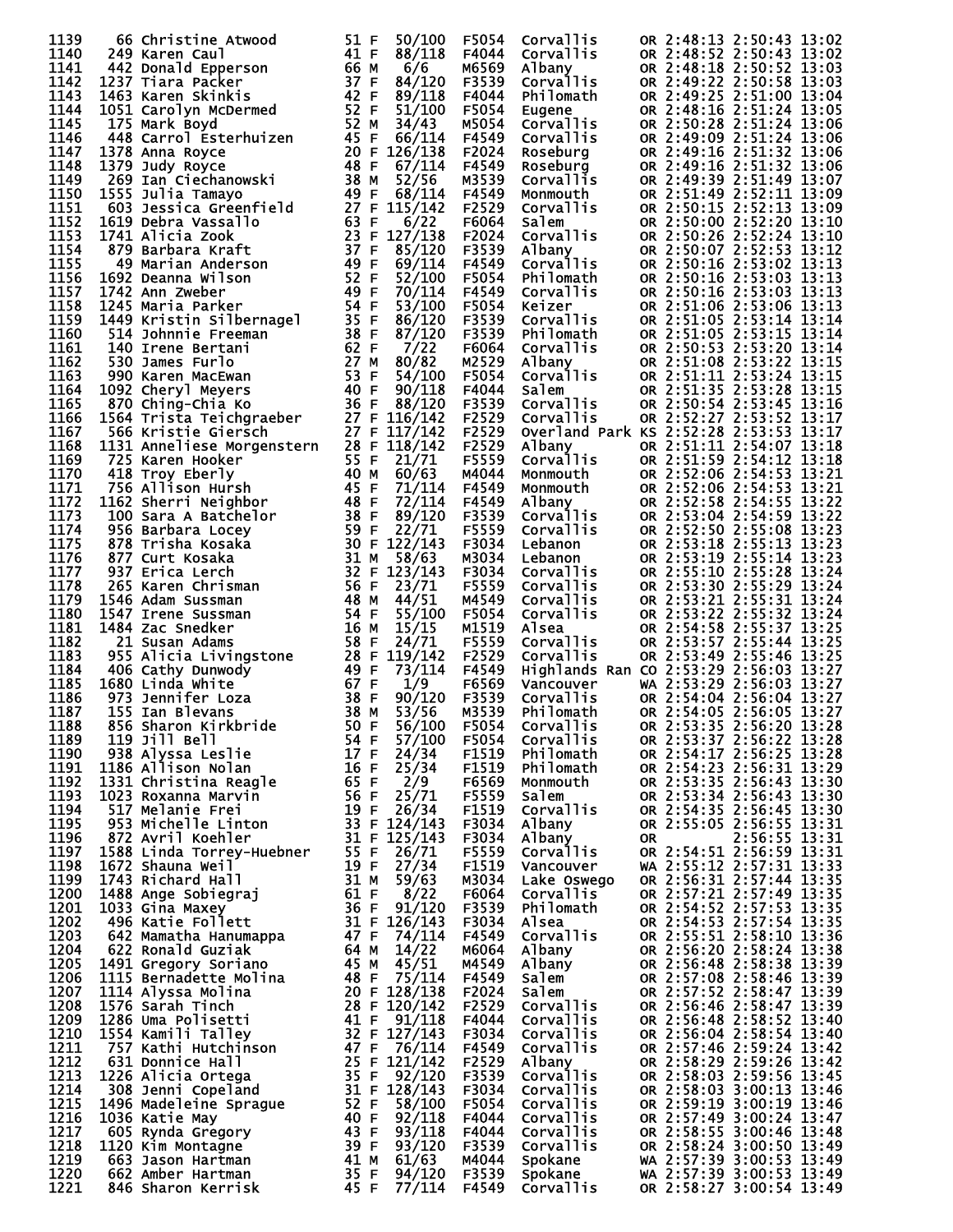| 1222         | 1310 Maureen Puettmann                                                                                                                          | 78/114<br>47 F                   | F4549          | Corvallis                            | OR 2:58:29 3:01:00 13:49                             |
|--------------|-------------------------------------------------------------------------------------------------------------------------------------------------|----------------------------------|----------------|--------------------------------------|------------------------------------------------------|
| 1223<br>1224 | 1172 Ron Newlin                                                                                                                                 | 53 M<br>35/43<br>50 F<br>59/100  | M5054<br>F5054 | Tualain                              | OR 2:58:26 3:01:08 13:50<br>OR 2:58:26 3:01:08 13:50 |
| 1225         | 16 Kathleen Adams<br>687 Nancy Hendrickson                                                                                                      | 50 F<br>60/100                   | F5054          | Corvallis<br><b>Corvallis</b>        | OR 2:58:29 3:01:09 13:50                             |
| 1226         | 944 Donna Limbocker                                                                                                                             | 51 F<br>61/100                   | F5054          | Lake Oswego                          | OR 2:58:50 3:01:14 13:50                             |
| 1227         | 1180 Lynn Nichols                                                                                                                               | 52 F<br>62/100                   | F5054          | Corvallis                            | OR 2:58:53 3:01:32 13:52                             |
| 1228         | 1141 Melinda Mulhorn                                                                                                                            | 52 F<br>63/100                   | F5054          | Eugene                               | OR 3:00:08 3:01:33 13:52                             |
| 1229         | 1325 Kerry Rasmusson                                                                                                                            | 41 F<br>94/118                   | F4044          | Eugene<br>Eugen <u>e</u>             | OR 3:00:07 3:01:33 13:52<br>OR 3:00:07 3:01:33 13:52 |
| 1230         | 1671 Ginny Weil                                                                                                                                 | 54 F<br>64/100                   | F5054          |                                      |                                                      |
| 1231         | 1461 Pamela Sirianni                                                                                                                            | 34 F 129/143                     | F3034          | Corvallis                            | OR 2:58:33 3:01:34 13:52                             |
| 1232<br>1233 | <b>1461 rame</b><br>1724 Joe Yenchik<br>1385 Jenny Saarloos<br>1609 christa Anderson<br>48 Krista Anderson<br>274 Kim Clark<br>1002 Zane Manthe | 32 M<br>60/63<br>46 F<br>79/114  | M3034<br>F4549 | Philomath<br><b>Corvallis</b>        | OR 2:59:45 3:01:49 13:53<br>OR 2:59:52 3:01:51 13:53 |
| 1234         |                                                                                                                                                 | 40 F<br>95/118                   | F4044          | Corvallis                            | OR 2:59:46 3:02:34 13:57                             |
| 1235         |                                                                                                                                                 | 57 F<br>27/71                    | F5559          | Woodenville                          | WA 3:00:37 3:02:35 13:57                             |
| 1236         |                                                                                                                                                 | 55 F<br>28/71                    | F5559          | Corvallis                            | OR 3:00:48 3:02:47 13:58                             |
| 1237         |                                                                                                                                                 | 13 F<br>6/7                      | F0114          | Corvallis                            | OR 3:02:01 3:04:02 14:03                             |
| 1238         | 1577 Sorcha Tinch                                                                                                                               | 28 F 122/142                     | F2529          | Corvallis                            | OR 3:02:02 3:04:03 14:03                             |
| 1239         | <br>  11n<br>  11n<br>  15<br>  55<br>  55<br>  55<br>  25<br>  55<br>  55<br>  49<br>  49<br>1069 Katie McMullin                               | 123/142                          | F2529          | Dallas                               | OR 3:02:21 3:04:25 14:05                             |
| 1240<br>1241 | 285 Daisy Clifton<br>433 Sally Elliott                                                                                                          | 29/71<br>9/22                    | F5559<br>F6064 | Corvallis                            | OR 3:02:03 3:04:34 14:06                             |
| 1242         | 73 Linda Baford                                                                                                                                 | 80/114                           | F4549          | Corvallis<br>Sisters                 | OR 3:02:10 3:04:42 14:06<br>OR 3:02:09 3:04:43 14:07 |
| 1243         | 1457 Lauri Simrin                                                                                                                               | 30/71                            | F5559          | Eugene                               | OR 3:02:24 3:05:11 14:09                             |
| 1244         | 1456 Kirk Simrin                                                                                                                                | 36/43                            | M5054          | Eugene                               | OR 3:02:25 3:05:12 14:09                             |
| 1245         | 1592 Roger Traylor                                                                                                                              | 37/43                            | M5054          | Albany                               | OR 3:02:39 3:05:23 14:10                             |
| 1246         | 1591 Jane Traylor                                                                                                                               | 65/100                           | F5054          | Albany                               | OR 3:02:39 3:05:23 14:10                             |
| 1247         | 559 Geoff Germano                                                                                                                               | 61/63                            | M3034          | <b>Hillsboro</b>                     | OR 3:03:37 3:05:31 14:10                             |
| 1248         | 1722 Jennifer Yarrow                                                                                                                            | 26 F 124/142                     | F2529          | Corvallis                            | OR 3:03:04 3:05:37 14:11                             |
| 1249<br>1250 | 882 Brian Kreft<br>1503 Thomas Stady                                                                                                            | 81/82                            | M2529          | <b>Corvallis</b>                     | OR 3:03:02 3:05:37 14:11<br>OR 3:04:02 3:05:38 14:11 |
| 1251         | 1415 Aaron Scott                                                                                                                                | 25/31<br>46/51                   | M5559<br>M4549 | West Linn<br>Beaverton               | OR 3:03:32 3:05:43 14:11                             |
| 1252         | 1293 Kaitamaria Pounds                                                                                                                          | F                                |                | West Linn                            | OR 3:04:08 3:05:44 14:11                             |
| 1253         | 813 Kathy Kaiser                                                                                                                                | F                                |                | West Linn                            | OR 3:04:08 3:05:44 14:11                             |
| 1254         | 104 Emily Bay                                                                                                                                   | 26 F 125/142                     | F2529          | Beaverton                            | OR 3:03:29 3:05:44 14:11                             |
| 1255         | 1317 Cindy Rains<br>1653 Carol Walsh                                                                                                            | 56 F<br>31/71                    | F5559          | Salem                                | OR 3:03:23 3:05:50 14:12                             |
| 1256         |                                                                                                                                                 | 57 F<br>32/71                    | F5559          | Corvallis                            | OR 3:03:02 3:05:52 14:12                             |
| 1257         | 1250 Patti Pauk                                                                                                                                 | 56 F<br>33/71                    | F5559          | <b>Corvallis</b>                     | OR 3:03:02 3:05:53 14:12<br>OR 3:03:03 3:05:53 14:12 |
| 1258         | 1553 Cara Takamori                                                                                                                              | 53 F<br>66/100                   | F5054          | Corvallis                            |                                                      |
| 1259<br>1260 | 897 Liz Landers-Nussme<br>485 Cheri Fisk                                                                                                        | 28 F 126/142<br>56 F<br>34/71    | F2529<br>F5559 | <b>Corvallis</b><br><b>Corvallis</b> | OR 3:03:51 3:06:13 14:13<br>OR 3:04:00 3:06:17 14:14 |
| 1261         | 864 Susan Klinkhammer                                                                                                                           | 64 F<br>10/22                    | F6064          | Corvallis                            | OR 3:04:00 3:06:17 14:14                             |
| 1262         | 1082 Peggy Mehl                                                                                                                                 | 47 F<br>81/114                   | F4549          | Dallas                               | OR 3:03:58 3:06:20 14:14                             |
| 1263         | 744 Emilie Hughes                                                                                                                               | 28 F 127/142                     | F2529          | Monmouth                             | OR 3:05:39 3:06:43 14:16                             |
| 1264         | 691 Lisa Herder                                                                                                                                 | 50 F<br>67/100                   | F5054          | Corvallis                            | OR 3:04:32 3:07:13 14:18                             |
| 1265         | 1123 Dee Mooney                                                                                                                                 | 58 F<br>35/71                    | F5559          | Corvallis                            | OR 3:05:15 3:08:07 14:22                             |
| 1266         | 780 Kim Jenkins                                                                                                                                 | 42 F<br>96/118                   | F4044          | Philomath                            | OR 3:06:01 3:08:15 14:23                             |
| 1267         | 348 Jennifer Davis                                                                                                                              | 29 F 128/142                     | F2529          | Albany                               | OR 3:07:13 3:09:09 14:27                             |
| 1268<br>1269 | 1098 Brian Miller                                                                                                                               | 30 M<br>62/63<br>28 F 129/142    | M3034          | Albuquerque                          | NM 3:06:46 3:09:27 14:28<br>NM 3:06:47 3:09:28 14:28 |
| 1270         | 1104 Margaret Miller<br>1248 Rachel Patton                                                                                                      | 22 F 129/138                     | F2529<br>F2024 | Albuquerque<br><b>Corvallis</b>      | OR 3:08:15 3:09:31 14:28                             |
| 1271         | 712 Alana Hogrebe                                                                                                                               | 49 F<br>82/114                   | F4549          | Corvallis                            | OR 3:08:16 3:09:32 14:29                             |
| 1272         | 713 Glenn Hogrebe                                                                                                                               | 38/43<br>50 M                    | M5054          | Corvallis                            | OR 3:08:16 3:09:32 14:29                             |
| 1273         | 1222 Molly O'Malley                                                                                                                             | 58 F<br>36/71                    | F5559          | Corvallis                            |                                                      |
| 1274         | 1137 Wayne Moyer                                                                                                                                | 57 M<br>26/31                    | M5559          | Corvallis                            | OR 3:07:21 3:10:13 14:32<br>OR 3:07:20 3:10:13 14:32 |
| 1275         | 985 Karen Lyon                                                                                                                                  | 42 F<br>97/118                   | F4044          | Hood River                           | OR 3:08:04 3:10:15 14:32<br>OR 3:07:24 3:10:22 14:32 |
| 1276         | 1730 Elaine Young                                                                                                                               | 55 F<br>37/71                    | F5559          | Albany                               | OR 3:07:41 3:10:37 14:34                             |
| 1277<br>1278 | 233 Terry Campbell<br>714 Rich Holdren                                                                                                          | 60 M<br>15/22<br>61 M<br>16/22   | M6064<br>M6064 | <b>Corvallis</b><br>Corvallis        | OR 3:08:02 3:10:55 14:35                             |
| 1279         | 647 Anna Harding                                                                                                                                | 60 F<br>11/22                    | F6064          | Corvallis                            | OR 3:08:04 3:10:55 14:35                             |
| 1280         | 977 Derrick Luksch                                                                                                                              | 55 M<br>27/31                    | M5559          | Philomath                            | OR 3:08:43 3:10:56 14:35                             |
| 1281         | 325 Kathy Crowe                                                                                                                                 | 56 F<br>38/71                    | F5559          | <b>Corvallis</b>                     | OR 3:08:19 3:10:58 14:35                             |
| 1282         | 1534 Dana Strowbridge                                                                                                                           | 55 F<br>39/71                    | F5559          | Corvallis                            | OR 3:08:20 3:10:59 14:35                             |
| 1283         | 177 Deborah Boyer                                                                                                                               | 53 F<br>68/100                   | F5054          | <b>Corvallis</b>                     | OR 3:08:20 3:11:11 14:36                             |
| 1284         | 786 Wanda Jeppsen                                                                                                                               | 73 F<br>1/4                      | F7074          | Corvallis                            | $3:11:12$ $14:36$<br><b>OR</b>                       |
| 1285         | 1277 Sara Phillips                                                                                                                              | 28 F 130/142                     | F2529          | Corvallis                            | OR 3:08:53 3:11:35 14:38                             |
| 1286<br>1287 | 1425 Jon Seitz<br>1426 Leslie Seitz                                                                                                             | 58 M<br>28/31<br>58 F<br>40/71   | M5559<br>F5559 | Corvallis<br>Corvallis               | OR 3:09:00 3:11:42 14:38                             |
| 1288         | 670 Claire Hauge                                                                                                                                | 53 F<br>69/100                   | F5054          | Corvallis                            | OR 3:08:59 3:11:42 14:38<br>OR 3:08:58 3:11:42 14:39 |
| 1289         | 1081 Ann Megowan                                                                                                                                | 51 F<br>70/100                   | F5054          | Corvallis                            | OR 3:08:55 3:11:42 14:39                             |
| 1290         | 351 Julie Davis                                                                                                                                 | 41 F<br>98/118                   | F4044          | Corvallis                            | OR 3:09:42 3:11:44 14:39                             |
| 1291         | 1202 Rosalie Odegaard                                                                                                                           | 26 F 131/142                     | F2529          | <b>Corvallis</b>                     | OR 3:09:55 3:12:15 14:41                             |
| 1292         | 920 Amy Lee                                                                                                                                     | 26 F 132/142                     | F2529          | Veneta                               | OR 3:09:56 3:12:17 14:41                             |
| 1293         | 1402 Parwana Schell                                                                                                                             | 33 F 130/143                     | F3034          | <b>Corvallis</b>                     | OR 3:09:56 3:12:17 14:41                             |
| 1294         | 976 Jim Luebke                                                                                                                                  | 60 M<br>17/22                    | M6064          | Corvallis                            | OR 3:11:10 3:12:33 14:42                             |
| 1295<br>1296 | 1613 Julie Vande Voorde<br>1545 Karilyn Summers                                                                                                 | 50 F<br>71/100<br>40 F<br>99/118 | F5054<br>F4044 | <b>Bojse</b><br>Monmouth             | ID 3:10:58 3:12:37 14:43<br>OR 3:10:13 3:12:47 14:43 |
| 1297         |                                                                                                                                                 |                                  | F4549          | Albany                               | OR 3:10:56 3:12:56 14:44                             |
|              |                                                                                                                                                 |                                  |                |                                      |                                                      |
|              | 913 Christi Lawson                                                                                                                              | 47 F<br>83/114                   |                |                                      |                                                      |
| 1298<br>1299 | 1370 Ann Ross<br>1630 Michelle Vinson                                                                                                           | 50 F<br>72/100<br>19 F<br>28/34  | F5054<br>F1519 | <b>Corvallis</b><br>Monmouth         | OR 3:10:30 3:12:58 14:44                             |
| 1300         | 1572 Nicole Thompson                                                                                                                            | 39 F<br>95/120                   | F3539          | Corvallis                            | OR 3:10:14 3:13:03 14:45<br>OR 3:10:35 3:13:10 14:45 |
| 1301         | 1417 Stephanie Scott                                                                                                                            | 36 F<br>96/120                   | F3539          | Corvallis                            | OR 3:10:36 3:13:10 14:45                             |
| 1302         | 652 Erin Harrington                                                                                                                             | 34 F 131/143                     | F3034          | Corvallis                            | OR 3:10:44 3:13:12 14:45                             |
| 1303<br>1304 | 946 Denise Limon<br>749 Sharon Hummert                                                                                                          | 47 F<br>84/114<br>57 F<br>41/71  | F4549<br>F5559 | Corvallis<br>Tigard                  | OR 3:10:44 3:13:12 14:45<br>OR 3:10:45 3:13:15 14:46 |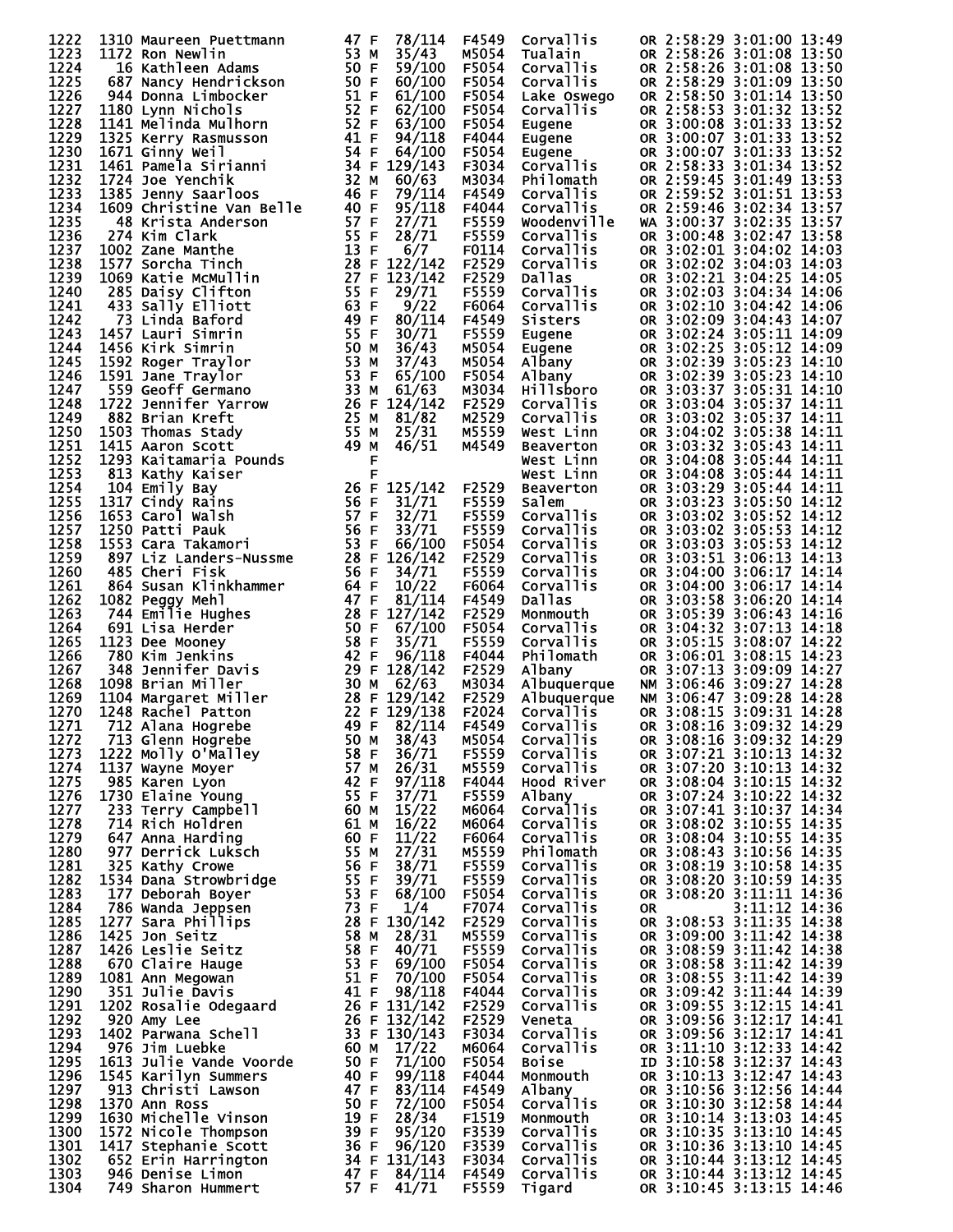| 1305         | 1199 Dick Obrist                                               | 64 M<br>18/22                    | M6064          | Corvallis                            | OR 3:10:20 3:13:25 14:46                             |
|--------------|----------------------------------------------------------------|----------------------------------|----------------|--------------------------------------|------------------------------------------------------|
| 1306         | 172 Marcie Bowman                                              | 47 F<br>85/114                   | F4549          | Albany                               | OR 3:11:06 3:13:47 14:48                             |
| 1307<br>1308 | 1288 Leslie Pomaikai<br>1557 Sue Tappeiner                     | 39 F<br>97/120<br>67 F<br>3/9    | F3539<br>F6569 | Albany<br>Corvallis                  | OR 3:12:26 3:13:49 14:48<br>OR 3:11:26 3:13:53 14:49 |
| 1309         | 1283 Nancy Pliskin                                             | 59 F<br>42/71                    | F5559          | Corvallis                            | OR 3:11:26 3:13:54 14:49                             |
| 1310         | 997 Mary Mallon-Behrens                                        | 52 F<br>73/100                   | F5054          | Corvallis                            | OR 3:11:14 3:14:03 14:49                             |
| 1311         | 67 John Atwood                                                 | 51 M<br>39/43                    | M5054          | <b>Corvallis</b>                     | OR 3:11:33 3:14:03 14:49                             |
| 1312         | 1677 Elizabeth Westland                                        | 56 F<br>43/71<br>47 F            | F5559          | Corvallis                            | OR 3:13:18 3:14:56 14:53                             |
| 1313<br>1314 | 1096 Kim Miles<br>1087 Angela Meloro-Roybal                    | 86/114<br>39 F<br>98/120         | F4549<br>F3539 | Corvallis<br>Albany                  | OR 3:12:15 3:14:58 14:53<br>OR 3:12:59 3:14:59 14:54 |
| 1315         | 105 Michael Bay                                                | $51 M$ 40/43                     | M5054          | Beaverton                            | OR 3:12:47 3:15:02 14:54                             |
| 1316         | 1074 Veronica McShane                                          | 25 F 133/142                     | F2529          | Corvallis                            | OR 3:12:25 3:15:05 14:54                             |
| 1317         | 1073 Margaret McShane                                          | 57 F<br>44/71                    | F5559          | Corvallis                            | OR 3:12:26 3:15:06 14:54                             |
| 1318<br>1319 | 914 Kathleen Lawton<br>1296 Raina Powell                       | 57 F 45/71<br>29 F 134/142       | F5559<br>F2529 | <b>Corvallis</b><br><b>Corvallis</b> | OR 3:13:14 3:15:27 14:56<br>OR 3:13:15 3:15:28 14:56 |
| 1320         | 966 Stacie Looney                                              | 20 F 130/138                     | F2024          | Philomath                            | OR 3:13:39 3:15:53 14:58                             |
| 1321         | 965 George Looney                                              | 48 M<br>47/51                    | M4549          | Philomath                            | OR 3:13:39 3:15:54 14:58                             |
| 1322         | 465 Charlie Fautin                                             | 57 M<br>29/31                    | M5559          | Corvallis                            | 3:15:54 14:58<br><b>OR</b>                           |
| 1323<br>1324 | 1349 Joann Richard                                             | 45 F<br>87/114<br>56 F<br>46/71  | F4549<br>F5559 | Portland<br>Corvallis                | OR 3:13:45 3:16:00 14:58<br>OR 3:13:27 3:16:00 14:58 |
| 1325         | 590 Rebecca Goslow<br>1605 Lisa Tyrrell                        | 47 F<br>88/114                   | F4549          | <b>Corvallis</b>                     | OR 3:13:23 3:16:02 14:58                             |
| 1326         | 512 Stacey Free                                                | 45 F<br>89/114                   | F4549          | Philomath.                           | OR 3:13:23 3:16:02 14:58                             |
| 1327         | 960 Els Lofgren                                                | 67 F<br>4/9                      | F6569          | Corvallis                            | OR 3:13:41 3:16:03 14:58                             |
| 1328         | 1352 Amy Rider                                                 | 47 F<br>90/114                   | F4549          | Albany                               | OR 3:13:15 3:16:07 14:59                             |
| 1329<br>1330 | 723 Sandra Hom<br>103 Ann Bay                                  | 59 F<br>47/71<br>50 F<br>74/100  | F5559<br>F5054 | Corvallis<br>Beaverton               | OR 3:13:52 3:16:13 14:59<br>OR 3:14:04 3:16:21 15:00 |
| 1331         | 1541 Clarice Sullivan                                          | 57 F<br>48/71                    | F5559          | Alsea                                | OR 3:14:05 3:16:21 15:00                             |
| 1332         | 617 Wendie Gum                                                 | 37 F<br>99/120                   | F3539          | Lebanon                              | OR 3:14:25 3:16:27 15:00                             |
| 1333         | 307 Katie Cooper                                               | 37 F 100/120                     | F3539          | Corvallis                            | OR 3:15:17 3:16:37 15:01                             |
| 1334         | 306 Alannah Cooper                                             | 09 F<br>7/7                      | F0114          | <b>Corvallis</b>                     | OR 3:15:19 3:16:39 15:01                             |
| 1335<br>1336 | 1627 Charles Vincent<br>1628 Kristy Vincent                    | 50 M<br>41/43<br>41 F<br>100/118 | M5054<br>F4044 | Salem<br>Salem                       | OR 3:14:10 3:17:03 15:03<br>OR 3:14:10 3:17:03 15:03 |
| 1337         | 57 Lorna Arnold                                                | 56 F<br>49/71                    | F5559          | Toledo                               | OR 3:15:14 3:17:05 15:03                             |
| 1338         | 733 Karen Howard                                               | 58 F<br>50/71                    | F5559          | Toledo                               | OR 3:15:14 3:17:06 15:03                             |
| 1339         | 958 Susan Lockler                                              | 54 F<br>75/100                   | F5054          | Toledo                               | OR 3:15:15 3:17:07 15:03                             |
| 1340         | 873 Nell Kolodziej                                             | 49 F<br>91/114                   | F4549          | Corvallis                            | OR 3:14:37 3:17:08 15:03                             |
| 1341<br>1342 | 785 Paula Jenssen<br>275 Lindsay Clark                         | 46 F<br>92/114<br>22 F 131/138   | F4549<br>F2024 | Corvallis<br>Portland                | OR 3:14:38 3:17:09 15:03<br>OR 3:15:48 3:17:16 15:04 |
| 1343         | 344 Barbara Davis                                              | 60 F<br>12/22                    | F6064          | Philomath                            | OR 3:16:27 3:17:48 15:06                             |
| 1344         | 497 Brenda Fontanos                                            | 51 F<br>76/100                   | F5054          | Lebanon                              | OR 3:15:16 3:18:05 15:08                             |
| 1345         | 1656 Tiffany Walter                                            | 25 F 135/142                     | F2529          | Corvallis                            | OR 3:15:24 3:18:10 15:08                             |
| 1346         | 1654 Cara Walter                                               | 28 F 136/142                     | F2529          | <b>Corvallis</b>                     | OR 3:15:24 3:18:10 15:08                             |
| 1347<br>1348 | 1575 Joni Tinch<br>1499 Kari Squires                           | 50 F<br>77/100<br>52 F<br>78/100 | F5054<br>F5054 | Philomath                            | OR 3:16:20 3:18:20 15:09<br>OR 3:16:32 3:18:33 15:10 |
| 1349         | 395 Ariel Doyle Geist                                          | 24 F 132/138                     | F2024          | Albany<br>Corva <u>l</u> lis         | OR 3:16:29 3:19:01 15:12                             |
| 1350         | 1063 Michael Ann McIlvenny                                     | 47 F<br>93/114                   | F4549          | <b>Corvallis</b>                     | OR 3:17:46 3:20:05 15:17                             |
| 1351         | 1629 Marlene Vining                                            | 79/100                           | F5054          | Vancouver                            | WA 3:17:47 3:20:05 15:17                             |
| 1352<br>1353 | $50 F$<br>$63 F$<br>$45 F$<br>863 Robin Klemm<br>544 Jo Garcia | 13/22<br>45 F<br>94/114          | F6064<br>F4549 | <b>Corvallis</b><br><b>Corvallis</b> | OR 3:17:46 3:20:06 15:17<br>OR 3:18:16 3:20:14 15:18 |
| 1354         | 1511 Shelley Starkey                                           | 50 F<br>80/100                   | F5054          | <b>Corvallis</b>                     | OR 3:18:17 3:20:14 15:18                             |
| 1355         | 362 Joseph Demarzo                                             | 19/22<br>60 M                    | M6064          | Corvallis                            | OR 3:18:36 3:20:47 15:20                             |
| 1356         | 980 Lydia Luksch                                               | 19 F<br>29/34                    | F1519          | Philomath                            | OR 3:18:43 3:20:56 15:21                             |
| 1357         | 480 Ben Fisher                                                 | 45 M<br>48/51                    | M4549          | Corvallis                            | OR 3:17:58 3:20:56 15:21                             |
| 1358<br>1359 | 978 Karen Luksch<br>321 Ange Crawford                          | 55 F<br>51/71<br>69 F<br>5/9     | F5559<br>F6569 | Philomath<br>Corvallis               | OR 3:18:51 3:21:04 15:21<br>OR 3:19:02 3:21:09 15:22 |
| 1360         | 1400 Michelle Schatz                                           | 42 F 101/118                     | F4044          | Philomath                            | OR 3:18:57 3:21:38 15:24                             |
| 1361         | 1130 Shannon Morgan                                            | 42 F 102/118                     | F4044          | Philomath                            | OR 3:18:57 3:21:38 15:24                             |
| 1362         | 1011 Kenneth Marelich                                          | 44 M 62/63                       | M4044          | <b>Albany</b>                        | OR 3:20:08 3:21:45 15:24                             |
| 1363<br>1364 | 115 Sally Beggs<br>1514 Julie Stenson                          | 36 F 101/120<br>70 F<br>2/4      | F3539<br>F7074 | Albany<br><b>Corvallis</b>           | OR 3:20:09 3:21:45 15:25<br>OR 3:20:03 3:21:59 15:26 |
| 1365         | 841 Diane Kenderesi                                            | 64 F<br>14/22                    | F6064          | <b>Corvallis</b>                     | OR 3:20:04 3:21:59 15:26                             |
| 1366         | 429 Susan Ellinwood                                            | 68 F<br>6/9                      | F6569          | Monmouth                             | OR 3:19:19 3:22:14 15:27                             |
| 1367         | 489 Louise Flanagan                                            | 65 F<br>7/9                      | F6569          | Monmouth                             | OR 3:19:20 3:22:14 15:27                             |
| 1368         | 1684 Terri Wiens                                               | 52 F<br>81/100                   | F5054          | Monmouth                             | OR 3:19:20 3:22:15 15:27                             |
| 1369<br>1370 | 1151 Tayler Mushaney<br>1453 Martha Simmons                    | 15 F<br>30/34<br>34 F 132/143    | F1519<br>F3034 | <b>Corvallis</b><br>Albany           | OR 3:19:16 3:22:18 15:27<br>OR 3:19:54 3:22:24 15:27 |
| 1371         | 1518 Pamela Stevenson                                          | 41 F 103/118                     | F4044          | Corvallis                            | OR 3:19:41 3:22:32 15:28                             |
| 1372         | 1220 Daniel Olvera                                             | 24 M<br>60/60                    | M2024          | Corvallis                            | OR 3:19:39 3:22:38 15:29                             |
| 1373         | 1147 Kristi Murphy                                             | 52 F<br>82/100                   | F5054          | Albany                               | OR 3:19:46 3:22:44 15:29                             |
| 1374         | 586 Mike Goodrich                                              | 47 M<br>49/51                    | M4549          | Philomath                            | OR 3:20:20 3:22:45 15:29                             |
| 1375<br>1376 | 759 Sandy Hyder<br>758 Mark Hyder                              | 60 F<br>15/22<br>60 M<br>20/22   | F6064<br>M6064 | McMinnville<br>MCMinnville           | OR 3:20:52 3:23:15 15:31<br>OR 3:20:52 3:23:15 15:31 |
| 1377         | 76 Libby Bailey                                                | 58 F<br>52/71                    | F5559          | Philomath                            | OR 3:20:30 3:23:22 15:32                             |
| 1378         | 989 Mariana Mace                                               | 70 F<br>3/4                      | F7074          | Corvallis                            | OR 3:20:33 3:23:24 15:32                             |
| 1379         | 567 Krisa Gigon                                                | 48 F<br>95/114                   | F4549          | Philomath                            | OR 3:20:33 3:23:25 15:32                             |
| 1380         | 1298 Cindy Pratt                                               | 55 F<br>53/71                    | F5559          | Corvallis                            | OR 3:21:36 3:23:44 15:34                             |
| 1381<br>1382 | 1719 Karen Wykes<br>1357 Casey Roach                           | 57 F<br>54/71<br>26 F 137/142    | F5559<br>F2529 | <b>Bend</b><br>Albany                | OR 3:21:35 3:23:45 15:34<br>OR 3:22:03 3:24:24 15:37 |
| 1383         | 1366 Elizabeth Rogers                                          | 38 F 102/120                     | F3539          | Corvallis                            | OR 3:21:21 3:24:27 15:37                             |
| 1384         | 396 Kristina Drollinger                                        | 39 F 103/120                     | F3539          | Corvallis                            | OR 3:22:09 3:24:32 15:37                             |
| 1385         | 1061 Barbara McGraw                                            | 50 F 83/100                      | F5054          | <b>Corvallis</b>                     | OR 3:22:09 3:24:32 15:37                             |
| 1386<br>1387 | 35 Jennifer Allen<br>585 Lisa Goodrich                         | 22 F 133/138<br>47 F<br>96/114   | F2024<br>F4549 | MCMinnville<br>Philomath             | OR 3:23:04 3:25:01 15:39<br>OR 3:22:37 3:25:02 15:40 |
|              |                                                                |                                  |                |                                      |                                                      |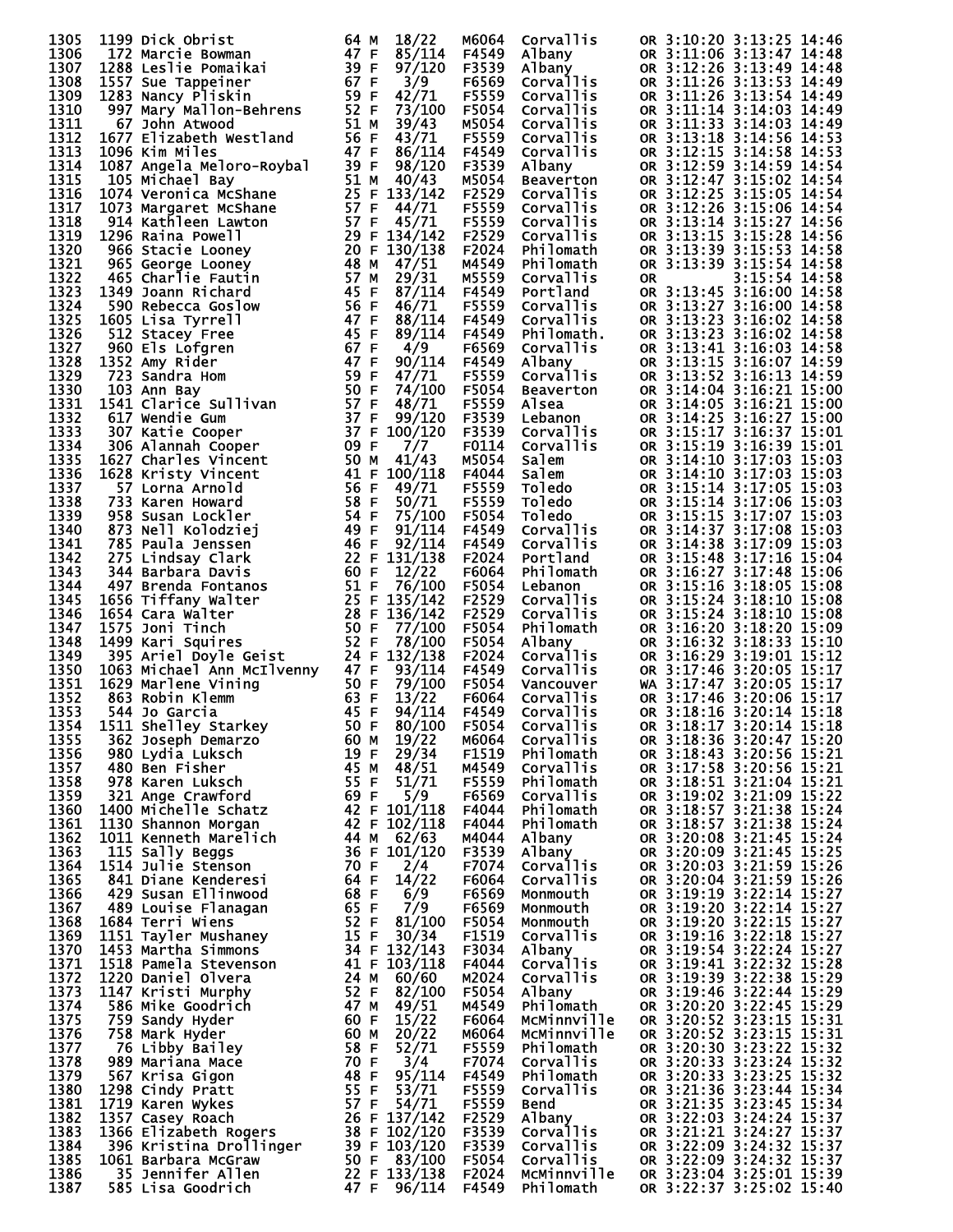| 1388         | 726 Kailin Horlacher                                                                                                                                                                                                                                                                  | 27 F 138/142 |         | F2529          | <b>Burns</b>                                                                          |            | OR 3:22:43 3:25:06 15:40                                                                                                                                                                                                                                     |
|--------------|---------------------------------------------------------------------------------------------------------------------------------------------------------------------------------------------------------------------------------------------------------------------------------------|--------------|---------|----------------|---------------------------------------------------------------------------------------|------------|--------------------------------------------------------------------------------------------------------------------------------------------------------------------------------------------------------------------------------------------------------------|
| 1389         | 242 Lu An Carone                                                                                                                                                                                                                                                                      | 47 F         | 97/114  | F4549          | Corvallis                                                                             |            | OR 3:22:55 3:25:14 15:40                                                                                                                                                                                                                                     |
| 1390         | 1434 Loretta Seybert                                                                                                                                                                                                                                                                  | 56 F         | 55/71   | F5559          | Greenbank                                                                             |            | WA 3:22:43 3:25:34 15:42                                                                                                                                                                                                                                     |
| 1391         | 526 Walt Fuhrman                                                                                                                                                                                                                                                                      | 52 M         | 42/43   | M5054          | Monmouth                                                                              |            | OR 3:23:05 3:25:40 15:42                                                                                                                                                                                                                                     |
| 1392         | 804 Wendy Johnson                                                                                                                                                                                                                                                                     | 48 F         | 98/114  | F4549          | <b>Corvallis</b>                                                                      |            | OR 3:23:00 3:25:56 15:44                                                                                                                                                                                                                                     |
| 1393         | 798 Marc Johnson                                                                                                                                                                                                                                                                      | 48 M         | 50/51   | M4549          | <b>Corvallis</b>                                                                      |            | OR 3:23:00 3:25:56 15:44                                                                                                                                                                                                                                     |
| 1394         | 794 Charlotte Johnson                                                                                                                                                                                                                                                                 | 20 F 134/138 |         | F2024          | <b>Corvallis</b>                                                                      |            | OR 3:23:01 3:25:57 15:44                                                                                                                                                                                                                                     |
| 1395         |                                                                                                                                                                                                                                                                                       | 17 F         |         | F1519          |                                                                                       |            | OR 3:23:01 3:25:57 15:44                                                                                                                                                                                                                                     |
| 1396         | 805 Zoe Johnson                                                                                                                                                                                                                                                                       | 59 M         | 31/34   | M5559          | <b>Corvallis</b>                                                                      |            |                                                                                                                                                                                                                                                              |
|              |                                                                                                                                                                                                                                                                                       |              | 30/31   |                | <b>Corvallis</b>                                                                      |            | OR 3:24:49 3:27:05 15:49                                                                                                                                                                                                                                     |
| 1397         | 1153 Kathy Myronenko                                                                                                                                                                                                                                                                  | 49 F         | 99/114  | F4549          | Lebanon                                                                               |            | OR 3:24:28 3:27:17 15:50                                                                                                                                                                                                                                     |
| 1398         |                                                                                                                                                                                                                                                                                       | 40 F 104/118 |         | F4044          | Corvallis                                                                             |            | OR 3:24:28 3:27:18 15:50                                                                                                                                                                                                                                     |
| 1399         | 1454 Robert Simmons                                                                                                                                                                                                                                                                   | 36 M         | 54/56   | M3539          | Albany                                                                                |            | OR 3:25:13 3:27:41 15:52                                                                                                                                                                                                                                     |
| 1400         | 1452 Maria Simmons                                                                                                                                                                                                                                                                    | 55 F         | 56/71   | F5559          |                                                                                       |            | OR 3:25:13 3:27:42 15:52                                                                                                                                                                                                                                     |
| 1401         | 91 Patrick Coden<br>53 Kathy Myronenko<br>512 Kylee Juntunen<br>454 Robert Simmons<br>452 Maria Simmons<br>664 Amy Hartney-Strade<br>1644 Tasha Wahl<br>1644 Tasha Wahl                                                                                                               | 52 F         | 84/100  | F5054          |                                                                                       |            | OR 3:25:41 3:28:05 15:53                                                                                                                                                                                                                                     |
| 1402         | 1644 Tasha Wahl                                                                                                                                                                                                                                                                       | 50 F         | 85/100  | F5054          |                                                                                       |            | OR 3:25:24 3:28:11 15:54                                                                                                                                                                                                                                     |
| 1403         |                                                                                                                                                                                                                                                                                       | 56 F         | 57/71   | F5559          |                                                                                       |            | OR 3:25:25 3:28:11 15:54                                                                                                                                                                                                                                     |
| 1404         |                                                                                                                                                                                                                                                                                       | 52 F         | 86/100  | F5054          |                                                                                       |            | OR 3:26:13 3:28:14 15:54                                                                                                                                                                                                                                     |
| 1405         |                                                                                                                                                                                                                                                                                       | 53 F         | 87/100  | F5054          | <b>Albany<br/>Albany<br/>Philomath<br/>Corvallis<br/>Corvallis<br/>Corvallis</b>      | OR 3:25:38 | 3:28:25 15:55                                                                                                                                                                                                                                                |
| 1406         |                                                                                                                                                                                                                                                                                       | 44 F 105/118 |         | F4044          | Lebanon                                                                               |            | OR 3:25:35 3:28:34 15:56                                                                                                                                                                                                                                     |
| 1407         |                                                                                                                                                                                                                                                                                       | 42 F 106/118 |         | F4044          | Sweet Home                                                                            |            | OR 3:25:35 3:28:35 15:56                                                                                                                                                                                                                                     |
| 1408         |                                                                                                                                                                                                                                                                                       | 56 F         | 58/71   | F5559          |                                                                                       |            | OR 3:27:53 3:29:16 15:59                                                                                                                                                                                                                                     |
| 1409         |                                                                                                                                                                                                                                                                                       | 37 F 104/120 |         | F3539          |                                                                                       |            | OR 3:27:28 3:29:42 16:01                                                                                                                                                                                                                                     |
| 1410         |                                                                                                                                                                                                                                                                                       | 61 F         | 16/22   | F6064          | <b>Corvallis<br/>Blodgett<br/>Corvallis<br/>Corvallis<br/>Corvallis<br/>Philomath</b> |            | OR 3:26:52 3:29:42 16:01                                                                                                                                                                                                                                     |
| 1411         |                                                                                                                                                                                                                                                                                       | 50 F         | 88/100  | F5054          |                                                                                       |            | OR 3:26:52 3:29:54 16:02                                                                                                                                                                                                                                     |
| 1412         |                                                                                                                                                                                                                                                                                       | 56 F         | 59/71   | F5559          |                                                                                       |            | OR 3:28:21 3:30:20 16:04                                                                                                                                                                                                                                     |
| 1413         |                                                                                                                                                                                                                                                                                       | 31 F 133/143 |         | F3034          |                                                                                       |            | OR 3:28:25 3:30:28 16:04                                                                                                                                                                                                                                     |
| 1414         |                                                                                                                                                                                                                                                                                       | 42 F 107/118 |         | F4044          | Philomath                                                                             |            | OR 3:28:01 3:30:35 16:05                                                                                                                                                                                                                                     |
| 1415         |                                                                                                                                                                                                                                                                                       | 38 M         | 55/56   | M3539          | Philomath                                                                             | <b>OR</b>  | 3:30:35 16:05                                                                                                                                                                                                                                                |
| 1416         |                                                                                                                                                                                                                                                                                       | 49 F 100/114 |         | F4549          | Corvallis                                                                             |            | OR 3:28:26 3:31:11 16:08                                                                                                                                                                                                                                     |
| 1417         |                                                                                                                                                                                                                                                                                       | 61 F         | 17/22   | F6064          | Corvallis                                                                             |            | OR 3:28:26 3:31:11 16:08                                                                                                                                                                                                                                     |
| 1418         |                                                                                                                                                                                                                                                                                       | 48 F 101/114 |         | F4549          | Albany                                                                                |            | OR 3:29:12 3:31:54 16:11                                                                                                                                                                                                                                     |
| 1419         | 589 Peggy Goracke<br>572 Marilyn Gilley<br>1058 Abby McGovern<br>1176 Rhonda Nicholas<br>1285 Jeanie Poland<br>1085 L. Stacy Mellem<br>555 Trina Gary<br>829 Cecilia Keller<br>875 Kris Koontz<br>446 Nancy Erwin<br>62 Maureen Arthurs<br>830 Jason Kelley<br>154<br>1012 Mary Marsh | 44 F 108/118 |         | F4044          | Albany                                                                                |            | OR 3:29:12 3:31:54 16:11                                                                                                                                                                                                                                     |
| 1420         |                                                                                                                                                                                                                                                                                       | 18 F         | 32/34   | F1519          | Corvallis                                                                             | <b>OR</b>  | 3:32:13 16:12                                                                                                                                                                                                                                                |
| 1421         |                                                                                                                                                                                                                                                                                       | 44 F 109/118 |         | F4044          | <b>Corvallis</b>                                                                      | <b>OR</b>  | $3:32:19$ $\overline{16:13}$                                                                                                                                                                                                                                 |
| 1422         |                                                                                                                                                                                                                                                                                       | 37 F 105/120 |         | F3539          | Sheridan                                                                              |            | OR 3:30:18 3:32:32 16:14                                                                                                                                                                                                                                     |
| 1423         | 1396 Kim Sather                                                                                                                                                                                                                                                                       | 39 F 106/120 |         | F3539          | <b>Corvallis</b>                                                                      |            | OR 3:30:17 3:32:32 16:14                                                                                                                                                                                                                                     |
| 1424         |                                                                                                                                                                                                                                                                                       | 38 F 107/120 |         | F3539          | Roseburg                                                                              |            | OR 3:30:18 3:32:33 16:14                                                                                                                                                                                                                                     |
| 1425         |                                                                                                                                                                                                                                                                                       | 38 F 108/120 |         | F3539          | Toledo                                                                                |            | OR 3:30:44 3:32:35 16:14                                                                                                                                                                                                                                     |
| 1426         |                                                                                                                                                                                                                                                                                       | 33 F 134/143 |         | F3034          |                                                                                       |            |                                                                                                                                                                                                                                                              |
| 1427         |                                                                                                                                                                                                                                                                                       | 35 F 109/120 |         | F3539          |                                                                                       |            |                                                                                                                                                                                                                                                              |
| 1428         |                                                                                                                                                                                                                                                                                       | 51 F         | 89/100  | F5054          |                                                                                       |            |                                                                                                                                                                                                                                                              |
| 1429         | 1035 Charles May                                                                                                                                                                                                                                                                      | 73 M         | 1/2     | M7074          |                                                                                       |            |                                                                                                                                                                                                                                                              |
| 1430         | 1012 Mary Marsh<br>747 Whitney Hull-Pitcher<br>746 Wendy Hull<br>1396 Marci Johnson<br>1396 Kim Sather<br>840 Amy Kenagy<br>209 Melany Burchett<br>1889 Sarah Donohue<br>19 Ruby Adams<br>304 Tammy Cookingham<br>44 Terry Amerling<br>255 Lee Chamberlain<br>1473                    | 54 F         | 90/100  | F5054          |                                                                                       |            | value on 3:39:57 3:32:54 16:16<br>Corvallis on 3:30:13 3:33:19 16:17<br>Newberg on 3:30:48 3:33:21 16:18<br>Salem on 3:30:48 3:33:21 16:18<br>Salem on 3:30:23 3:33:25 16:18<br>Albany on 3:31:17 3:33:34 16:19<br>Corvallis on 3:30:42 3:                   |
| 1431         |                                                                                                                                                                                                                                                                                       | 47 F 102/114 |         | F4549          |                                                                                       |            |                                                                                                                                                                                                                                                              |
| 1432         | 1473 Kathleen Smith                                                                                                                                                                                                                                                                   | 49 F 103/114 |         | F4549          |                                                                                       |            |                                                                                                                                                                                                                                                              |
| 1433         | 1473 Kathleen Smith<br>1493 Melinda Sorte<br>1363 Ramona Rodamaker<br>1200 Peg Obrist<br>609 Karen Grenz                                                                                                                                                                              | 46 F 104/114 |         | F4549          |                                                                                       |            | Albany<br>MR 3:31:00 3:33:56 16:20<br>Albany<br>MR 3:31:31 3:33:57 16:20<br>Albany<br>MR 3:31:12 3:34:01 16:21<br>Corvallis<br>MR 3:31:10 3:34:09 16:21<br>Albany<br>MR 3:31:10 3:34:09 16:21<br>Albany<br>MR 2:21<br>Albany<br>MR 2:21<br>Albany<br>MR 2:21 |
| 1434         |                                                                                                                                                                                                                                                                                       | 44 F         | 110/118 | F4044          |                                                                                       |            |                                                                                                                                                                                                                                                              |
| 1435         |                                                                                                                                                                                                                                                                                       | 58 F         | 60/71   | F5559          |                                                                                       |            |                                                                                                                                                                                                                                                              |
| 1436         |                                                                                                                                                                                                                                                                                       | 39 F 110/120 |         | F3539          |                                                                                       |            |                                                                                                                                                                                                                                                              |
| 1437         | 609 Karen Grenz                                                                                                                                                                                                                                                                       | 49 F 105/114 |         | F4549          |                                                                                       |            | Albany OR 3:31:13 3:34:10 16:21                                                                                                                                                                                                                              |
| 1438         | 1571 Teresa Thomas                                                                                                                                                                                                                                                                    | 53 F 91/100  |         | F5054          | Albany                                                                                |            | OR 3:31:14 3:34:10 16:21                                                                                                                                                                                                                                     |
| 1439         | 254 Jaime Chamberlain                                                                                                                                                                                                                                                                 | 46 M $51/51$ |         | M4549          | Corvallis                                                                             |            | OR 3:31:46 3:34:45 16:24                                                                                                                                                                                                                                     |
| 1440         | 282 Teresa Clemens-Brower 43 F 111/118                                                                                                                                                                                                                                                |              |         | F4044          | Aloha                                                                                 |            | OR 3:32:01 3:35:00 16:25                                                                                                                                                                                                                                     |
| 1441         | 788 Nicoletta Jepson                                                                                                                                                                                                                                                                  | 56 F $61/71$ |         | F5559          | Corvallis                                                                             |            | OR 3:32:27 3:35:00 16:25                                                                                                                                                                                                                                     |
| 1442         |                                                                                                                                                                                                                                                                                       |              |         | F7074          |                                                                                       |            | Klamath Falls OR 3:32:31 3:35:05 16:26                                                                                                                                                                                                                       |
| 1443         |                                                                                                                                                                                                                                                                                       |              |         | F3539          | Dallas                                                                                |            | OR 3:33:05 3:35:20 16:27                                                                                                                                                                                                                                     |
| 1444         |                                                                                                                                                                                                                                                                                       |              |         | M3034          | Corvallis                                                                             |            | OR 3:33:05 3:35:20 16:27                                                                                                                                                                                                                                     |
| 1445         |                                                                                                                                                                                                                                                                                       |              |         | F4044          | <b>Corvallis</b>                                                                      |            | OR 3:34:25 3:35:23 16:27                                                                                                                                                                                                                                     |
| 1446         |                                                                                                                                                                                                                                                                                       |              |         | F4044          | Keizer                                                                                |            | OR 3:32:42 3:35:41 16:28                                                                                                                                                                                                                                     |
| 1447         |                                                                                                                                                                                                                                                                                       |              |         | F3539          | Corvallis                                                                             |            | OR 3:34:25 3:37:12 16:35                                                                                                                                                                                                                                     |
| 1448         |                                                                                                                                                                                                                                                                                       |              |         | F5559          | Corvallis                                                                             |            | OR 3:34:23 3:37:13 16:35                                                                                                                                                                                                                                     |
| 1449         |                                                                                                                                                                                                                                                                                       |              |         | F5559          | Corvallis                                                                             |            | OR 3:34:25 3:37:14 16:35                                                                                                                                                                                                                                     |
| 1450         |                                                                                                                                                                                                                                                                                       |              |         | F5054          | Corvallis                                                                             |            | OR 3:34:26 3:37:15 16:35                                                                                                                                                                                                                                     |
| 1451         |                                                                                                                                                                                                                                                                                       |              |         | F2024          | Corvallis                                                                             |            | OR 3:35:14 3:37:19 16:36                                                                                                                                                                                                                                     |
| 1452         |                                                                                                                                                                                                                                                                                       |              |         | F2024          | Eugene                                                                                |            | OR 3:35:14 3:37:19 16:36                                                                                                                                                                                                                                     |
| 1453         |                                                                                                                                                                                                                                                                                       |              |         | F3034          | Corvallis                                                                             |            | OR 3:34:50 3:37:25 16:36                                                                                                                                                                                                                                     |
| 1454         |                                                                                                                                                                                                                                                                                       |              |         | F2024          | Portland                                                                              |            | OR 3:34:36 3:37:37 16:37                                                                                                                                                                                                                                     |
| 1455         |                                                                                                                                                                                                                                                                                       |              |         | F5559          | Corvallis                                                                             |            | OR 3:36:32 3:38:09 16:40                                                                                                                                                                                                                                     |
| 1456         |                                                                                                                                                                                                                                                                                       |              |         | F5559          | Corvallis                                                                             |            | OR 3:36:32 3:38:09 16:40                                                                                                                                                                                                                                     |
| 1457         |                                                                                                                                                                                                                                                                                       |              |         | F6064          | Port Angeles                                                                          |            | WA 3:36:35 3:38:38 16:42                                                                                                                                                                                                                                     |
| 1458         |                                                                                                                                                                                                                                                                                       |              |         | F5559          | Port Angeles                                                                          |            | WA 3:36:37 3:38:40 16:42                                                                                                                                                                                                                                     |
| 1459         |                                                                                                                                                                                                                                                                                       |              |         | F3034          |                                                                                       |            | Independence OR 3:36:08 3:39:05 16:44                                                                                                                                                                                                                        |
| 1460         |                                                                                                                                                                                                                                                                                       |              |         | F3034          | <b>Corvallis</b>                                                                      |            | OR 3:36:45 3:39:22 16:45                                                                                                                                                                                                                                     |
| 1461         |                                                                                                                                                                                                                                                                                       |              |         | F4549          | Corvallis                                                                             |            | OR 3:36:44 3:39:22 16:45                                                                                                                                                                                                                                     |
| 1462         |                                                                                                                                                                                                                                                                                       |              |         | F3539          | Corvallis                                                                             |            | OR 3:36:45 3:39:22 16:45                                                                                                                                                                                                                                     |
| 1463         |                                                                                                                                                                                                                                                                                       |              |         | F3034          | Corvallis                                                                             |            | OR 3:38:10 3:40:45 16:52                                                                                                                                                                                                                                     |
| 1464         |                                                                                                                                                                                                                                                                                       |              |         | F3034          |                                                                                       |            | Adair Village OR 3:38:16 3:40:52 16:52                                                                                                                                                                                                                       |
| 1465         |                                                                                                                                                                                                                                                                                       |              |         | F3034          | Salem                                                                                 |            | OR 3:38:54 3:40:56 16:52                                                                                                                                                                                                                                     |
| 1466         |                                                                                                                                                                                                                                                                                       |              |         | F3539          | Philomath                                                                             |            | OR 3:38:45 3:41:25 16:55                                                                                                                                                                                                                                     |
| 1467         |                                                                                                                                                                                                                                                                                       |              |         | M5559          | <b>Corvallis</b>                                                                      |            | OR 3:38:52 3:41:31 16:55                                                                                                                                                                                                                                     |
| 1468         |                                                                                                                                                                                                                                                                                       |              |         | F2529          | Corvallis                                                                             |            | OR 3:40:43 3:42:36 17:00                                                                                                                                                                                                                                     |
|              |                                                                                                                                                                                                                                                                                       |              |         |                |                                                                                       |            |                                                                                                                                                                                                                                                              |
|              |                                                                                                                                                                                                                                                                                       |              |         |                |                                                                                       |            |                                                                                                                                                                                                                                                              |
| 1469<br>1470 | 282 Teresa Clemens-Brower 43 F 111/118<br>188 Nicoletta Jepson<br>16 F 61/71<br>1501 Judiann Sreniawski<br>170 F 4/4<br>1713 Tony Wutzke<br>1702 Annie Wutzke<br>1702 Annie Ingersoll<br>1643 Sharon wahl<br>1643 Sharon wahl<br>1643 Sharon wahl<br>1234 Larrena Overton             | 38 F 115/120 |         | F2529<br>F3539 | <b>Corvallis</b><br>Lagrande                                                          |            | OR 3:40:43 3:42:36 17:00<br>OR 3:42:16 3:42:53 17:01                                                                                                                                                                                                         |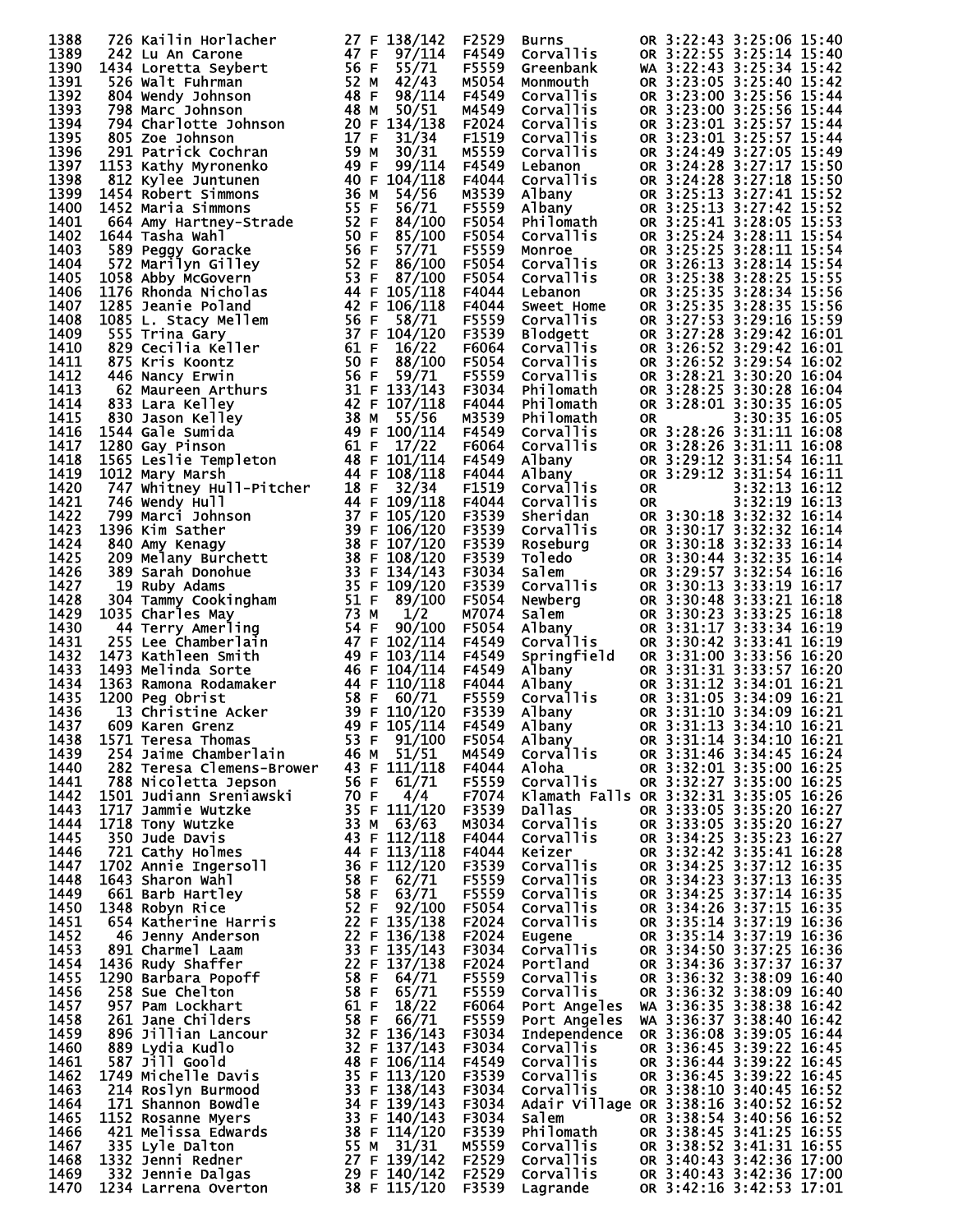| 1471 | 1236 Jimmye Owens                                                                                                                   |      | 33 F 141/143     | F3034 | Monmouth                                                                  | OR 3:40:23 3:43:28 17:04 |               |  |
|------|-------------------------------------------------------------------------------------------------------------------------------------|------|------------------|-------|---------------------------------------------------------------------------|--------------------------|---------------|--|
| 1472 | 1184 Lisa Nielsen                                                                                                                   |      | 46 F 107/114     | F4549 | Corvallis                                                                 | OR 3:40:41 3:43:44 17:05 |               |  |
| 1473 | 440 Chris Emmons                                                                                                                    |      | 40 F 114/118     | F4044 | Albany                                                                    | OR 3:40:46 3:43:45 17:05 |               |  |
| 1474 | 441 Sean Emmons                                                                                                                     | 38 M | 56/56            | M3539 | Albany                                                                    | OR 3:40:47 3:43:46 17:05 |               |  |
| 1475 | 563 Gretchen Gianotti                                                                                                               | 51 F | 93/100           | F5054 | Corvallis                                                                 | OR 3:41:11 3:43:56 17:06 |               |  |
| 1476 | 487 Kathy Fiskum                                                                                                                    | 51 F | 94/100           | F5054 | Portland                                                                  | OR 3:41:02 3:43:56 17:06 |               |  |
| 1477 | 581 Cathy Golden                                                                                                                    | 58 F | 67/71            | F5559 | Corvallis                                                                 | OR 3:41:13 3:43:57 17:06 |               |  |
| 1478 |                                                                                                                                     | 53 F |                  | F5054 |                                                                           | OR 3:41:12 3:43:57 17:06 |               |  |
| 1479 | 803 Susan Johnson                                                                                                                   | 51 F | 95/100<br>96/100 | F5054 | <b>Corvallis</b><br>Portland                                              | OR 3:41:04 3:43:59 17:06 |               |  |
|      | 1232 Jeri Oswalt                                                                                                                    |      | 36 F 116/120     |       |                                                                           |                          |               |  |
| 1480 | 1649 Tracy Walker                                                                                                                   |      |                  | F3539 | Philomath                                                                 | OR 3:42:00 3:44:20 17:08 |               |  |
| 1481 | 1333 Jennifer Reed                                                                                                                  | 32 F | 142/143          | F3034 | <b>Corvallis</b>                                                          | OR 3:42:01 3:44:21 17:08 |               |  |
| 1482 | 924 Kathrine Lee                                                                                                                    | 19 F | 33/34            | F1519 | <b>Albany</b>                                                             | OR 3:41:31 3:44:32 17:09 |               |  |
| 1483 | 338 Laurie Daniels                                                                                                                  |      | 45 F 108/114     | F4549 | Salem                                                                     | OR 3:43:07 3:44:49 17:10 |               |  |
| 1484 | 141 Carol Biamont                                                                                                                   | 50 F | 97/100           | F5054 | xa::<br>Keizer<br>Redding                                                 | OR 3:43:08 3:44:50 17:10 |               |  |
| 1485 | 686 Kay Hendrickson                                                                                                                 | 66 F | 8/9              | F6569 |                                                                           | CA 3:43:08               | 3:44:50 17:10 |  |
| 1486 | 1442 Jenni Sherwood                                                                                                                 |      | 36 F 117/120     | F3539 | Salem                                                                     | OR 3:43:09               | 3:44:50 17:10 |  |
| 1487 | 507 Colisse Franklin                                                                                                                |      | 45 F 109/114     | F4549 | Corvallis                                                                 | OR 3:42:11 3:44:56 17:11 |               |  |
| 1488 | 674 Stephanie Hawkinson                                                                                                             | 64 F | 19/22            | F6064 | Corvallis                                                                 | OR 3:41:59 3:45:04 17:11 |               |  |
| 1489 | 385 Amy Docken                                                                                                                      | 19 F | 34/34            | F1519 | Gresham                                                                   | OR 3:45:45 3:47:36 17:23 |               |  |
| 1490 | 1404 Annie Schmidt                                                                                                                  |      | 39 F 118/120     | F3539 | Monmouth                                                                  | OR 3:44:32               | 3:47:37 17:23 |  |
| 1491 | 1284 Becky Plum                                                                                                                     | 64 F | 20/22            | F6064 | <b>Corvallis</b>                                                          | OR 3:44:53               | 3:47:46 17:24 |  |
| 1492 | 1713 Carol Woodward                                                                                                                 | 62 F | 21/22            | F6064 | Olympia                                                                   | WA 3:45:04 3:47:57 17:25 |               |  |
| 1493 | 597 Elizabeth Grant                                                                                                                 |      | 30 F 143/143     | F3034 | <b>Corvallis</b>                                                          | OR 3:46:01 3:48:37 17:28 |               |  |
| 1494 | 511 Tom Frederick                                                                                                                   |      | 51 M $43/43$     | M5054 | Corvallis                                                                 | OR 3:46:59 3:49:09 17:30 |               |  |
| 1495 | 510 Mary Frederick                                                                                                                  |      | 46 F 110/114     | F4549 | Corvallis                                                                 | OR 3:47:00               | 3:49:10 17:30 |  |
| 1496 | 494 Bobbi Foley                                                                                                                     |      | 21 F 138/138     | F2024 | Newport                                                                   | OR 3:46:32 3:49:35 17:32 |               |  |
| 1497 | 729 Carol Houck                                                                                                                     |      | 43 F 115/118     | F4044 | Newport                                                                   | OR 3:46:32 3:49:35 17:32 |               |  |
| 1498 | 643 Laina Hardenburger                                                                                                              | 57 F | 68/71            | F5559 | Albany                                                                    | OR 3:47:08 3:49:59 17:34 |               |  |
| 1499 | 1108 Sue Mills                                                                                                                      | 59 F | 69/71            | F5559 |                                                                           | OR 3:47:09 3:50:00 17:34 |               |  |
| 1500 | 861 Jenny Klein                                                                                                                     | 54 F | 98/100           | F5054 | Albany<br>Coos Bay<br>Bothell                                             | OR 3:51:10 3:52:25 17:45 |               |  |
| 1501 | 331 Jocelyn D'Ahmed                                                                                                                 | 55 F | 70/71            | F5559 |                                                                           | WA 3:51:12 3:52:25 17:45 |               |  |
| 1502 | 1382 Laura Ruggeri                                                                                                                  |      | 25 F 141/142     | F2529 |                                                                           | OR 3:49:24 3:52:29 17:45 |               |  |
| 1503 | 1728 Neva Yorkston                                                                                                                  |      | 49 F 111/114     | F4549 |                                                                           | WA 3:51:54 3:55:00 17:57 |               |  |
| 1504 | 1223 Kesa Onwere                                                                                                                    |      | 37 F 119/120     | F3539 | <b>Bother</b><br>Eugene<br>Seattle<br>Corvallis<br>Corvallis<br>Corvallis | OR 3:53:03 3:55:52 18:01 |               |  |
| 1505 | 1046 Libby McCormick                                                                                                                |      | 41 F 116/118     | F4044 |                                                                           | OR 3:54:48               | 3:57:26 18:08 |  |
| 1506 | 1045 Joe McCormick                                                                                                                  | 40 M | 63/63            | M4044 | <b>Corvallis</b>                                                          | OR 3:54:48               | 3:57:27 18:08 |  |
| 1507 | 641 Kyle Hanley                                                                                                                     | 28 M | 82/82            | M2529 | Corvallis                                                                 | OR 3:55:12 3:57:42 18:09 |               |  |
| 1508 | 742 Barbara Hudson-Hanley                                                                                                           |      | 48 F 112/114     | F4549 | <b>Corvallis</b>                                                          | OR 3:55:13 3:57:42 18:09 |               |  |
| 1509 | 146 Jeannie Bittner                                                                                                                 | 53 F | 99/100           | F5054 | <b>Corvallis</b>                                                          | OR 3:57:09 3:58:13 18:12 |               |  |
| 1510 | 25 Sandy Alberts                                                                                                                    | 58 F | 71/71            | F5559 | Junction City OR 3:57:09 3:58:13 18:12                                    |                          |               |  |
| 1511 | 361 Harry Demarest                                                                                                                  | 64 M | 21/22            | M6064 | Corvallis                                                                 | OR 3:57:17 4:00:24 18:22 |               |  |
| 1512 |                                                                                                                                     | 79 F | 2/2              | F7579 | Corvallis                                                                 | OR 3:58:58 4:01:17 18:26 |               |  |
| 1513 | 1323 Margaret Rasmussen<br>591 william Goslow                                                                                       | 63 M | 22/22            |       |                                                                           | OR 3:58:41 4:01:21 18:26 |               |  |
| 1514 |                                                                                                                                     |      |                  | M6064 | Corvallis                                                                 |                          |               |  |
|      |                                                                                                                                     |      | 37 F 120/120     | F3539 | Corvallis                                                                 | OR 3:59:00 4:02:04 18:29 |               |  |
| 1515 |                                                                                                                                     |      | 44 F 117/118     | F4044 | Corvallis                                                                 | OR 3:59:00 4:02:04 18:29 |               |  |
| 1516 |                                                                                                                                     |      | 47 F 113/114     | F4549 | Corvallis                                                                 | OR 3:59:51 4:02:15 18:30 |               |  |
| 1517 |                                                                                                                                     |      | 26 F 142/142     | F2529 | Corvallis                                                                 | OR 3:59:48 4:02:15 18:30 |               |  |
| 1518 |                                                                                                                                     | 67 F | 9/9              | F6569 | Corvallis                                                                 | OR 4:00:02 4:02:27 18:31 |               |  |
| 1519 | <b>184 Aimee Braunum<br/>689 Tania Henry<br/>371 Stephanie Dewey<br/>210 Heidi Burgi<br/>370 Paula Dewey<br/>368 Christie Dewey</b> |      | 45 F 114/114     | F4549 | Portland                                                                  | OR 4:00:34 4:02:59 18:33 |               |  |
| 1520 |                                                                                                                                     | 70 M | 2/2              | M7074 | Corvallis                                                                 | OR 4:00:37 4:03:03 18:34 |               |  |
| 1521 | 522 Laura Frye                                                                                                                      |      | 42 F 118/118     | F4044 | Lebanon                                                                   | OR 4:01:15 4:03:52 18:37 |               |  |
| 1522 | 1227 Ardyce Osborn                                                                                                                  | 60 F | 22/22            | F6064 | Tualatin                                                                  | OR 4:09:09 4:12:16 19:16 |               |  |
| 1523 | 284 Becky Clifton                                                                                                                   |      | 52 F 100/100     | F5054 | Sherwood                                                                  | OR 4:09:09 4:12:17 19:16 |               |  |

## **Half Marathon Results By Age Group**

| MALE AGE GROUP: 01 TO 14   |                  |      |                       |                    |
|----------------------------|------------------|------|-----------------------|--------------------|
| 1 Victor Ventura           | 14 1:35:27 7:18  |      | 2 Mitch Butzner       | 14 2:10:10 9:57    |
| FEMALE AGE GROUP: 01 TO 14 |                  |      |                       |                    |
| 1 Jessica Woodall          | 11 1:45:55 8:06  |      | 5 Megan Cox           | 09 2:49:33 12:57   |
| 2 Aspen Smith              | 10 2:13:03 10:10 |      | 6 Zane Manthe         | 13 3:04:02 14:03   |
| 3 Jamie Cox                | 11 2:38:06 12:05 |      | 7 Alannah Cooper      | 09 3:16:39 15:01   |
| 4 Danae Greig              | 10 2:38:41 12:07 |      |                       |                    |
| MALE AGE GROUP: 15 TO 19   |                  |      |                       |                    |
| 1 Lindon Powell            | 18 1:14:31       | 5:42 | 9 Michael Frerichs    | 8:33<br>19 1:51:58 |
| 2 Matthew Galvin           | 18 1:39:19       | 7:35 | 10 James Lupinski     | 19 1:55:04<br>8:47 |
| 3 Roan Dickey              | 19 1:41:27       | 7:45 | 11 Jacque Esterhuizen | 15 1:58:58<br>9:05 |
| 4 Ryan Lance               | 15 1:45:19       | 8:03 | 12 Logan O'Sullivan   | 15 2:07:21<br>9:44 |
| 5 Justin Moore             | 15 1:46:47       | 8:10 | 13 Arron Bellini      | 19 2:08:01 9:47    |
| <b>6 Matt Deneff</b>       | 15 1:48:50       | 8:19 | 14 Brandon Leavitt    | 17 2:23:08 10:56   |
| <b>7 Scott Watford</b>     | 18 1:49:36       | 8:22 | <b>15 Zac Snedker</b> | 16 2:55:37 13:25   |
| <b>8 Ed Eichelsdoerfer</b> | 19 1:51:39       | 8:32 |                       |                    |
| FEMALE AGE GROUP: 15 TO 19 |                  |      |                       |                    |
| 1 Susan Smith              | 18 1:34:16       | 7:12 | 18 Mariah Dowless     | 19 2:16:12 10:24   |
| 2 Natalie Gilchrist        | 19 1:44:26       | 7:59 | 19 Sarah Calkin       | 16 2:23:15 10:57   |
| 3 Brittany Ford            | 19 1:45:22       | 8:03 | 20 Megan Sorah        | 16 2:23:28 10:58   |
| 4 Kelsey O'Sullivan        | 18 1:46:07       | 8:06 | 21 Emma Fisk          | 18 2:27:55 11:18   |
| 5 Jordan Huffman           | 19 1:48:30       | 8:17 | 22 Jill Simon         | 19 2:36:06 11:55   |
| 6 Ashley Eachon            | 19 1:48:55       | 8:19 | 23 Lauren Stoddard    | 19 2:44:17 12:33   |
| 7 Erin Peterson            | 19 1:49:03       | 8:20 | 24 Alyssa Leslie      | 17 2:56:25 13:28   |
| 8 Sophie Tomczyk           | 19 1:51:43       | 8:32 | 25 Allison Nolan      | 16 2:56:31 13:29   |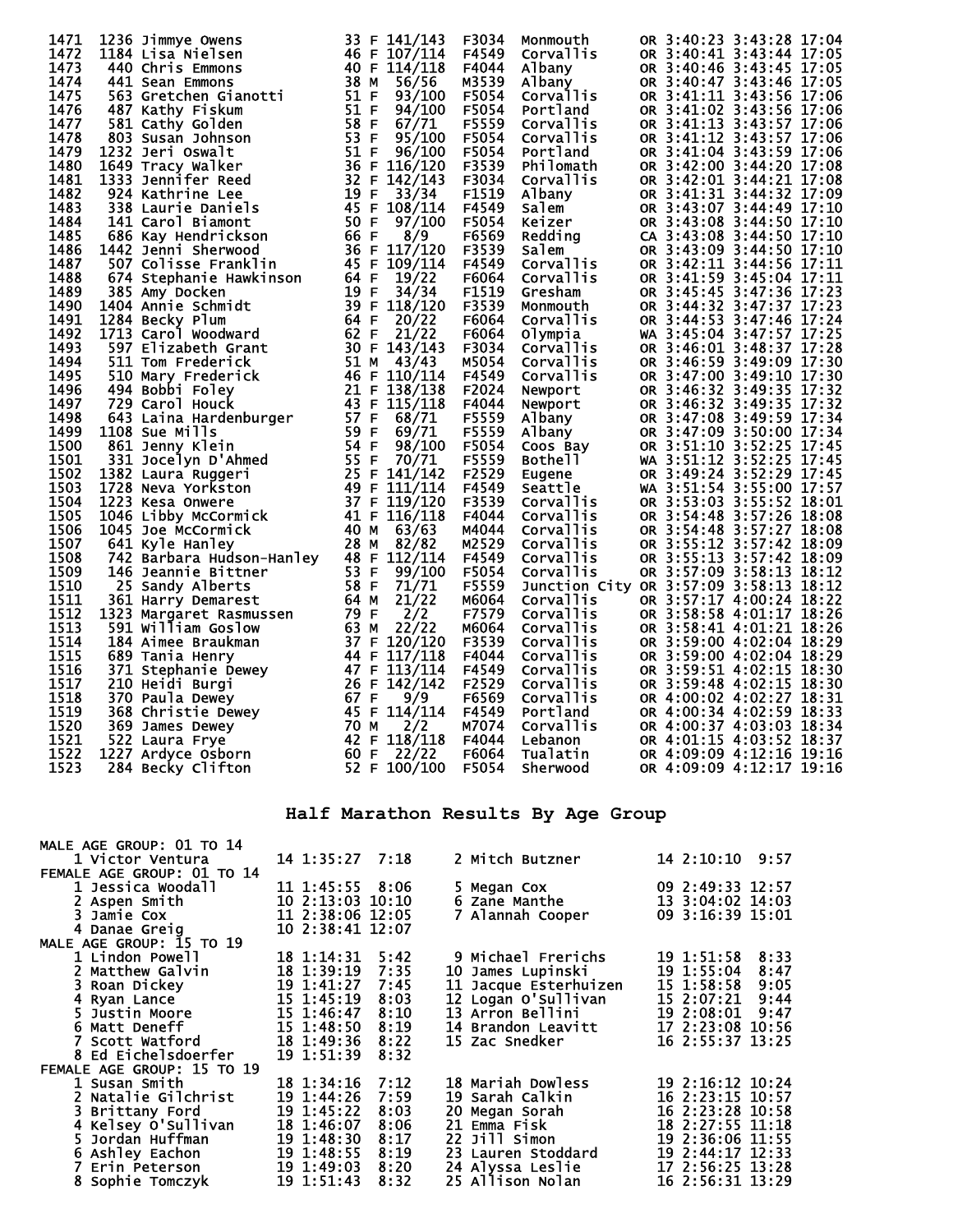| 9 Gina Durando<br>10 Jamie Higle<br>10 Jamie Higle<br>11 Meggie Batenhorst<br>12 Diana Chen<br>13 Olivia Hawkinson<br>17 2:06:02 9:38<br>14 Jana Sadler<br>15 Katy Barlean<br>16 Hannah Bittner<br>18 2:06:28 9:40<br>16 Hannah Bittner<br>18 2:07:14                                     |                                                                |              | <b>26 Melanie Frei</b><br>26 Melanie Frei<br>27 Shauna Weil<br>27 Shauna Weil<br>28 Michelle Vinson<br>29 Lydia Luksch<br>29 Lydia Luksch<br>29 Lydia Luksch<br>29 Lydia Luksch<br>29 Siles (19 3:20:56 15:21<br>30 Tayler Mushaney<br>25 Siles (19 3:22:18 15:27<br>31 Zoe Jo<br>33 Kathrine Lee<br>34 Amy Docken | 19 2:56:45 13:30<br>$19\overline{3:44:32}\overline{17:09}$<br>$19\overline{3:47:36}\overline{17:09}$ |
|-------------------------------------------------------------------------------------------------------------------------------------------------------------------------------------------------------------------------------------------------------------------------------------------|----------------------------------------------------------------|--------------|--------------------------------------------------------------------------------------------------------------------------------------------------------------------------------------------------------------------------------------------------------------------------------------------------------------------|------------------------------------------------------------------------------------------------------|
| <b>MALE AGE GROUP: 20 TO 24</b><br>17 Cortney Jones<br>18 AGE GROUP: 20 TO 24<br>19 2:09:21 9:53<br>19 2:09:21 9:53<br>19 2:09:21 9:53<br>20 11.15:51 5:48<br>20 11.15:51 5:48<br>20 11.15:51 5:48<br>4 Samuel Wotipka<br>5 Eric Johnson<br>6:22 1:24:44 6:29<br>5 Michell Barrington<br> |                                                                |              | 31 Jay Levesque<br>32 Paul Fode<br>32 Paul Fode<br>33 Tyler Robbins<br>34 Cole Peralto<br>35 Michael De Garmo<br>24 2:03:03:37<br>35 Michael De Garmo<br>24 2:05:05<br>36 Ewan Stark<br>37 Alex Hendrickson<br>21 2:06:52<br>38 Michael Holley<br>22 2:0                                                           | 9:09<br>9:15<br>9:24<br>9:27<br>9:33<br>9:34<br>9:42<br>9:42<br>9:45                                 |
|                                                                                                                                                                                                                                                                                           |                                                                |              | 43 Allen Waters<br>44 Brendan O'Callaghan 23 2:10:06                                                                                                                                                                                                                                                               | 9:46<br>9:48<br>9:54<br>9:56<br>9:56                                                                 |
|                                                                                                                                                                                                                                                                                           |                                                                |              | 44 Brendan 0'callaghan 23 2:10:06 9:56<br>45 Chris Nakajima 21 2:10:25 9:58<br>46 Carson Dunlap 24 2:11:02 10:01<br>47 Garrett Haldeman 24 2:11:54 10:05<br>48 Jeremiah Leslie 22 2:16:107 10:24<br>49 Storm Brown<br>22 2:16:07 10:24<br>49                                                                       |                                                                                                      |
| 30 Ryan Macauley<br>FEMALE AGE GROUP: 20 TO 24<br>1 Ann Carson                                                                                                                                                                                                                            | 21 1:59:19<br>24 1:27:06                                       | 9:07<br>6:39 | 70 Dawn Matsuoka                                                                                                                                                                                                                                                                                                   | 24 2:10:37<br>9:59                                                                                   |
| 1 Ann Carson<br>2 Samantha Longacre<br>3 Sara McCune<br>4 Emily Ruck<br>4 Emily Ruck<br>5 Ellie Bradley<br>5 Ellie Bradley<br>5 Larissa Frei<br>5 Larissa Frei<br>21 1:38:37 7:13<br>5 Clarissa Frei<br>21 1:38:37 7:32<br>7:13<br>7:13<br>7:13<br>7:13<br>7:1                            |                                                                |              | 70 Dawn Matsuoka<br>71 Courtney Nelson<br>72 Kathleen Greenhalgh<br>72 Kathleen Greenhalgh<br>73 Whitney Smith<br>74 24 2:12:07 10:06<br>75 Amy Hackett<br>75 Amy Hackett<br>76 Sarah Al-Sheikhly<br>76 Sarah Al-Sheikhly<br>76 Sarah Al-Sheikhly<br>                                                              |                                                                                                      |
|                                                                                                                                                                                                                                                                                           |                                                                |              | 78 Rachel Benning<br>78 Rachel Sauter 21 2:13:36 10:12<br>79 Jessica Tapley 23 2:13:44 10:13<br>80 Andrea Selseth 22 2:13:53 10:14<br>81 Haleigh Gokey 22 2:14:11 10:15<br>82 Claire Lindner 22 2:14:31 10:17<br>83 Robin Higle 21 2:16:23<br>86 Erin Leigh Terwillige 24 2:17:49 10:32                            |                                                                                                      |
|                                                                                                                                                                                                                                                                                           |                                                                |              |                                                                                                                                                                                                                                                                                                                    |                                                                                                      |
| 7 Tali Klip<br>8 Allison Joyner<br>8 Mari Stoner<br>20 1:43:27 7:55<br>9 Mari Stoner<br>22 1:45:46 8:05<br>11 Kristen Stoner<br>22 1:45:46 8:06<br>11 Kristen Stoner<br>22 1:46:45 8:09<br>12 Julia Quiring<br>22 1:46:45 8:09<br>12 Julia Quiring<br>22                                  |                                                                |              |                                                                                                                                                                                                                                                                                                                    |                                                                                                      |
| 40 Camille Jacobson-Ingr 21 1:58:44 9:04<br>41 Katie Calvin<br>42 Alison Priewe                                                                                                                                                                                                           | $20$ $\overline{1}:58:59$ $\overline{9}:05$<br>20 1:59:55 9:10 |              | 86 Erin Leigh Terwillige 24 2:17:39 10:32<br>87 Abby Elvebak 24 2:17:39 10:32<br>87 Abby Elvebak 24 2:17:54 10:32<br>88 Natalie Rombach 24 2:18:44 10:36<br>89 Kyla Berger<br>90 Megan Benedict 20 2:18:52 10:36<br>90 Megan Benedict 20 2:19:03                                                                   |                                                                                                      |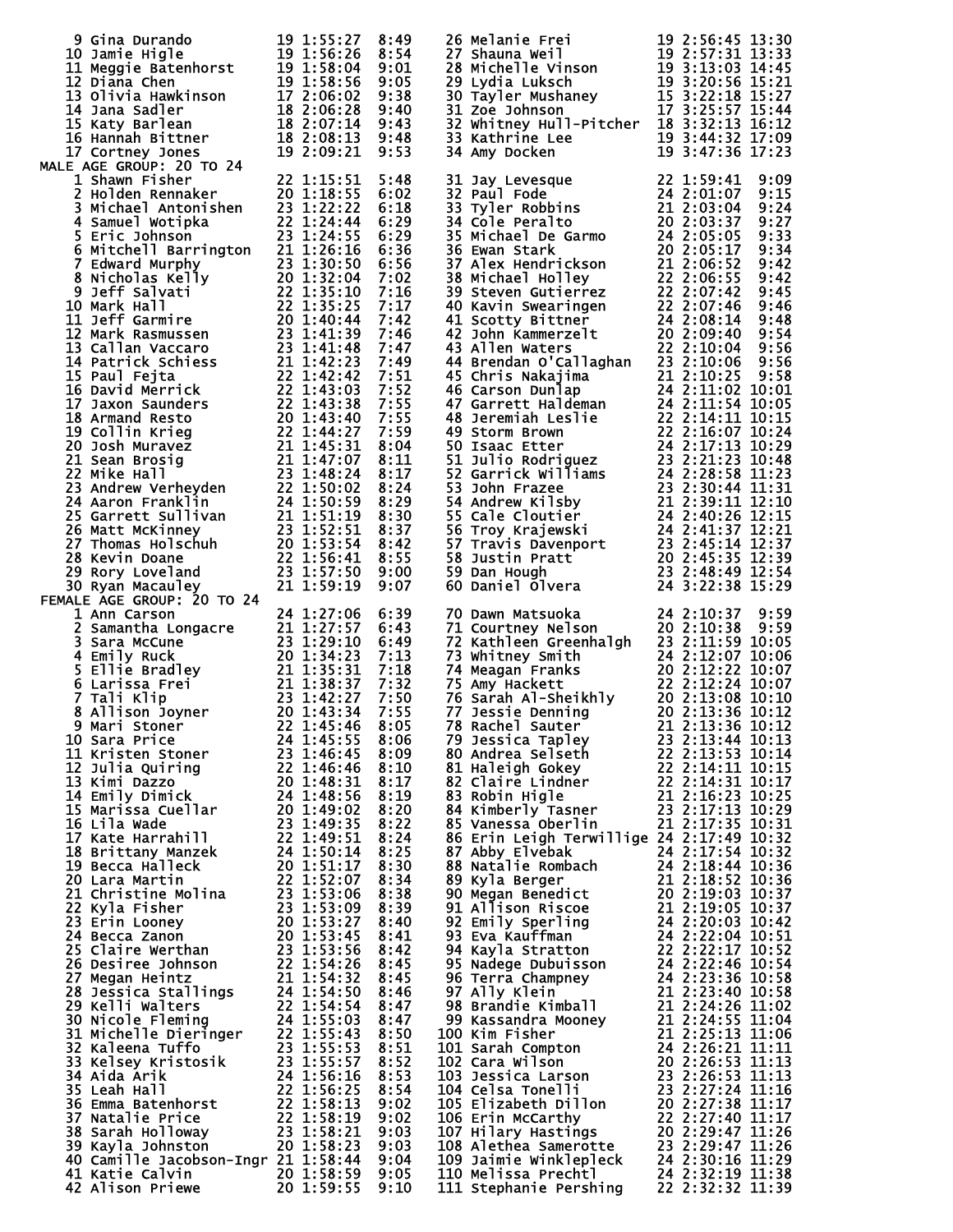| 43 Rebekah Warner<br>44 Katie Lawless<br>45 Ashley Duffitt<br>46 Katy Paul<br>45 Ashley Duffitt<br>22 2:01:38 9:18<br>46 Katy Paul<br>46 Katy Paul<br>46 Katy Paul<br>47 Demosi Filipek<br>48 Kimberly Gleeson<br>22 2:02:49 9:22<br>49 Kayla Jerde<br>4 |              | 112 Alice Ditter<br>113 Samantha Miller<br>113 Samantha Miller<br>123 2:34:54 11:50<br>114 Charlotte Wright<br>24 2:35:13 11:51<br>115 Abbie Huddleston<br>20 2:36:06 11:55<br>115 Abbie Huddleston<br>20 2:36:06 11:55<br>115 Kelli Boom<br>22 2:36              |                  |
|----------------------------------------------------------------------------------------------------------------------------------------------------------------------------------------------------------------------------------------------------------|--------------|-------------------------------------------------------------------------------------------------------------------------------------------------------------------------------------------------------------------------------------------------------------------|------------------|
|                                                                                                                                                                                                                                                          |              |                                                                                                                                                                                                                                                                   |                  |
|                                                                                                                                                                                                                                                          |              |                                                                                                                                                                                                                                                                   |                  |
|                                                                                                                                                                                                                                                          |              |                                                                                                                                                                                                                                                                   |                  |
|                                                                                                                                                                                                                                                          |              |                                                                                                                                                                                                                                                                   |                  |
|                                                                                                                                                                                                                                                          |              |                                                                                                                                                                                                                                                                   |                  |
|                                                                                                                                                                                                                                                          |              |                                                                                                                                                                                                                                                                   |                  |
|                                                                                                                                                                                                                                                          |              | 122 Nona (wynon Armstrong 21 2:48:50 12:54                                                                                                                                                                                                                        |                  |
|                                                                                                                                                                                                                                                          |              |                                                                                                                                                                                                                                                                   |                  |
|                                                                                                                                                                                                                                                          |              |                                                                                                                                                                                                                                                                   |                  |
|                                                                                                                                                                                                                                                          |              |                                                                                                                                                                                                                                                                   |                  |
|                                                                                                                                                                                                                                                          |              |                                                                                                                                                                                                                                                                   |                  |
|                                                                                                                                                                                                                                                          |              |                                                                                                                                                                                                                                                                   |                  |
|                                                                                                                                                                                                                                                          |              |                                                                                                                                                                                                                                                                   |                  |
|                                                                                                                                                                                                                                                          |              |                                                                                                                                                                                                                                                                   |                  |
|                                                                                                                                                                                                                                                          |              |                                                                                                                                                                                                                                                                   |                  |
|                                                                                                                                                                                                                                                          |              |                                                                                                                                                                                                                                                                   |                  |
|                                                                                                                                                                                                                                                          |              |                                                                                                                                                                                                                                                                   |                  |
|                                                                                                                                                                                                                                                          |              |                                                                                                                                                                                                                                                                   |                  |
|                                                                                                                                                                                                                                                          |              |                                                                                                                                                                                                                                                                   |                  |
| UE AGE GROUP: 25 TO 29<br>1 Tim Harder<br>2 Nick Auyeung<br>3 Matthew King<br>27 1:14:52<br>4 Sean Guthrie<br>5 Zachary Lauritzen<br>5 Zachary Lauritzen<br>6 Paul Mannelly<br>6 Paul Mannelly<br>7 Daniel Reynolds<br>27 1:30:53<br>7 Daniel Reynolds   |              | 122 Nona (wynon Armstrong 21 2:48:50 12:54<br>123 Jennifer Chaffin 23 2:49:20 12:56<br>124 Carianne Follett 20 2:49:28 12:57<br>125 Emily Yackley 21 2:50:22 13:01<br>126 Anna Royce 20 2:51:32 13:00<br>127 Alicia Zook 20 2:51:32 13:0                          |                  |
|                                                                                                                                                                                                                                                          | 5:38         |                                                                                                                                                                                                                                                                   |                  |
|                                                                                                                                                                                                                                                          | 5:43<br>6:41 |                                                                                                                                                                                                                                                                   |                  |
|                                                                                                                                                                                                                                                          | 6:50         |                                                                                                                                                                                                                                                                   |                  |
|                                                                                                                                                                                                                                                          | 6:54         |                                                                                                                                                                                                                                                                   |                  |
|                                                                                                                                                                                                                                                          | 6:57<br>6:57 |                                                                                                                                                                                                                                                                   |                  |
|                                                                                                                                                                                                                                                          | 7:18         |                                                                                                                                                                                                                                                                   |                  |
|                                                                                                                                                                                                                                                          | 7:20         |                                                                                                                                                                                                                                                                   |                  |
|                                                                                                                                                                                                                                                          | 7:27<br>7:27 |                                                                                                                                                                                                                                                                   |                  |
|                                                                                                                                                                                                                                                          | 7:29         |                                                                                                                                                                                                                                                                   |                  |
|                                                                                                                                                                                                                                                          | 7:33         |                                                                                                                                                                                                                                                                   |                  |
|                                                                                                                                                                                                                                                          | 7:41<br>7:45 |                                                                                                                                                                                                                                                                   |                  |
|                                                                                                                                                                                                                                                          | 7:47         |                                                                                                                                                                                                                                                                   |                  |
|                                                                                                                                                                                                                                                          | 7:50         |                                                                                                                                                                                                                                                                   |                  |
|                                                                                                                                                                                                                                                          | 7:55<br>7:58 |                                                                                                                                                                                                                                                                   |                  |
|                                                                                                                                                                                                                                                          | 8:00         |                                                                                                                                                                                                                                                                   |                  |
|                                                                                                                                                                                                                                                          | 8:01         |                                                                                                                                                                                                                                                                   |                  |
| 22 Brandon Wagner 27 1:45:12                                                                                                                                                                                                                             | 8:02         |                                                                                                                                                                                                                                                                   |                  |
|                                                                                                                                                                                                                                                          |              |                                                                                                                                                                                                                                                                   |                  |
|                                                                                                                                                                                                                                                          |              |                                                                                                                                                                                                                                                                   |                  |
|                                                                                                                                                                                                                                                          |              |                                                                                                                                                                                                                                                                   |                  |
|                                                                                                                                                                                                                                                          |              |                                                                                                                                                                                                                                                                   |                  |
|                                                                                                                                                                                                                                                          |              |                                                                                                                                                                                                                                                                   |                  |
|                                                                                                                                                                                                                                                          |              |                                                                                                                                                                                                                                                                   |                  |
|                                                                                                                                                                                                                                                          |              |                                                                                                                                                                                                                                                                   |                  |
|                                                                                                                                                                                                                                                          |              |                                                                                                                                                                                                                                                                   |                  |
|                                                                                                                                                                                                                                                          |              |                                                                                                                                                                                                                                                                   |                  |
|                                                                                                                                                                                                                                                          |              |                                                                                                                                                                                                                                                                   |                  |
|                                                                                                                                                                                                                                                          |              |                                                                                                                                                                                                                                                                   |                  |
|                                                                                                                                                                                                                                                          |              |                                                                                                                                                                                                                                                                   |                  |
|                                                                                                                                                                                                                                                          |              |                                                                                                                                                                                                                                                                   |                  |
| 21 Ben Meade<br>22 Brandon Wagner<br>22 Brandon Wagner<br>23 Mike Kauffman<br>27 1:45:12 8:02<br>25 Kyle Gallagher<br>25 1:46:28 8:08<br>25 Kyle Gallagher<br>28 1:46:28 8:08<br>25 Kyle Gallagher<br>28 1:46:28 8:08<br>29 Kalin Lee<br>29 1:48:15 8:   |              | 138 Bobbi Foley 21 3:49:35 17:32<br>42 Parker Craig 26 1:55:18 8:49<br>44 Chris McGillliard 26 1:55:18 8:49<br>44 Matthew Campbell 22 1:59:00 8:56 8:5<br>44 Matthew Campbell 22 1:59:31 9:00 8:06<br>46 Jonathan Mueller 22 1:59:31 9:00<br>46<br>82 Kyle Hanley | 28 3:57:42 18:09 |
| FEMALE AGE GROUP: 25 TO 29                                                                                                                                                                                                                               | 6:36         |                                                                                                                                                                                                                                                                   |                  |
|                                                                                                                                                                                                                                                          | 6:47         | 72 Jacqueline Bruns<br>73 Amy Belaire<br>73 Amy Belaire<br>74 Lindsey Kelley<br>75 Becky Hill<br>76 Amber George<br>76 Amber George<br>77 Kasandra Lopez<br>78 Heather Clark<br>78 Methany Palosaari<br>78 Bethany Palosaari<br>79 Bethany Palosaari              |                  |
|                                                                                                                                                                                                                                                          | 6:47         |                                                                                                                                                                                                                                                                   |                  |
|                                                                                                                                                                                                                                                          | 6:55<br>7:09 |                                                                                                                                                                                                                                                                   |                  |
|                                                                                                                                                                                                                                                          | 7:09         |                                                                                                                                                                                                                                                                   |                  |
|                                                                                                                                                                                                                                                          | 7:22         |                                                                                                                                                                                                                                                                   |                  |
|                                                                                                                                                                                                                                                          | 7:26<br>7:37 |                                                                                                                                                                                                                                                                   |                  |
| WALE AGE GROUP: 25 TO 29<br>1 Paris Edwards<br>2 Rebecka Kem<br>3 Anna Heintz<br>4 Meghan Gilroy<br>5 Heather Daniel<br>6 Shannon Botten<br>7 Shawma Zimmerman<br>7 Shawma Zimmerman<br>26 1:33:40<br>7 Shawma Zimmerman<br>26 1:36:24<br>8 Jessie Elm   | 7:43         | 80 Melissa Harwood-Muir 27 2:22:19 10:52                                                                                                                                                                                                                          |                  |
|                                                                                                                                                                                                                                                          | 7:47         | 81 Lisa Diercksen<br>82 Wendy Wong<br>82 Wendy Wong<br>83 Alaina Trope<br>84 Jessica Mumme<br>84 Jessica Mumme<br>84 Jessica Mumme<br>84 Jessica Mumme<br>84 Jessica Mumme<br>84 Jessica Mumme<br>84 2:224:23 11:02                                               |                  |
|                                                                                                                                                                                                                                                          | 8:01<br>8:14 |                                                                                                                                                                                                                                                                   |                  |
|                                                                                                                                                                                                                                                          |              |                                                                                                                                                                                                                                                                   |                  |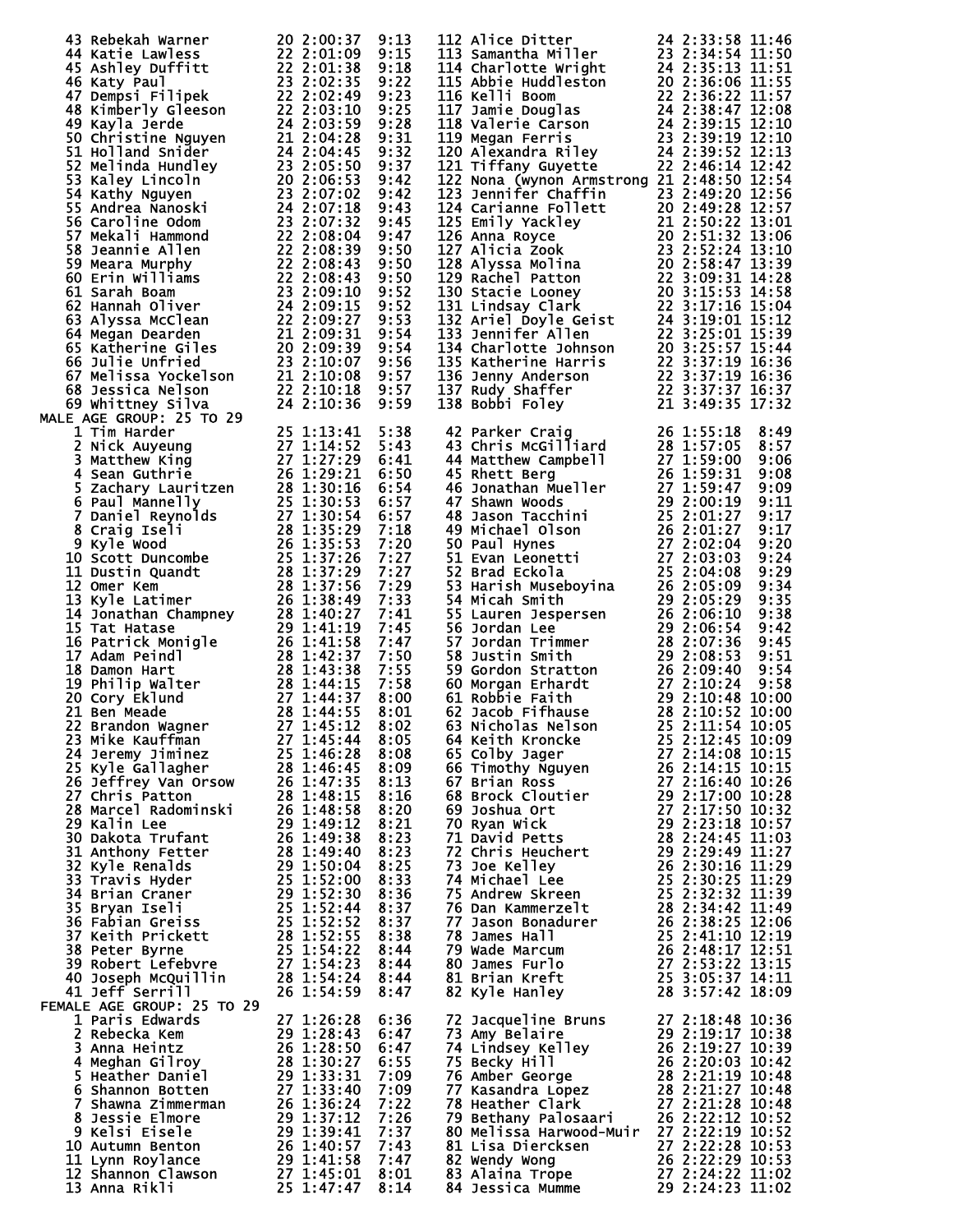| 14 Elizabeth Harper 25 1:48:20<br>15 Andrea Allan 27 1:48:30<br>16 Rachel Blair 27 1:49:58<br>17 Megan Teune 26 1:51:11<br>18 Cami Martin 27 1:51:34                                                                                                     |  | 8:17         | 85 Jenn Kelley<br>29 2:24:35 11:03<br>86 Bran Black<br>27 2:24:42 11:03<br>87 Jacque Elliott<br>29 2:25:16 11:06<br>88 Jenn Roper<br>28 2:25:16 11:06<br>89 Hillary Hogan<br>90 Michelle Scott<br>27 2:26:04 11:09<br>91 Stephanie Seits<br>27 2:26:04     |                  |              |
|----------------------------------------------------------------------------------------------------------------------------------------------------------------------------------------------------------------------------------------------------------|--|--------------|------------------------------------------------------------------------------------------------------------------------------------------------------------------------------------------------------------------------------------------------------------|------------------|--------------|
|                                                                                                                                                                                                                                                          |  | 8:17         |                                                                                                                                                                                                                                                            |                  |              |
|                                                                                                                                                                                                                                                          |  | 8:24         |                                                                                                                                                                                                                                                            |                  |              |
| 17 Megan Teune (26 1:51:11 8:30<br>18 Cami Martin 22 1:51:11 8:33<br>18 Cami Martin 227 1:51:134 8:33<br>20 Olivia Odom 27 1:51:34 8:33<br>20 Olivia Odom 27 1:51:34 8:36<br>22 Ashley Maginnis 29 1:53:52 8:442<br>23 Rebecca Velui 1:4<br>24 Mar       |  | 8:30         |                                                                                                                                                                                                                                                            |                  |              |
| 19 Melinda Luksch Cotner 26 1:52:29                                                                                                                                                                                                                      |  | 8:31<br>8:36 |                                                                                                                                                                                                                                                            |                  |              |
|                                                                                                                                                                                                                                                          |  |              |                                                                                                                                                                                                                                                            |                  |              |
|                                                                                                                                                                                                                                                          |  |              |                                                                                                                                                                                                                                                            |                  |              |
|                                                                                                                                                                                                                                                          |  |              |                                                                                                                                                                                                                                                            |                  |              |
|                                                                                                                                                                                                                                                          |  |              |                                                                                                                                                                                                                                                            |                  |              |
|                                                                                                                                                                                                                                                          |  |              |                                                                                                                                                                                                                                                            |                  |              |
|                                                                                                                                                                                                                                                          |  |              |                                                                                                                                                                                                                                                            |                  |              |
|                                                                                                                                                                                                                                                          |  |              |                                                                                                                                                                                                                                                            |                  |              |
|                                                                                                                                                                                                                                                          |  |              |                                                                                                                                                                                                                                                            |                  |              |
|                                                                                                                                                                                                                                                          |  |              |                                                                                                                                                                                                                                                            |                  |              |
|                                                                                                                                                                                                                                                          |  |              |                                                                                                                                                                                                                                                            |                  |              |
|                                                                                                                                                                                                                                                          |  |              |                                                                                                                                                                                                                                                            |                  |              |
|                                                                                                                                                                                                                                                          |  |              |                                                                                                                                                                                                                                                            |                  |              |
|                                                                                                                                                                                                                                                          |  |              |                                                                                                                                                                                                                                                            |                  |              |
|                                                                                                                                                                                                                                                          |  |              |                                                                                                                                                                                                                                                            |                  |              |
|                                                                                                                                                                                                                                                          |  |              |                                                                                                                                                                                                                                                            |                  |              |
|                                                                                                                                                                                                                                                          |  |              |                                                                                                                                                                                                                                                            |                  |              |
|                                                                                                                                                                                                                                                          |  |              |                                                                                                                                                                                                                                                            |                  |              |
|                                                                                                                                                                                                                                                          |  |              |                                                                                                                                                                                                                                                            |                  |              |
|                                                                                                                                                                                                                                                          |  |              |                                                                                                                                                                                                                                                            |                  |              |
|                                                                                                                                                                                                                                                          |  |              |                                                                                                                                                                                                                                                            |                  |              |
|                                                                                                                                                                                                                                                          |  |              |                                                                                                                                                                                                                                                            |                  |              |
|                                                                                                                                                                                                                                                          |  |              |                                                                                                                                                                                                                                                            |                  |              |
|                                                                                                                                                                                                                                                          |  |              |                                                                                                                                                                                                                                                            |                  |              |
|                                                                                                                                                                                                                                                          |  |              | 116 Trista Teichgraeber 27 2:53:52 13:17                                                                                                                                                                                                                   |                  |              |
|                                                                                                                                                                                                                                                          |  |              | 117 Kristie Giersch                                                                                                                                                                                                                                        | 27 2:53:53 13:17 |              |
|                                                                                                                                                                                                                                                          |  |              | 118 Anneliese Morgenstern 28 2:54:07 13:18                                                                                                                                                                                                                 |                  |              |
|                                                                                                                                                                                                                                                          |  |              |                                                                                                                                                                                                                                                            |                  |              |
|                                                                                                                                                                                                                                                          |  |              |                                                                                                                                                                                                                                                            |                  |              |
|                                                                                                                                                                                                                                                          |  |              |                                                                                                                                                                                                                                                            |                  |              |
|                                                                                                                                                                                                                                                          |  |              |                                                                                                                                                                                                                                                            |                  |              |
|                                                                                                                                                                                                                                                          |  |              |                                                                                                                                                                                                                                                            |                  |              |
|                                                                                                                                                                                                                                                          |  |              |                                                                                                                                                                                                                                                            |                  |              |
|                                                                                                                                                                                                                                                          |  |              | 118 Anneliese Morgenstern 28 2:54:07 13:18<br>119 Alicia Livingstone 28 2:55:46 13:25<br>120 Sarah Tinch 28 2:55:46 13:25<br>121 Donnice Hall 25 2:58:47 13:39<br>121 Donnice Hall 25 2:59:26 13:42<br>122 Sorcha Tinch 28 3:04:25 14:05                   |                  |              |
|                                                                                                                                                                                                                                                          |  |              |                                                                                                                                                                                                                                                            |                  |              |
|                                                                                                                                                                                                                                                          |  |              |                                                                                                                                                                                                                                                            |                  |              |
|                                                                                                                                                                                                                                                          |  |              |                                                                                                                                                                                                                                                            |                  |              |
|                                                                                                                                                                                                                                                          |  |              |                                                                                                                                                                                                                                                            |                  |              |
|                                                                                                                                                                                                                                                          |  |              |                                                                                                                                                                                                                                                            |                  |              |
|                                                                                                                                                                                                                                                          |  |              |                                                                                                                                                                                                                                                            |                  |              |
|                                                                                                                                                                                                                                                          |  |              |                                                                                                                                                                                                                                                            |                  |              |
|                                                                                                                                                                                                                                                          |  |              |                                                                                                                                                                                                                                                            |                  |              |
|                                                                                                                                                                                                                                                          |  |              | 135 Tiffany Walter                                                                                                                                                                                                                                         | 25 3:18:10 15:08 |              |
|                                                                                                                                                                                                                                                          |  |              | 136 Cara Walter                                                                                                                                                                                                                                            | 28 3:18:10 15:08 |              |
|                                                                                                                                                                                                                                                          |  |              | 137 Casey Roach                                                                                                                                                                                                                                            | 26 3:24:24 15:37 |              |
|                                                                                                                                                                                                                                                          |  |              | 138 Kailin Horlacher 27 3:25:06 15:40<br>139 Jenni Redner 27 3:42:36 17:00                                                                                                                                                                                 |                  |              |
|                                                                                                                                                                                                                                                          |  |              | 139 Jenni Redner                                                                                                                                                                                                                                           | 27 3:42:36 17:00 |              |
|                                                                                                                                                                                                                                                          |  |              | 29 3:42:36 17:00<br>25 3:52:29 17:45<br>26 4:02:15 18:30<br>140 Jennie Dalgas                                                                                                                                                                              |                  |              |
|                                                                                                                                                                                                                                                          |  |              | 141 Laura Ruggeri<br>142 Heidi Burgi                                                                                                                                                                                                                       |                  |              |
| MALE AGE GROUP: 30 TO 34                                                                                                                                                                                                                                 |  |              |                                                                                                                                                                                                                                                            |                  |              |
|                                                                                                                                                                                                                                                          |  | 5:09         |                                                                                                                                                                                                                                                            |                  | 8:41         |
|                                                                                                                                                                                                                                                          |  | 5:59         |                                                                                                                                                                                                                                                            |                  | 8:43         |
|                                                                                                                                                                                                                                                          |  | 6:14         | 33 Brian Donne<br>34 Anthony Veltri<br>35 Steve Coughran<br>36 Danny Brinson<br>36 Danny Brinson<br>31 1:55:15<br>36 Danny Brinson<br>31 1:55:12<br>37 Josh Powell<br>32 1:58:20<br>38 Curtis Davis<br>32 1:58:04<br>32 1:58:04<br>39 Nick Arzner<br>32 1: |                  | 8:48         |
|                                                                                                                                                                                                                                                          |  | 6:29         |                                                                                                                                                                                                                                                            |                  | 8:53         |
|                                                                                                                                                                                                                                                          |  | 6:29         |                                                                                                                                                                                                                                                            |                  | 8:59         |
|                                                                                                                                                                                                                                                          |  | 6:30         |                                                                                                                                                                                                                                                            |                  | 9:01         |
|                                                                                                                                                                                                                                                          |  | 6:33         |                                                                                                                                                                                                                                                            |                  | 9:07         |
|                                                                                                                                                                                                                                                          |  | 6:37         |                                                                                                                                                                                                                                                            |                  | 9:18         |
|                                                                                                                                                                                                                                                          |  | 6:50         |                                                                                                                                                                                                                                                            |                  | 9:25         |
|                                                                                                                                                                                                                                                          |  | 6:50<br>7:00 |                                                                                                                                                                                                                                                            |                  | 9:29<br>9:39 |
|                                                                                                                                                                                                                                                          |  | 7:02         |                                                                                                                                                                                                                                                            |                  | 9:41         |
|                                                                                                                                                                                                                                                          |  | 7:19         |                                                                                                                                                                                                                                                            |                  | 9:46         |
|                                                                                                                                                                                                                                                          |  | 7:22         |                                                                                                                                                                                                                                                            |                  | 9:49         |
|                                                                                                                                                                                                                                                          |  | 7:24         |                                                                                                                                                                                                                                                            |                  | 9:58         |
|                                                                                                                                                                                                                                                          |  | 7:25         |                                                                                                                                                                                                                                                            |                  |              |
|                                                                                                                                                                                                                                                          |  | 7:26         |                                                                                                                                                                                                                                                            |                  |              |
|                                                                                                                                                                                                                                                          |  | 7:39         |                                                                                                                                                                                                                                                            |                  |              |
|                                                                                                                                                                                                                                                          |  | 7:46         |                                                                                                                                                                                                                                                            |                  |              |
|                                                                                                                                                                                                                                                          |  | 7:48         |                                                                                                                                                                                                                                                            |                  |              |
|                                                                                                                                                                                                                                                          |  | 7:50         |                                                                                                                                                                                                                                                            |                  |              |
| 18 BOGUP: 30 TO 34<br>18 Michael Wisniewski<br>18 Michael Wisniewski<br>32 1:07:17<br>2 Nick Martin<br>32 1:18:21<br>3 Mark Plesko<br>4 Gabe Wisniewski<br>5 Chris Laugen<br>5 Chris Laugen<br>5 Schris Laugen<br>7 Brian Robertson<br>33 1:25:04<br>7 B |  | 7:58         | 47 Jesse wegner<br>48 Luis Rodriguez<br>49 Benjamin Baggett<br>49 Benjamin Baggett<br>50 Matthew Ogawa<br>50 Matthew Ogawa<br>30 2:16:50 10:27<br>51 Adi Holmbe<br>34 2:18:35 10:35<br>52 zach Golik<br>33 2:26:01 11:09<br>53 Brian Jackson<br>31 2:2     |                  |              |
|                                                                                                                                                                                                                                                          |  | 8:01<br>8:15 |                                                                                                                                                                                                                                                            |                  |              |
|                                                                                                                                                                                                                                                          |  |              |                                                                                                                                                                                                                                                            |                  |              |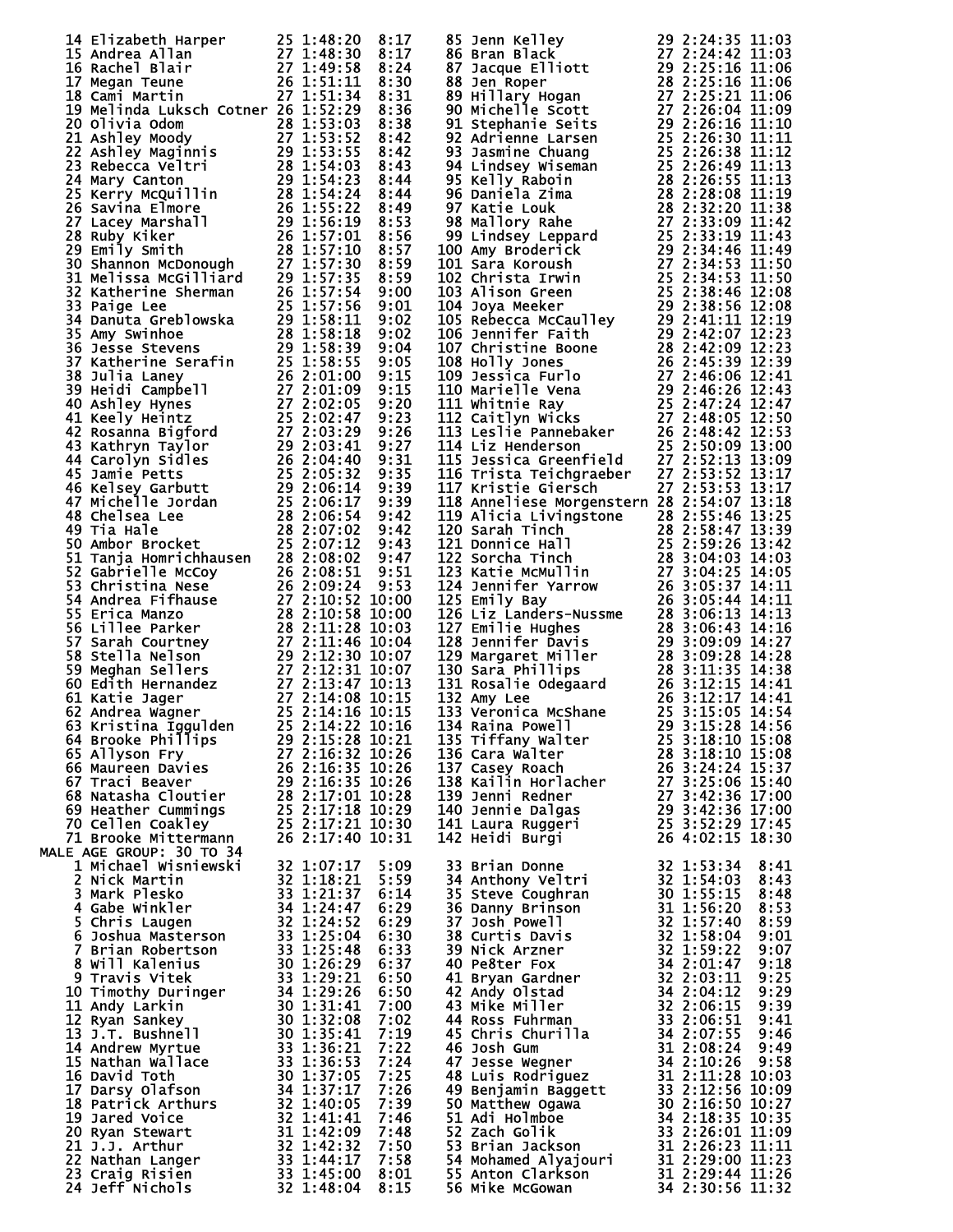| 25 simon Babcock 33 1:48:35 8:18<br>26 Michael Vandeberghe 30 1:48:57 8:20<br>27 Nathan Boderman 30 1:49:01 8:20<br>28 Anton Grube 33 1:49:57 8:24<br>29 Gage Baker 31 1:51:54 8:33<br>30 Lance Gallagher 30 1:52:26 8:35<br>31 Shaun Wilc |                 |  | 57 Michael Meeker<br>58 Curt Kosaka<br>59 Richard Hall<br>60 Joe Yenchik<br>60 Joe Yenchik<br>61 Geoff Germano<br>62 Brian Miller<br>63 Tony Wutzke<br>63 Tony Wutzke<br>83 3:05:31 14:10<br>62 Brian Miller<br>80 3:09:27 14:28<br>63 Tony Wutzke<br>83 |                 |  |
|--------------------------------------------------------------------------------------------------------------------------------------------------------------------------------------------------------------------------------------------|-----------------|--|----------------------------------------------------------------------------------------------------------------------------------------------------------------------------------------------------------------------------------------------------------|-----------------|--|
|                                                                                                                                                                                                                                            |                 |  |                                                                                                                                                                                                                                                          |                 |  |
|                                                                                                                                                                                                                                            |                 |  |                                                                                                                                                                                                                                                          |                 |  |
|                                                                                                                                                                                                                                            |                 |  |                                                                                                                                                                                                                                                          |                 |  |
|                                                                                                                                                                                                                                            |                 |  |                                                                                                                                                                                                                                                          |                 |  |
|                                                                                                                                                                                                                                            |                 |  |                                                                                                                                                                                                                                                          |                 |  |
|                                                                                                                                                                                                                                            |                 |  | 73 Olivia Hakanson<br>74 Meaghan Baker<br>75 Nelly Bednar<br>76 Jessica Bogh<br>81 2:13:04 10:10<br>76 Jessica Bogh<br>32 2:13:44 10:13<br>77 Gail Baggett<br>32 2:13:54 10:13<br>77 Gail Baggett<br>32 2:13:55 10:14<br>78 Nicole Calderon<br>30 2:14   |                 |  |
|                                                                                                                                                                                                                                            |                 |  |                                                                                                                                                                                                                                                          |                 |  |
|                                                                                                                                                                                                                                            |                 |  |                                                                                                                                                                                                                                                          |                 |  |
|                                                                                                                                                                                                                                            |                 |  |                                                                                                                                                                                                                                                          |                 |  |
|                                                                                                                                                                                                                                            |                 |  |                                                                                                                                                                                                                                                          |                 |  |
|                                                                                                                                                                                                                                            |                 |  |                                                                                                                                                                                                                                                          |                 |  |
|                                                                                                                                                                                                                                            |                 |  |                                                                                                                                                                                                                                                          |                 |  |
|                                                                                                                                                                                                                                            |                 |  |                                                                                                                                                                                                                                                          |                 |  |
|                                                                                                                                                                                                                                            |                 |  |                                                                                                                                                                                                                                                          |                 |  |
|                                                                                                                                                                                                                                            |                 |  |                                                                                                                                                                                                                                                          |                 |  |
|                                                                                                                                                                                                                                            |                 |  |                                                                                                                                                                                                                                                          |                 |  |
|                                                                                                                                                                                                                                            |                 |  |                                                                                                                                                                                                                                                          |                 |  |
| 29 Gage Baiker, 1911 1:31:14:14<br>19 Gage Baiker, 1911 1:31:14:14:14:15:14:24<br>19 Game William (1928)<br>19 Lineck, Manuel 1920 1:32:16:15:15:16:15:15:16:25:25<br>19 Lineck, Manuel 1930 1:32:16:25:25<br>19 Came Waller Higher Sta    |                 |  | 88 keli Abbott<br>180 keli Abbott<br>180 susan Cavaletto<br>180 Susan Cavaletto<br>180 Susan Cavaletto<br>180 Susan Cavaletto<br>181 Sty Haima<br>181 Sty Haima<br>181 Sty Haima<br>181 Sty Haima<br>181 Sty Haima<br>181 Sty Haima<br>181 Sty Haima<br> |                 |  |
|                                                                                                                                                                                                                                            |                 |  |                                                                                                                                                                                                                                                          |                 |  |
| <b>MALE AGE GROUP: 35 TO 39</b><br>1 Nathan Smith                                                                                                                                                                                          | 38 1:17:49 5:57 |  | 29 Andrew Formiller                                                                                                                                                                                                                                      | 39 1:59:49 9:09 |  |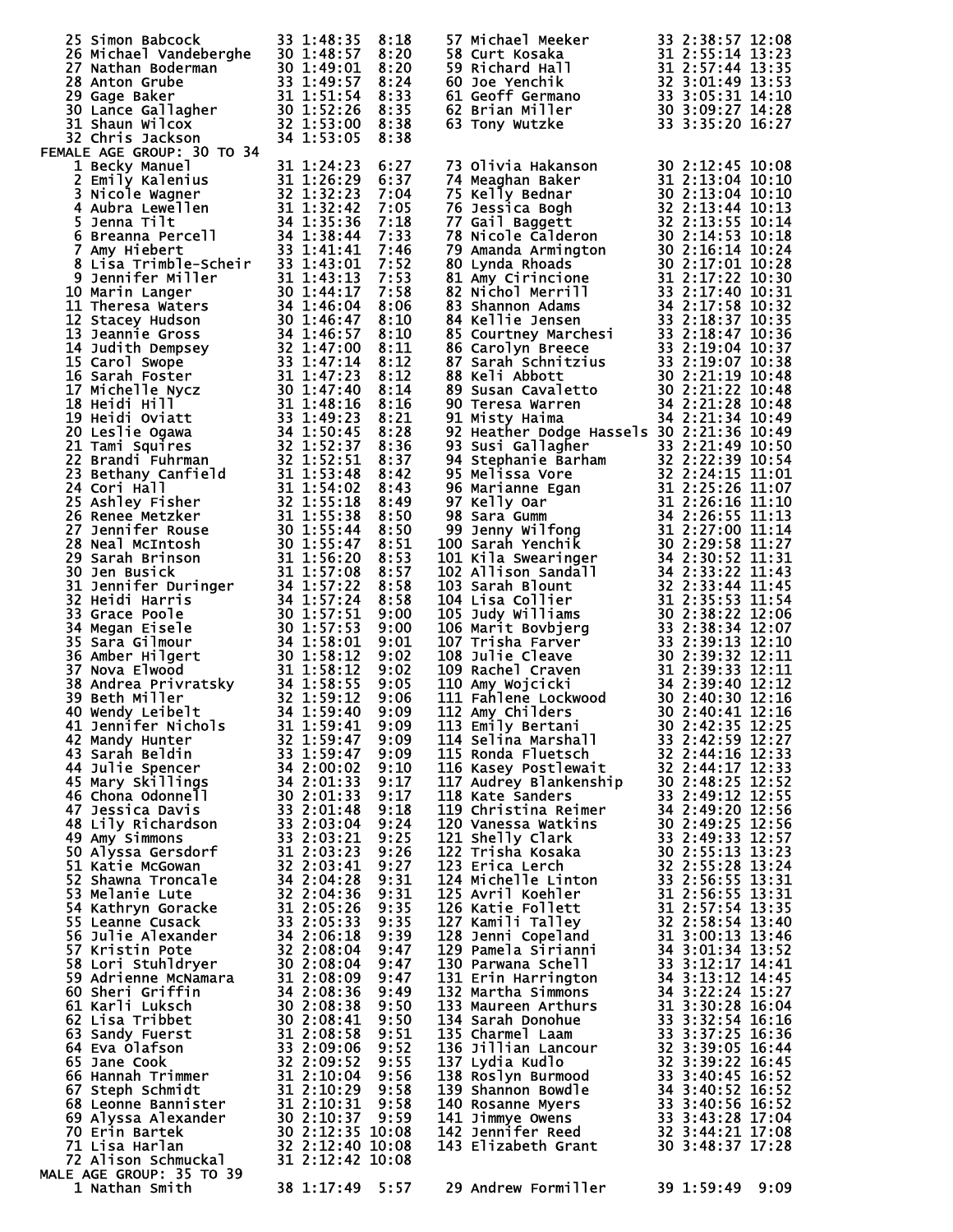|                                                                                                                                                                                                                                                                                                                                                                           |  | 30 G. Michael Gray 38 2:00:40 9:13<br>31 Morgan Bannister 37 2:03:24 9:28<br>31 Morgan Bannister 37 2:03:24 9:28<br>33 Jacob Hamblin 36 2:03:54 9:28<br>33 Jacob Hamblin 1 36 2:05:57 9:37<br>36 Scott Maland 35 2:06:35 9:47<br>36 Scott   |  |
|---------------------------------------------------------------------------------------------------------------------------------------------------------------------------------------------------------------------------------------------------------------------------------------------------------------------------------------------------------------------------|--|---------------------------------------------------------------------------------------------------------------------------------------------------------------------------------------------------------------------------------------------|--|
|                                                                                                                                                                                                                                                                                                                                                                           |  |                                                                                                                                                                                                                                             |  |
|                                                                                                                                                                                                                                                                                                                                                                           |  |                                                                                                                                                                                                                                             |  |
|                                                                                                                                                                                                                                                                                                                                                                           |  |                                                                                                                                                                                                                                             |  |
|                                                                                                                                                                                                                                                                                                                                                                           |  |                                                                                                                                                                                                                                             |  |
|                                                                                                                                                                                                                                                                                                                                                                           |  |                                                                                                                                                                                                                                             |  |
|                                                                                                                                                                                                                                                                                                                                                                           |  |                                                                                                                                                                                                                                             |  |
|                                                                                                                                                                                                                                                                                                                                                                           |  |                                                                                                                                                                                                                                             |  |
|                                                                                                                                                                                                                                                                                                                                                                           |  |                                                                                                                                                                                                                                             |  |
|                                                                                                                                                                                                                                                                                                                                                                           |  |                                                                                                                                                                                                                                             |  |
|                                                                                                                                                                                                                                                                                                                                                                           |  |                                                                                                                                                                                                                                             |  |
|                                                                                                                                                                                                                                                                                                                                                                           |  |                                                                                                                                                                                                                                             |  |
|                                                                                                                                                                                                                                                                                                                                                                           |  |                                                                                                                                                                                                                                             |  |
|                                                                                                                                                                                                                                                                                                                                                                           |  |                                                                                                                                                                                                                                             |  |
|                                                                                                                                                                                                                                                                                                                                                                           |  |                                                                                                                                                                                                                                             |  |
|                                                                                                                                                                                                                                                                                                                                                                           |  |                                                                                                                                                                                                                                             |  |
|                                                                                                                                                                                                                                                                                                                                                                           |  |                                                                                                                                                                                                                                             |  |
|                                                                                                                                                                                                                                                                                                                                                                           |  |                                                                                                                                                                                                                                             |  |
|                                                                                                                                                                                                                                                                                                                                                                           |  |                                                                                                                                                                                                                                             |  |
|                                                                                                                                                                                                                                                                                                                                                                           |  |                                                                                                                                                                                                                                             |  |
|                                                                                                                                                                                                                                                                                                                                                                           |  |                                                                                                                                                                                                                                             |  |
|                                                                                                                                                                                                                                                                                                                                                                           |  |                                                                                                                                                                                                                                             |  |
|                                                                                                                                                                                                                                                                                                                                                                           |  |                                                                                                                                                                                                                                             |  |
|                                                                                                                                                                                                                                                                                                                                                                           |  |                                                                                                                                                                                                                                             |  |
|                                                                                                                                                                                                                                                                                                                                                                           |  |                                                                                                                                                                                                                                             |  |
|                                                                                                                                                                                                                                                                                                                                                                           |  |                                                                                                                                                                                                                                             |  |
|                                                                                                                                                                                                                                                                                                                                                                           |  |                                                                                                                                                                                                                                             |  |
|                                                                                                                                                                                                                                                                                                                                                                           |  |                                                                                                                                                                                                                                             |  |
|                                                                                                                                                                                                                                                                                                                                                                           |  |                                                                                                                                                                                                                                             |  |
|                                                                                                                                                                                                                                                                                                                                                                           |  |                                                                                                                                                                                                                                             |  |
|                                                                                                                                                                                                                                                                                                                                                                           |  |                                                                                                                                                                                                                                             |  |
|                                                                                                                                                                                                                                                                                                                                                                           |  |                                                                                                                                                                                                                                             |  |
|                                                                                                                                                                                                                                                                                                                                                                           |  |                                                                                                                                                                                                                                             |  |
|                                                                                                                                                                                                                                                                                                                                                                           |  |                                                                                                                                                                                                                                             |  |
|                                                                                                                                                                                                                                                                                                                                                                           |  |                                                                                                                                                                                                                                             |  |
|                                                                                                                                                                                                                                                                                                                                                                           |  |                                                                                                                                                                                                                                             |  |
|                                                                                                                                                                                                                                                                                                                                                                           |  |                                                                                                                                                                                                                                             |  |
|                                                                                                                                                                                                                                                                                                                                                                           |  |                                                                                                                                                                                                                                             |  |
|                                                                                                                                                                                                                                                                                                                                                                           |  |                                                                                                                                                                                                                                             |  |
|                                                                                                                                                                                                                                                                                                                                                                           |  |                                                                                                                                                                                                                                             |  |
|                                                                                                                                                                                                                                                                                                                                                                           |  |                                                                                                                                                                                                                                             |  |
|                                                                                                                                                                                                                                                                                                                                                                           |  |                                                                                                                                                                                                                                             |  |
|                                                                                                                                                                                                                                                                                                                                                                           |  |                                                                                                                                                                                                                                             |  |
|                                                                                                                                                                                                                                                                                                                                                                           |  |                                                                                                                                                                                                                                             |  |
|                                                                                                                                                                                                                                                                                                                                                                           |  |                                                                                                                                                                                                                                             |  |
|                                                                                                                                                                                                                                                                                                                                                                           |  |                                                                                                                                                                                                                                             |  |
|                                                                                                                                                                                                                                                                                                                                                                           |  |                                                                                                                                                                                                                                             |  |
|                                                                                                                                                                                                                                                                                                                                                                           |  |                                                                                                                                                                                                                                             |  |
|                                                                                                                                                                                                                                                                                                                                                                           |  |                                                                                                                                                                                                                                             |  |
|                                                                                                                                                                                                                                                                                                                                                                           |  |                                                                                                                                                                                                                                             |  |
|                                                                                                                                                                                                                                                                                                                                                                           |  |                                                                                                                                                                                                                                             |  |
|                                                                                                                                                                                                                                                                                                                                                                           |  |                                                                                                                                                                                                                                             |  |
|                                                                                                                                                                                                                                                                                                                                                                           |  |                                                                                                                                                                                                                                             |  |
|                                                                                                                                                                                                                                                                                                                                                                           |  |                                                                                                                                                                                                                                             |  |
|                                                                                                                                                                                                                                                                                                                                                                           |  |                                                                                                                                                                                                                                             |  |
|                                                                                                                                                                                                                                                                                                                                                                           |  |                                                                                                                                                                                                                                             |  |
|                                                                                                                                                                                                                                                                                                                                                                           |  |                                                                                                                                                                                                                                             |  |
|                                                                                                                                                                                                                                                                                                                                                                           |  |                                                                                                                                                                                                                                             |  |
|                                                                                                                                                                                                                                                                                                                                                                           |  |                                                                                                                                                                                                                                             |  |
|                                                                                                                                                                                                                                                                                                                                                                           |  |                                                                                                                                                                                                                                             |  |
|                                                                                                                                                                                                                                                                                                                                                                           |  |                                                                                                                                                                                                                                             |  |
|                                                                                                                                                                                                                                                                                                                                                                           |  |                                                                                                                                                                                                                                             |  |
|                                                                                                                                                                                                                                                                                                                                                                           |  |                                                                                                                                                                                                                                             |  |
|                                                                                                                                                                                                                                                                                                                                                                           |  |                                                                                                                                                                                                                                             |  |
|                                                                                                                                                                                                                                                                                                                                                                           |  |                                                                                                                                                                                                                                             |  |
|                                                                                                                                                                                                                                                                                                                                                                           |  |                                                                                                                                                                                                                                             |  |
|                                                                                                                                                                                                                                                                                                                                                                           |  |                                                                                                                                                                                                                                             |  |
|                                                                                                                                                                                                                                                                                                                                                                           |  |                                                                                                                                                                                                                                             |  |
|                                                                                                                                                                                                                                                                                                                                                                           |  |                                                                                                                                                                                                                                             |  |
|                                                                                                                                                                                                                                                                                                                                                                           |  |                                                                                                                                                                                                                                             |  |
|                                                                                                                                                                                                                                                                                                                                                                           |  |                                                                                                                                                                                                                                             |  |
| $\begin{small} \textbf{2.94} & \textbf{3.13} & \textbf{1.13} & \textbf{2.13} & \textbf{2.13} & \textbf{2.13} & \textbf{2.13} & \textbf{2.13} & \textbf{2.13} & \textbf{2.13} & \textbf{2.13} & \textbf{2.13} & \textbf{2.13} & \textbf{2.13} & \textbf{2.13} & \textbf{2.13} & \textbf{2.13} & \textbf{2.13} & \textbf{2.13} & \textbf{2.13} & \textbf{2.13} & \textbf{2$ |  | 555 Dason Ealliey<br>556 Dason Kalliey<br>56 Sean Emmons 38 31:30:15 T6:05<br>186 Sean Emmons 38 31:30:15 T6:05<br>186 Sean Emmons 38 31:30:11 01<br>66 Gretchen Decesstro 37 2:22:30 11:05<br>66 Gretchen Decesstro 37 2:22:30 11:05<br>66 |  |
|                                                                                                                                                                                                                                                                                                                                                                           |  |                                                                                                                                                                                                                                             |  |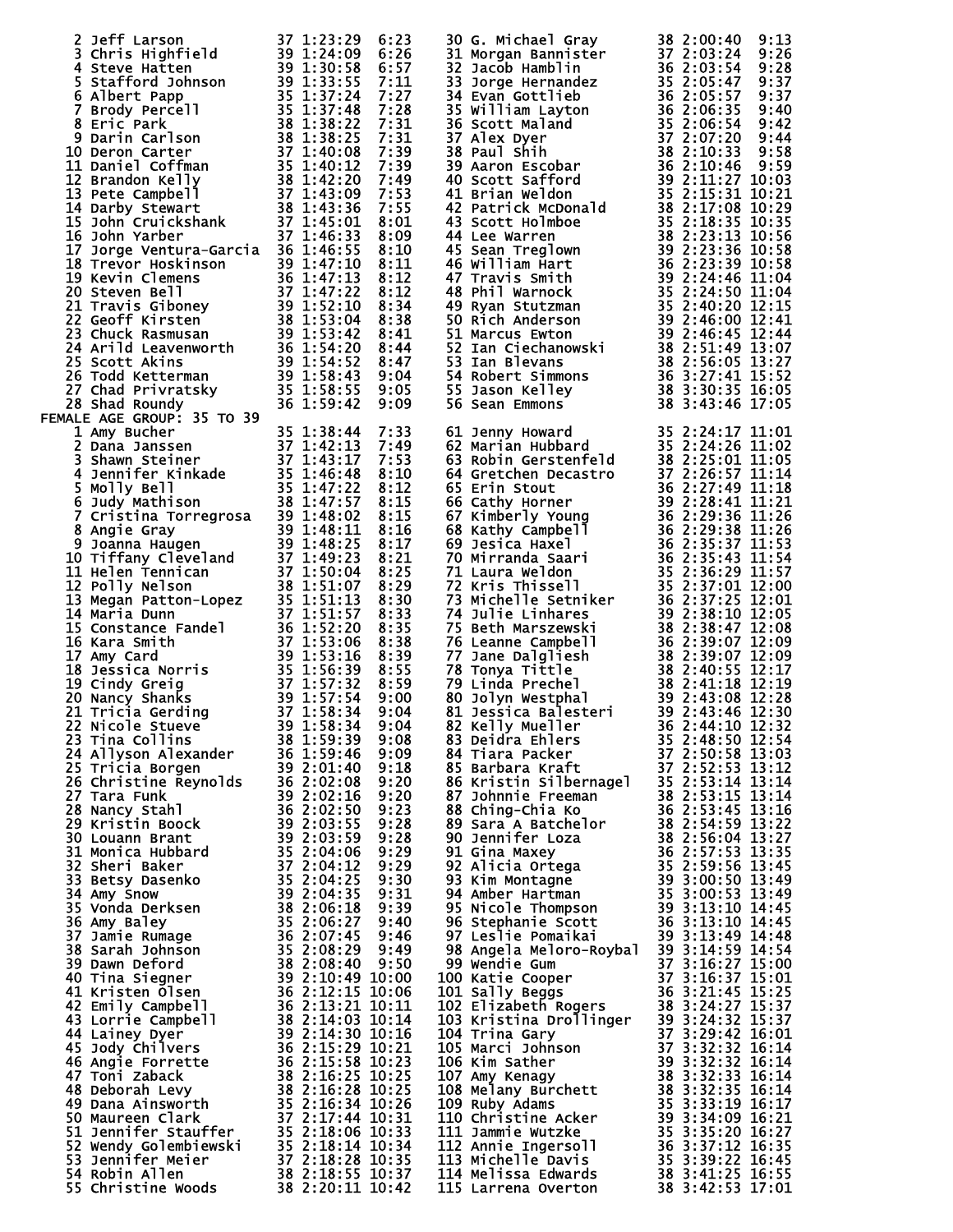| 56 Melissa Ewton 35 2:21:28 10:48<br>57 Michelle Voiland 37 2:21:37 10:49<br>58 Jenny Carlson 39 2:22:16 10:52<br>59 Patricia Sheffield 36 2:23:08 10:56<br>60 Jeanie Stuntzner 39 2:23:41 10:59                                                         |                                                                                                    |              |                                           | 116 Tracy walker<br>117 Jenni Sherwood<br>118 Annie Schmidt<br>118 Annie Schmidt<br>119 Kesa Onwere<br>120 Aimee Braukman<br>120 Aimee Braukman<br>137 3:55:52 18:01<br>120 Aimee Braukman<br>137 3:02:04 18:29                                              |
|----------------------------------------------------------------------------------------------------------------------------------------------------------------------------------------------------------------------------------------------------------|----------------------------------------------------------------------------------------------------|--------------|-------------------------------------------|--------------------------------------------------------------------------------------------------------------------------------------------------------------------------------------------------------------------------------------------------------------|
|                                                                                                                                                                                                                                                          |                                                                                                    |              |                                           |                                                                                                                                                                                                                                                              |
|                                                                                                                                                                                                                                                          |                                                                                                    |              |                                           |                                                                                                                                                                                                                                                              |
| MALE AGE GROUP: 40 TO 44                                                                                                                                                                                                                                 |                                                                                                    |              | 33 Clint Coleman                          | 40 1:59:51<br>9:09                                                                                                                                                                                                                                           |
|                                                                                                                                                                                                                                                          |                                                                                                    |              |                                           |                                                                                                                                                                                                                                                              |
|                                                                                                                                                                                                                                                          |                                                                                                    |              |                                           |                                                                                                                                                                                                                                                              |
|                                                                                                                                                                                                                                                          |                                                                                                    |              |                                           |                                                                                                                                                                                                                                                              |
|                                                                                                                                                                                                                                                          |                                                                                                    |              |                                           |                                                                                                                                                                                                                                                              |
|                                                                                                                                                                                                                                                          |                                                                                                    |              |                                           |                                                                                                                                                                                                                                                              |
|                                                                                                                                                                                                                                                          |                                                                                                    |              |                                           |                                                                                                                                                                                                                                                              |
| 60 Jeanie Stuntzner<br>1 Lason Hawthorne<br>1 ACE GROUP: 40 TO 44<br>1 116:55 5:53<br>2 Jeff Nielsen<br>2 116:55 5:53<br>2 Jeff Nielsen<br>40 1:20:34 44 1:24:38 6:28<br>3 Roy Haggerty 44 1:24:38 6:28<br>44 1:24:38 6:28<br>44 1:24:38 6:28<br>44      |                                                                                                    |              |                                           | 33 Clint Coleman 40 1:59:51 9:09<br>34 Mel McCracken 42 2:04:00 9:28<br>35 Matthew Taylor 40 2:05:07 9:33<br>36 Robert Zaback 40 2:05:07 9:33<br>37 Kevin Stanaway 41 2:06:08 9:38<br>37 Kevin Stanaway 41 2:06:08 9:38<br>38 Keith Katko<br>                |
|                                                                                                                                                                                                                                                          |                                                                                                    |              |                                           |                                                                                                                                                                                                                                                              |
|                                                                                                                                                                                                                                                          |                                                                                                    |              |                                           |                                                                                                                                                                                                                                                              |
|                                                                                                                                                                                                                                                          |                                                                                                    |              |                                           |                                                                                                                                                                                                                                                              |
|                                                                                                                                                                                                                                                          |                                                                                                    |              |                                           |                                                                                                                                                                                                                                                              |
|                                                                                                                                                                                                                                                          |                                                                                                    |              |                                           |                                                                                                                                                                                                                                                              |
|                                                                                                                                                                                                                                                          |                                                                                                    |              |                                           |                                                                                                                                                                                                                                                              |
|                                                                                                                                                                                                                                                          |                                                                                                    |              |                                           |                                                                                                                                                                                                                                                              |
|                                                                                                                                                                                                                                                          |                                                                                                    |              |                                           |                                                                                                                                                                                                                                                              |
|                                                                                                                                                                                                                                                          |                                                                                                    |              |                                           |                                                                                                                                                                                                                                                              |
|                                                                                                                                                                                                                                                          |                                                                                                    |              |                                           |                                                                                                                                                                                                                                                              |
|                                                                                                                                                                                                                                                          |                                                                                                    |              |                                           |                                                                                                                                                                                                                                                              |
|                                                                                                                                                                                                                                                          |                                                                                                    |              |                                           |                                                                                                                                                                                                                                                              |
|                                                                                                                                                                                                                                                          |                                                                                                    |              |                                           |                                                                                                                                                                                                                                                              |
|                                                                                                                                                                                                                                                          |                                                                                                    |              |                                           |                                                                                                                                                                                                                                                              |
| 32 Lane Harris<br>FEMALE AGE GROUP: 40 TO 44                                                                                                                                                                                                             | 41 1:57:25                                                                                         | 8:58         |                                           |                                                                                                                                                                                                                                                              |
| 1 Stephanie Snyder<br>2 Denise Coomes<br>3 Susan Fox<br>4 1:37:55 7:29<br>4 1:39:57 7:38<br>4 Tamara Scoville<br>5 Laura Hoffman<br>5 Laura Hoffman<br>4 1:42:57 7:52<br>6 Betsy Glenn<br>42 1:42:57 7:52<br>6 Betsy Glenn<br>42 1:42:57 7:52<br>6 Betsy |                                                                                                    |              |                                           | 60 Barbara D Hazlett 44 2:21:01 10:46                                                                                                                                                                                                                        |
|                                                                                                                                                                                                                                                          |                                                                                                    |              |                                           |                                                                                                                                                                                                                                                              |
|                                                                                                                                                                                                                                                          |                                                                                                    |              |                                           |                                                                                                                                                                                                                                                              |
|                                                                                                                                                                                                                                                          |                                                                                                    |              |                                           | 61 Carlea Freeman<br>62 Rachel Robertson<br>63 Deidre Eriksen<br>64 Juliette Mulholland<br>64 Juliette Mulholland<br>64 Juliette Mulholland<br>64 Juliette Mulholland<br>64 Juliette Mulholland<br>64 Juliette Mulholland<br>64 Juliette Mulholland<br>64 Ju |
|                                                                                                                                                                                                                                                          |                                                                                                    |              |                                           | 65 Paige Hawkinson<br>66 Michelle Seevers<br>66 Michelle Seevers<br>67 Cindy McHie<br>67 Cindy McHie<br>68 Kristi Soriano<br>69 Tracy Bartholomew<br>41 2:27:09 11:14<br>70 Rene Tornbers<br>70 Rene Tornbers                                                |
|                                                                                                                                                                                                                                                          |                                                                                                    |              |                                           |                                                                                                                                                                                                                                                              |
|                                                                                                                                                                                                                                                          |                                                                                                    |              |                                           |                                                                                                                                                                                                                                                              |
| 11 Jodi Breshears 40 1:52:39                                                                                                                                                                                                                             |                                                                                                    |              |                                           | 70 Rene Tornberg 42 2:27:26 11:16                                                                                                                                                                                                                            |
| 12 Jenny Olsen<br>13 Kristy Lees                                                                                                                                                                                                                         | 43 1:53:11<br>41 1:53:36                                                                           | 8:39<br>8:41 | 71 Tracey O'Brien<br>72 Tracie Ross       | 40 2:27:43 11:17<br>42 2:29:14 11:24                                                                                                                                                                                                                         |
| 14 Sarah Kelly                                                                                                                                                                                                                                           | $40\ \overline{1:}54:16$                                                                           | 8:44         | 73 Kristin Shreeve                        | 44 2:29:56 11:27                                                                                                                                                                                                                                             |
| 15 Kristin Knutson                                                                                                                                                                                                                                       | 41 1:56:24<br>42 1:57:16<br>40 2:01:11                                                             | 8:54         | 74 Milagra Tyler                          | 40 2:30:36 11:30                                                                                                                                                                                                                                             |
| 16 Kc Stewart<br>17 Tammi Moore                                                                                                                                                                                                                          |                                                                                                    | 8:58<br>9:15 | 75 Deborah Gould<br>76 Cheryl Shannon     | 43 2:33:10 11:42<br>42 2:36:52 11:59                                                                                                                                                                                                                         |
| 18 Kimberly Kennison                                                                                                                                                                                                                                     | $42^{2}:01:35$                                                                                     | 9:17         | 77 Leslie Dunlap                          | 43 2:37:32 12:02                                                                                                                                                                                                                                             |
| 19 Karen Misfeldt<br>20 Helen Nelson                                                                                                                                                                                                                     | 43 2:01:38<br>44 2:02:01                                                                           | 9:18<br>9:19 | 78 Margie Brown<br><b>79 Julie Conner</b> | 44 2:37:54 12:04<br>44 2:37:55 12:04                                                                                                                                                                                                                         |
| 21 Kimberly McCord                                                                                                                                                                                                                                       | 40 2:02:40<br>40 2:02:51                                                                           | 9:22         | 80 Patty Kellar                           | 42 2:38:29 12:06                                                                                                                                                                                                                                             |
| 22 Kirsten Burke<br>23 Tricia Julian                                                                                                                                                                                                                     |                                                                                                    | 9:23<br>9:27 | 81 Susan Woodall<br>82 Jenepher Woods     | 40 2:40:45 12:17<br>43 2:45:49 12:40                                                                                                                                                                                                                         |
| 24 Debi Braught                                                                                                                                                                                                                                          |                                                                                                    | 9:30         | 83 Shikha Gottfried                       | 42 2:46:33 12:43                                                                                                                                                                                                                                             |
| 25 Becky Bernosky                                                                                                                                                                                                                                        |                                                                                                    | 9:31         | 84 Karin Nembach                          | 42 2:46:52 12:45                                                                                                                                                                                                                                             |
| 26 Amy Hulan<br>27 Sue Richards                                                                                                                                                                                                                          | $41\,2:03:41$<br>$42\,2:04:21$<br>$42\,2:04:37$<br>$41\,2:04:49$<br>$42\,2:05:19$<br>$43\,2:06:46$ | 9:32<br>9:34 | 85 Jacquie Wirth<br>86 Malinda Shell      | 40 2:47:20 12:47<br>40 2:47:20 12:47                                                                                                                                                                                                                         |
| 28 Janna Storm                                                                                                                                                                                                                                           |                                                                                                    | 9:41         | 87 Julie Cox                              | 41 2:49:33 12:57<br>41 2:50:43 13:02                                                                                                                                                                                                                         |
| 29 Cheryl Banks<br>30 Juliandra Fleener 43 2:07:40                                                                                                                                                                                                       | 42 2:07:25                                                                                         | 9:44<br>9:45 | 88 Karen Caul<br>89 Karen Skinkis         | 42 2:51:00 13:04                                                                                                                                                                                                                                             |
| 31 Valerie Stamps                                                                                                                                                                                                                                        | 41 2:07:57                                                                                         | 9:47         | 90 Cheryl Meyers                          | 40 2:53:28 13:15                                                                                                                                                                                                                                             |
| 32 Lisa Nichols<br>33 Marta McCracken                                                                                                                                                                                                                    | 40 2:09:06<br>42 2:09:07                                                                           | 9:52<br>9:52 | 91 Uma Polisetti<br>92 Katie May          | 41 2:58:52 13:40<br>40 3:00:24 13:47                                                                                                                                                                                                                         |
| 34 Shanna Molitor                                                                                                                                                                                                                                        | 44 2:10:32                                                                                         | 9:58         |                                           | 93 Rynda Gregory 43 3:00:46 13:48                                                                                                                                                                                                                            |
| 35 Lisa Rowe<br>36 Courtney Armentrout 40 2:11:10 10:01                                                                                                                                                                                                  | 41 2:10:38                                                                                         | 9:59         | 94 Kerry Rasmusson                        | 41 3:01:33 13:52<br>95 Christine Van Belle 40 3:02:34 13:57                                                                                                                                                                                                  |
| 37 Jennifer Galvin                                                                                                                                                                                                                                       | 41 2:11:16 10:02                                                                                   |              | 96 Kim Jenkins                            | 42 3:08:15 14:23                                                                                                                                                                                                                                             |
| 38 Christine Clark                                                                                                                                                                                                                                       | 42 2:11:20 10:02<br>41 2:12:30 10:07                                                               |              | 97 Karen Lyon                             | 42 3:10:15 14:32<br>41 3:11:44 14:39                                                                                                                                                                                                                         |
| 39 Deana Jochimsen<br>40 Carolina Amador                                                                                                                                                                                                                 | 40 2:12:33 10:08                                                                                   |              | 98 Julie Davis<br>99 Karilyn Summers      | 40 3:12:47 14:43                                                                                                                                                                                                                                             |
| 41 Melinda Boyd                                                                                                                                                                                                                                          | 41 2:13:01 10:10<br>40 2:13:25 10:12                                                               |              | 100 Kristy Vincent                        | 41 3:17:03 15:03                                                                                                                                                                                                                                             |
| 42 Angie Schaffner<br>43 Peggy Kalmar                                                                                                                                                                                                                    | 44 2:14:11 10:15                                                                                   |              |                                           | 101 Michelle Schatz 42 3:21:38 15:24<br>102 Shannon Morgan 42 3:21:38 15:24<br>103 Pamela Stevenson 41 3:22:32 15:28                                                                                                                                         |
| 44 Lisa Dunn                                                                                                                                                                                                                                             | 43 2:15:01 10:19                                                                                   |              |                                           |                                                                                                                                                                                                                                                              |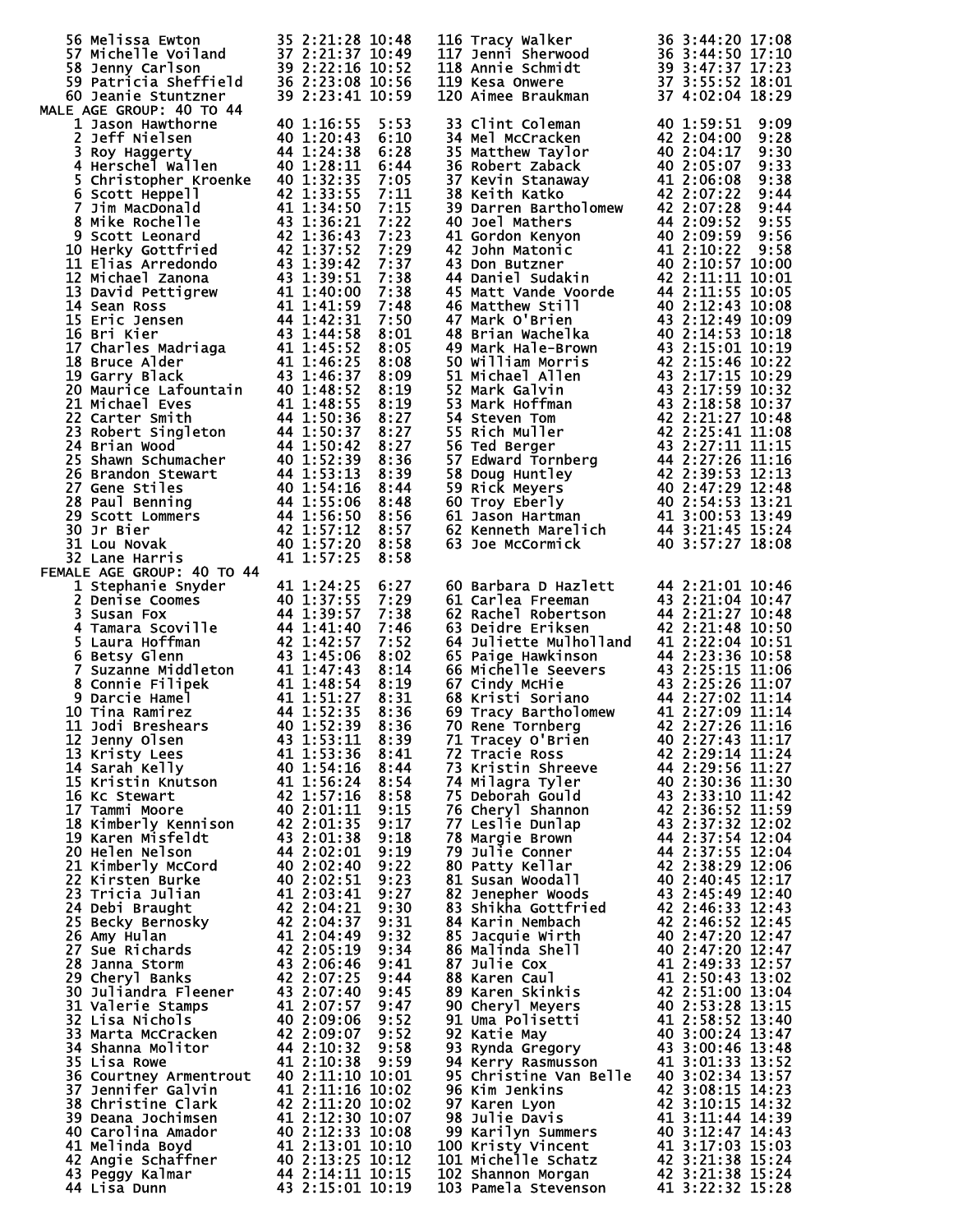| 45 Shari Maasdam<br>45 Shari Maasdam 42 2:15:01 10:19<br>46 Sherri Fitzgerald 44 2:15:09 10:19<br>47 Tina Nielsen 43 2:15:54 10:23<br>48 Sabine Ohling 44 2:16:46 10:27<br>49 Kimberly Hector 40 2:17:18 10:29<br>50 Jean Benson<br>51 Kristin Bradford 40 2:1                               |                                                                                                                                                                                                                                                                           | 42 2:15:01 10:19 | 104 kylee Juntunen<br>105 khonda Nicholas<br>105 khonda Nicholas<br>106 Jeanie Poland<br>107 Lara Kelley<br>107 Lara Kelley<br>108 Mary Marsh<br>109 Wendy Hull<br>109 Wendy Hull<br>119 Ramona Rodamaker<br>111 112 13 32:19 16:13<br>111 Ramona Ro    |                                                                              |  |
|----------------------------------------------------------------------------------------------------------------------------------------------------------------------------------------------------------------------------------------------------------------------------------------------|---------------------------------------------------------------------------------------------------------------------------------------------------------------------------------------------------------------------------------------------------------------------------|------------------|---------------------------------------------------------------------------------------------------------------------------------------------------------------------------------------------------------------------------------------------------------|------------------------------------------------------------------------------|--|
|                                                                                                                                                                                                                                                                                              |                                                                                                                                                                                                                                                                           |                  |                                                                                                                                                                                                                                                         |                                                                              |  |
|                                                                                                                                                                                                                                                                                              |                                                                                                                                                                                                                                                                           |                  |                                                                                                                                                                                                                                                         |                                                                              |  |
|                                                                                                                                                                                                                                                                                              |                                                                                                                                                                                                                                                                           |                  |                                                                                                                                                                                                                                                         |                                                                              |  |
|                                                                                                                                                                                                                                                                                              |                                                                                                                                                                                                                                                                           |                  |                                                                                                                                                                                                                                                         |                                                                              |  |
|                                                                                                                                                                                                                                                                                              |                                                                                                                                                                                                                                                                           |                  |                                                                                                                                                                                                                                                         |                                                                              |  |
|                                                                                                                                                                                                                                                                                              |                                                                                                                                                                                                                                                                           |                  | 111 Teresa Clemens-Brower 43 3:35:00 16:25                                                                                                                                                                                                              |                                                                              |  |
|                                                                                                                                                                                                                                                                                              |                                                                                                                                                                                                                                                                           |                  |                                                                                                                                                                                                                                                         |                                                                              |  |
|                                                                                                                                                                                                                                                                                              |                                                                                                                                                                                                                                                                           |                  |                                                                                                                                                                                                                                                         |                                                                              |  |
|                                                                                                                                                                                                                                                                                              |                                                                                                                                                                                                                                                                           |                  | 112 Jude Davis<br>112 Jude Davis<br>113 Cathy Holmes<br>113 Cathy Holmes<br>114 Chris Emmons<br>115 Carol Houck<br>115 Carol Houck<br>115 Carol Houck<br>116 Libby McCormick<br>117 Tania Henry<br>12 3:57:26 18:08<br>117 Tania Henry<br>12 44 4:02:0  |                                                                              |  |
|                                                                                                                                                                                                                                                                                              |                                                                                                                                                                                                                                                                           |                  |                                                                                                                                                                                                                                                         |                                                                              |  |
|                                                                                                                                                                                                                                                                                              |                                                                                                                                                                                                                                                                           |                  |                                                                                                                                                                                                                                                         |                                                                              |  |
|                                                                                                                                                                                                                                                                                              |                                                                                                                                                                                                                                                                           |                  |                                                                                                                                                                                                                                                         |                                                                              |  |
| <b>MALE AGE GROUP: 45 TO 49</b><br>14 AGE GROUP: 45 To 49<br>11 Jochen Braunmiller<br>11 Jochen Braunmiller<br>15 AGE GROUP: 45 To 49<br>12 Chad Rennaker<br>16 45 1:29:36<br>18 Neith Evenden<br>48 1:39:07<br>5 Jeff Hamlin<br>48 1:39:07<br>5 Jeff Hamlin<br>48 1:40:26<br>4 21:39:07<br> |                                                                                                                                                                                                                                                                           |                  | 116 Laura Frye<br>127 Mike Stanaway<br>28 Brian Rhodes<br>28 Brian Rhodes<br>145 2:06:08 9:38<br>29 Vince Nowell<br>47 2:08:37 9:51<br>30 David Neighbor<br>48 2:08:55 9:51<br>31 Steve Harder<br>45 2:08:55 9:51<br>33 David MacKenzie<br>49 2:12:14   |                                                                              |  |
|                                                                                                                                                                                                                                                                                              |                                                                                                                                                                                                                                                                           | 6:48             |                                                                                                                                                                                                                                                         |                                                                              |  |
|                                                                                                                                                                                                                                                                                              |                                                                                                                                                                                                                                                                           | 6:51             |                                                                                                                                                                                                                                                         |                                                                              |  |
|                                                                                                                                                                                                                                                                                              |                                                                                                                                                                                                                                                                           | 6:54             |                                                                                                                                                                                                                                                         |                                                                              |  |
|                                                                                                                                                                                                                                                                                              |                                                                                                                                                                                                                                                                           | 7:34             |                                                                                                                                                                                                                                                         |                                                                              |  |
|                                                                                                                                                                                                                                                                                              |                                                                                                                                                                                                                                                                           | 7:40<br>8:16     |                                                                                                                                                                                                                                                         |                                                                              |  |
|                                                                                                                                                                                                                                                                                              |                                                                                                                                                                                                                                                                           | 8:22             |                                                                                                                                                                                                                                                         |                                                                              |  |
|                                                                                                                                                                                                                                                                                              |                                                                                                                                                                                                                                                                           | 8:30             |                                                                                                                                                                                                                                                         |                                                                              |  |
|                                                                                                                                                                                                                                                                                              |                                                                                                                                                                                                                                                                           | 8:30             |                                                                                                                                                                                                                                                         |                                                                              |  |
|                                                                                                                                                                                                                                                                                              |                                                                                                                                                                                                                                                                           | 8:33             |                                                                                                                                                                                                                                                         |                                                                              |  |
|                                                                                                                                                                                                                                                                                              |                                                                                                                                                                                                                                                                           | 8:34             |                                                                                                                                                                                                                                                         |                                                                              |  |
|                                                                                                                                                                                                                                                                                              |                                                                                                                                                                                                                                                                           | 8:34             |                                                                                                                                                                                                                                                         |                                                                              |  |
|                                                                                                                                                                                                                                                                                              |                                                                                                                                                                                                                                                                           | 8:55             |                                                                                                                                                                                                                                                         |                                                                              |  |
|                                                                                                                                                                                                                                                                                              |                                                                                                                                                                                                                                                                           | 8:56<br>9:00     |                                                                                                                                                                                                                                                         |                                                                              |  |
|                                                                                                                                                                                                                                                                                              |                                                                                                                                                                                                                                                                           | 9:02             |                                                                                                                                                                                                                                                         |                                                                              |  |
|                                                                                                                                                                                                                                                                                              |                                                                                                                                                                                                                                                                           | 9:03             |                                                                                                                                                                                                                                                         |                                                                              |  |
|                                                                                                                                                                                                                                                                                              |                                                                                                                                                                                                                                                                           | 9:03             |                                                                                                                                                                                                                                                         |                                                                              |  |
|                                                                                                                                                                                                                                                                                              |                                                                                                                                                                                                                                                                           | 9:09             |                                                                                                                                                                                                                                                         |                                                                              |  |
|                                                                                                                                                                                                                                                                                              |                                                                                                                                                                                                                                                                           | 9:11             |                                                                                                                                                                                                                                                         |                                                                              |  |
|                                                                                                                                                                                                                                                                                              |                                                                                                                                                                                                                                                                           | 9:15             |                                                                                                                                                                                                                                                         |                                                                              |  |
|                                                                                                                                                                                                                                                                                              |                                                                                                                                                                                                                                                                           | 9:17             |                                                                                                                                                                                                                                                         |                                                                              |  |
|                                                                                                                                                                                                                                                                                              |                                                                                                                                                                                                                                                                           | 9:20<br>9:21     |                                                                                                                                                                                                                                                         |                                                                              |  |
|                                                                                                                                                                                                                                                                                              |                                                                                                                                                                                                                                                                           | 9:24             |                                                                                                                                                                                                                                                         |                                                                              |  |
| 26 Stephen Garcia                                                                                                                                                                                                                                                                            | 45 2:03:46                                                                                                                                                                                                                                                                | 9:27             |                                                                                                                                                                                                                                                         |                                                                              |  |
| FEMALE AGE GROUP: 45 TO 49                                                                                                                                                                                                                                                                   |                                                                                                                                                                                                                                                                           |                  |                                                                                                                                                                                                                                                         |                                                                              |  |
| 1 Kate Mactavish<br>2 Linda Samet<br>3 Rachel Beers<br>48 1:26:52 6:38<br>2 Linda Samet<br>45 1:34:48 7:15<br>3 Rachel Beers<br>46 1:37:04 7:25<br>46 1:37:04 7:25<br>46 1:37:04 7:25<br>5 Keely Linn<br>47 1:46:55 8:10<br>6 Karen Matson<br>48 1:47:37                                     |                                                                                                                                                                                                                                                                           |                  | 30 Debbie Pierce<br>59 Tamara Benning<br>60 Caryl Lynn Barry<br>60 Caryl Lynn Barry<br>61 Trina Field<br>62:43:34 12:30<br>61 Trina Field<br>62:47:03 12:46<br>63 Nadine Grzeskowiak<br>63 Nadine Grzeskowiak<br>64 Marti Morris<br>65 Elizabeth<br>65  |                                                                              |  |
|                                                                                                                                                                                                                                                                                              |                                                                                                                                                                                                                                                                           |                  |                                                                                                                                                                                                                                                         |                                                                              |  |
|                                                                                                                                                                                                                                                                                              |                                                                                                                                                                                                                                                                           |                  |                                                                                                                                                                                                                                                         |                                                                              |  |
|                                                                                                                                                                                                                                                                                              |                                                                                                                                                                                                                                                                           |                  |                                                                                                                                                                                                                                                         |                                                                              |  |
|                                                                                                                                                                                                                                                                                              |                                                                                                                                                                                                                                                                           |                  |                                                                                                                                                                                                                                                         |                                                                              |  |
|                                                                                                                                                                                                                                                                                              |                                                                                                                                                                                                                                                                           |                  |                                                                                                                                                                                                                                                         |                                                                              |  |
| 8 Elizabeth O'Donnell                                                                                                                                                                                                                                                                        | 46 1:49:55                                                                                                                                                                                                                                                                | 8:24             | 65 Elizabeth Lazaroff                                                                                                                                                                                                                                   | 48 2:49:52 12:58                                                             |  |
| 9 Lynn Ward                                                                                                                                                                                                                                                                                  | 49 1:51:00                                                                                                                                                                                                                                                                | 8:29             | 66 Carrol Esterhuizen                                                                                                                                                                                                                                   | 45 2:51:24 13:06                                                             |  |
| 10 Julianne Schutfort                                                                                                                                                                                                                                                                        | 45 1:51:16<br>48 1:51:38                                                                                                                                                                                                                                                  | 8:30             | 67 Judy Royce                                                                                                                                                                                                                                           | 48 2:51:32 13:06                                                             |  |
| 11 Melissa Doherty<br>11 Melissa Doherty<br>12 Autumn Gardner<br>13 Julianne Freeman<br>14 Taylene Gardner<br>15 Stephanie Woods<br>15 Stephanie Woods<br>15 Stephanie Woods<br>16 Kelly Johnson<br>15 1:53:28<br>16 Kelly Johnson<br>16 1:55:11<br>17 Kristen Duus<br>17 Kr                 |                                                                                                                                                                                                                                                                           | 8:32             | 68 Julia Tamayo                                                                                                                                                                                                                                         | 49 2:52:11 13:09                                                             |  |
|                                                                                                                                                                                                                                                                                              |                                                                                                                                                                                                                                                                           | 8:34<br>8:37     | 69 Marian Anderson<br>70 Ann Zweber                                                                                                                                                                                                                     | 49 2:53:02 13:13<br>49 2:53:03 13:13<br>45 2:54:53 13:21                     |  |
|                                                                                                                                                                                                                                                                                              |                                                                                                                                                                                                                                                                           | 8:40             | 71 Allison Hursh                                                                                                                                                                                                                                        |                                                                              |  |
|                                                                                                                                                                                                                                                                                              |                                                                                                                                                                                                                                                                           | 8:40             | 72 Sherri Neighbor                                                                                                                                                                                                                                      | 48 2:54:55 13:22                                                             |  |
|                                                                                                                                                                                                                                                                                              |                                                                                                                                                                                                                                                                           | 8:48             | 73 Cathy Dunwody                                                                                                                                                                                                                                        | 49 2:56:03 13:27                                                             |  |
|                                                                                                                                                                                                                                                                                              |                                                                                                                                                                                                                                                                           | 8:50             | 74 Mamatha Hanumappa 47 2:58:10 13:36                                                                                                                                                                                                                   |                                                                              |  |
|                                                                                                                                                                                                                                                                                              |                                                                                                                                                                                                                                                                           | 8:58             | 75 Bernadette Molina                                                                                                                                                                                                                                    | 48 2:58:46 13:39                                                             |  |
|                                                                                                                                                                                                                                                                                              |                                                                                                                                                                                                                                                                           | 9:03             | 76 Kathi Hutchinson                                                                                                                                                                                                                                     | 47 2:59:24 13:42                                                             |  |
|                                                                                                                                                                                                                                                                                              |                                                                                                                                                                                                                                                                           | 9:10<br>9:10     | 77 Sharon Kerrisk                                                                                                                                                                                                                                       | 45 3:00:54 13:49                                                             |  |
|                                                                                                                                                                                                                                                                                              |                                                                                                                                                                                                                                                                           | 9:14             |                                                                                                                                                                                                                                                         |                                                                              |  |
|                                                                                                                                                                                                                                                                                              |                                                                                                                                                                                                                                                                           | 9:18             |                                                                                                                                                                                                                                                         |                                                                              |  |
| 24 Lora Dowless                                                                                                                                                                                                                                                                              |                                                                                                                                                                                                                                                                           |                  |                                                                                                                                                                                                                                                         |                                                                              |  |
| 25 Marta Meade                                                                                                                                                                                                                                                                               |                                                                                                                                                                                                                                                                           |                  |                                                                                                                                                                                                                                                         |                                                                              |  |
| 26 Judith Rex                                                                                                                                                                                                                                                                                |                                                                                                                                                                                                                                                                           |                  |                                                                                                                                                                                                                                                         |                                                                              |  |
| 27 Lisa Huddleston                                                                                                                                                                                                                                                                           |                                                                                                                                                                                                                                                                           |                  | 81 Peggy Mehl<br>82 Alana Hogrebe<br>83 Christi Lawson<br>83 Christi Lawson<br>84 Denise Limon<br>84 Denise Limon<br>86 Kim Miles<br>86 Kim Miles<br>86 Kim Miles<br>87 Joann Richard<br>87 Joann Richard<br>87 Joann Richard<br>87 Joann Richard<br>87 |                                                                              |  |
| 28 Margaret Carr                                                                                                                                                                                                                                                                             |                                                                                                                                                                                                                                                                           |                  |                                                                                                                                                                                                                                                         |                                                                              |  |
| 29 Shari Green<br>30 Karen Naylor                                                                                                                                                                                                                                                            |                                                                                                                                                                                                                                                                           |                  |                                                                                                                                                                                                                                                         |                                                                              |  |
| 31 Julie Weber                                                                                                                                                                                                                                                                               |                                                                                                                                                                                                                                                                           |                  |                                                                                                                                                                                                                                                         |                                                                              |  |
| 32 Mauna Delgado                                                                                                                                                                                                                                                                             |                                                                                                                                                                                                                                                                           |                  |                                                                                                                                                                                                                                                         |                                                                              |  |
| 33 Denise Ehlert                                                                                                                                                                                                                                                                             |                                                                                                                                                                                                                                                                           |                  |                                                                                                                                                                                                                                                         |                                                                              |  |
| 34 Sheila Sullivan                                                                                                                                                                                                                                                                           |                                                                                                                                                                                                                                                                           |                  |                                                                                                                                                                                                                                                         |                                                                              |  |
| 35 Taryn Selvey                                                                                                                                                                                                                                                                              |                                                                                                                                                                                                                                                                           |                  | 92 Paula Jenssen                                                                                                                                                                                                                                        | 46 3:17:09 15:03                                                             |  |
|                                                                                                                                                                                                                                                                                              |                                                                                                                                                                                                                                                                           |                  |                                                                                                                                                                                                                                                         |                                                                              |  |
| 36 Paula Hunt                                                                                                                                                                                                                                                                                |                                                                                                                                                                                                                                                                           |                  | 93 Michael Ann McIlvenny 47 3:20:05 15:17                                                                                                                                                                                                               |                                                                              |  |
|                                                                                                                                                                                                                                                                                              | $\begin{array}{rl} 46 & 2:01:44 & 9:18 \ 48 & 2:03:39 & 9:27 \ 49 & 2:04:19 & 9:30 \ 48 & 2:05:16 & 9:34 \ 46 & 2:06:41 & 9:41 \ 47 & 2:06:55 & 9:42 \ 46 & 2:07:25 & 9:44 \ 49 & 2:07:56 & 9:46 \ 49 & 2:07:56 & 9:57 \ 45 & 2:10:49 & 10:00 \ 47 & 2:11:11 & 10:01 \ 4$ |                  | 94 Jo Garcia                                                                                                                                                                                                                                            |                                                                              |  |
|                                                                                                                                                                                                                                                                                              |                                                                                                                                                                                                                                                                           |                  | 95 Krisa Gigon                                                                                                                                                                                                                                          |                                                                              |  |
| 30 Paula Hunt<br>37 Michelle Peterson<br>38 Stephanie Emery<br>39 Rosemary Mannix<br>39 Rosemary Mannix<br>49 2:17:44 10:31<br>40 Carleen Sullivan<br>46 2:17:59 10:32                                                                                                                       |                                                                                                                                                                                                                                                                           |                  | 96 Lisa Goodrich<br>97 Lu An Carone                                                                                                                                                                                                                     | 45 3:20:14 15:18<br>48 3:23:25 15:32<br>47 3:25:02 15:40<br>47 3:25:14 15:40 |  |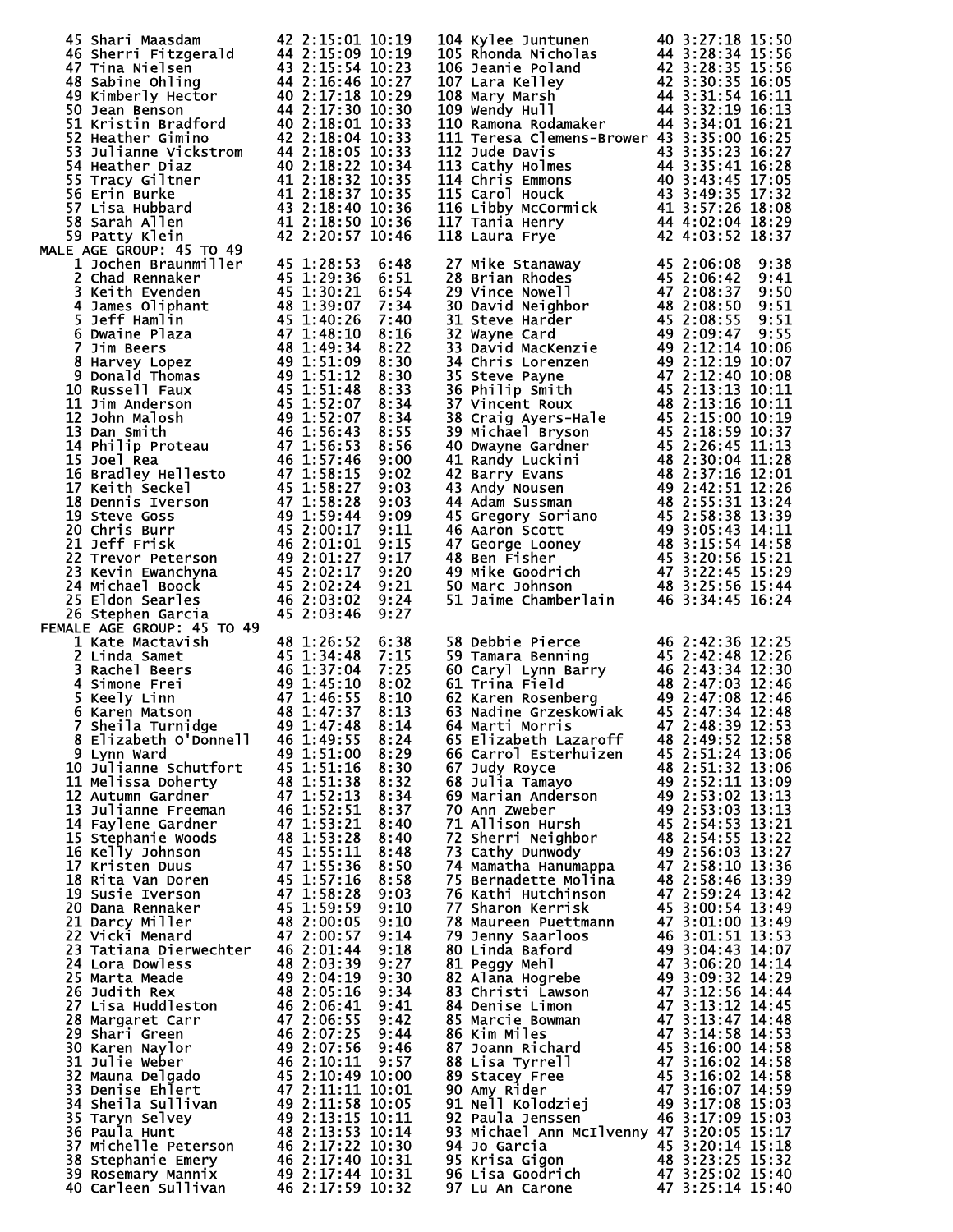| 41 Tracy MacKenzie<br>44 2.18:47 10:36<br>44 2.18:17 10:36<br>44 2.20:573 10:36<br>44 Carol Chagnon<br>44 2.221:05 10:47<br>44 Carol Chagnon<br>44 2.221:05 10:47<br>44 2.221:05 10:47<br>46 Susan Slater<br>46 Susan Slater<br>46 2:22:14 11:58<br>4        |  |  | 98 Wendy Johnson 48 3:25:56 15:44<br>99 Kathy Myronenko 49 3:27:17 15:50<br>100 Gale Sumida 49 3:27:17 15:50<br>101 Leslie Templeton 48 3:31:54 16:11<br>102 Lee Chamberlain 47 3:33:41 16:19<br>103 Kathleen Smith 49 3:33:56 16:20<br>10             |                  |  |
|--------------------------------------------------------------------------------------------------------------------------------------------------------------------------------------------------------------------------------------------------------------|--|--|--------------------------------------------------------------------------------------------------------------------------------------------------------------------------------------------------------------------------------------------------------|------------------|--|
|                                                                                                                                                                                                                                                              |  |  | 112 Barbara Hudson-Hanley 48 3:57:42 18:09<br>113 Stephanie Dewey 47 4:02:15 18:30<br>114 Christie Dewey 45 4:02:59 18:33                                                                                                                              |                  |  |
|                                                                                                                                                                                                                                                              |  |  |                                                                                                                                                                                                                                                        |                  |  |
|                                                                                                                                                                                                                                                              |  |  | 114 Christie Dewey<br>23 David O'Kain<br>24 Gabe Beged-Dov<br>24 Gabe Beged-Dov<br>53 2:11:46 10:04<br>25 Don Peterson<br>51 2:17:22 10:33<br>27 Richard O'Sullivan<br>51 2:18:07 10:33<br>27 Richard O'Sullivan<br>54 2:24:28 11:02<br>28 Andy Alle   |                  |  |
|                                                                                                                                                                                                                                                              |  |  |                                                                                                                                                                                                                                                        |                  |  |
|                                                                                                                                                                                                                                                              |  |  |                                                                                                                                                                                                                                                        |                  |  |
|                                                                                                                                                                                                                                                              |  |  |                                                                                                                                                                                                                                                        |                  |  |
|                                                                                                                                                                                                                                                              |  |  |                                                                                                                                                                                                                                                        |                  |  |
|                                                                                                                                                                                                                                                              |  |  |                                                                                                                                                                                                                                                        |                  |  |
|                                                                                                                                                                                                                                                              |  |  |                                                                                                                                                                                                                                                        |                  |  |
|                                                                                                                                                                                                                                                              |  |  |                                                                                                                                                                                                                                                        |                  |  |
|                                                                                                                                                                                                                                                              |  |  |                                                                                                                                                                                                                                                        |                  |  |
|                                                                                                                                                                                                                                                              |  |  |                                                                                                                                                                                                                                                        |                  |  |
|                                                                                                                                                                                                                                                              |  |  |                                                                                                                                                                                                                                                        |                  |  |
|                                                                                                                                                                                                                                                              |  |  |                                                                                                                                                                                                                                                        |                  |  |
|                                                                                                                                                                                                                                                              |  |  |                                                                                                                                                                                                                                                        |                  |  |
|                                                                                                                                                                                                                                                              |  |  |                                                                                                                                                                                                                                                        |                  |  |
|                                                                                                                                                                                                                                                              |  |  |                                                                                                                                                                                                                                                        |                  |  |
|                                                                                                                                                                                                                                                              |  |  | 51 Carolyn McDermed<br>52 2:51:24 13:05<br>52 Deanna Wilson<br>52 2:53:03 13:13<br>53 Maria Parker<br>54 2:53:06 13:13<br>54 Karen MacEwan<br>53 2:53:24 13:15<br>55 Irene Sussman<br>54 2:55:32 13:24<br>55 Simple 1<br>56 Satable 1<br>54 2:56:20 13 |                  |  |
|                                                                                                                                                                                                                                                              |  |  |                                                                                                                                                                                                                                                        |                  |  |
|                                                                                                                                                                                                                                                              |  |  |                                                                                                                                                                                                                                                        |                  |  |
|                                                                                                                                                                                                                                                              |  |  |                                                                                                                                                                                                                                                        |                  |  |
|                                                                                                                                                                                                                                                              |  |  |                                                                                                                                                                                                                                                        |                  |  |
|                                                                                                                                                                                                                                                              |  |  | 60 Nancy Hendrickson                                                                                                                                                                                                                                   | 50 3:01:09 13:50 |  |
|                                                                                                                                                                                                                                                              |  |  |                                                                                                                                                                                                                                                        |                  |  |
|                                                                                                                                                                                                                                                              |  |  |                                                                                                                                                                                                                                                        |                  |  |
|                                                                                                                                                                                                                                                              |  |  |                                                                                                                                                                                                                                                        |                  |  |
|                                                                                                                                                                                                                                                              |  |  |                                                                                                                                                                                                                                                        |                  |  |
|                                                                                                                                                                                                                                                              |  |  |                                                                                                                                                                                                                                                        |                  |  |
|                                                                                                                                                                                                                                                              |  |  |                                                                                                                                                                                                                                                        |                  |  |
|                                                                                                                                                                                                                                                              |  |  |                                                                                                                                                                                                                                                        |                  |  |
|                                                                                                                                                                                                                                                              |  |  | 30 Nancy Hendrickson<br>60 Nancy Hendrickson<br>61 Donna Limbocker<br>62 Lynn Nichols<br>62 Lynn Nichols<br>62 Lynn Nichols<br>62 Same Traylor<br>62 Ginny Weil<br>62 Same Traylor<br>52 3:01:32 13:52<br>63 3:01:33 13:52<br>64 Ginny Weil<br>52 3:01 |                  |  |
|                                                                                                                                                                                                                                                              |  |  |                                                                                                                                                                                                                                                        |                  |  |
|                                                                                                                                                                                                                                                              |  |  |                                                                                                                                                                                                                                                        |                  |  |
|                                                                                                                                                                                                                                                              |  |  |                                                                                                                                                                                                                                                        |                  |  |
|                                                                                                                                                                                                                                                              |  |  |                                                                                                                                                                                                                                                        |                  |  |
|                                                                                                                                                                                                                                                              |  |  |                                                                                                                                                                                                                                                        |                  |  |
| 20 David Martin 1907<br>21 Ron Iggulden<br>22 Jim Martin 1907<br>1914 AER AGE GROUP: 50 TO 54<br>21 Ron Iggulden<br>22 Judi Saam<br>3 Dale Looney 50 TO 54<br>2 Judi Saam<br>3 Dale Looney 55 1:446:36 8:09<br>3 Dale Looney 55 1:446:36 8:09<br>4 Jerri Boh |  |  | 71 Julie Vande Voorde<br>72 Ann Ross 50 3:12:58 14:44<br>73 Mary Mallon-Behrens 52 3:14:03 14:49<br>74 Ann Bay 50 3:12:58 14:49<br>74 Ann Bay 50 3:16:21 15:00<br>75 Susan Lockler 54 3:17:07 15:03<br>76 Brenda Fontanos 51 3:18:20 15:09             |                  |  |
|                                                                                                                                                                                                                                                              |  |  |                                                                                                                                                                                                                                                        |                  |  |
|                                                                                                                                                                                                                                                              |  |  |                                                                                                                                                                                                                                                        |                  |  |
|                                                                                                                                                                                                                                                              |  |  |                                                                                                                                                                                                                                                        |                  |  |
|                                                                                                                                                                                                                                                              |  |  |                                                                                                                                                                                                                                                        |                  |  |
|                                                                                                                                                                                                                                                              |  |  |                                                                                                                                                                                                                                                        |                  |  |
|                                                                                                                                                                                                                                                              |  |  |                                                                                                                                                                                                                                                        |                  |  |
|                                                                                                                                                                                                                                                              |  |  |                                                                                                                                                                                                                                                        |                  |  |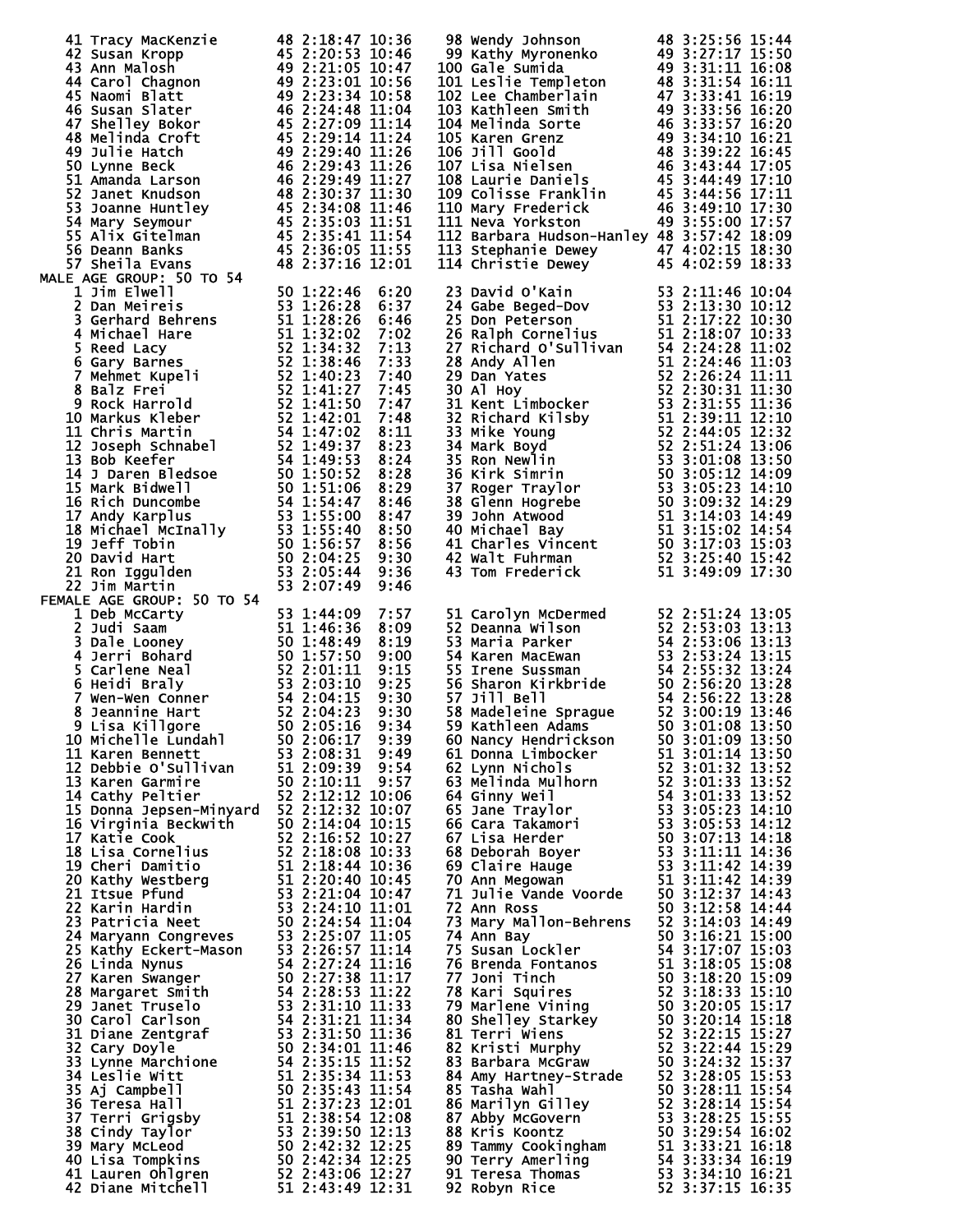| 43 Lisa Lee 51 2:47:07 12:46<br>44 Chris Brophy 51 2:48:31 12:52<br>45 Sarah Maxwell 50 2:49:55 12:59<br>46 Paddi Davies 51 2:50:09 13:00<br>47 Suzanne Pritchard 50 2:50:19 13:01<br>48 Kim Sargent 51 2:50:20 13:01<br>49 Jeannie Sifneos 52 2<br>MALE AGE GROUP: 55 TO 59                                                                                                                                                                                                                                                                                                                                                                                                                                                                                                                                                                                                                                                                                                   |                                                                                                                                                                                               | 93 Gretchen Gianotti<br>94 Kathy Fiskum<br>95 Susan Johnson<br>96 Jeri Oswalt<br>97 Carol Biamont<br>98 Jenny Klein<br>99 Jeannie Bittner<br>99 Jeannie Bittner<br>99 Jeannie Bittner<br>99 Jeannie Bittner<br>99 Jeannie Bittner<br>50 3:44:50 17:1<br>100 Becky Clifton                                                                                                                                             |                                                                                                                                                                                                            |
|--------------------------------------------------------------------------------------------------------------------------------------------------------------------------------------------------------------------------------------------------------------------------------------------------------------------------------------------------------------------------------------------------------------------------------------------------------------------------------------------------------------------------------------------------------------------------------------------------------------------------------------------------------------------------------------------------------------------------------------------------------------------------------------------------------------------------------------------------------------------------------------------------------------------------------------------------------------------------------|-----------------------------------------------------------------------------------------------------------------------------------------------------------------------------------------------|-----------------------------------------------------------------------------------------------------------------------------------------------------------------------------------------------------------------------------------------------------------------------------------------------------------------------------------------------------------------------------------------------------------------------|------------------------------------------------------------------------------------------------------------------------------------------------------------------------------------------------------------|
| 1 Ray Adamic<br>1 Ray Adamic 55 1:44:01 7:57<br>2 Thomas Kauffman 58 1:46:07 8:06<br>3 Joe Stevenson 59 1:48:49 8:19<br>4 Andrew Zaremba 58 1:52:06 8:34<br>5 Floyd Bond 56 1:52:50 8:34<br>6 Randall Law 56 1:53:36 8:44<br>7 John Fox<br>7 John Fox<br>8 Kev<br>FEMALE AGE GROUP: 55 TO 59                                                                                                                                                                                                                                                                                                                                                                                                                                                                                                                                                                                                                                                                                   | 55 1:44:01<br>7:57                                                                                                                                                                            | 17 Bob Benson<br>18 Ron Gallagher<br>19 Steve Jacobs<br>20 Thomas Berrey<br>59 2:23:02 10:56<br>57 2:31:21 11:34<br>20 Thomas Berrey<br>56 2:31:21 11:35<br>21 Gary Walker<br>59 2:31:42 11:35<br>22 Brian Nicol<br>59 2:31:45 11:35<br>22 Brian Nicol                                                                                                                                                                | 59 2:17:29 10:30                                                                                                                                                                                           |
| 1 Marla McKee<br>2 Doris Aponte<br>3 Beatrice Van Horne<br>56 2:00:08 9:11<br>3 Beatrice Van Horne<br>56 2:00:08 9:24<br>4 Sharon Frank<br>56 2:04:35 9:31<br>5 Carol Federiuk<br>55 2:05:40 9:36<br>6 Jan Dean<br>7 Joan Hogan<br>7 Joan Hogan<br>8 Cin<br>12 Elke- Mario Asleson 59 2:19:23 10:39<br>13 Lynda Hollen 56 2:20:23 10:43<br>14 Donna Karr 57 2:32:23 11:38<br>15 Barbara Iseli 58 2:32:24 11:38<br>16 Joni Scholz 59 2:33:06 11:42<br>17 Christine Dunn 59 2:39:05 12:09<br>18 Donna Ka<br>24 Susan Adams 58 2:55:44 13:25<br>25 Roxanna Marvin 56 2:56:43 13:30<br>25 Roxanna Marvin<br>26 Linda Torrey-Huebner 55 2:56:59 13:31<br>20 Erista Anderson<br>28 Kim Clark<br>29 Daisy Clifton<br>30 Lauri Simrin<br>31 Cindy Rains<br>31 Cindy Rains<br>31 Cindy Rains<br>31 Cindy Rains<br>32 Carol Walsh<br>33 Patti Pauk<br>34 Cheri Fisk<br>34 Cheri Fisk<br>36 3:05:52 14:12<br>34 Cheri F<br>35 Dee Mooney<br>36 Molly O'Malley<br>MALE AGE GROUP: 60 TO 64 | 57 1:59:18<br>9:07<br>56 2:56:43 13:30<br>58 3:08:07 14:22<br>58 3:10:13 14:32                                                                                                                | 37 Elaine Young<br>55 3:10:22 14:32<br>39 Dana Strowbridge<br>56 3:10:59 14:32<br>40 Leslie Seitz<br>40 Leslie Seitz<br>40 Leslie Seitz<br>40 Leslie Seitz<br>42 Nancy Pliskin<br>42 Nancy Pliskin<br>42 Nancy Pliskin<br>42 Nancy Pliskin<br>44 Marga                                                                                                                                                                |                                                                                                                                                                                                            |
| 1 Charles Young<br>2 Jim Naylor<br><b>3 Angelo Gomez</b><br>4 Charles Estill<br>5 Ken Pastega<br>6 Michael Hollen 63 1:57:06<br>7 Phil Histand<br>7 Phil Histand<br>8 Reginaldo Molina       60 2:04:20  9:30<br>9 Biff Traber<br><b>10 Keith Gelbrich</b><br>11 Tom Dean                                                                                                                                                                                                                                                                                                                                                                                                                                                                                                                                                                                                                                                                                                      | 64 1:37:39 7:28<br>60 1:47:04<br>60 1:49:37<br>8:11<br>8:22<br>60 1:54:26<br>8:45<br>64 1:54:27<br>8:45<br>8:57<br>61 1:57:17 8:58<br>60 2:07:43 9:45<br>64 2:10:52 10:00<br>61 2:14:22 10:16 | 12 Hersh Crawford<br>13 Jim Coakley<br>I4 Ronald Guziak<br>14 Ronald Guziak<br>15 Terry Cam<br>15 Terry Campbell<br><b>16 Rich Holdren</b><br>17 Jim Luebke<br>20 JOSEPH Demarzo<br>20 Mark Hyder<br>20 Mark Hyder<br>21 Harry Demarest<br>21 Harry Demarest<br>22 William Goslow<br>22 William Goslow<br>23 Mark Demarest<br>23 Mark Demarest<br>23 Mark Demarest<br>24 Mark Demarts<br>24 Mark Demarts<br>24 Mark D | 63 2:15:43 10:22<br>62 2:18:08 10:33<br>64 2:58:24 13:38<br>$\begin{array}{r} 60 \ \ 3:10:37 \ \ 14:34 \ \ 61 \ \ 3:10:55 \ \ 14:35 \ \ 60 \ \ 3:12:33 \ \ 14:42 \ \ 64 \ \ 3:13:25 \ \ 14:46 \end{array}$ |
| FEMALE AGE GROUP: 60 TO 64<br>1 Shirley Shaw<br>2 Becky Garrett<br>3 Vonda Scott<br>4 Pat Seevers<br>5 Edna Arthurs<br>6 Debra Vassallo 63 2:52:20 13:10<br>7 Irene Bertani 62 2:53:20 13:14<br>8 Ange Sobiegraj 61 2:57:49 13:35                                                                                                                                                                                                                                                                                                                                                                                                                                                                                                                                                                                                                                                                                                                                              | 60 2:00:53 9:14<br>62 2:13:51 10:14<br>62 2:13:31 10:39<br>63 2:19:26 10:39<br>63 2:19:21 12:56<br><b>64 2:49:21 12:56<br/>64 2:49:26 12:56</b>                                               | 12 Barbara Davis<br>13 Robin Klemm<br>13 Robin Klemm<br>14 Diane Kenderesi<br>15 Sandy Hyder<br>15 Sandy Hyder<br>16 Cecilia Keller<br>16 Cecilia Keller<br>17 Gay Pinson<br>18 Pam Lockhart<br>18 Pam Lockhart<br>19 Stephanie Hawkinson<br>16 3:38:38 16:42<br>19 Stepha                                                                                                                                            | 60 3:17:48 15:06                                                                                                                                                                                           |